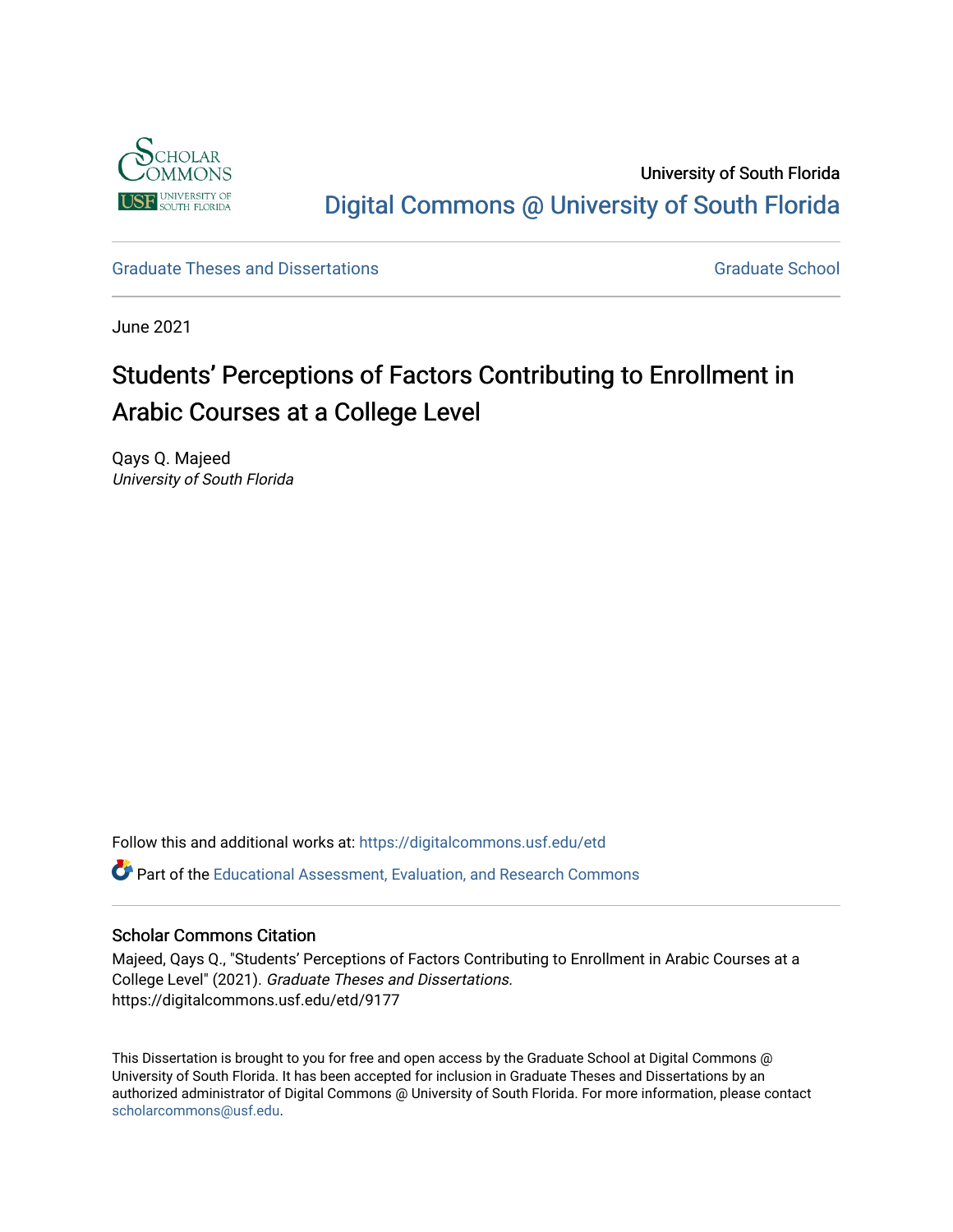#### Students' Perceptions of Factors Contributing to Enrollment in Arabic Courses at a College

Level

by

Qays Q. Majeed

A dissertation presented in partial fulfillment of the requirements for the degree of Doctor of Education with a concentration in Educational Innovation Department of Language, Literacy, Ed.D., Exceptional Education and Physical Education College of Education University of South Florida

> Major Professor: Elizabeth Shaunessy-Dedrick, Ph.D. Sarah Kiefer, Ph.D. Philip Smith, Ph.D. Charles Vanover, Ph.D.

> > Date of Approval: June 15, 2021

Keywords: Appreciative Inquiry, evaluation, recruitment, retention

Copyright © 2021, Qays Q. Majeed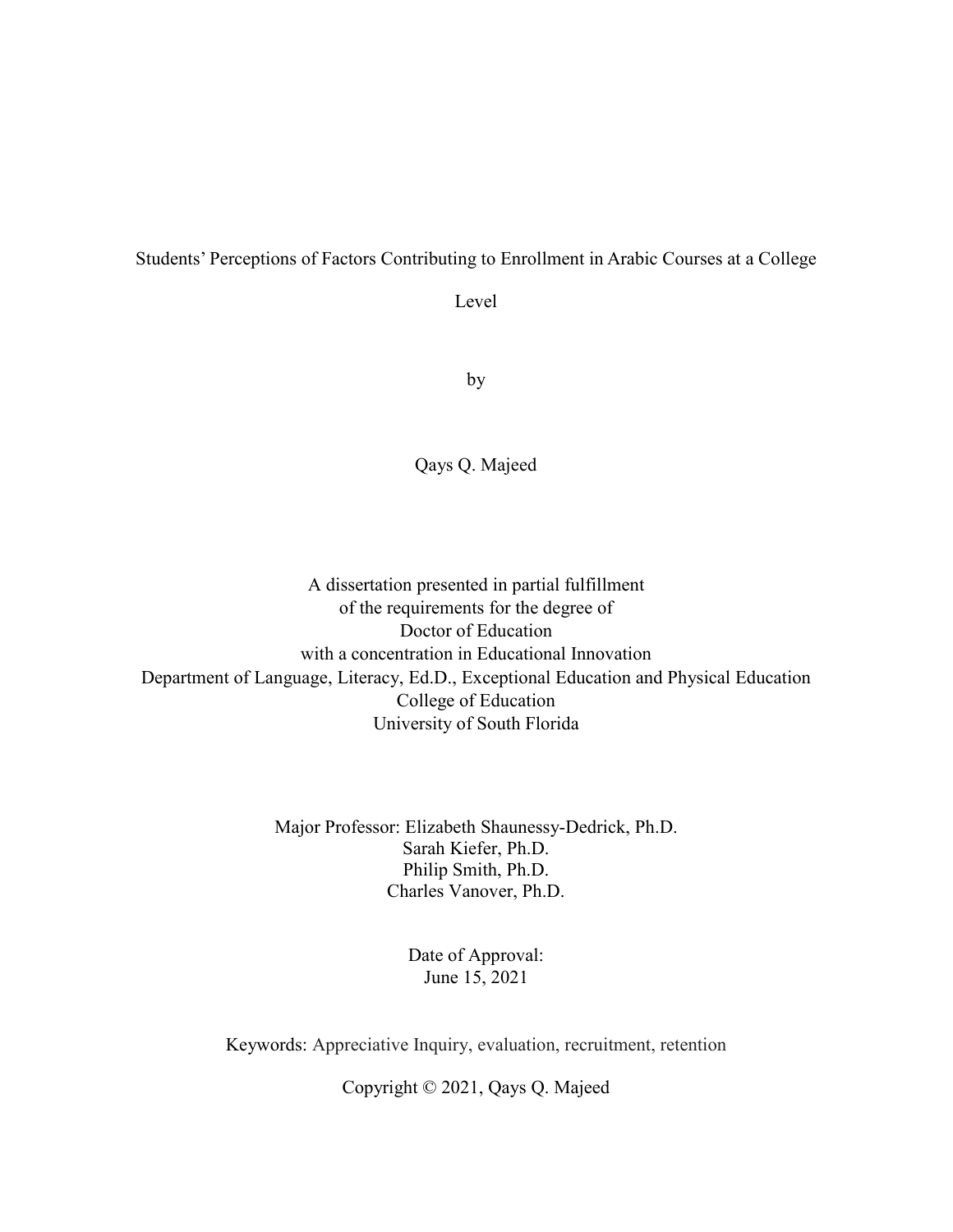## **Dedication**

To my wife, whose love, support, encouragement never wavered. Without her, this journey would not have been possible. To my loving son and daughter who have been always a source of strength and inspiration.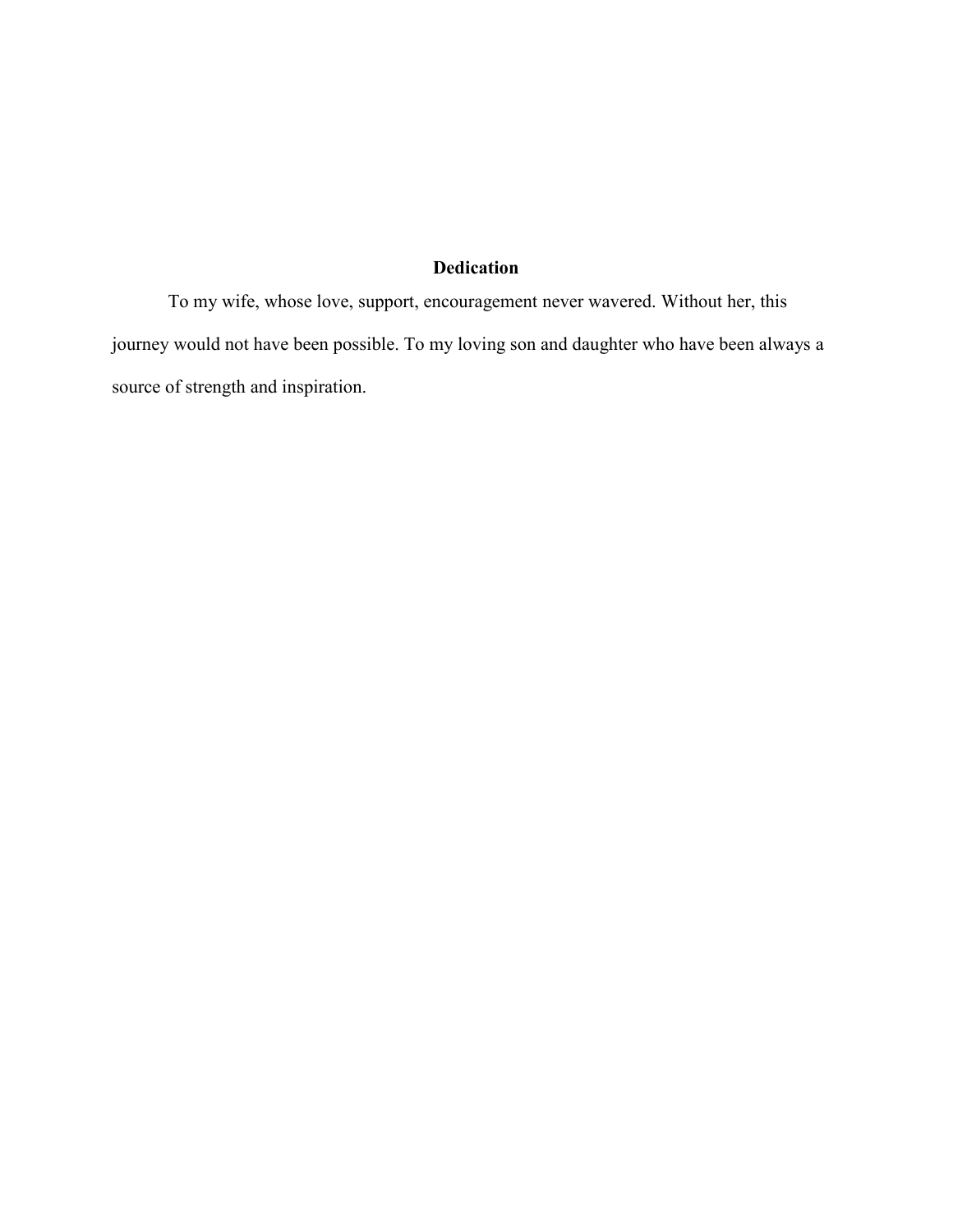## **Acknowledgments**

I would like to express my sincere gratitude to my chair, Dr. Shaunessy-Dedrick for her endless support, patience, and guidance. The study would not have been possible without her suggestions, knowledge, and valuable assistance throughout the entire dissertation process.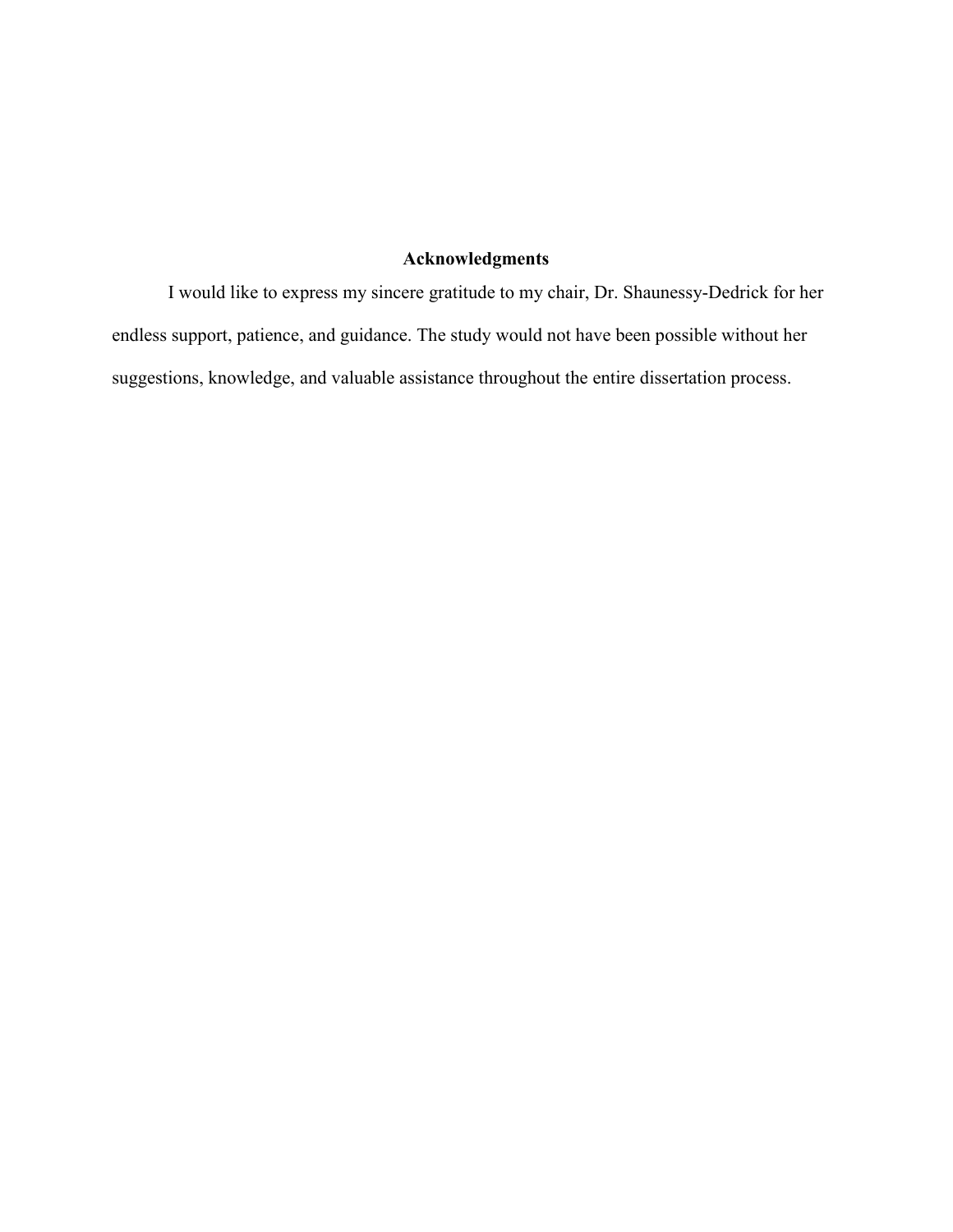## **Table of Contents**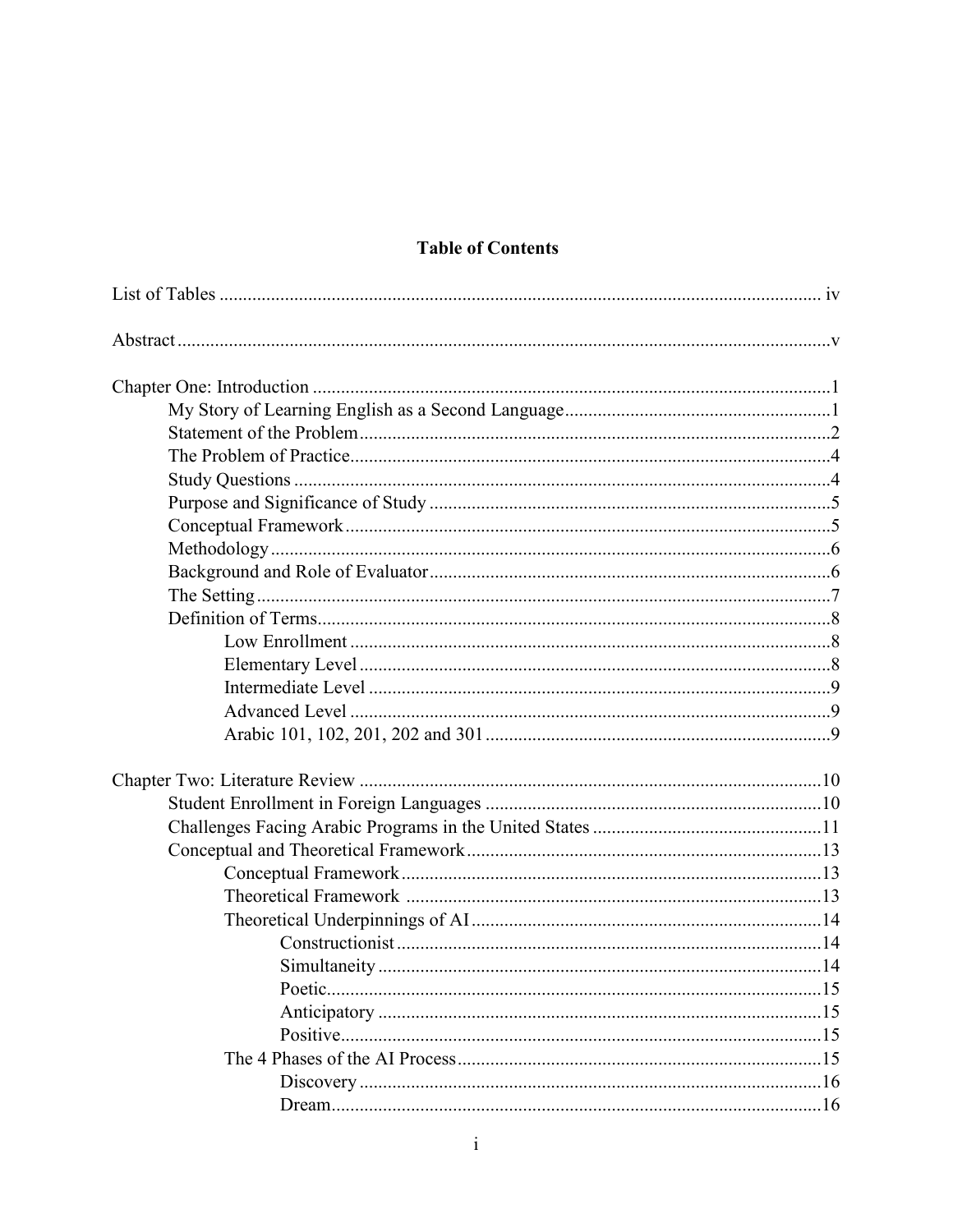| Theme 1: Students joined the Arabic program for an interest in learning a<br>different language (a non-romance language) and a curiosity to |  |
|---------------------------------------------------------------------------------------------------------------------------------------------|--|
|                                                                                                                                             |  |
| Theme 2: Students joined the Arabic program for seeing an alignment                                                                         |  |
|                                                                                                                                             |  |
| Theme 3: Students joined the Arabic program for future job opportunities49                                                                  |  |
| Theme 4: Students joined the Arabic program for thinking that Arabic was                                                                    |  |
|                                                                                                                                             |  |
|                                                                                                                                             |  |
| Theme 1: Students became more interested in the language and culture                                                                        |  |
|                                                                                                                                             |  |
| Theme 2: The supportive learning experiences encouraged students to                                                                         |  |
|                                                                                                                                             |  |
|                                                                                                                                             |  |
| Theme 4: Students wanted to be competent in the language so that they<br>would meet future job requirements and be able to do the work      |  |
|                                                                                                                                             |  |
|                                                                                                                                             |  |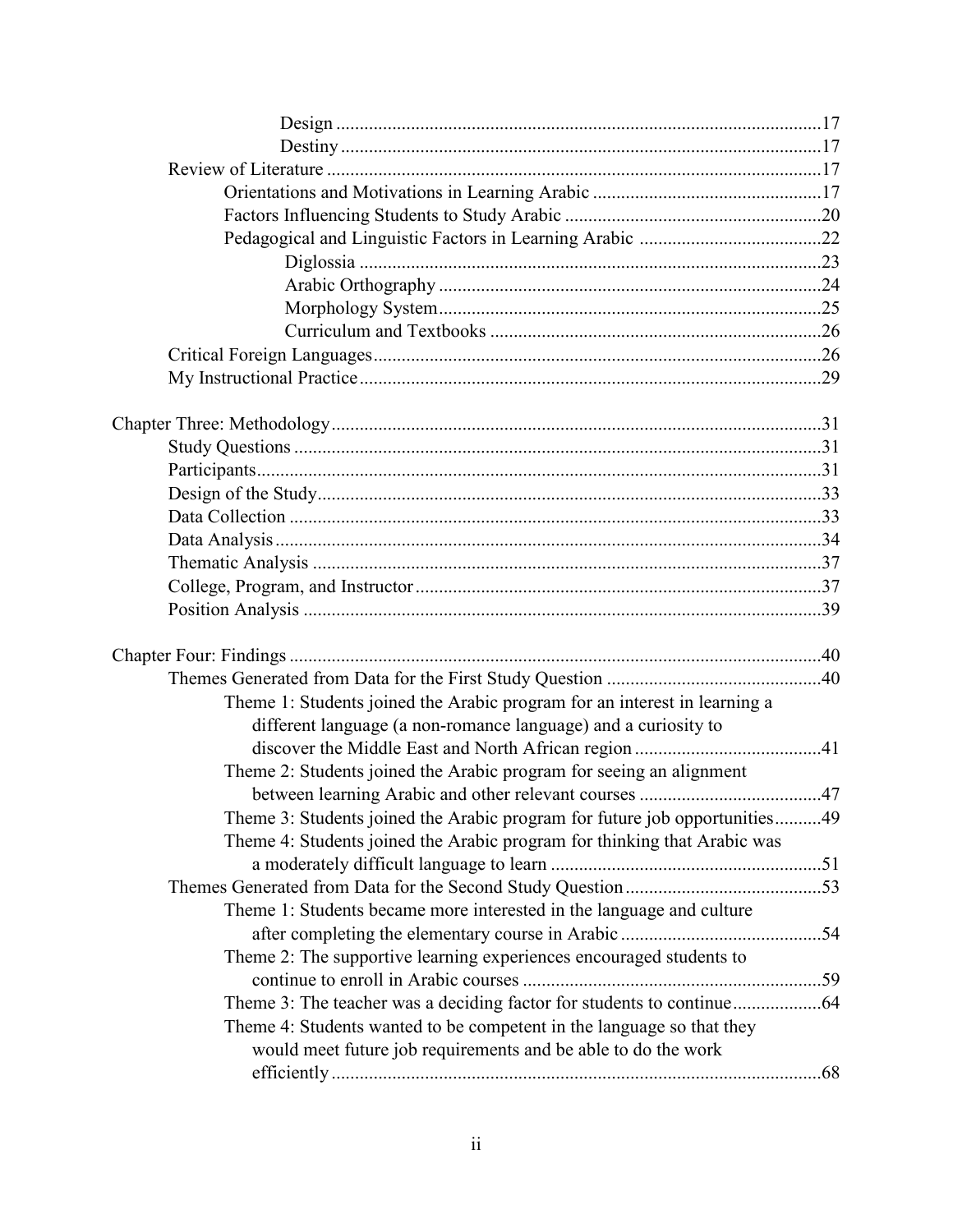| Theme 1: Students joined the Arabic program for an interest in learning a             |     |
|---------------------------------------------------------------------------------------|-----|
| different language (a non-romance language) and a curiosity to                        |     |
|                                                                                       |     |
| Theme 2: Students joined the Arabic program for seeing an alignment                   |     |
|                                                                                       |     |
| Theme 3: Students joined the Arabic program for future job opportunities74            |     |
| Theme 4: Students joined the Arabic program for thinking that Arabic was              |     |
|                                                                                       |     |
|                                                                                       |     |
| Theme 1: Students became more interested in the language and culture                  |     |
|                                                                                       |     |
| Theme 2: The supportive learning experiences encouraged students to                   |     |
|                                                                                       |     |
|                                                                                       |     |
| Theme 4: Students wanted to be competent in the language so that they                 |     |
| would meet future job requirements and be able to do the work                         |     |
|                                                                                       |     |
|                                                                                       |     |
|                                                                                       |     |
|                                                                                       |     |
|                                                                                       |     |
|                                                                                       |     |
|                                                                                       |     |
|                                                                                       |     |
| Appendix A: 2016 Fall Language Enrollments and Percentage Change in the United States | .95 |
|                                                                                       |     |
|                                                                                       | .96 |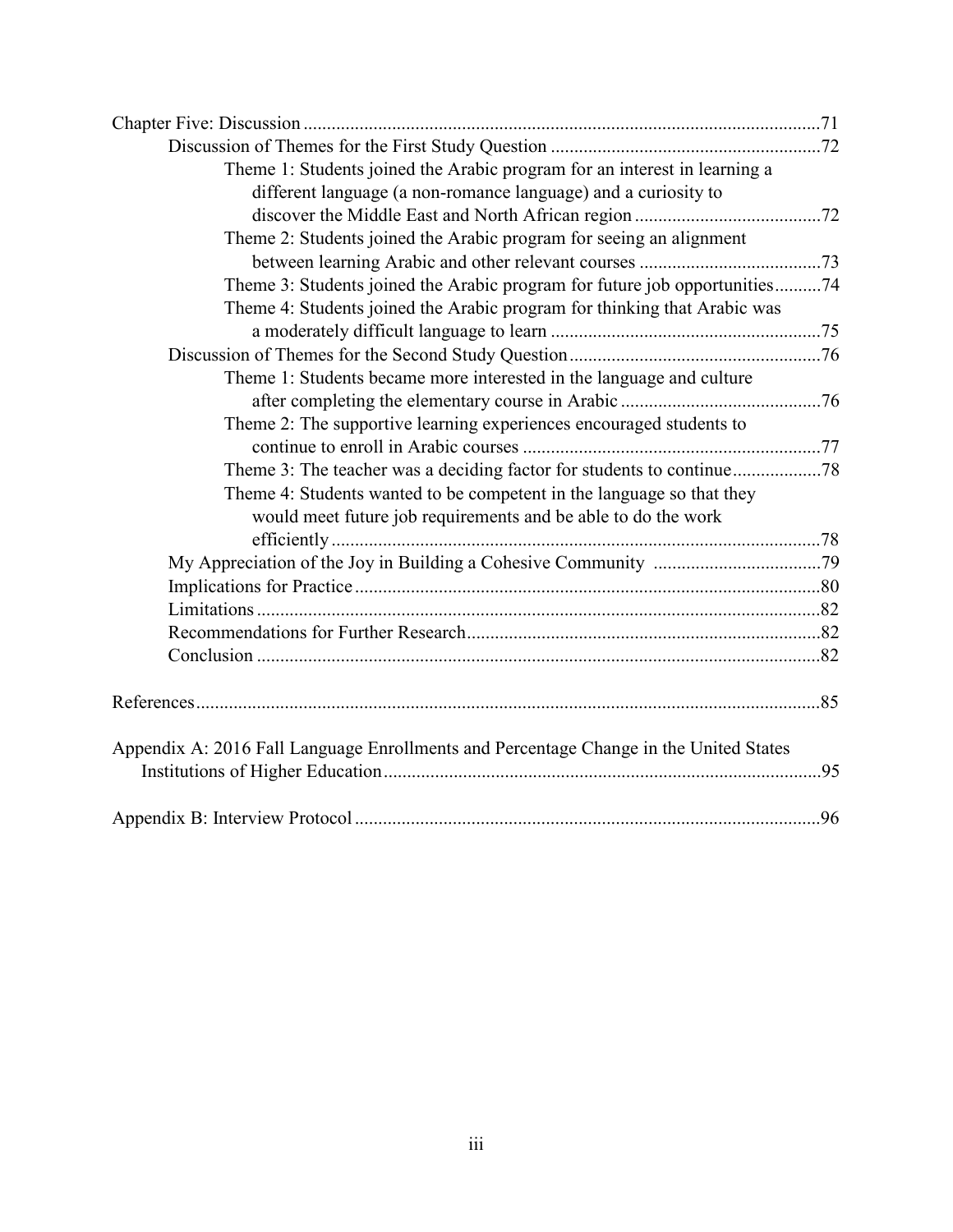## **List of Tables**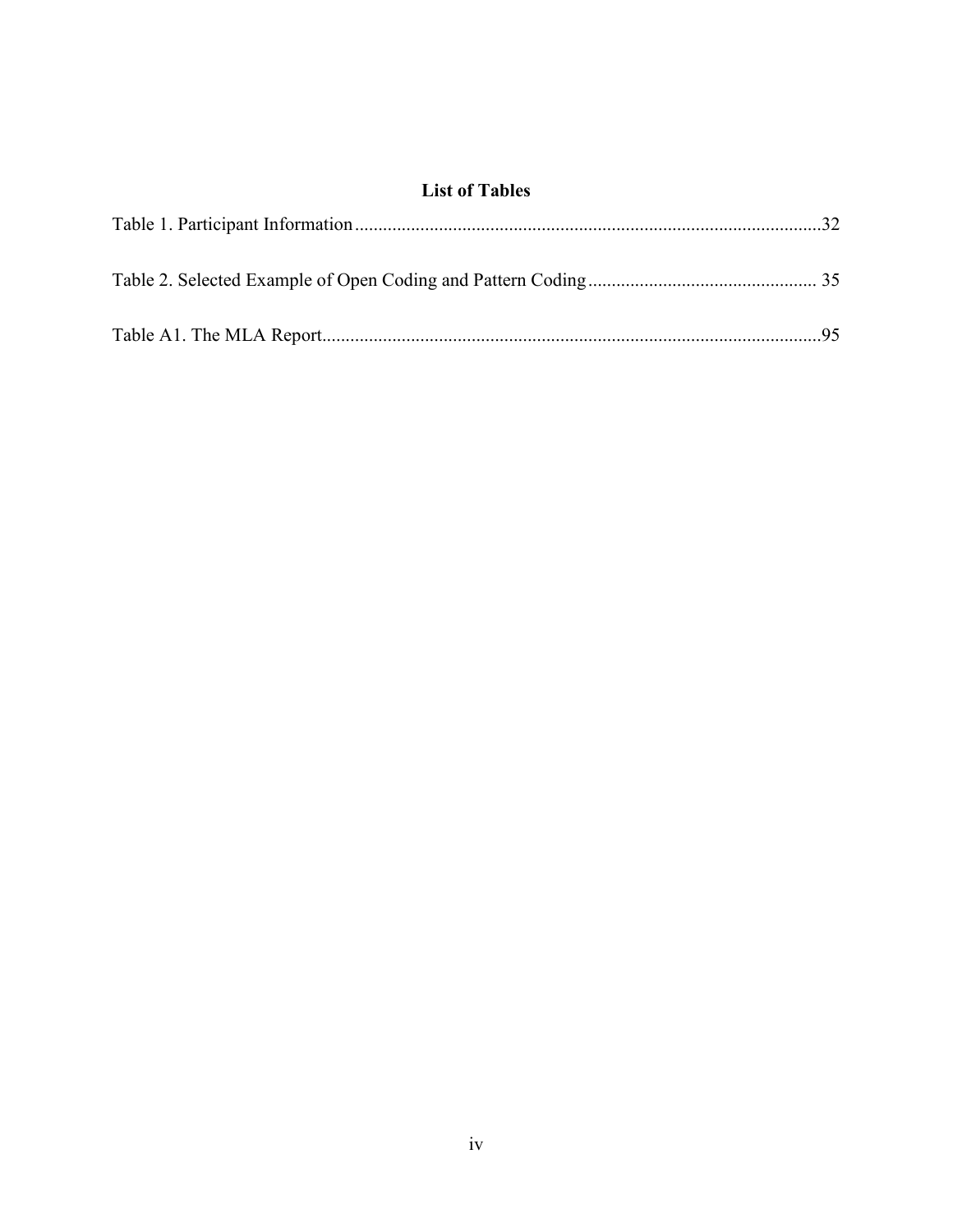#### **Abstract**

The purpose of this evaluation was to investigate the factors that contribute to students' recruitment and retention in the Arabic program at my college. The two questions guiding this evaluation were: (1) what factors influence students to join the Arabic program at my college and (2) what factors influence students to continue to enroll in subsequent higher-level Arabic courses? To accomplish this evaluation, I conducted interviews with six former students --four women and two men--in the Arabic program. Eight themes emerged following analysis of data. The findings show that students joined the Arabic program for a variety of reasons. Several participants were interested in learning a non-romance language and discovering a different culture. Some were mainly career-oriented people who sought future job opportunities after graduation. Other participants were interested in learning Arabic to enrich their academic area of study while others thought that Arabic was a moderately difficult language to learn. There were other reasons that contributed to student persistence in the program. Many participants shared that they became more interested in the language and culture after completing the elementary course in Arabic. Participants were encouraged by the supportive learning experiences that accompanied their learning of Arabic. They liked the teacher's personality and teaching style. Participants also shared that they wanted to be competent in the language so that they would meet future job requirements. Finally, I approached this investigation through an appreciative inquiry lens, which focused on the strengths and what worked well in the program rather than on the pitfalls and weaknesses**.**

v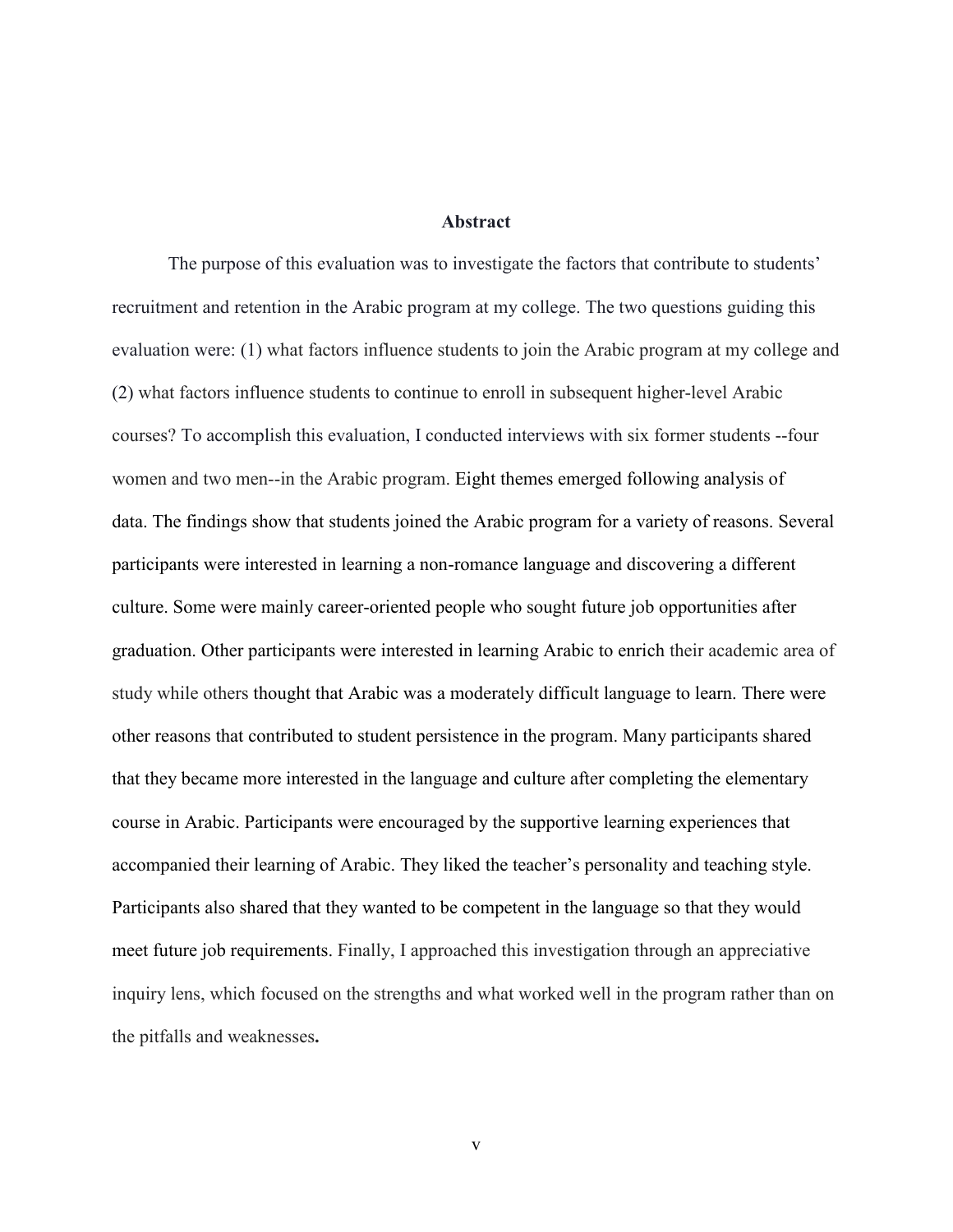#### **Chapter One**

#### **Introduction**

#### **My Story of Learning English as a Foreign Language**

Since I want to know why American students want to learn Arabic, I would like to start this study by telling my story of what made me learn English as a foreign language. I was born and raised in Iraq, an Arab country in the Middle East, where most people spoke Arabic, the Iraqi dialect. One time at the age of seven, I accompanied my father to a grocery store and a stranger approached us and asked my father a question in a language I did not understand. My father replied to the man and they continued talking for a few more minutes. Then, the man thanked my father and left. I was looking at them and surprised at how my father was speaking a language that I was not able to understand and we did not use at home. I wished that I knew what they were saying at that moment.

In the fifth grade, I had to start learning English at school, which was a mandatory class in K-12 in Iraq. Just like other students in the school, I found English as a hard language to learn. At that early age, I did not appreciate or find any purpose in learning English. I consistently asked myself, "Why were they teaching us this language which we did not neither used at home nor in school?" This attitude soon disappeared when a close friend of mine introduced his cousin to me who spoke a fluent English as the latter was born and raised in an English-speaking country and was spending the summer with his family in Baghdad, Iraq. He barely spoke Arabic. My close friend and I found it very hard to understand him or maintain a conversation with him. The next day, my friend and I attended the English class with enthusiasm to learn what we can so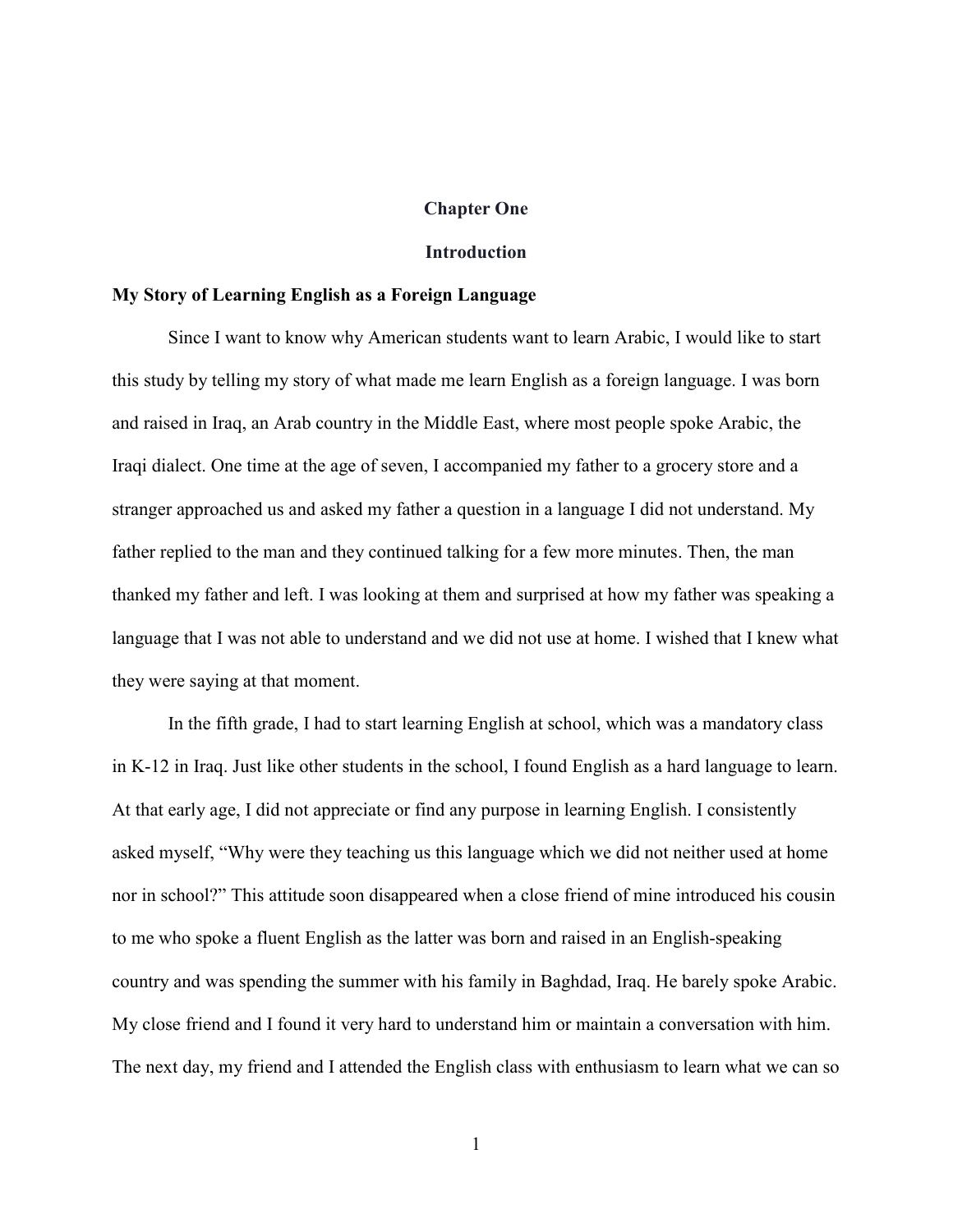that we can speak with our new friend. I started to see value in learning English after that occasion.

As I grew older, I began to understand that English entailed a prominent social status in my community. I used to see how people look up to Mr. Salah, an English language teacher who lived in the neighborhood and many neighbors would send their children to Mr. Salah to teach them English. People, in the area, often referred to his house as the 'English teacher' house.

At college, I wanted to specialize in a major that would secure me a job market in the future. That was my main reason for choosing English, which was one of the prominent majors that one would more likely find a job after graduation. It was very disappointing, for example, to see my cousin who specialized in history, was not able to find a job related to history although he obtained a high GPA and finally ended up doing something unrelated to what he studied at college. I was certain that a graduate with an English degree would have more opportunities than many other specializations.

Therefore, many factors influenced my decision to learn English, such as curiosity, desire, social interaction, and employment. My journey to learn English started with curiosity as a child with hearing a different language at a local store, encouraged by a desire to converse in the language with a new friend, supported by my understanding of the social value embedded within English, and more importantly enhanced by realizing its value as a career for the future.

#### **Statement of the Problem**

The Arabic language has been identified as a critical language by the National Security Education Program (NSEP, n.d; Shiri, 2010). National attention has been given to Arabic following the events of September 11 of 2001. The violent attacks have been associated with Arabs and Muslims who were blamed for the attacks (Abu-Melhim, 2014). There has been a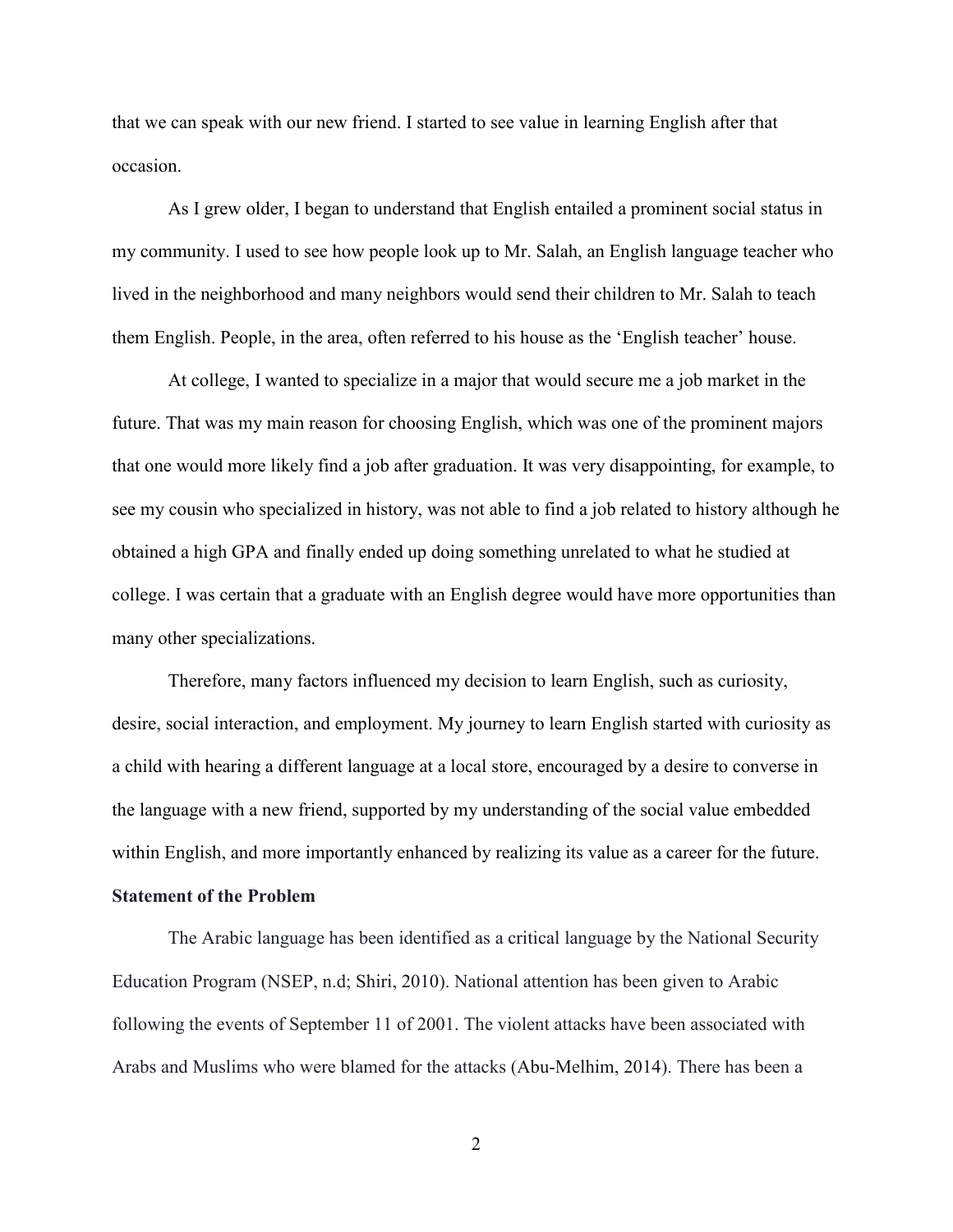demand to open new Arabic programs and expand the existing ones across the nation (Al-Batal, 2007). The number of people who were willing to enroll in the Arabic courses has increased, and many Arabic language teachers were hired to cover the severe shortage of qualified teachers. The US government has also encouraged learning Arabic and allocated resources for teaching foreign languages (Berbeco, 2016).

Starting new Arabic programs and expanding other ones resulted in multiple challenges. Among these challenges were the lack of a broad vision for teaching and learning Arabic, the shortage of Arabic teachers who were mainly untrained native speakers of Arabic (Al-Batal, 2007), the unavailability of reliable Arabic textbooks (Abu-Melhim, 2014; Al Busaidi, 2015) and many others. Al-Batal (2007) asserts that there is a need for "comprehensive language policy and national agenda for action" (p. 270). Although today the situation might be better, some of the challenges are still present and may consequently affect enrollment and retention in Arabic programs.

The Modern Language Association (MLA), which specializes in collecting foreign language enrollment data (other than English) for U.S. colleges and universities, declared that there has been a dramatic drop in language enrollment during the last decade. In 2016, MLA recorded the second-largest decline since that of 1972 and concluded that such a drop could be the "beginning of a continuous downward trend" (Looney & Lusin, 2018, p. 9.)

There is a lack of literature investigating student enrollment and retention in Arabic programs. One can barely find qualitative or quantitative studies that explore enrollment trends in Arabic programs (except the MLA surveys). In other words, although low student enrollment and retention in Arabic courses is an important topic to investigate, and Arabic language learning is a high priority for the federal government, it has not been researched thoroughly. Based on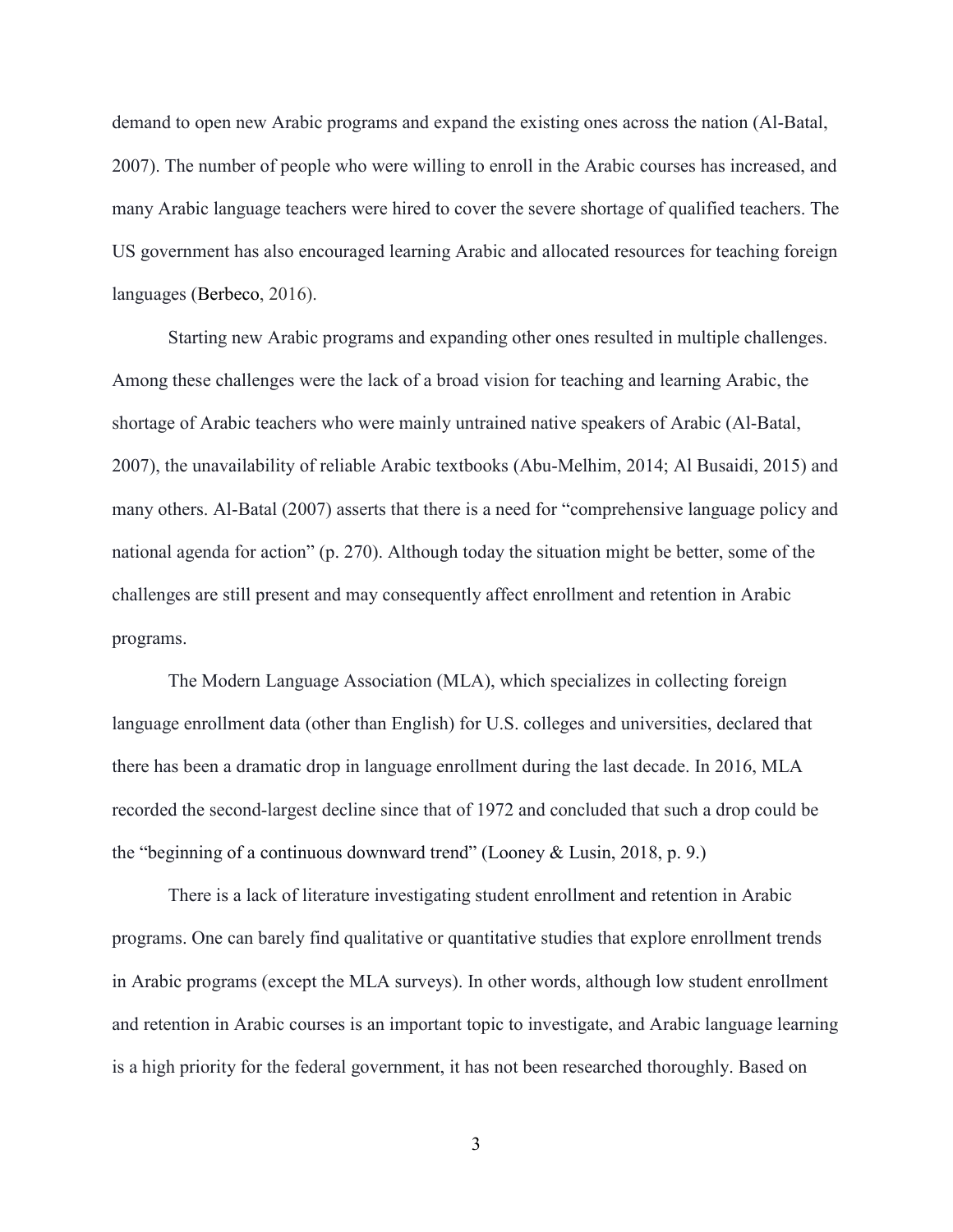personal experiences and interactions with other Arabic teachers, student enrollment is a problem that negatively impacts many Arabic programs as well as other language programs.

### **The Problem of Practice**

In my workplace, there are many situations when low student enrollment in Arabic courses occurs. No student enrollment might also occur in the advanced level of Arabic. Low enrollment is usually observed at the intermediate level (i.e., 201 and 202) and low or no enrollment at the advanced level (i.e., 301). Students' decisions to enroll in the Arabic program and continue or discontinue the Arabic course sequence offerings is the target of my study.

My institution was not the first place I encountered the low student enrollment problem. I have witnessed this problem at other institutions as well, including small private and large public universities with regional campuses. I am aware that this problem exists in other language programs across the United States. Although the Arabic language has been given national attention lately (Al-Batal, 2007; Abu-Melhim, 2014; Shiri, 2010), students may choose to avoid enrolling in Arabic courses or give up continuing the sequence of language Course offerings. Why does this problem occur? What factors influencing students' decisions to enroll in Arabic courses at small colleges? What motivates them to persist in learning Arabic and continue in the program? These questions are the focus of my study. I want to investigate the enrollment problem within my institution.

#### **Study Questions**

The evaluation will attempt to answer the following questions: Q1. What factors influence students to join the Arabic program at my college?

Q2. What factors influence students to continue to enroll in subsequent higher-level Arabic courses?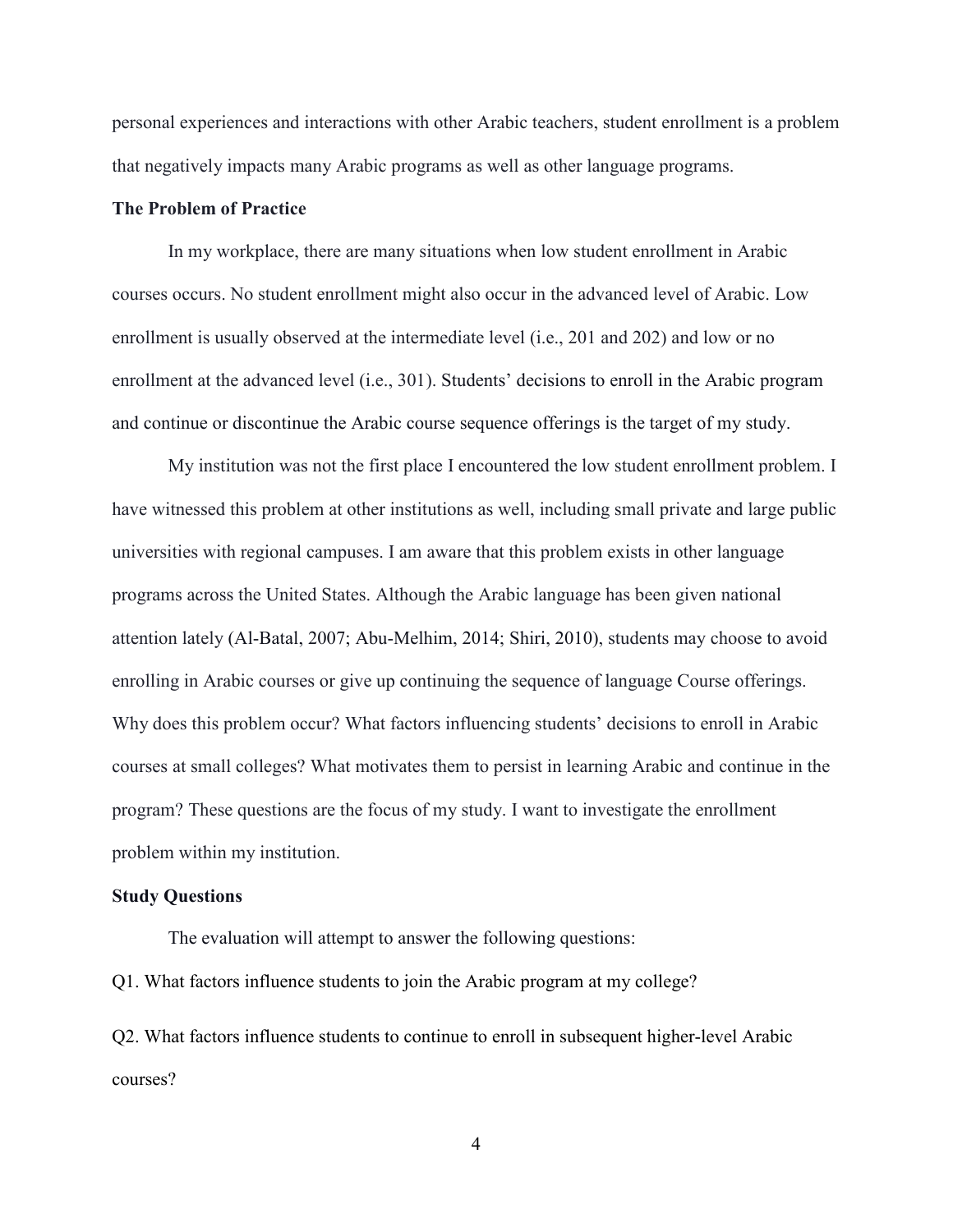#### **Purpose and Significance of Study**

This evaluation will address a problem that negatively affects the Arabic program at my institution. The purpose of this study is to examine the contextual factors, causal elements, and reasons that contribute to the existence of low enrollment in Arabic courses. The significance of this study is to help the investigator understand the problem and gaining knowledge about its causes. Hopefully, interventions are proposed in the future in the light of the findings. I assume that many causes interplay and lead to this problem. Therefore, I believe that solving this problem will not only increase student enrollment but also improve students' learning and outcomes (i.e., solving this problem would require many interventions that would consequently impact students' performance positively). The findings of the study are not meant to be generalized.

#### **Conceptual Framework**

Research studies on foreign language learning indicate that there is a relationship between learning a foreign language and certain items such as motivation, orientations (Gardner & Tremblay 1994; Husseinali, 2006), beliefs, expectancies (Al Alili & Hassan, 2017), teacher, and classroom climate (Aladdin, 2013, 2014). In this study, student enrollment may also be affected by multiple elements: student-related factors such as attitudes, expectancies, and beliefs, teacher-related factors such as teaching style and personality, subject-related factors such as language uniqueness (Aladdin, 2013 ), college-related factors such as mentoring, and programrelated factors, such as curriculum (Dajani et al., 2014 ). Students who choose to study Arabic are usually initially motivated by instrumental, integrative, intellectual, or identification orientations (For detail, see the literature review chapter) (Husseinali, 2006). Students' decisions to continue or discontinue learning Arabic are influenced by the above elements as well.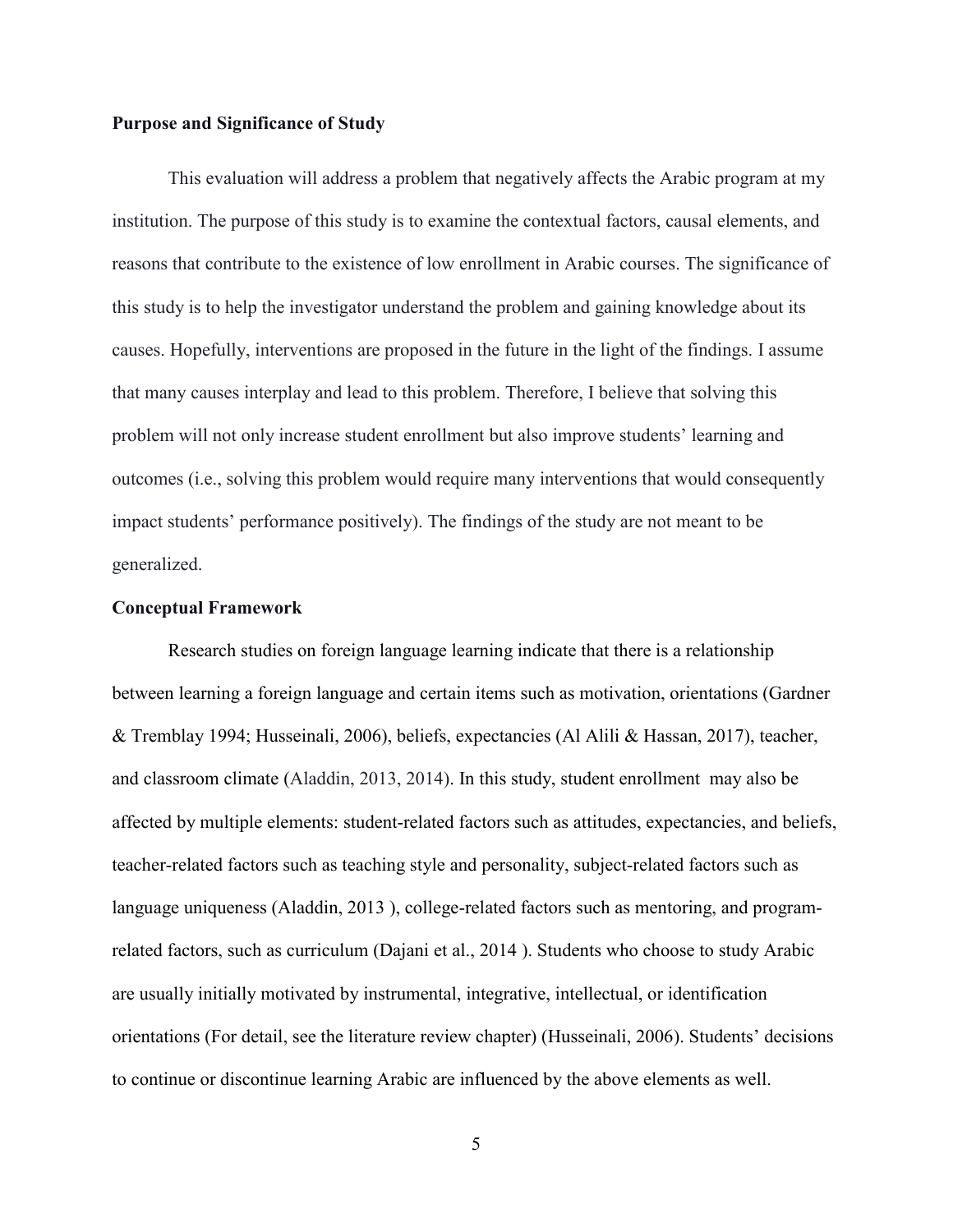#### **Methodology**

This evaluation utilized in-depth interviews for data collection. This approach was a good fit for the evaluation purpose: investigating low student enrollment in Arabic courses at my workplace. I was not after numbers or frequencies; on the contrary, I was after in-depth explanations, details, and reasons for students' enrollment decisions. I wanted to investigate a particular problem (low student enrollment) in a specific context (my workplace). I aimed to dig deep into this problem, analyze and understand its causes and contextual factors. I believe that the qualitative approach best suited my study.

I interviewed six former students who enrolled in the Arabic language courses during the years of 2017, 2018, 2019 and 2020. I chose six because I wanted to obtain a sufficiently large data set to assure that it includes various perspectives from different participants in order to identify patterns and themes. On the other hand, since I did not see a gender issue in current enrollment patterns, my participants were males and females. Participants were native speakers of English and full-time students who sought to obtain a Bachelor's degree in any majors and minors at the institution. Students participated in the study regardless of gender, academic major, ethnicity, or linguistic background.

#### **Background and Role of Evaluator**

I am a native speaker of Arabic, coming from an Arab origin and very knowledgeable about the Arab culture with all its complexities and uniqueness. Arabic is my first language, which I enjoy speaking and teaching. It is a beautiful language and unique. I taught Arabic in several institutions including small private and large public universities with regional campuses. I have been teaching Arabic for more than 10 years in the United States. I have good expertise and knowledge in my field.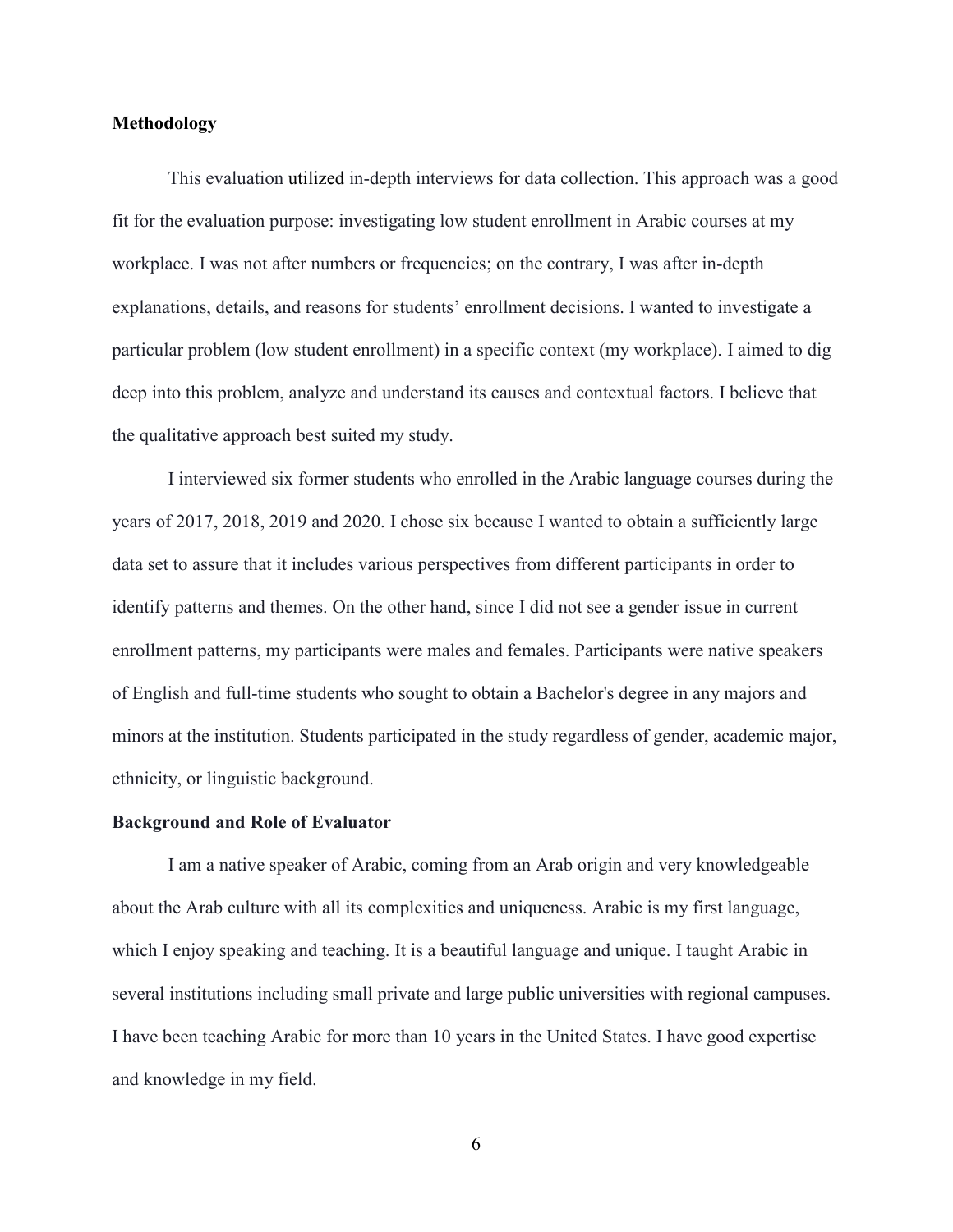I have a passion for teaching. I am fortunate to be able to have a job that combines both my passion for teaching and love for Arabic into a career. Although I always get good student evaluations from students who show interest in my classes and respect to my character, students may choose not to enroll in Arabic courses or discontinue learning Arabic. I wanted to investigate low student enrollment in Arabic courses to find answers to my questions and understand why students learn Arabic at my institution.

#### **The Setting**

I teach at a liberal art college in the U.S. The college offers undergraduate programs that lead to Bachelor of Science, Bachelor of Arts, and Bachelor of Fine Arts. The total undergraduate enrollment does not usually exceed 2000 students. Some of the popular majors offered include anthropology, biological sciences, social sciences, psychology, international business, creative writing, music, literature, English, and Spanish. Like many U.S. colleges, there are sports facilities, an outstanding library, classrooms, offices, and laboratories on the college campus. There are also facilities designed for art exhibits, theatrical and musical productions, and athletic events.

Students are usually between 18-22 years old. They come from different states across the country to study at this college. On-campus, classes are small with a 25-seat capacity allowing students to enjoy an excellent learning environment. Mentors guide students throughout the years of the study and assist them with consultations and recommendations. Students are encouraged to engage in multiple activities on campus and to be creative. For example, there are cultural clubs, a weekly newspaper, a radio station, and sports teams. Study abroad programs provide students with an international experience, which helps them to enhance their learning and see other cultures and peoples.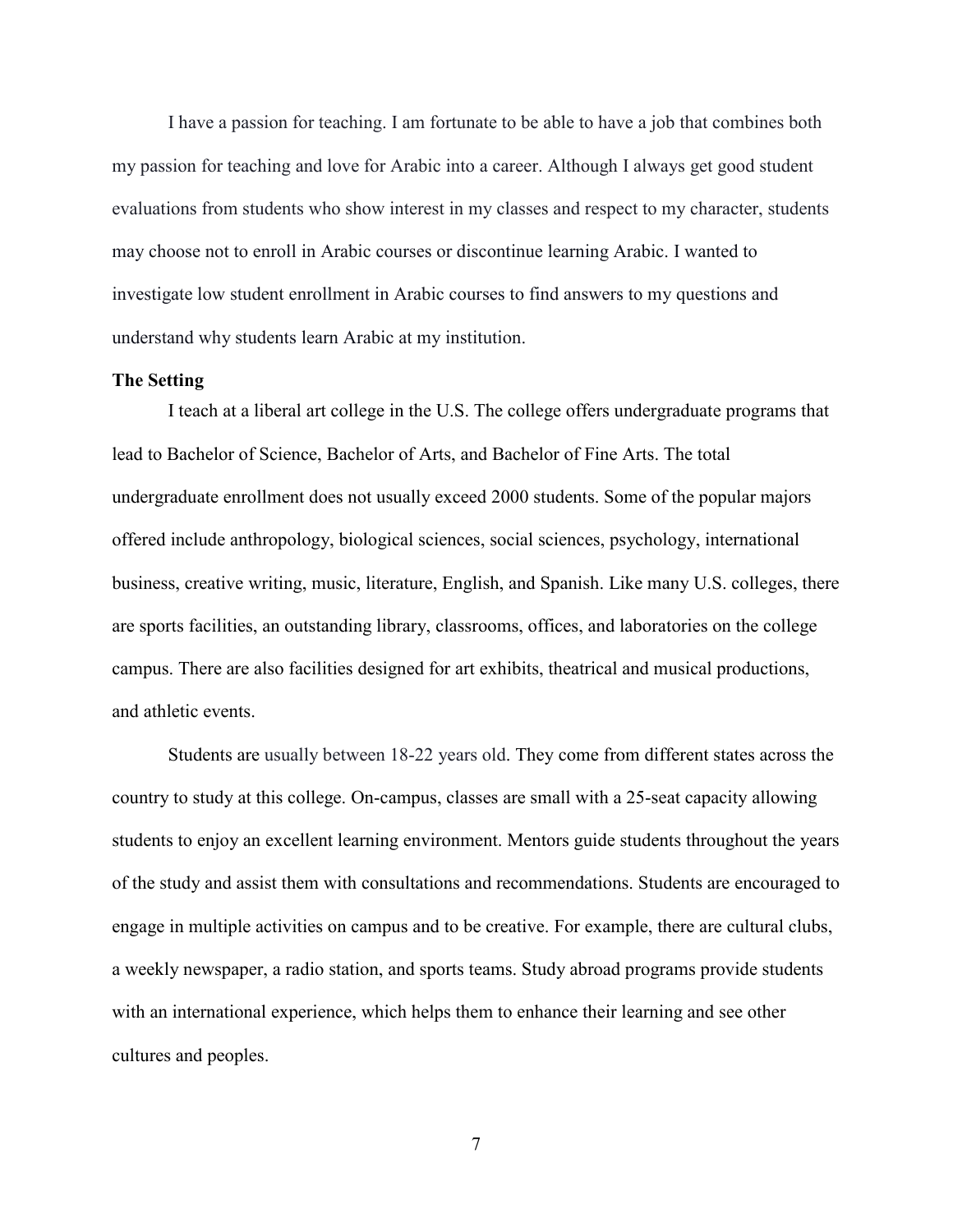There are several language programs on campus such as Spanish, French, and Arabic. Spanish usually attracts the highest number of students among other language programs on campus. All language programs offer at least minors. The college requires students to take two semesters (or the equivalent) of a foreign language as a requirement for graduation.

The Arabic program offers five courses in Arabic including elementary level (i.e., AB 101 and AB 102), intermediate level (i.e., AB 201 and AB 202) and advanced level (i.e., AB 301). The sequence of the five courses adapt the following textbooks: Alif Baa: Introduction to Arabic Letters and Sounds (Brustad, Al-Batal, & Al-Tonsi, 2010) Al-Kitaab fii Ta'allum al-Arabiyya (Part One) and (Part Two) prepared by Kristen Brustad, Mahmoud Al-Batal, and Abbas Al-Tonsi (Brustad, Al-Batal, & Al-Tonsi, 2013). Additional materials are included in each course and may vary from year to year. The courses focus on developing skills in reading, writing, speaking, and listening comprehension. In classes, the emphasis is placed on vocabulary, grammatical structures, communication skills, authentic texts, examining the Arabic culture (e.g., customs, traditions, family, cuisine, occasions, etc.), and the like. Students are required to do drills for homework, work in groups in the classroom, and take tests, including a midterm and final exam.

#### **Definition of terms**

*Low Enrollment:* low number of students enrolled in a given class. At my institution, the capacity for each Arabic class is 25 students. Low enrollment is a relative term whose definition may differ from teacher to another and from a language level to another. For this study, I define low enrollment in accordance with the course level in the sequence:

*Elementary level* (i.e., Arabic 101 and 102), low enrollment for Arabic 101 is less than 15 students whereas for Arabic 102 is less than 10.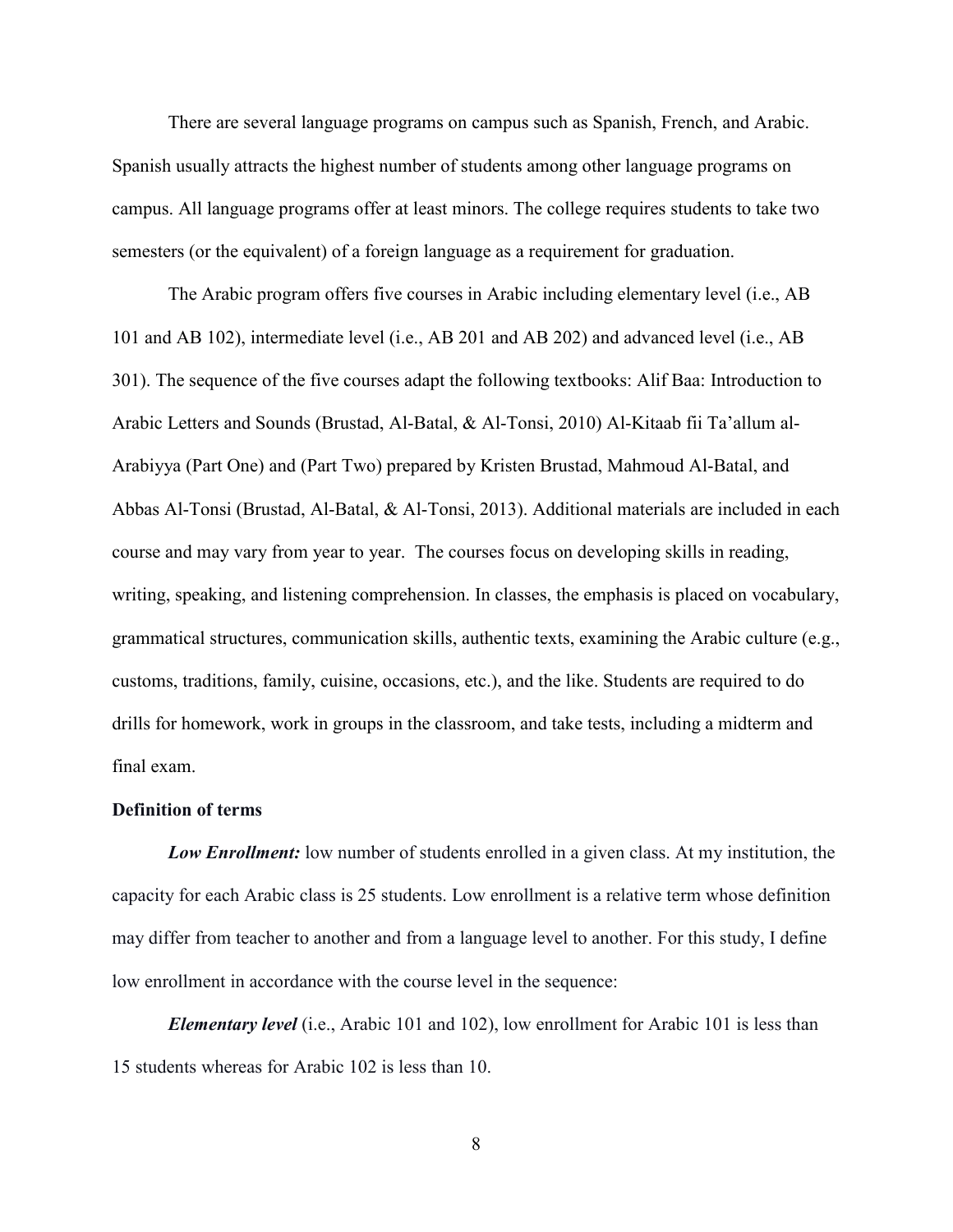*Intermediate level* (i.e., Arabic 201 and 202), low enrollment for Arabic 201 is less than eight students whereas for Arabic 202 is less than five.

*Advanced Level* (i.e., Arabic 301), low enrollment is less than three students.

*Arabic 101, 102, 201, 202, and 301:* At my institution, Arabic 101 is the first course in the sequence of a total of five courses, Arabic 102 is the second course, Arabic 201 is the third course, Arabic 202 is the fourth course, and Arabic 301 is the fifth one.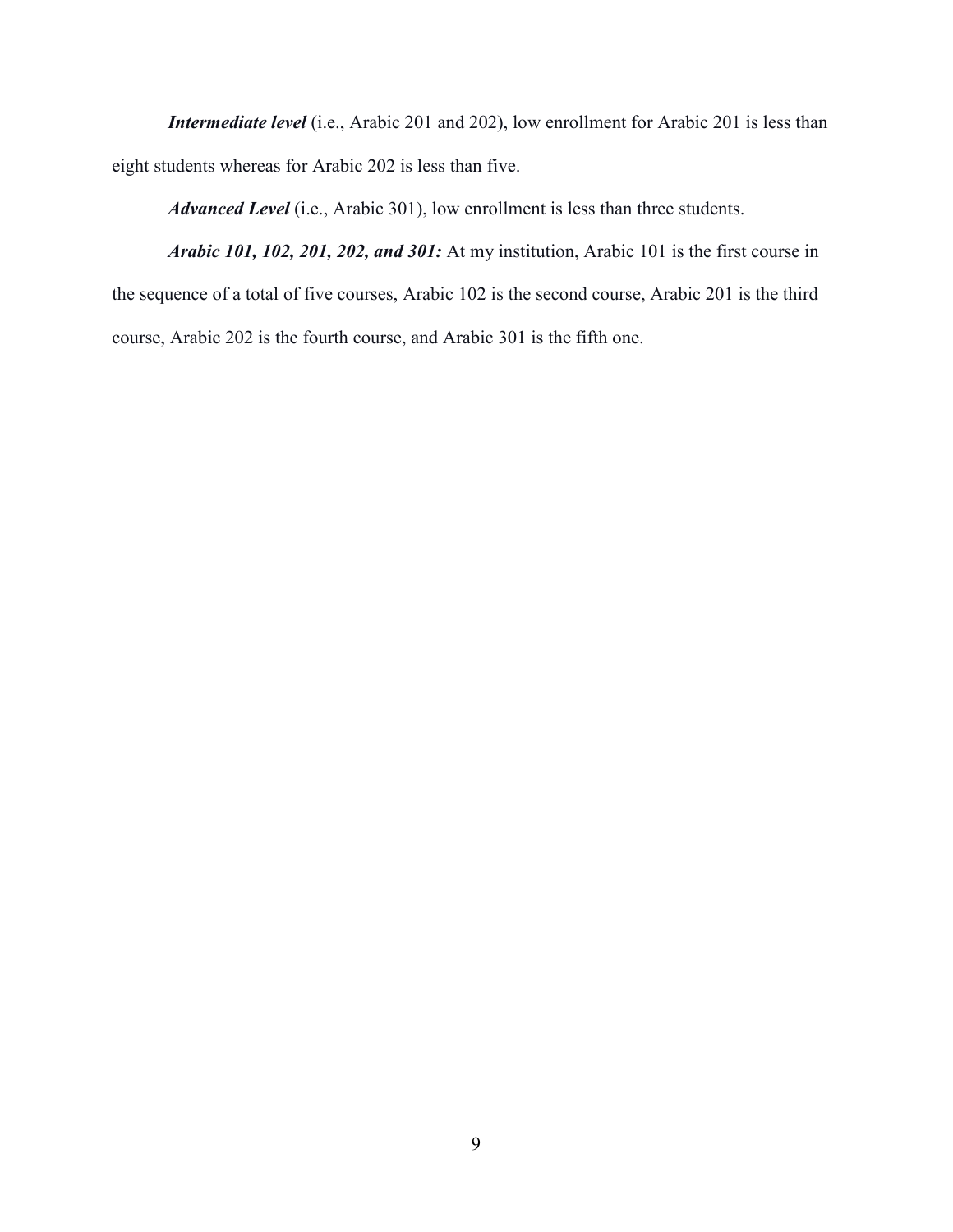#### **Chapter Two**

#### **Literature Review**

#### **Student Enrollment in Foreign Languages**

Enrollment in Foreign Language courses has dramatically increased during the last few decades. President Carter's Commission on Foreign language and International studies as well as multiple education reports emphasized the importance of teaching and learning foreign languages in the United States (Lafleur, 1992). The events of September 11 awakened the curiosity of Americans to learn foreign languages, such as Arabic, hoping to better understand other nations and to cope up with prospective problems and challenges. The Arabic language was designated as a "critical need language" (Shiri, 2010, p. 216) and the U.S. government emphasized the importance of learning Arabic for its national security. Federal funding drastically increased (Al-Batal, 2007; Morrison, 2003) and resources were allocated to design textbooks in Arabic to military and intelligence personnel (Shiri, 2010). Arabic programs in the U.S. colleges and universities and study-abroad opportunities rapidly increased (Abdalla & Al-Batal, 2012). Although enrollment in the Arabic programs has grown rapidly, two things, according to Brosh (2013), have to remain in mind. First, the total number of enrollees in Arabic programs/courses is small. Second, the number of hours dedicated to study Arabic (3-4 hours a week) cannot help learners reach a high level of competency/fluency. Brosh (2013) suggests that learning Arabic should start in high school while college/university can be the place where students build on what they know and develop their Arabic proficiency. Many researchers (i.e., Hayward, 2000; Lambert, 1999; Panetta, 1999) agree that there is a lack of interest of American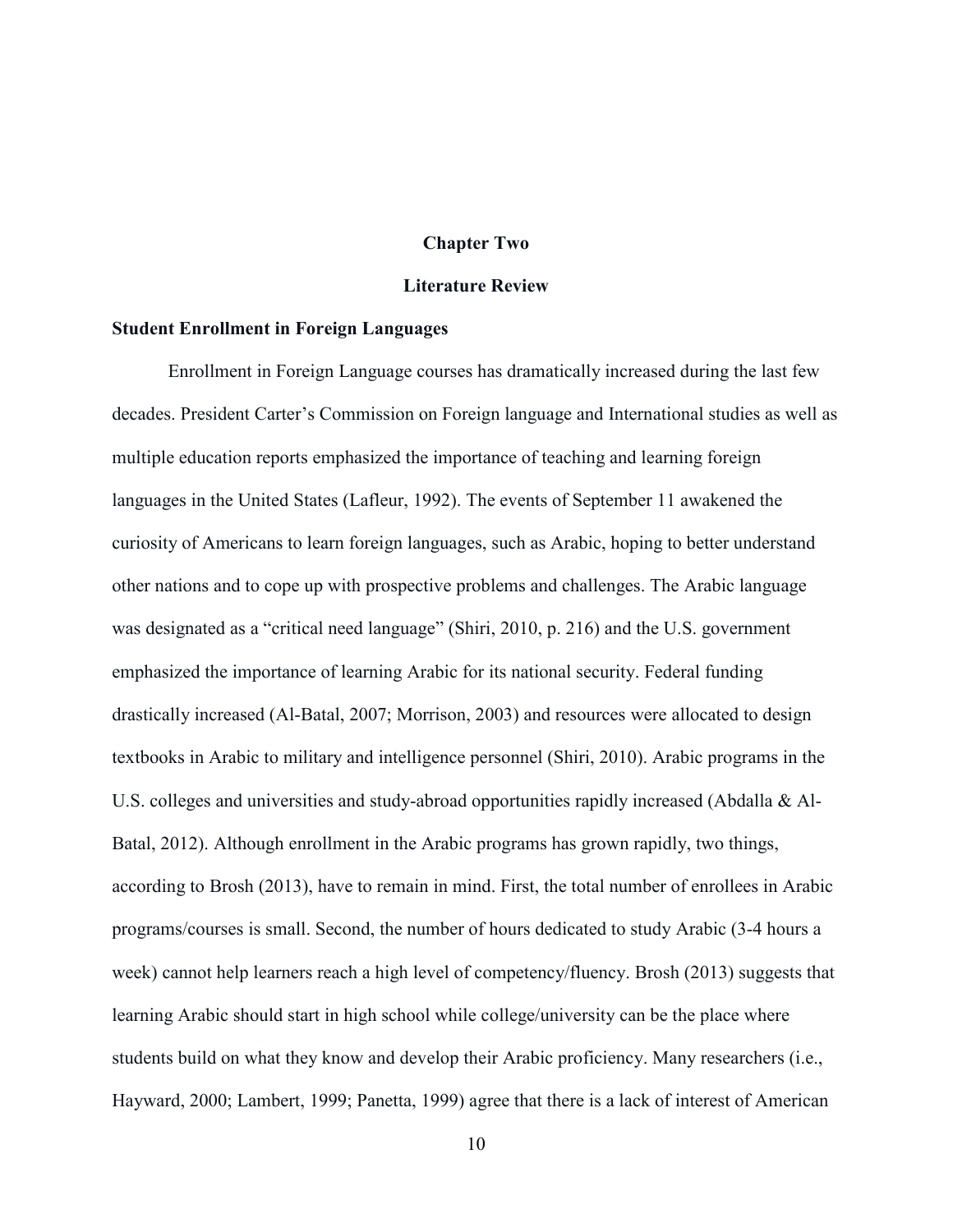college students to pursue learning foreign languages to proficiency. They choose to stop learning before becoming fluent in that language.

The Modern Language Association (MLA), in a preliminary report published in 2018, argues that there is a drop in most of the language enrollment (e.g., Arabic) between fall 2013 and fall 2016, recording the second-largest decline in its recoding history after the drop of 1972 (Looney & Lusin, 2018). The MLA believed that the drop was not merely a blip, thought it might also be the "beginning of a continuous downward trend" (p. 9.) The MLA stated that Spanish was still the highest commonly taught language in the United States. French came second, American Sign Language third, German fourth, Japanese fifth, Italian sixth, Chinese seventh, Arabic eighth, Latin ninth, Russian tenth, Korean eleventh, Greek twelfth, Portuguese thirteenth, Hebrew fourteenth, and other languages fifteenth. The report also indicated that all languages, except Japanese and Korean, witnessed a drop in enrollment compared to 2013. Appendix A, Table A1 contains statistics (numbers) of the report findings.

#### **Challenges Facing Arabic programs in the United States**

The national attention given to Arabic, which has taken the form of allocating budget and governmental support, resulted in expanding the Arabic programs across the nation; new programs have been started, and established programs grew. Ironically, the growth of Arabic programs and the increase of interested people in learning Arabic brought up several unexpected challenges to the Arabic field (Abdalla & Al-Batal, 2012; Al-Batal, 2007; Busaidi, 2015). There were no preparations, plans, or visioning to manage this new situation.

Native speakers of Arabic were needed to fill in numerous vacant teaching positions. Today 73% of Arabic teachers in the United States are native speakers of Arabic (Abdalla & Al-Batal, 2012). Although these teaching positions have been excellent job opportunities for native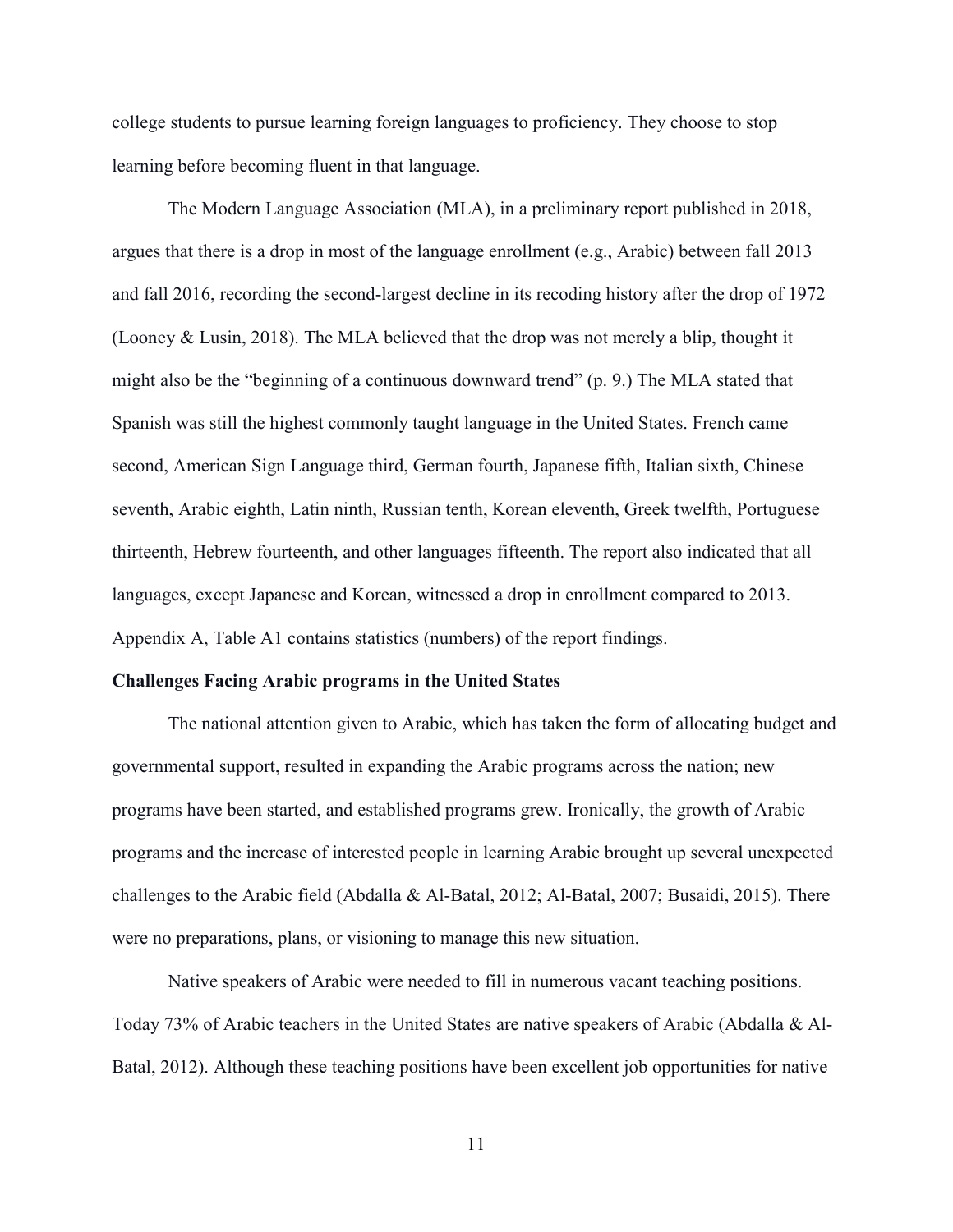speakers of Arabic, the majority of the individuals hired were not trained and had no expertise in education or teaching Arabic (Abdalla & Al-Batal, 2012; Al-Batal, 2007). Being a native speaker of Arabic is not equivalent to being a qualified teacher of Arabic. There was a huge need for training programs and workshops. A survey of 209 college teachers of Arabic by Abdalla and Al-Batal (2012) indicated that most Arabic teachers have not been trained in language pedagogy. Therefore, filling teaching positions with untrained native speakers can negatively affect students' learning and enrollment as well.

Arabic courses attract a small number—approximately 12.8%--of American enrollees in the advanced levels of language courses compared to other foreign languages (Shiri, 2010). Additionally, many Americans have difficulty attaining professional-level proficiency in speaking Arabic (Abdalla & Al-Batal, 2012; Brosh, 2013), which can further challenge enrollment in Arabic courses. This concern has been discussed in the literature; Husseinali (2006) states that Arabic is commonly perceived as a difficult language to learn, which causes many students to not enroll or drop classes. Husseinali (2006) suggests "In order to improve retention rates of those who are taking [Less commonly taught languages] classes, we need to understand their specific needs and then address those needs. Satisfying learner needs can lead to higher motivation as learners see their needs being fulfilled" (p. 398).

Finally, there is a dearth of Arabic graduate programs and an urgent need for comprehensive teaching programs across the United States (Al-Batal, 2007) as well as an expansion of training opportunities for Arabic teachers (Abdalla & Al-Batal, 2012).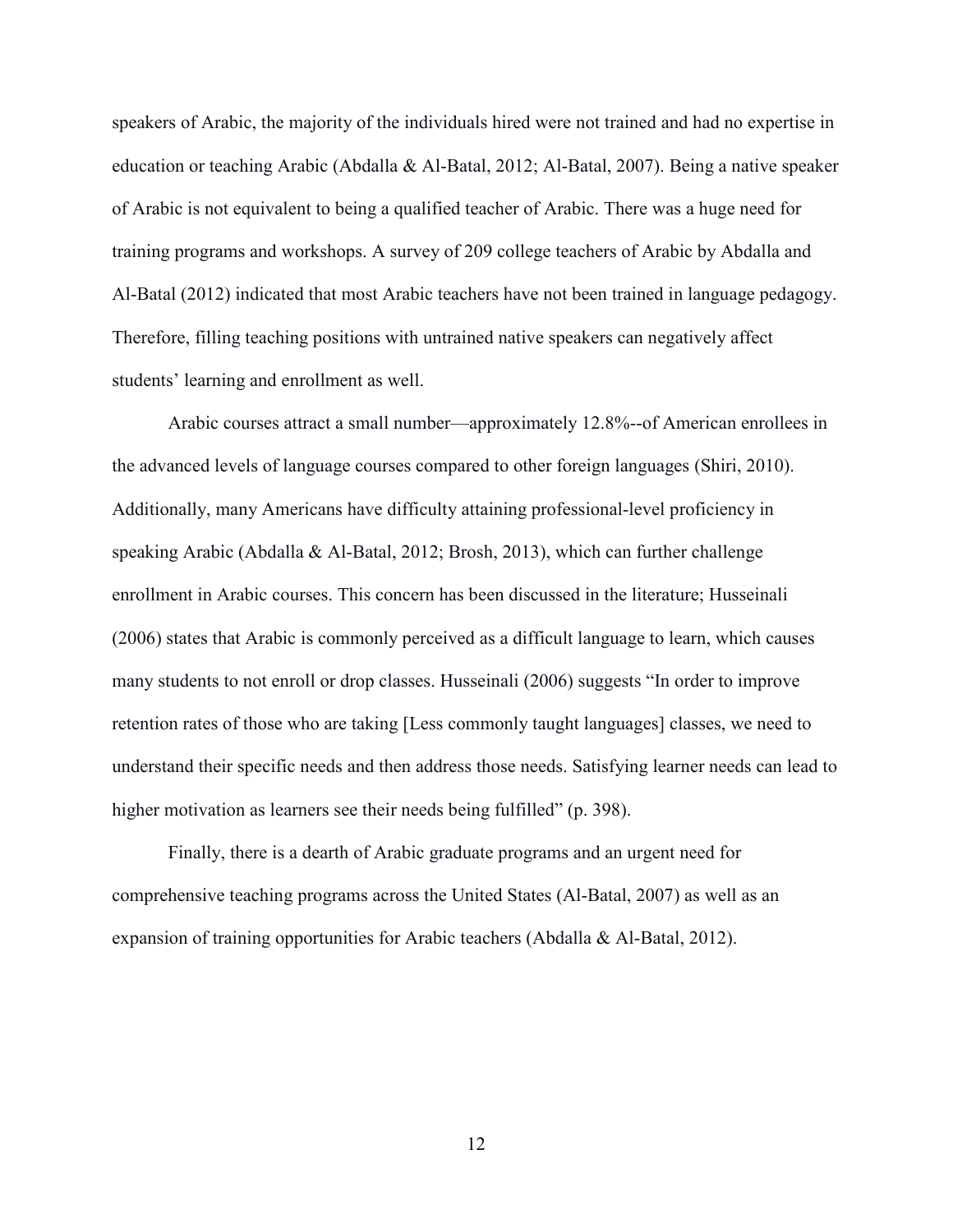#### **Conceptual and Theoretical Framework**

#### *Conceptual Framework*

Research studies on foreign language learning, as mentioned in chapter one, indicate that there is a relationship between learning a foreign language and motivation, orientations (Gardner &Tremblay 1994; Husseinali, 2006), beliefs, expectancies (Al Alili & Hassan, 2017), teacher, and classroom climate (Aladdin, 2013, 2014). Students who choose to study Arabic are usually initially motivated by instrumental, integrative, intellectual, or identification orientations (Husseinali, 2006). Students' decisions to continue or discontinue learning Arabic are influenced by student-related factors, teacher-related factors, subject-related factors (Aladdin, 2013), college-related factors, and program-related factors (Dajani et al., 2014).

#### *Theoretical Framework*

Appreciative Inquiry (AI) is a theory, practice of inquiry (Stavros et al., 2016) and a philosophy (Priest et al., 2013). AI is a search for the best in people and their organizations, which "involves systematic discovery of what gives "life" to a living system when it is most alive, most effective, and most constructively capable in economic, ecological, and human terms" (Cooperrider & Whitney, 2005, p. 3). Unlike the traditional problem-solving approach that focuses on weaknesses, pitfalls, and drawbacks, Appreciative Inquiry focuses on strengths, assets, and successful experiences (Fifolt & Lander, 2013; Grant & Humphries, 2006; Lee et al., 2011). AI attempts to look for what works well and what makes people perform at their peak in the organization (Cooperrider & Whitney, 2005; Hammond, 1998; Kung et al., 2013). Instead of asking questions like *What is not working?* AI would ask *What is working well?* (Collington & Fook, 2016). Appreciative Questions encourage people to share their best experiences, successes, and strengths and create a positive environment among employees (Evans, 2012). The AI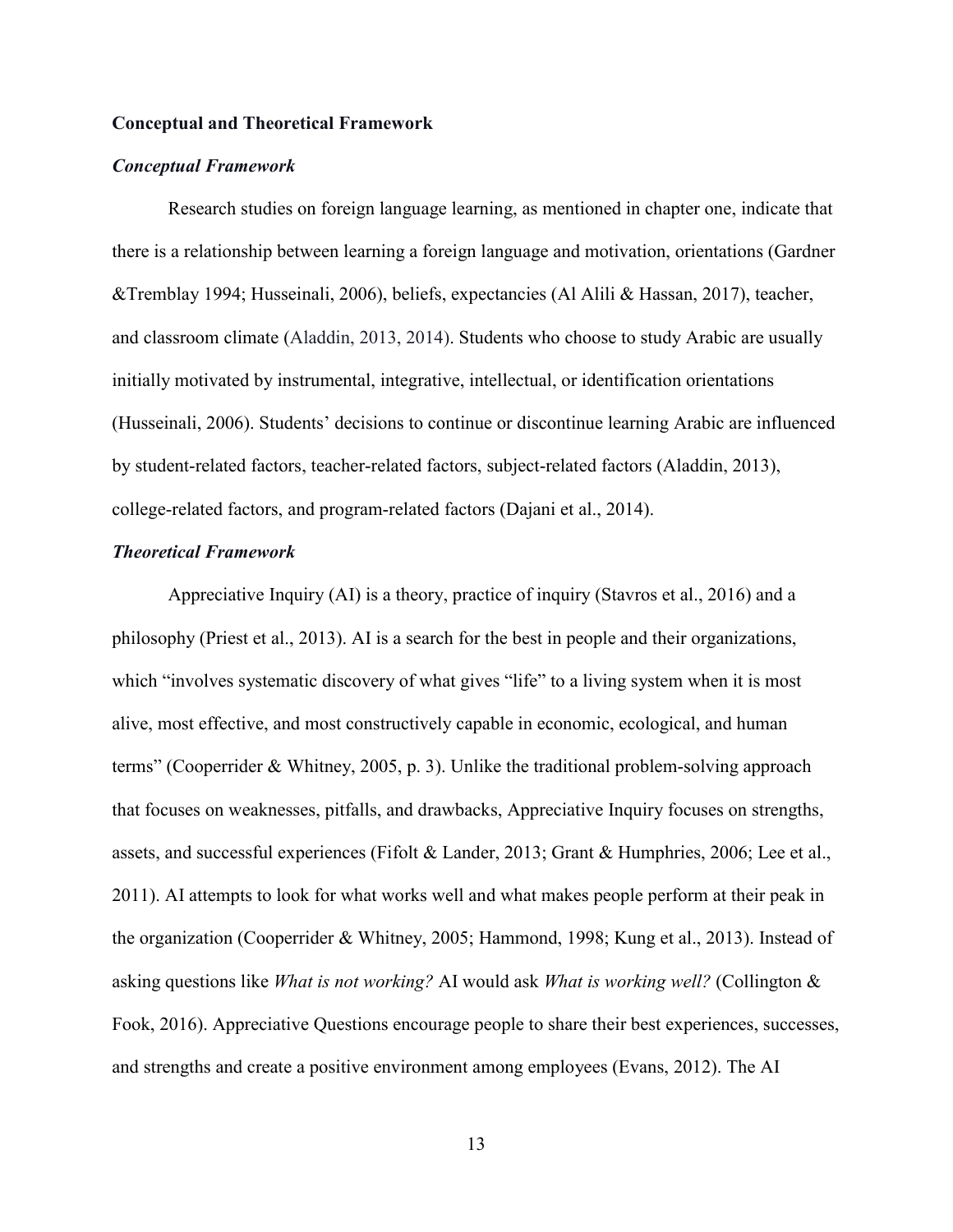process engages all: a discovery phase, a dream phase, a design phase, and a destiny phase (Mackdonald, 2020; Lewis & Van Tiem, 2004).

Appreciative Inquiry draws from positive psychology (Lee et al., 2011). Positive emotions influence human psychology positively (Mishra & Bhatnagar, 2012) and help organizations to generate positive images of the future they want to see in their workplace (Fredrickson, 2003). People are more likely to excel when they are engaged in a positive environment and when the focus is directed to enhance strengths and opportunities instead of dealing with weaknesses and pitfalls (Lee et al., 2011).

#### *Theoretical Underpinnings of AI*

Five principles are embedded in the AI philosophy: Constructionist, Simultaneity, Poetic, Anticipatory, and Positive (Cooperrider & Whitney, 2005).

*Constructionist.* This principle emphasizes that organizations are human constructions (Orr & Cleveland-Innes, 2015), which are influenced by people's thoughts, practices, and actions. People (e.g., employees) create meaning (Fifolt & Lander, 2013) and construct their realities through language (Mishra & Bhatnagar, 2012). The way people act and approach change would be influenced by their social discourse (Fifolt, & Lander, 2013). People's interactions and conversations affect their future actions (Macpherson, A. 2015). In summary, words create reality and that affects how people approach change.

*Simultaneity.* The questions we ask and the change we make are not separable, but simultaneous (Orr & Cleveland-Innes, 2015). Asking question initiates change (Fifolt & Lander, 2013). A positive Change begins when good, appreciative questions are asked (Orr & Cleveland-Innes, 2015). Questions trigger ideas and thoughts (Fifolt & Lander, 2013) and often draw answers (e.g., stories). Appreciative questions lead to data full of positive experiences, strengths,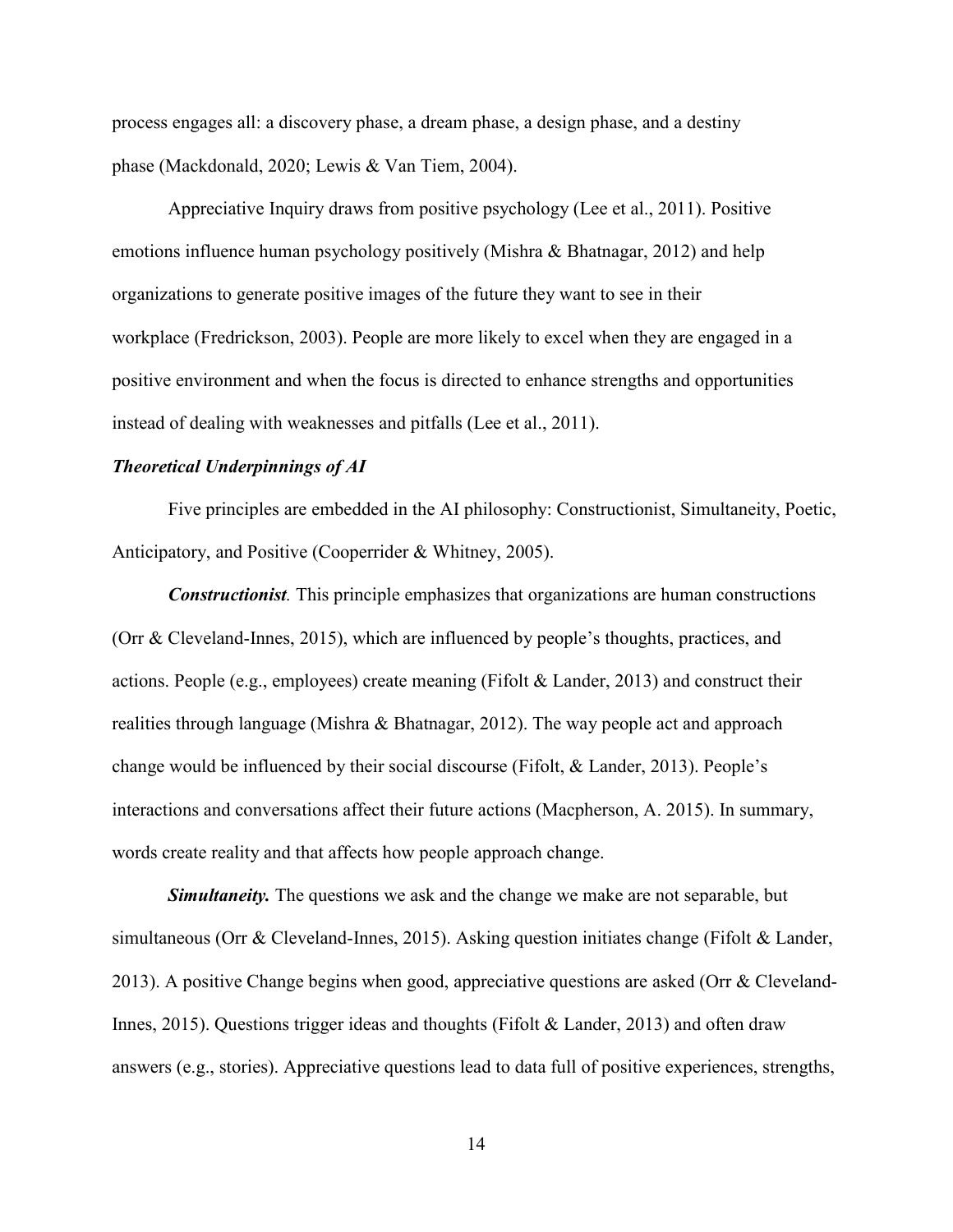and successful practices through which plans are made and interventions are implemented (Orr & Cleveland-Innes, 2015).

*Poetic.* Human organizations are like an open book, which is constantly coauthored by participants just like a good piece of poetry, which can go through endless times of interpretations (Cooperrider & Whitney, 2005). According to AI, when people share their positive experiences and interpret their stories, they develop new understandings and appreciation of what works in their workplace. The kind of questions asked to participants lead the direction of the inquiry (Cooperrider & Whitney, 2005). Appreciative questions generate positive stories, which facilitate change.

*Anticipatory.* A collective understanding of the present (Stavros et al., 2016) and collective imagination about the future generate organizational change (Cooperrider  $\&$ Whitney, 2005). People act according to their anticipation of the future, and that influences their behaviors and practices (Stavros et al. 2016). Positive images of the future largely influence present-day behaviors (Orr & Cleveland-Innes, 2015).

*Positive.* This principle is key in the appreciative inquiry philosophy and embedded in the other four principles (Stavros et al., 2016). The positive questions lead to positive stories filed up with positive images of the future (Cooperrider, 1999). The positive approach of the AI facilitate change to occur through the dominance of positive emotions (Fredrickson, 2003) on all phases in the AI process.

#### *The 4 phases of the AI process*

There are four steps in the appreciative inquiry process, which is often referred to as the 4-D cycle: Discovery, Dream, Design, and Destiny (Cooperrider & Whitney, 2005; Steyn, 2009;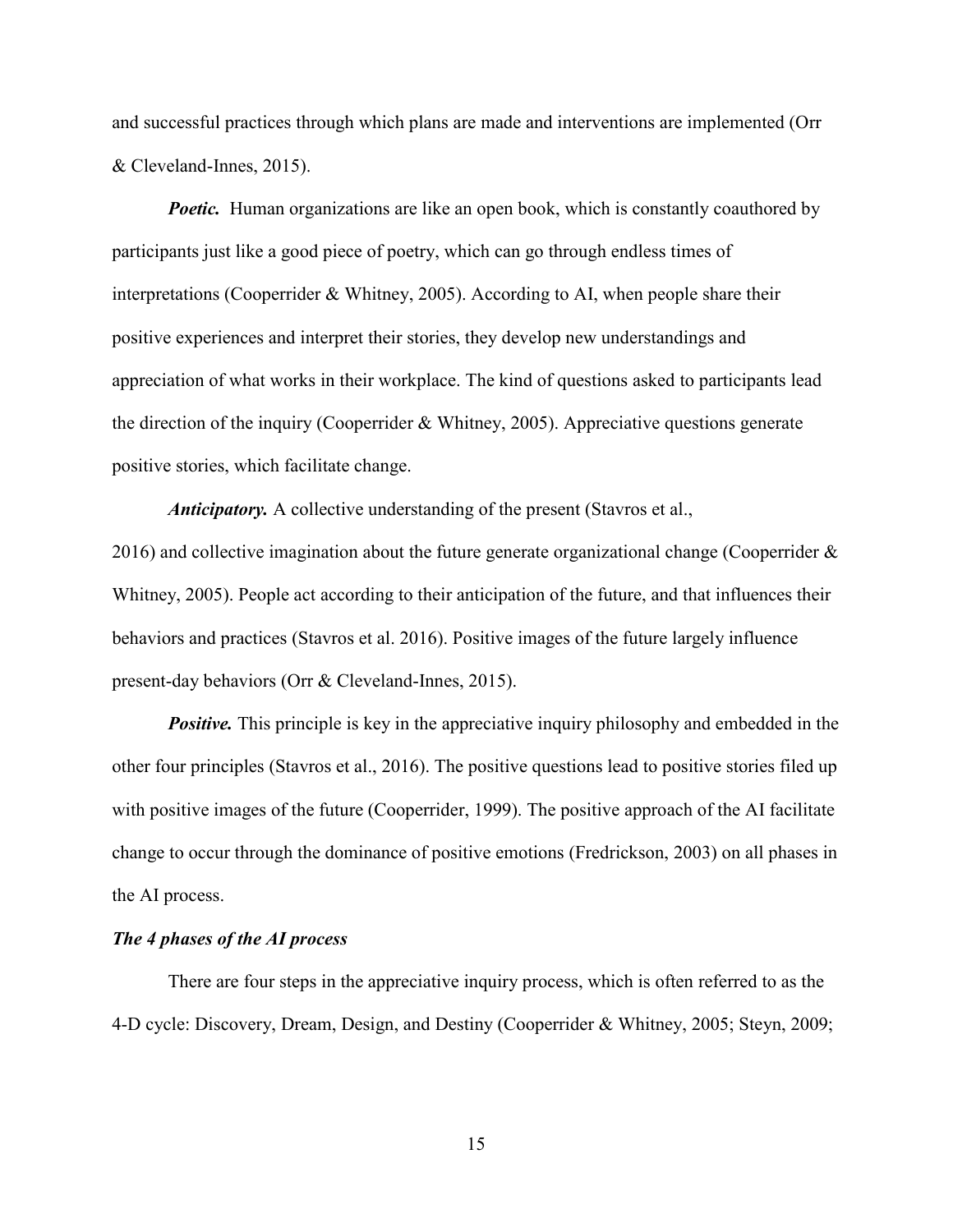Zakariasen & Victoroff, 2013). Some authors, such as Macpherson (2015), add another step that precedes the 4-D stages--"Definition" ---which refers to identifying an area of investigation.

*Discovery.* After identifying an area of investigation, the discovery phrase comes. Discovery begins by asking positive questions and initiating conversations in the workplace. The questions asked affect the quality of the outcomes (Macpherson, 2015). If the questions were positive, the outcomes would more likely to come out positive. In AI, questions focus on the strengths and positive experiences of others (Cooperrider & Whitney, 2005). Therefore, information obtained always contains stories of successes, achievements, and assets, which create a supportive environment for change (Stavros et al., 2016). This step can be conducted through interviews or focus groups, which helps investigators to discover what works well in the organization and what gives life to it. It also helps people to identify the root causes of success and leads to knowing the positive factors in the organization (Macpherson, 2015). This happens through engaging people in conversations and encouraging them to share their attitudes, thoughts, and best practices in their workplaces. This phase aims to discover themes (positive core) upon which the other phases are built (Macpherson, 2015).

*Dream.* The dream phase builds on its phase one discoveries (e.g., positive core: themes) (Macpherson, 2015). In the dream phase, people express their visions towards the future they want to see based on the discovery phase (Chen, 2003). They share images of the desired future in regards to their workplace including dreams, hopes, and expectations (San Martin  $\&$ Calabrese, 2011). Sharing dreams can be through "presentations, gallery displays, performance, imaginative journeys, and beyond" (Macpherson, 2015, p. 11). This phase helps the creation of a vision for the future (Watkinson  $& Mohr, 2001$ ) which is the foundation for the next phase: Design.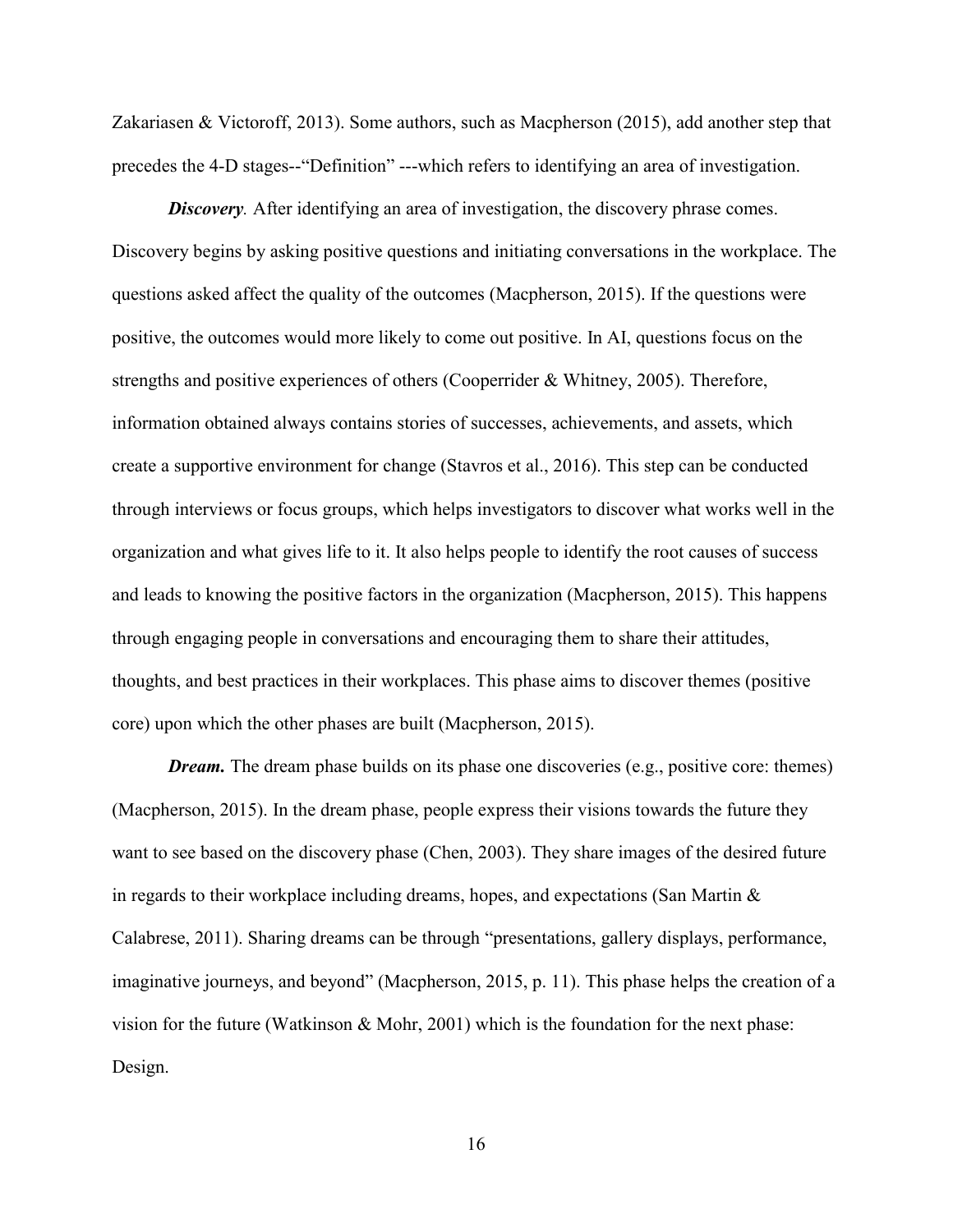*Design.* A plan is formulated based on the dream phase (Lewis & Van Tiem, 2004). In this phase, participants create design activities (Fifolt  $\&$  Lander, 2013) and contribute to building a new system, built on the strengths of what works well in the organization (Lewis & Van Tiem, 2004).

*Destiny*. The participants implement the plan (e.g., vision) made earlier (Fifolt & Lander, 2013). The destiny phase is "an ongoing and never truly ends" (Fifolt & Lander, 2013, p. 12). In other words, by the end of this phase, the cycle of AI begins a new, and it is the way to sustain positive change in the workplace (Fifolt & Lander, 2013).

#### **Review of Literature**

#### *Orientations and Motivations in learning Arabic*

According to Gardner and Tremblay (1994), orientation is the reason for studying a foreign language while motivation involves both effort and desire to achieve the goals of learning the language. In this light, orientation is an initial motivation to do something and knowing students' orientation to learn Arabic is of great value for Arabic educators, textbook authors, and program coordinators (Husseinali, 2006). On the other hand, motivated students are more likely to enroll, study, and continue than those who are not. No one would spend time, energy, and money for no reason, especially when it comes to learning a language, which is an arduous process that typically requires patience, persistence, dedication, and practice. A motivated language learner not only exerts effort to learn a target language but also aspires and enjoys learning it (Awad, 2014). Arabic is considered a difficult language to learn--especially for Americans who may find Spanish or French much easier. So, what motivates Americans to study Arabic?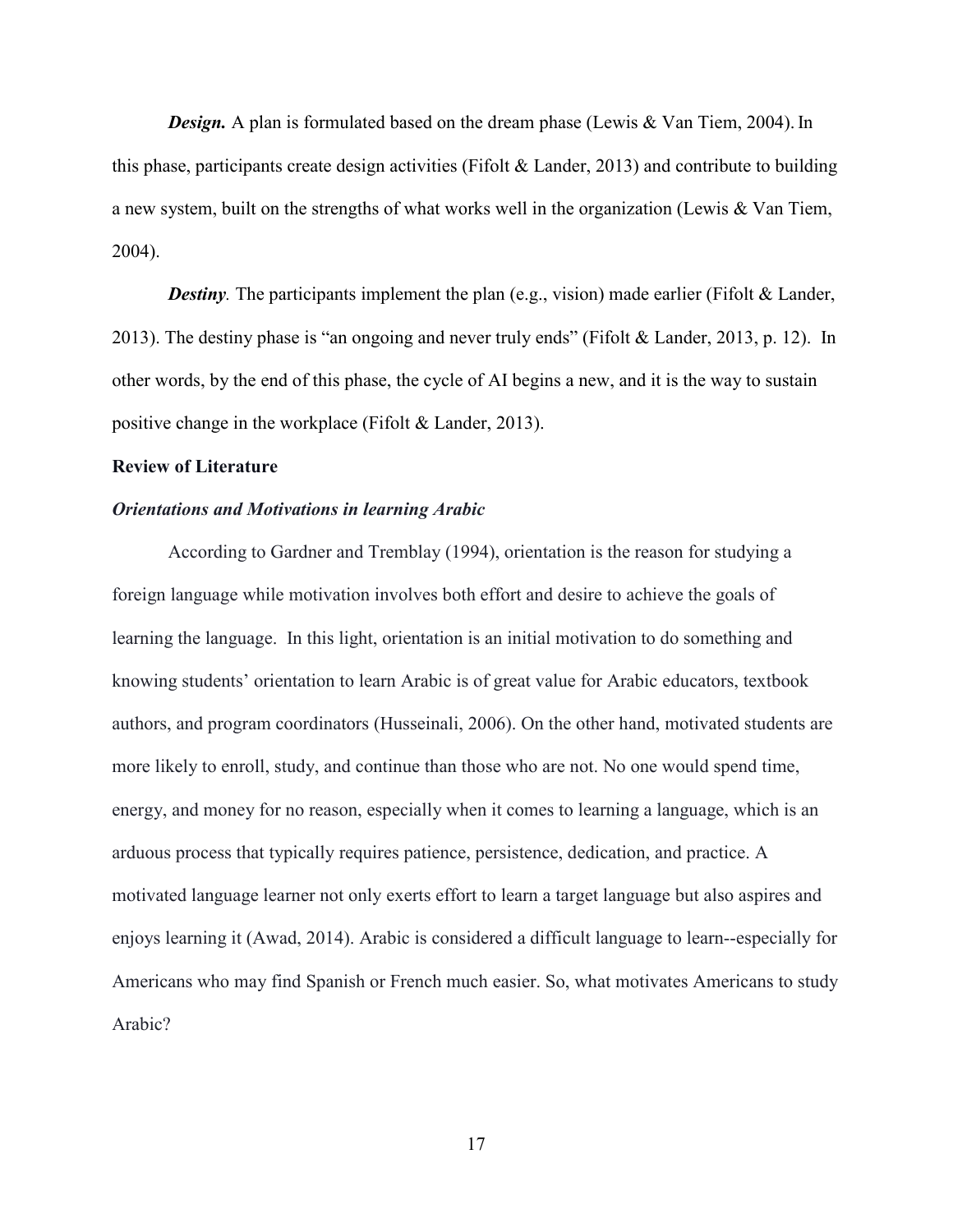According to literature, several orientations spur college-level Americans to learn Arabic. The literature distinguishes between two groups of Arabic learners who form the population of enrollees: heritage learners and non-heritage learners. There seems to be a consensus among researchers that these two groups differ in their orientation to learn Arabic. Heritage learners have an Arab and/or Muslim heritage (e.g., cultural, religious, historical background) while the non-heritage learners are those who do not have any heritage ties to Arabs and/or Islam (Husseinali, 2006). Additionally, heritage learners can be subdivided into two groups: Arabic speaking group (i.e., Arabic HLLs) and non-Arabic speaking Muslims (i.e., Muslim HLLs) (Husseinali, 2012).

While both heritage and non-heritage groups share similar motivating orientations to enroll in Arabic programs, they differ in other orientations related to identification and integrative purposes. Heritage learners are usually more motivated to learn Arabic for identification/integrative orientations as they often identify themselves with Arabs and/or Muslims (Husseinali, 2006). However, both groups want to learn Arabic in order to "converse with native speakers in Arabic," "learn a world culture", "understand politics in the Middle East," "travel to Arab countries," and "[understand] the importance of Arabic in the world economy" (Husseinali, 2012, p. 400).

Heritage learners (e.g., Arab-Americans and/or Muslim-Americans) form a significant percentage of enrollees in Arabic programs. More importantly, they are often motivated learners who are more likely to continue beyond minimum language requirements. Arabic HLLs highly value the identification orientation; they see a value in learning Arabic for self-identification with Arabs (Husseinali, 2012). This group of students does not seem to rely on the instrumental orientations (e.g., learning Arabic for job purposes), as their instrumental motivation is weak.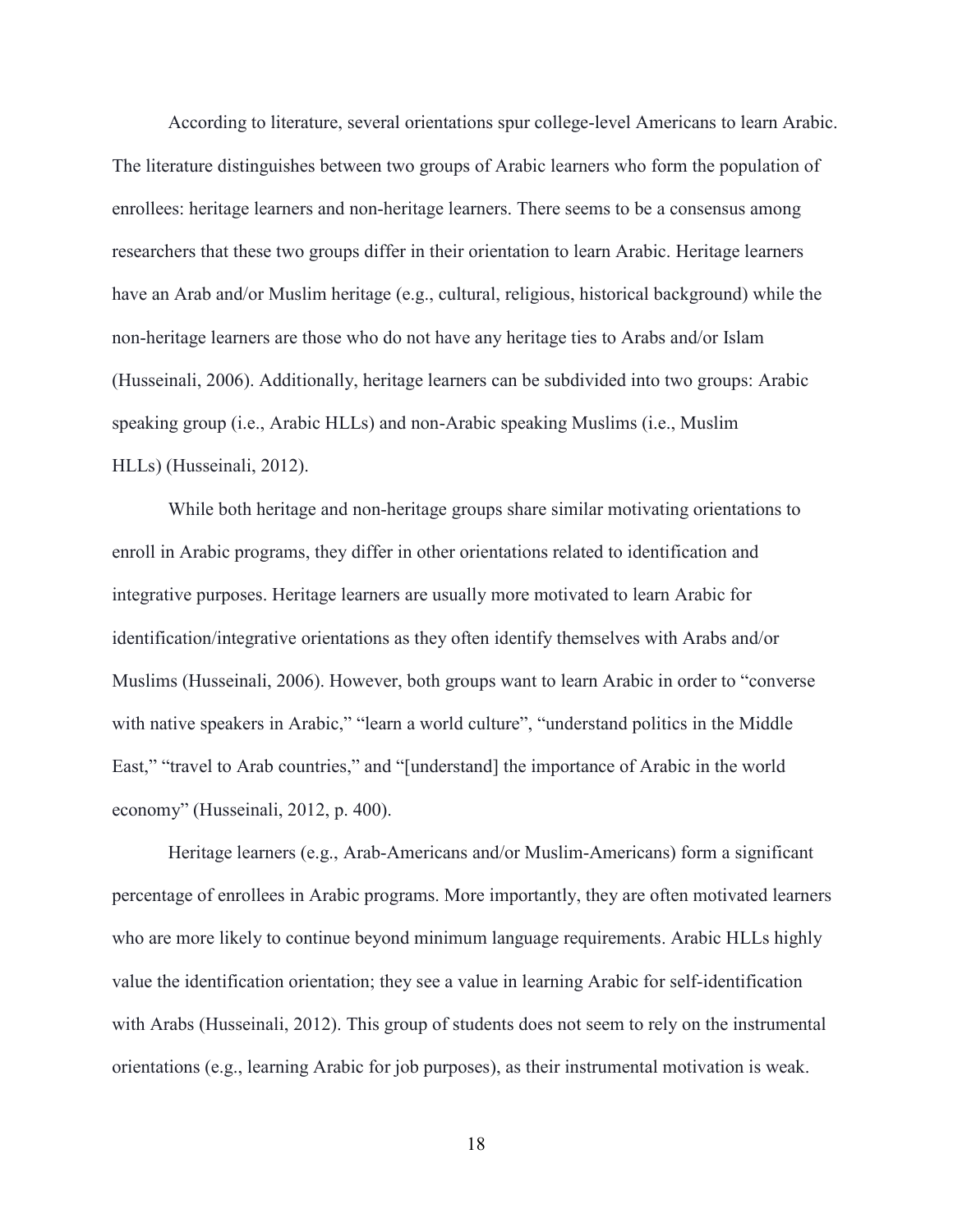Muslim HLLs, on the other hand, are more motivated to expand their knowledge of Islam and to enhance their religious identity by studying Arabic, which is the language of the Muslim Holy Book: *The Quran*.

Arab-American communities usually maintain strong ties to their original cultures and maintain their own values, beliefs, and traditions (Seymour-Jorn 2004). They stay in contact with their extended families overseas. Learning Arabic-- especially for the young generation-- is highly encouraged by parents and the community (Seymour-Jorn 2004). Parents see that studying Arabic as a "tool to help their children not only preserve their cultural background, but also maintain their religious identity, conform to the larger Arab society, and prepare them for the national and international job market" (Al Alili and Hasan, 2017, p. 24). There is a positive relationship between parents' supportive attitudes and students' learning process. Many Arab parents feel that they are responsible for urging their children to learn Arabic so that they can read the *Quran* in Arabic (Seymour-Jorn 2004). Al Alili and Hasan (2017) encourage future research to investigate non-Arabic speaking parents' attitudes regarding learning Arabic as a foreign language. Some researchers have found that students' motivations to learn Arabic are strongly linked to integrative orientation (i.e., related to an interest in politics, religion, culture, and people; McPhee & O'Brien, 2014). In this sense, some students want to learn Arabic to know more about the Middle Eastern and North African regions. McPhee and O'Brien's (2014) research indicates that only 20% of participants were motivated by an instrumental orientation; students' motivation was mainly "cultural, travel, [and a] desire to learn a new language" (P. 25). Anderson and Suleiman (2009) found that most students learn Arabic to understand Arab politics and religion better and to prepare to visit an Arab country in the future; Anderson and Suleiman also note that language-learning motivations can evolve or change.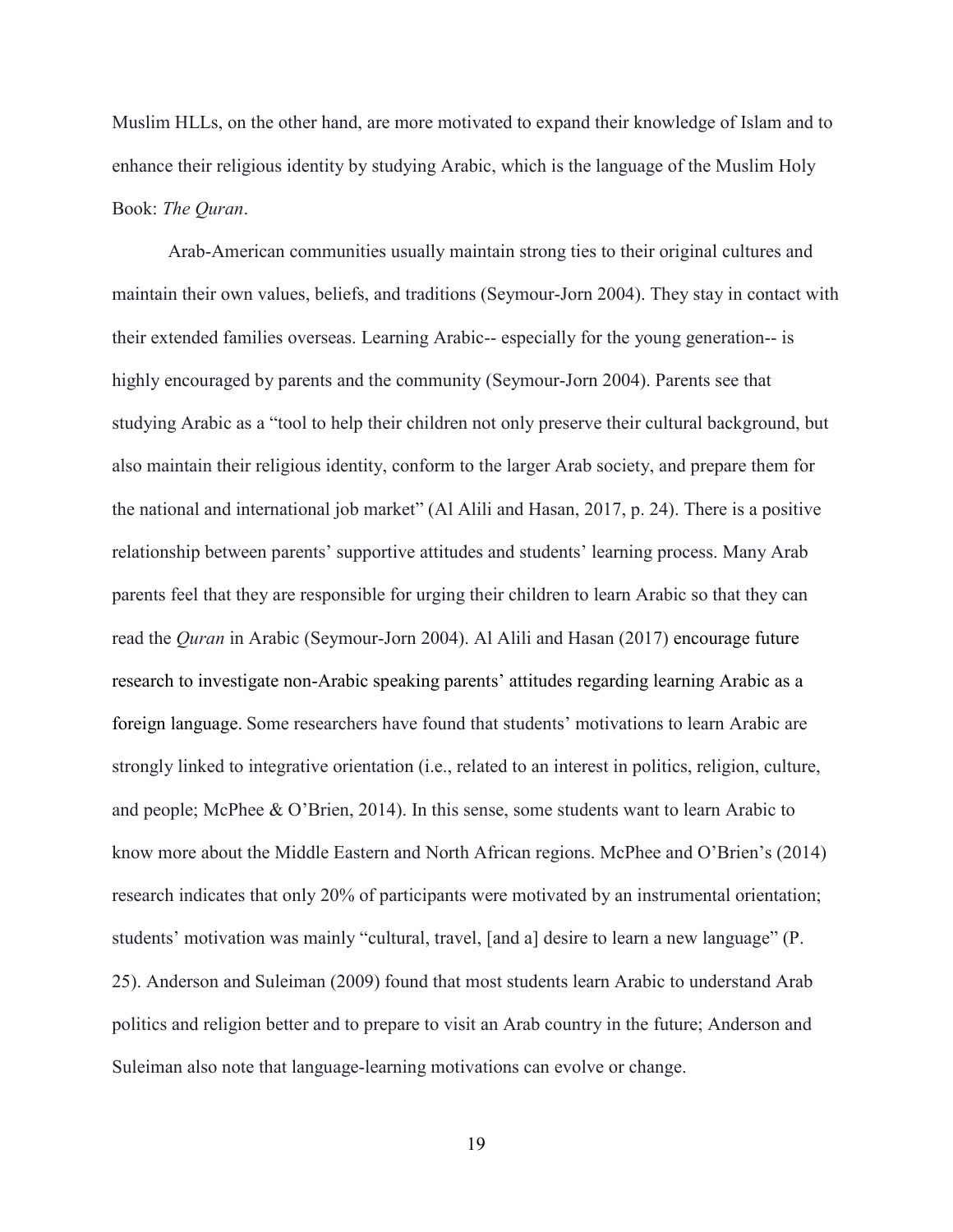Both heritage and non-heritage language speakers agree on the significance of the instrumental orientation (Husseianali, 2006) and its influence on students' decisions to learn Arabic. Non-heritage learners may seem to care about this orientation more than the heritage ones. In a Malaysian context, Aladdin (2017) found that non-Muslim Malaysian students cared about the instrumental orientation more than Muslim students did since the earlier had neither a cultural affiliation nor a religious connection to Arabs and Islam.

#### *Factors Influencing Students to Study Arabic*

Learning a foreign/second language can be a long, exhausting process and is often influenced by multiple factors. Effective learning happens when good language programs are available, experienced and trained teachers abound, and enthusiastic learners enroll (Al Alili & Hassan, 2017). There are overlapping factors, which contribute to the effectiveness of learning another language, such as the teacher's expertise in the subject matter, the degree to which a program can meet a student's educational needs, and the quality of the learning resources (Dajani, Mubaideen, & Omari, 2014). However, these factors do not operate separately; they have to function in concert for the desired results to be achieved.

Researchers seem to agree on some ideas, including the belief that a good language teacher is essential in the learning process, and that not every native speaker of a language can be a good teacher of that language (Al Alili & Hassan, 2017; Dajani et al., 2014). Dajani et al. (2014) dismiss the belief that all competent speakers of a language are equipped to be skilled educators of the language, particularly when teaching individuals learning a foreign language. In addition to expertise and domain knowledge, a good language teacher usually needs to possess skills known to be associated with effective teachers of any subject, including showing patience, care, consistency, support for learners, and the ability to create a dynamic and engaging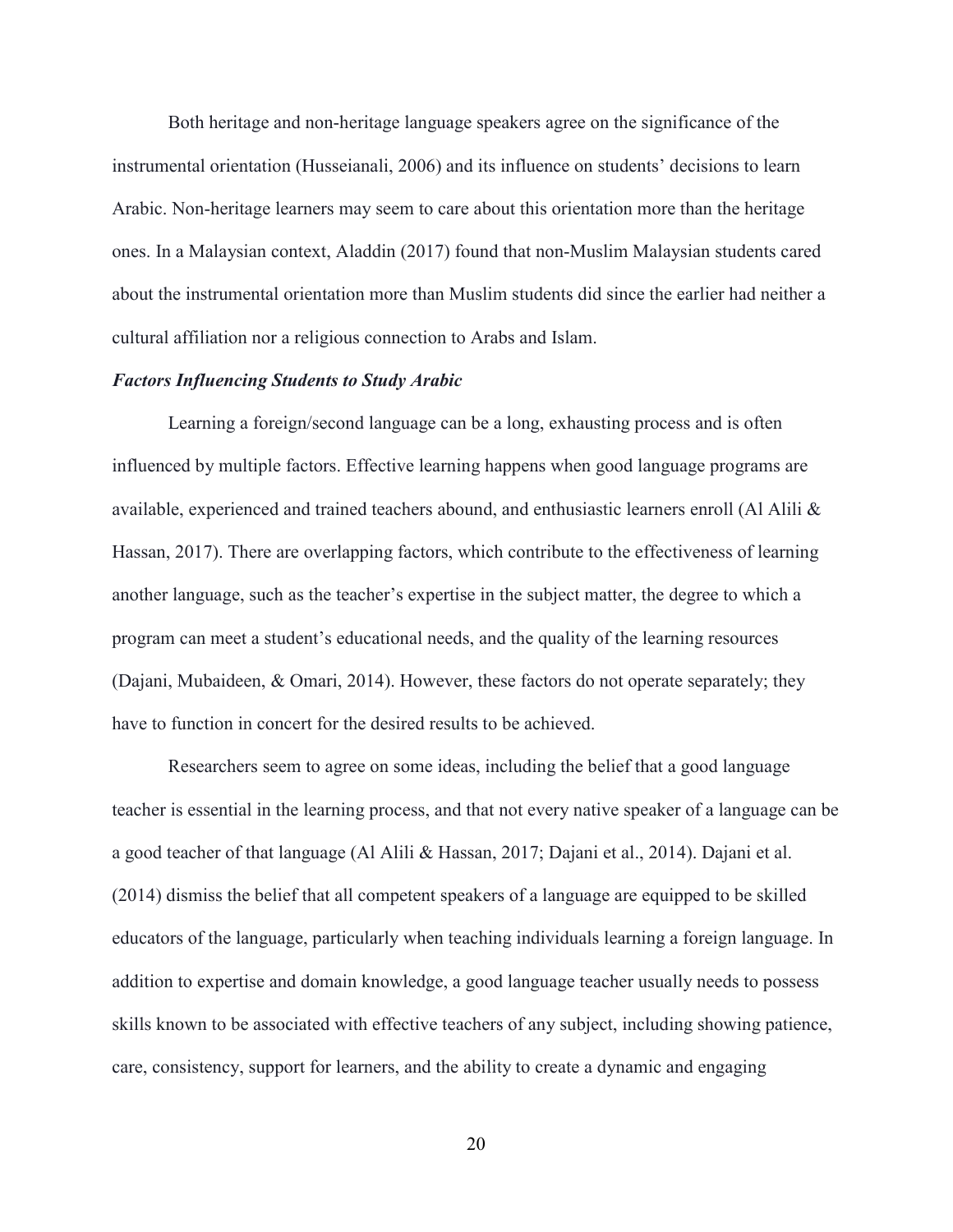classroom (Awad, 2014). A teacher's personality has also been found to be more critical than the teacher's style of teaching in promoting effective instruction (Aladdin, 2014). In sum, efficiency in teaching the subject matter, preparation, organization, activity planning, effectiveness, knowing students' needs, patience, flexibility, enthusiasm, confidence, and honesty are characteristics of good language teachers. Adding to the importance of a good language teacher, an engaging classroom plays an essential role in improving students' outcomes and increasing enrollment. Engaging activities are motivating elements that influence students' intentions to continue learning Arabic (Awad, 2014).

The quality of learners affects enrollment as well. Serious and motivated learners are more likely to learn faster and exert more effort than those who are not as motivated or serious about their learning. Some students enroll in language classes merely to satisfy college language requirements but have no intention to continue beyond these compulsory requirements. Serious learners are more willing to engage in new learning experiences and try to benefit from what they learn (Dajani et al., 2014). Fortunately, students' negative beliefs and attitudes are changeable. For instance, Rashed (2013) investigated the evolution of interest and beliefs for three non-native speakers who participated in a four months' program abroad in the United Arab of Emirates. He found that, for two of the three participants, negative beliefs were changed to positive ones (e.g., Arabic is not too hard to learn). For example, before joining the program, one of the participants thought, "It is too hard to learn Arabic," (p. 55) as he had thought that Arabic script was too difficult to understand. However, after finishing the program, he changed his attitude to "Arabic is an easy language to learn," (p. 55) as he was able to develop some basic skills in Arabic in a short time.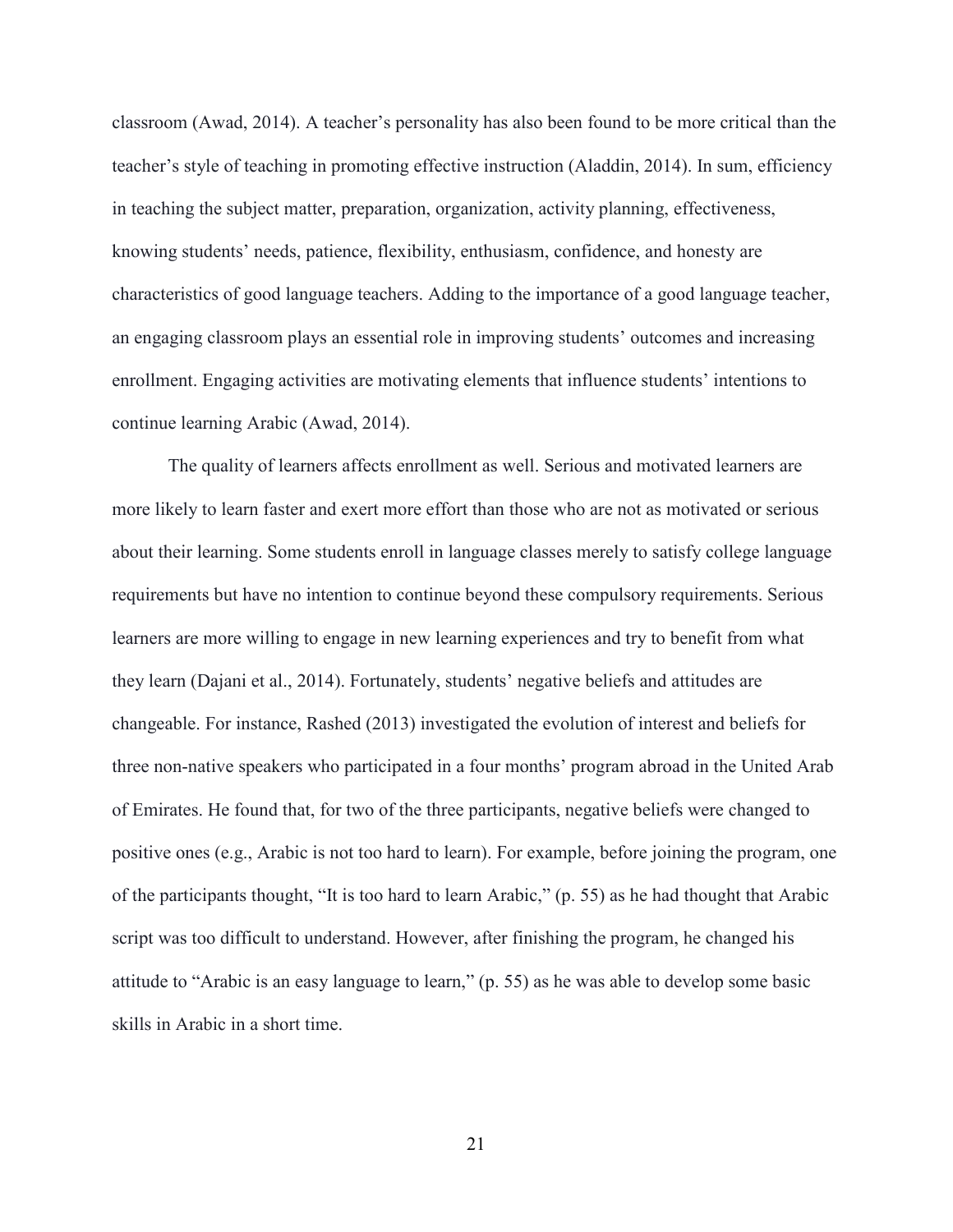Having a good language program can both help students learn and increase enrollment. An effective program has a curriculum that meets students' needs (Dajani et al., 2014). Setting out clear goals for the program and having qualified teachers who are able to identify students' needs and work to meet students' expectations are essential in a language program. Additionally, having a language laboratory where students have the opportunity to improve some specific linguistic skills is also essential.

On the other hand, motivation to learn a language may be lost at any point in the learning process. Aladdin (2013) investigated the demotivating factors in the Arabic classroom for her Malaysian students who were learning Arabic as a foreign language. She identified nine demotivational factors, including "(1) subject-related factors; (2) teacher-related factors; (3) class-related factors; (4) negative attitudes towards the FL; (5) course materials and learning content; (6) the compulsory nature of the Arabic course; (7) time constraints; (8) lack of opportunities to communicate in Arabic; [and] (9) lack of ability" (p. 1652). Although the context of Aladdin's study (2013) is the Malaysian context, many of these factors apply to other contexts.

#### *Pedagogical and Linguistic Factors in Learning Arabic*

Arabic has a system of writing that is quite different from the English language. It also maintains some features that are unique to other languages. Many researchers, such as Al-Busaidi (2015), argue that it is too difficult for foreign learners of Arabic to reach a linguistic competency equivalent to that of an educated native speaker of Arabic. Non-native speakers encounter several orthographic, morphological, textual, grammatical (McPhee & O'Brien, 2014), linguistic, and pedagogical (Al-Busaidi, 2015) challenges during their journey of learning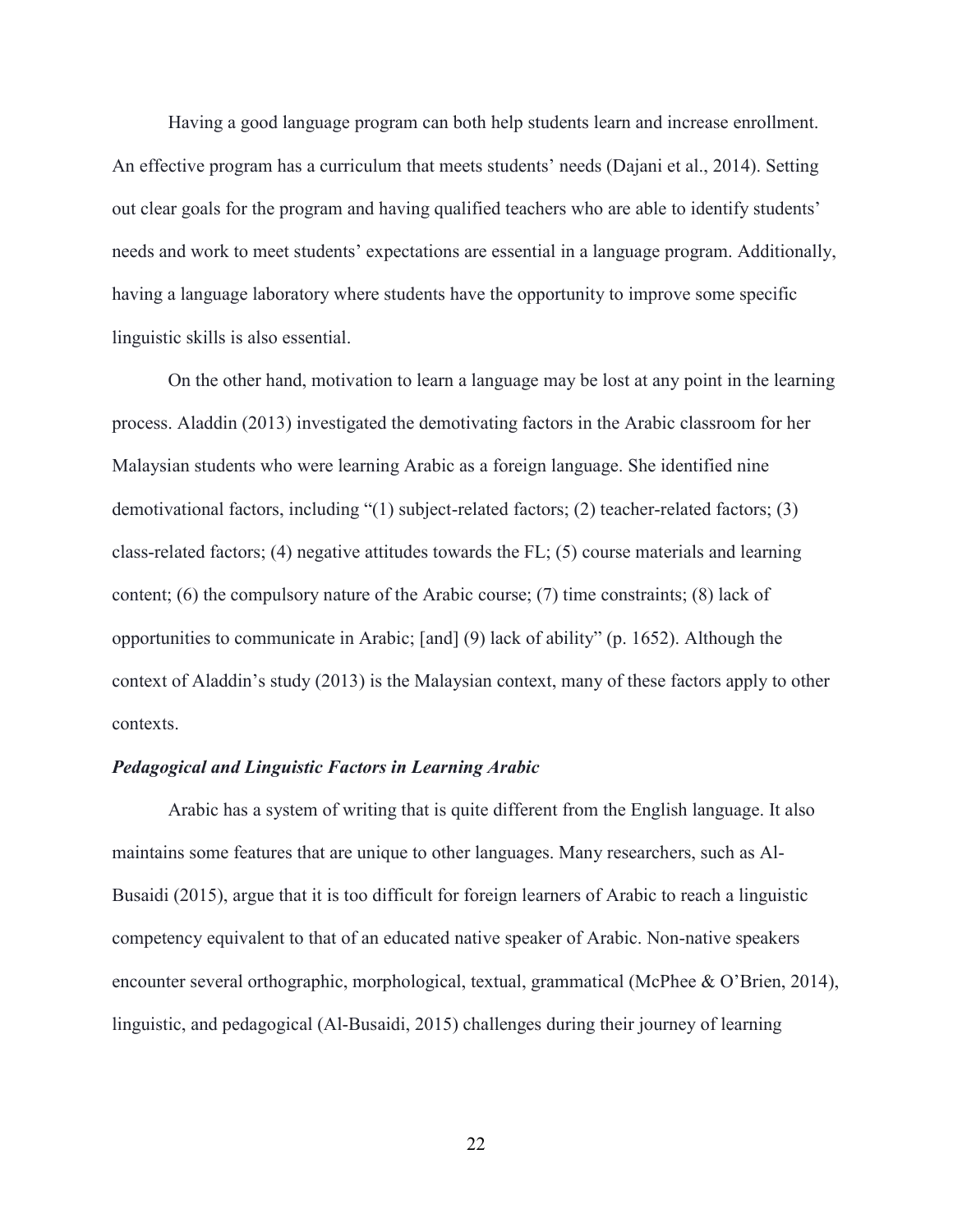Arabic. Such challenges, including diglossia, Arabic Orthography, morphology system, and curriculum and textbooks, are discussed below.

*Diglossia* is the presence of a high standard (e.g., formal register) and low standard (e.g., colloquial register) in a language (Harris & Hodges, 1981). Although Arabic is not unique in this feature, there is still a significant difference between these two forms. Additionally, there is a variety of spoken Arabic dialects (e.g., Egyptian, Levantine, Iraqi, etc.), which constitutes another challenge to teachers and learners of Arabic (Al-Busaidi, 2015). Modern Standard Arabic (MSA), also called classic Arabic, is the written form of Arabic, which is the highly respected register of the language. Modern Standard Arabic is the language of books, newspapers, and TV news. Arabic Writers (e.g., novelists, poets, dramatists) produce their literary works in MSA whether the writer is from Morocco (the west of the Arab world) or Iraq (the east of the Arab world). However, Modern Standard Arabic is rarely used in informal situations.

On the other hand, informal Arabic (also called colloquial dialects) is the spoken register that people use in everyday communication. There are 29 Arab countries and each country has its own dialect, which can be difficult to understand to even Arabs (Brustad et al., 2010). For many occasions, it is difficult for a person from Morocco, for instance, to understand a person from Iraq and vice versa, since each dialect is quite different from the other (McPhee & O'Brien, 2014). There is what is called Educated Spoken Arabic, which is neither too formal nor too informal that is used on TV meetings and Media. Therefore, there have been many arguments about what register of Arabic should be taught in U.S. colleges for American students (Al-Busaidi, 2015).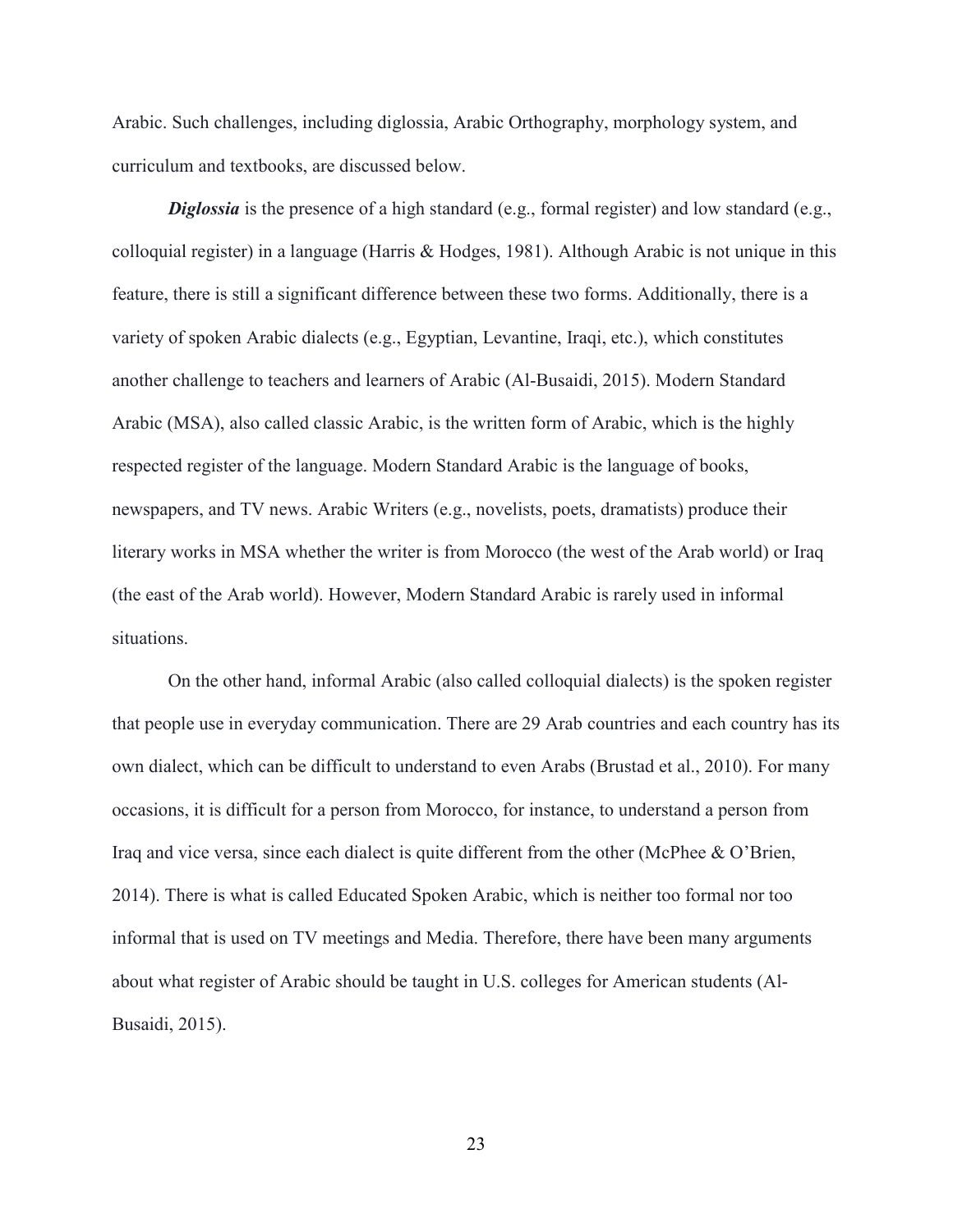Modern Standard Arabic has been widely taught throughout the United States.

Proponents argue that MSA is what American students need to learn since it is the formal version of Arabic and the language of books. However, when students finish the sequence of Arabic program courses, they often do not feel competent to communicate in Arabic with native speakers because what they have learned in the classroom is different from what native speakers speak (Al-Busaidi, 2015). Such situations cause frustration to learners of Arabic as may feel embarrassed for not being able to converse in Arabic. Some researchers argue that teaching spoken Arabic is the solution; however, this cannot be a practical idea since students need to learn MSA so that they can read and write.

Textbooks incorporating MSA and spoken Arabic were prepared recently and meant to solve this problem. Writers who prepared such textbooks have intended for both written and spoken Arabic to be taught simultaneously. They argue that this approach will help students reach linguistic proficiency in speaking and writing Arabic and develop competency in each (Al-Busaidi, 2015). Although this approach seems to be a good plan to follow, it can still be a challenge for many Arabic instructors to teach both registers simultaneously and can be confusing to foreign learners.

*Arabic Orthography* is another challenging factor for learners of Arabic. The Arabic language has a writing system that is quite different from English, written from right to left. Arabic books, magazines, newspapers are opened in the opposite direction of English books. There are 28 consonants and 14 symbols (i.e., three short vowels, pronunciation markers, grammatical ending, spelling variants, and a "Hamza" consonant). Although Arabic is a phonetic language, which means that words are spelled exactly as they are pronounced, each Arabic letter has three different shapes (i.e., initial, medial, and final) depending on its position in the word.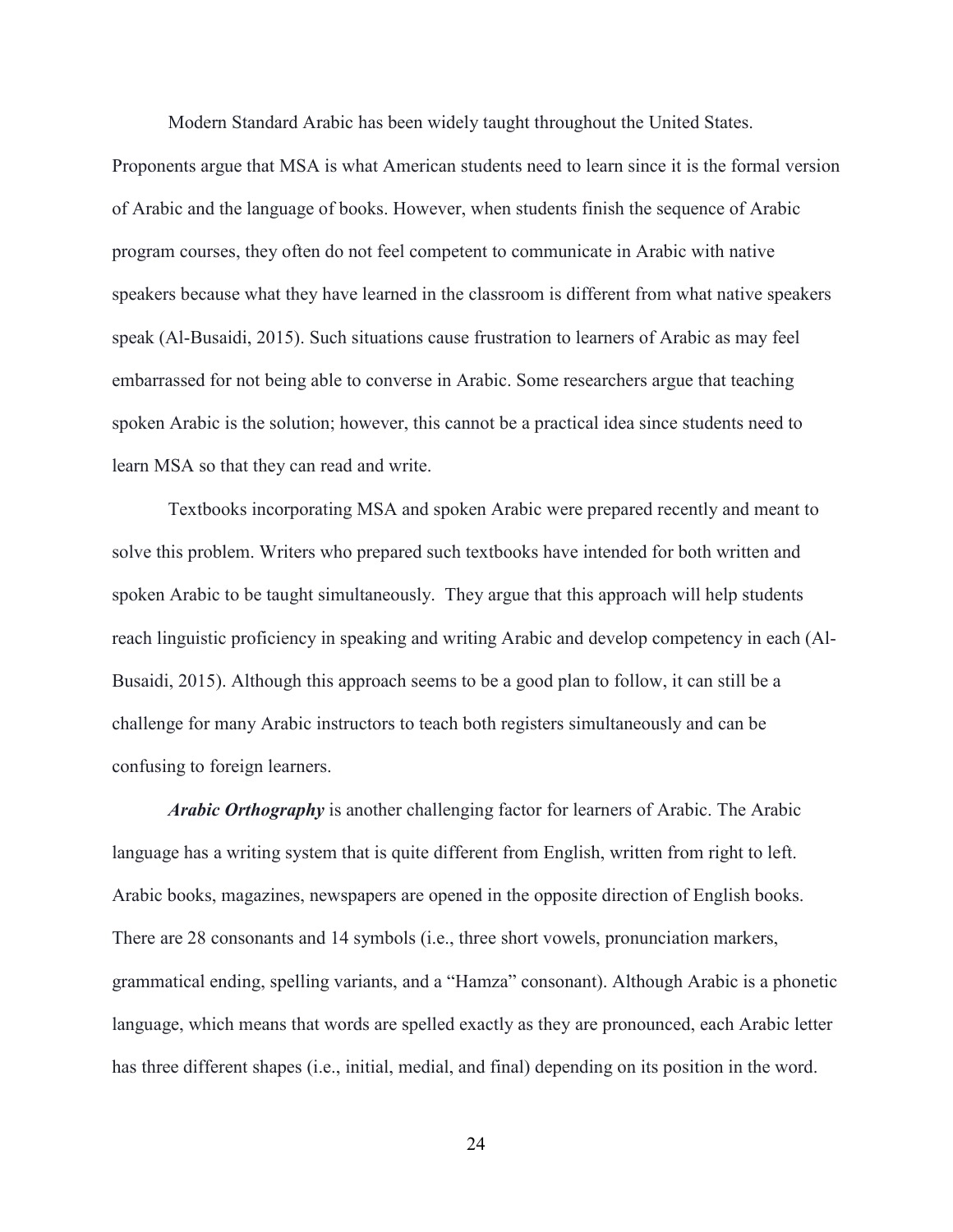Also, Arabic can be confusing to non-native speakers because many letters have emphatic counterparts, which can be hard to distinguish by non-native speakers, especially given that there are a variety of dialects in Arabic. For example,  $\perp$  (T) is the emphatic counterpart for  $\cong$  (t),  $\sim$ (H) for  $\circ$  (h), and  $\circ$  (S) for  $\circ$  (s) (Brustad, et al., 2010).

Arabic letters by themselves, when they are not connected, constitute no words and thus mean nothing. To make meaningful words, letters need to connect. However, some letters in Arabic do not allow connection such as ي ،و ،ز،ر ،ذ ،د ،ا. Therefore, students need to memorize them to avoid making spelling mistakes. Additionally, some Arabic letters consist of dots. For instance, (f  $\leftrightarrow$  has one dot above the letter, (t  $\leftrightarrow$ ) has two dots above the letter, (ya  $\leftrightarrow$ ) has two dots below the letter, while ( $\pm \omega$ ) has three dots above the letter.

Long vowels and short vowels may also be confusing to new learners of Arabic. Many learners of Arabic fail to recognize the difference between long and short vowels until they have sufficient training. There are also diacritic marks such as "shadda" whose absence changes the meanings of words; "sukun," which indicates the absence of a vowel, as well as "tinween," and "Taa marbuta," which function differently.

*Morphology system* (root and patterns system) is another challenging factor in the acquisition of Arabic. Every word in Arabic stems from a three-letter root. Every group of words keeps the order of the root sequence and shares a core meaning that is implicitly incorporated in the root. For example, the root k-t-b (he wrote) is the basis for other relevant words such as maktaba (library), maktab (office), and katib (writer) (Mcphee & O'Brien, 2014) Applying patterns to a root creates new words that carry different meanings. Therefore, roots and patterns are a substantial system in the Arabic language.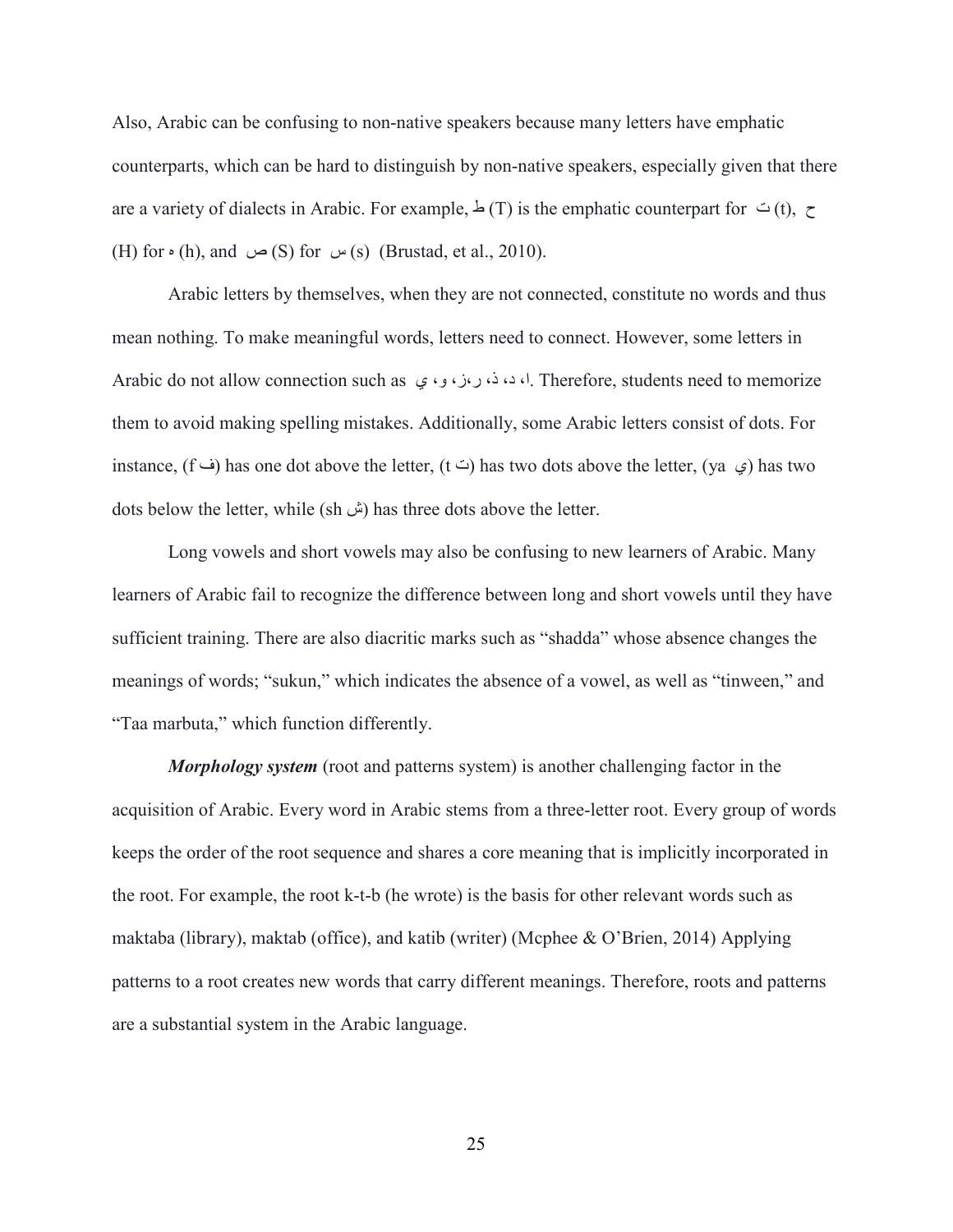*Curriculum and textbooks.* Many Arabic language programs may not have clearly articulated objectives to achieve (Abboud, 1995), which can negatively affect students' learning and progression in sequential language courses. There is also a shortage of Arabic course materials and resources. Compared to English, there are very few Arabic textbooks for nonnative speakers. There is also a need to incorporate cultural materials in the curriculum so that students have the opportunity to understand or expand their understanding of Arab politics, history, and religion (Al-Busaidi, 2015).

#### **Critical Foreign Languages**

'Critical foreign languages' is a term designated to those languages that reserve vital importance for the U.S. national security (Hoecherl-Alden, 2016) such as Arabic, Chinese, Persian, Hindi, and Turkish (Egnatz, 2016). The Arabic language, for example, has been given national attention after the events of 9/11 when the US federal government allocated resources for teaching and learning Arabic across the nation. There are many successful programs focused on the critical need languages such as STARTALK, Army Specialized Training Program (ASTP), Teletandem, Teachers of Critical Languages Program (TCLP), and Language boot camp (Berbeco, 2016). Such programs are designed to promote foreign language learning in the United States, improve students' proficiency outcomes, and enhance students' linguistic skills.

The STARTALK program, initiated in 2006, is a summer language program at the K-12 grade level. Ten strategically important world languages are offered: Chinese, Arabic, Hindi, Russian, Urdu, Persian, Portuguese, Swahili, Turkish, and Dari. Ellis (2016) explains that the STARTALK program aims to increase the number of American learners to learn critical languages, language teachers to teach critical languages, and foreign language materials. Six principles guide the instruction of all student programs in STARTALK, such as the adoption of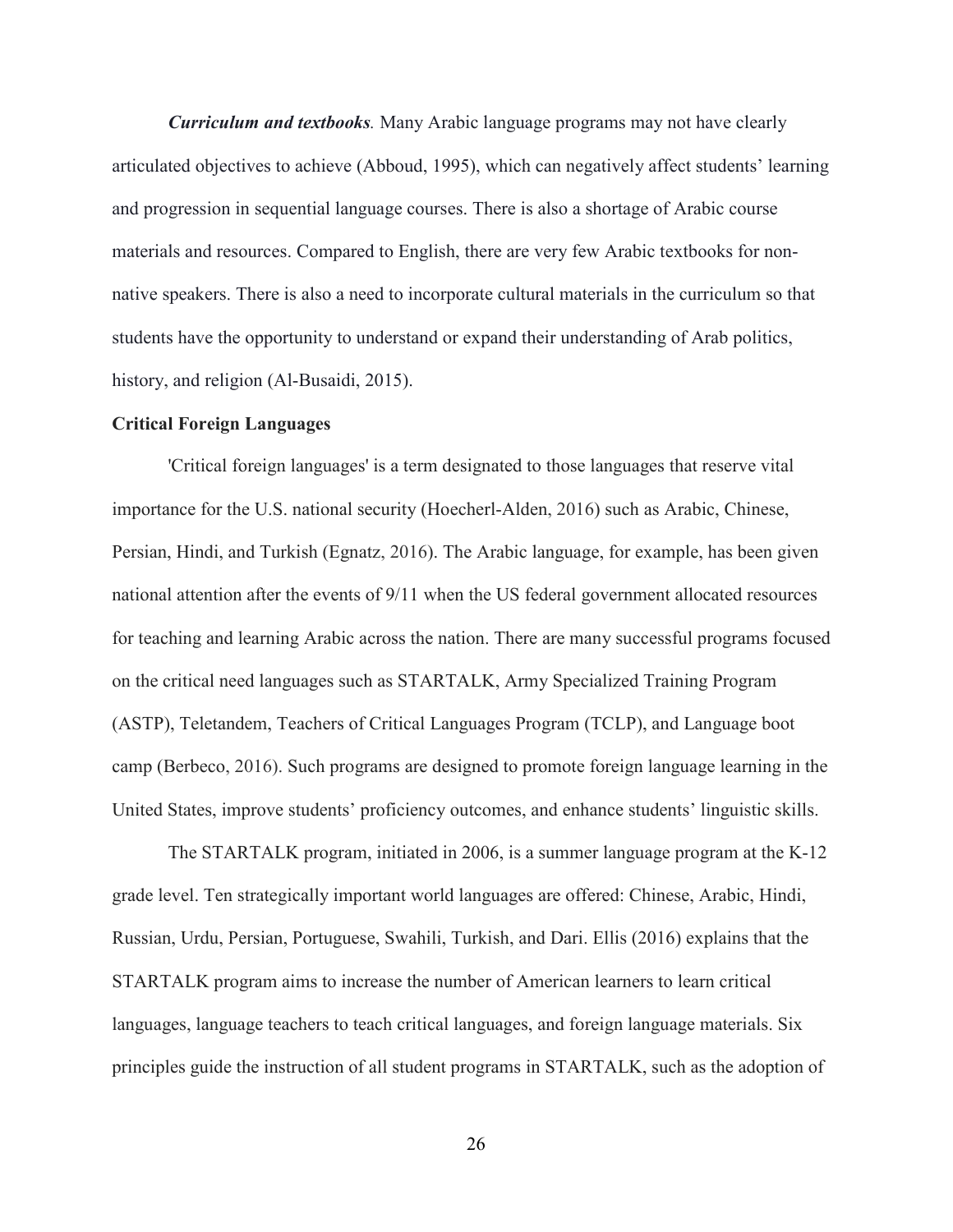an organized curriculum, facilitation of a learner-centered classroom, use of the target language, integration of culture, use of authentic materials, and keeping assessment throughout the course. Ninety percent of students who have been in the STARTALK program intend to continue learning the same language in the future (Ellis, 2016).

Teachers of Critical Languages Program (TCLP), inaugurated in 2006, is an example of a successful exchange language program. Through the TCLP, Chinese and Egyptian teachers are brought to teach Chinese and Arabic in K-12 schools yearly (Hovhannisyan, 2016). TCLP has been very significant to the international participants and host schools alike; the teachers have the opportunity to develop their English language, get international teaching experience, and improve their teaching skills. Moreover, they return home sharing their experiences with other teachers and apply what they learned in their workplaces. On the other hand, the host schools benefit from hosting such teachers by providing students with the opportunity to learn Arabic/Chinese from native speakers of the language and to get to know the Arabic/Chinese cultures as well (Hovhannisyan, 2016).

At Boston University (BU), there was a shift towards a spoken language curriculum in instruction, which aimed to enhance oral proficiency for BU students in the critical need languages (Hoecherl-Alden, 2016). BU was among the institutions to pursue the Army Specialized Training Program (ASTP) funding which focuses on oral proficiency and quick pace of language learning. Skill-based courses and technology-assisted practices were adopted in the BU curriculum. Infusion of audiovisual instruction (i.e., authentic-visual material) and incorporation of technology-facilitated student's learning and outcomes (Hoecherl-Alden, 2016).

As far as community colleges are concerned such as Northern Virginia Community College (NOVA), the Telelandem program is incorporated (Franklin, 2016). Through this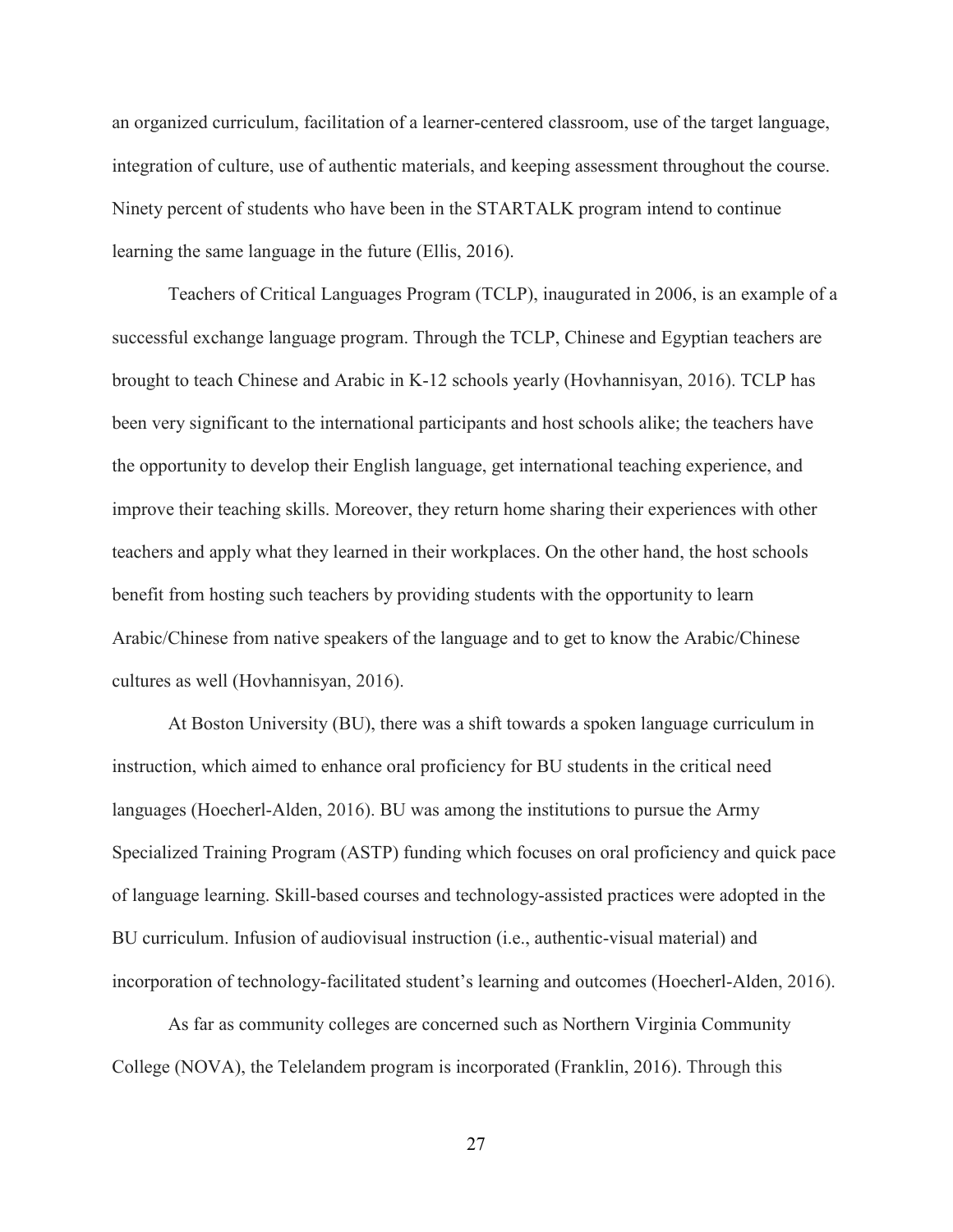language program, students from different parts of the world meet online by Skype, OpenMeetings, or Adobe. Franklin (2016) emphasizes that the program enables learners from different countries to teach and learn at the same time from each other and to give immediate feedback to each other on what they are learning. Through such online meetings, authentic conversations are held, learning and teaching for students are happening at the same time, and an engaging environment is created; therefore, the learner autonomy is at its peak (Franklin, 2016).

Many critical need languages are taught in the Defense Language Institute (DLI), which is a military organization that adopts a task-based Language (TBLT) approach. DLI provides unique learning experiences to students with immersion experiences using real-life situations, authentic materials, and by incorporating cultural elements in the tasks (Coakle, 2016). Through the TBLT approach, students use the communicative approach, rely on technology (i.e., iPads, MacBooks, quick network), and learn in small class sizes. Therefore, they reach language proficiency quickly. Furthermore, the DLI curriculum helps students engage critically with class materials with the intention to benefit from the in-class outcomes outside the classroom (Coakle, 2016).

Finally, the Language Boot Camp is another example of a successful language program, which was adopted by the Middlebury Language School. Geisler (2016) indicates that the school keeps a Language pledge that all teachers and students have to follow: students should speak only the target language in and out of the classroom and that all instruction is given only in the target language (Geisler, 2016). This intensive program offers an immersion experience for students. A task-based approach is utilized when students repeat the grammatical structures and vocabulary learned in the classroom in their daily life by constant interactions with others to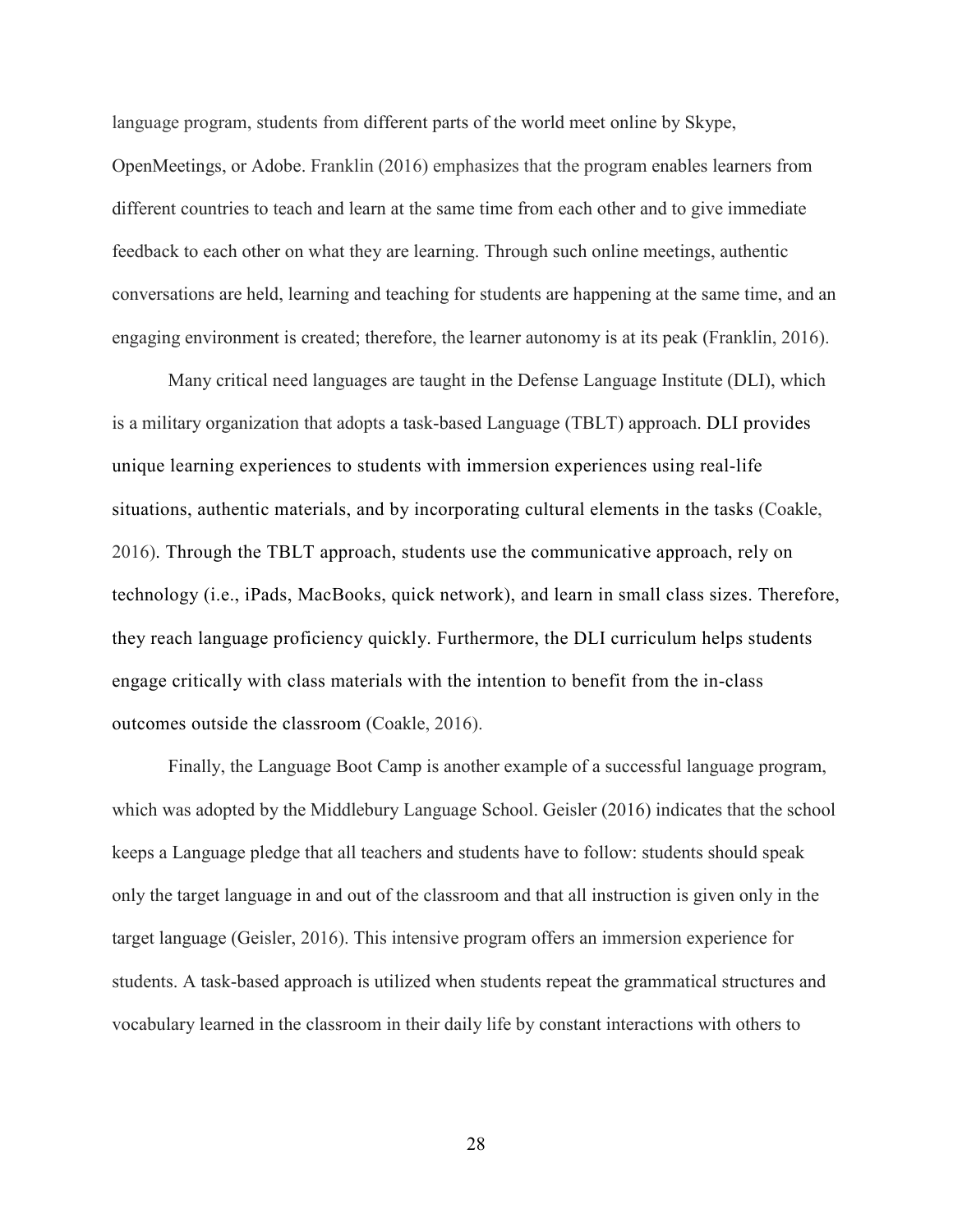reach a mastery level in the language. An authentic language environment in and out of the class is encouraged and technology in instruction is incorporated (Geisler, 2016).

#### **My Instructional Practice**

Every language instructor has his/her own teaching philosophy, capabilities, merits, and limitations. Therefore, language classes--even within the same language discipline-- are not exactly the same and may vary depending on how each instructor teaches the language course. To be effective in teaching a language course, I believe that a language instructor should have subject-related knowledge, pedagogical knowledge and personal skills.

I try to create an engaging-learning environment for students in my classrooms. I do that by asking students to work in groups for the diverse learning activities that are designed for improving students' speaking, reading, and writing. I make it clear to students that my classroom is a place for practice, an opportunity for growth, and emphasizing that making mistakes is a part of the learning process. Students also receive informational feedback. Group work and informational feedback are very effective in my classrooms, as students have always indicated.

I adopt textbooks for my courses, assign homework, and assess student learning. The adopted textbooks are prepared by Kristen Brustad, Mahmoud Al-Batal, and Abbas Al-Tonsi (Brustad et al., 2010; Brustad et al., 2013) and are useful in helping students progress in accordance with the authors' philosophies. Each textbook contains various topics, drills, and activities, and each level leads students to move smoothly to the next level. I give assignments on a regular basis. The assignments are mainly drills in the textbooks, which include filling out blanks, writing out sentences, grammar-related drills, listening and reacting to a story in the textbook, and recording passages designed for comprehension and practice reading. Informational feedback is given to students, which is not meant to judge them but rather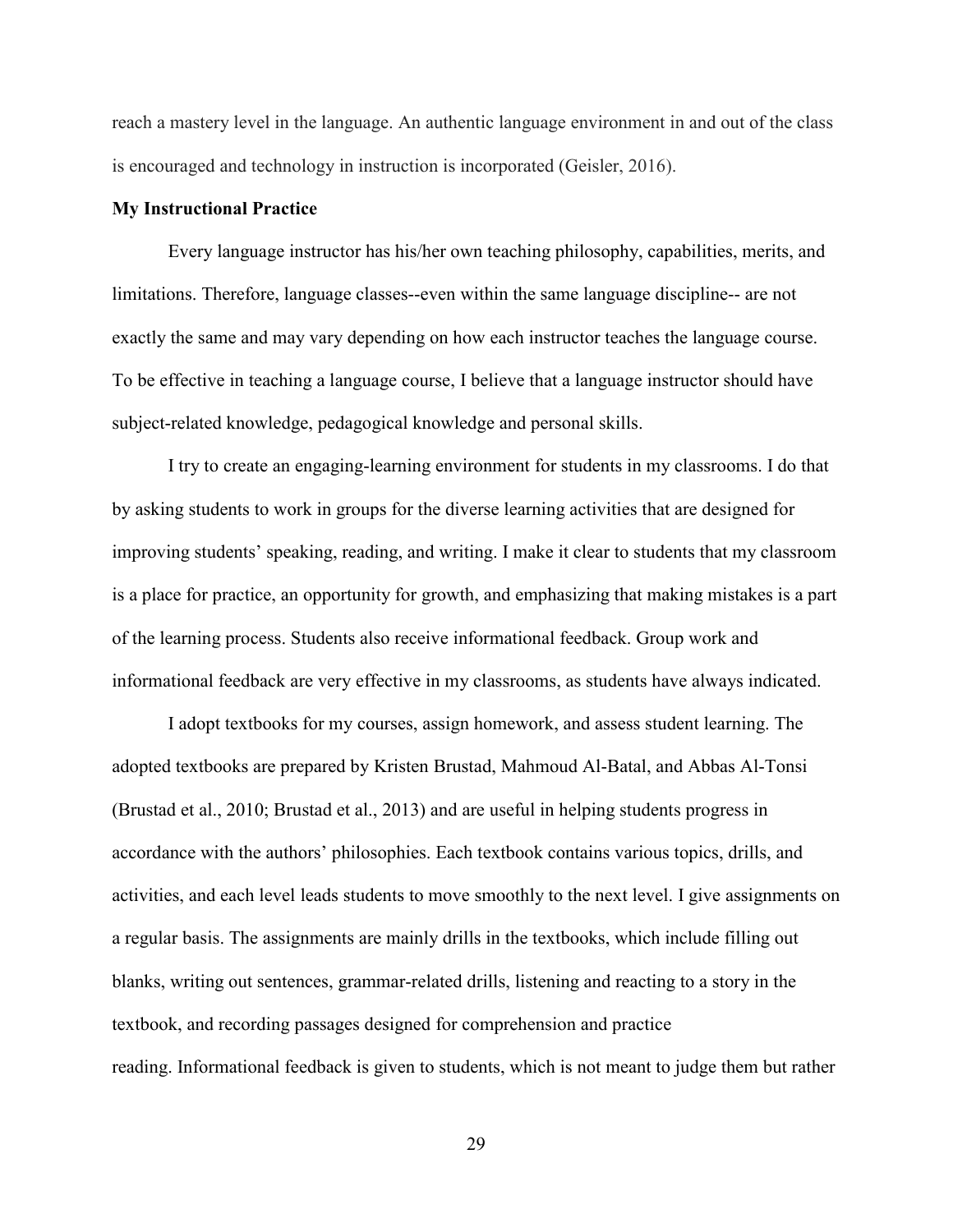to show them what they need to do to improve. Students are encouraged to build on their strengths and successes.

I have more than 10 years of Arabic teaching experience. I have used the same series of textbooks several times and thus have a good knowledge in the Arabic textbook content (e.g., textbooks' materials) and expertise in teaching Arabic. I feel competent in the classroom and I can determine students' learning needs, evaluate their progress, and design activities for their learning easily. I provide students with quizzes, a midterm, and a final exam.

In addition to in-class learning experiences, I also encourage students to engage in out-ofclassroom campus activities related to Arabic. I arrange conversational partner opportunities with native speakers of Arabic. This practice has proven to be a very significant learning experience, as students have the chance to practice speaking the language with native speakers of Arabic and understand the Arabic culture through direct interaction with individuals from Arabic backgrounds. The Arabic club, also sponsors several activities on campus and has extended students' learning of the language. On one occasion, for example, the club sponsored an Arabic dinner for all students on campus. Such events influence students' motivation to learn Arabic and encourage them to put more time and effort in the class.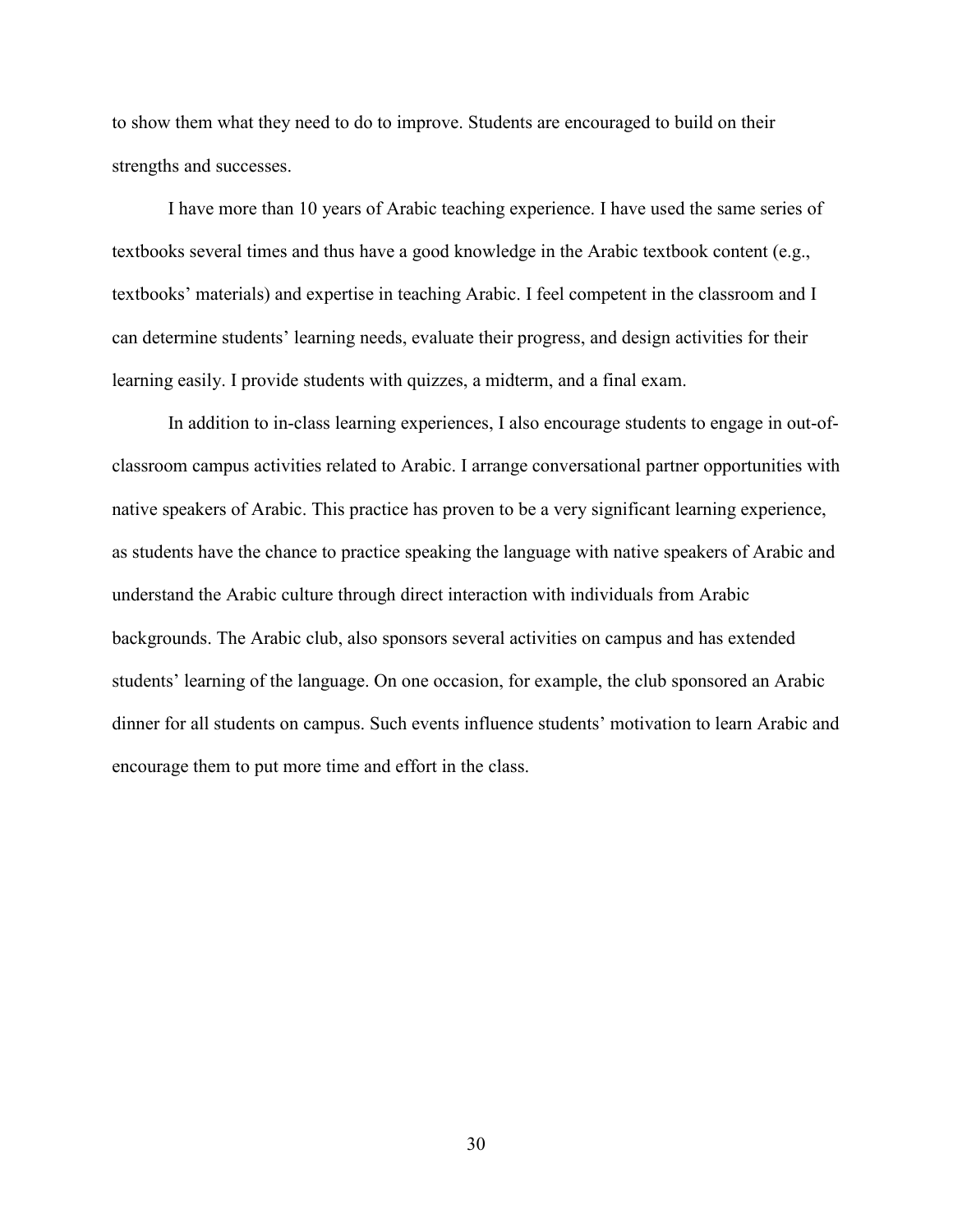#### **Chapter Three**

#### **Methodology**

This chapter presents the methodology for my evaluation study, which focused on understanding the factors that influenced student enrollment in Arabic courses at my institution. My study questions, participant selection and description, the study design, data collection plans, and data analysis plans are all described below.

### **Study Questions**

Q1. What factors influence students to join the Arabic program at my college?

Q2. What factors influence students to continue to enroll in subsequent higher-level Arabic courses?

Appendix B contains the interview protocol.

#### **Participants**

All former students in the years 2017, 2018, 2019, 2020 were eligible to participate in the study, regardless of gender, academic major, ethnicity, or linguistic background. To recruit participants, I emailed my former students-- those who were on my Arabic course rosters for the years 2017, 2018, 2019, 2020--and informed them about my intent to recruit interview participants. I chose the first six who responded. My participants were six former students--four women and two men--in the Arabic program at my institution (see Table 1). Ethnically speaking, three were white, two black, and one Hispanic. Participants were full-time students earning a Bachelor's degree in various majors and minors at the institution. Students were previously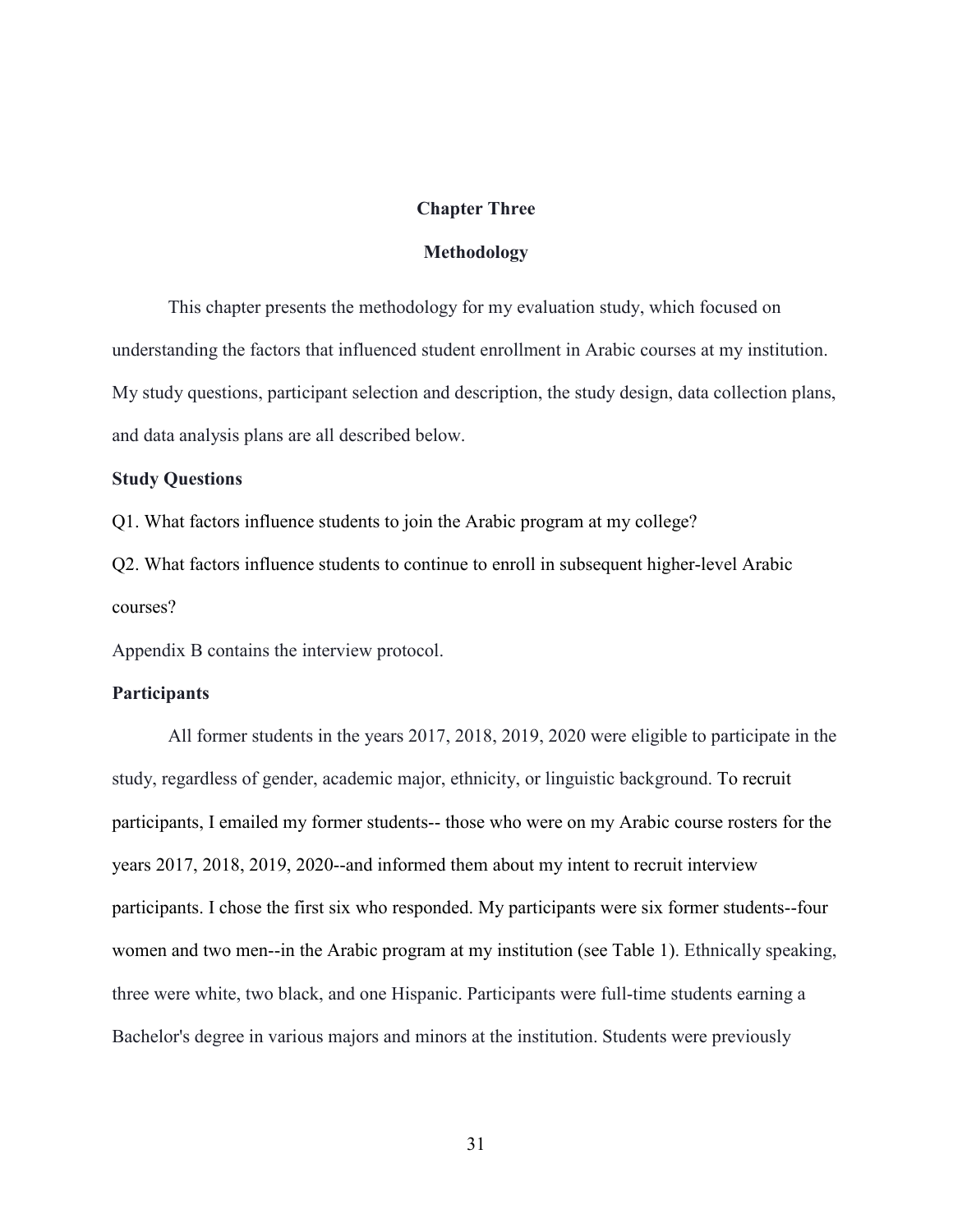enrolled in at least two courses in Arabic. Though linguistic background was not an inclusion or exclusion criteria, all six participants were native speakers of English.

| Participant<br><b>Number</b> | Pseudonym |    | Age Gender | Number of<br><b>Semesters in</b><br><b>Arabic</b> | <b>Major and Minor</b>                          |
|------------------------------|-----------|----|------------|---------------------------------------------------|-------------------------------------------------|
| 1                            | Mary      | 23 | F          | 4 courses                                         | Major: Biology                                  |
|                              |           |    |            |                                                   | Minor: Religious Studies                        |
| $\overline{2}$               | James     | 24 | M          | 4 courses                                         | Major: Political Science                        |
|                              |           |    |            |                                                   | Minor: Middle East and Africa<br><b>Studies</b> |
| 3                            | Sara      | 20 | F          | 3 courses                                         | Major: International relations                  |
|                              |           |    |            |                                                   | & Global Affairs                                |
|                              |           |    |            |                                                   | Minor: Middle East and Africa                   |
|                              |           |    |            |                                                   | <b>Studies</b>                                  |
| 4                            | Linda     | 23 | F          | 5 courses                                         | Major: International relations                  |
|                              |           |    |            |                                                   | & Global Affairs                                |
|                              |           |    |            |                                                   | Minor: Middle East and Africa                   |
|                              |           |    |            |                                                   | <b>Studies</b>                                  |
| 5                            | Paul      | 23 | M          | 4 courses                                         | Major: History                                  |
|                              |           |    |            |                                                   | Minor: Religious studies                        |
| 6                            | Karen     | 24 | F          | 2 courses                                         | Major: Women's and gender                       |
|                              |           |    |            |                                                   | studies                                         |
|                              |           |    |            |                                                   | Minor: Religious studies                        |

**Table 1.** *Participant Information*

Although I began working at the college in 2014, I excluded former students in the years 2014, 2015, 2016. I thought that the recent participants (i.e., 2017, 2018, 2018, and 2020) would have fresher memories and stories to share with me. The older groups (i.e., 2014, 2015, and 2016) might, by 2020 when data were collected, have forgotten some of the details of their Arabic experiences, which might be significant for the evaluation. These former may not have recalled the exact feelings they had toward learning Arabic after many years of graduation. Therefore, the data collected from recently graduated participants would be more accurate and realistic.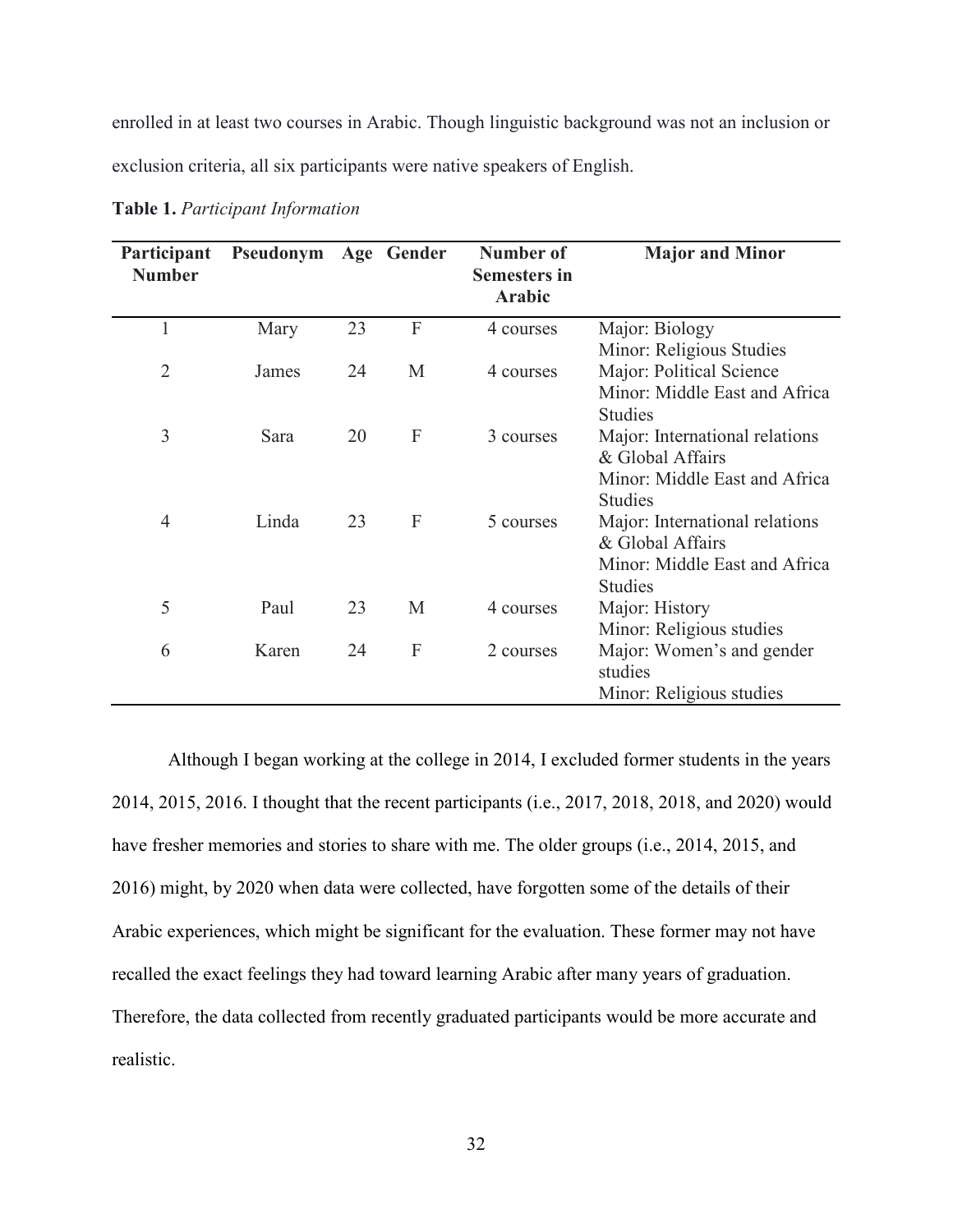#### **Design of the Study**

Through this evaluation, I studied student enrollment in an Arabic Program at a college. The qualitative design allowed me to investigate a particular problem of practice--low student enrollment-- in a specific context my workplace. This design was a good fit, as it allowed me to get in-depth explanations and details about students' enrollment decisions in the Arabic Program. This design enabled me to dive deep and learn from students about the factors that motivated them to study Arabic and remain in the Arabic program. To accomplish this evaluation, I conducted in-depth interviews.

#### **Data Collection**

In this evaluation, I conducted in-depth interviews, which was an effective tool to dig deep into a specific subject and gave me a chance to interact with the participant and pose follow-up questions. I was be able to listen to former students' opinions, attitudes, and examples. I used semi-structured interviews because this type of interviews usually allows the investigator to ask a predetermined list of questions as well as follow-up questions as needed, which enabled me to dig deep into some areas that seemed interesting and useful for the investigation.

Each interview lasted between 45-60 minutes. Before each interview, I made sure that everything was set up for a successful interview; my interview location was quiet and my interviewee has all the necessary information about the interview. During each interview, I asked my pre-planned questions, follow-up questions, and took notes during the audio-recorded interviews to capture any non-verbal cues that may not have been captured by transcription.

There was no need to conduct follow-up interviews since the data collected were rich and detailed. I achieved saturation for responses. I had enough time (i.e., 45-60 minutes) to receive extensive feedback about my two evaluation questions. I thought that I would not get additional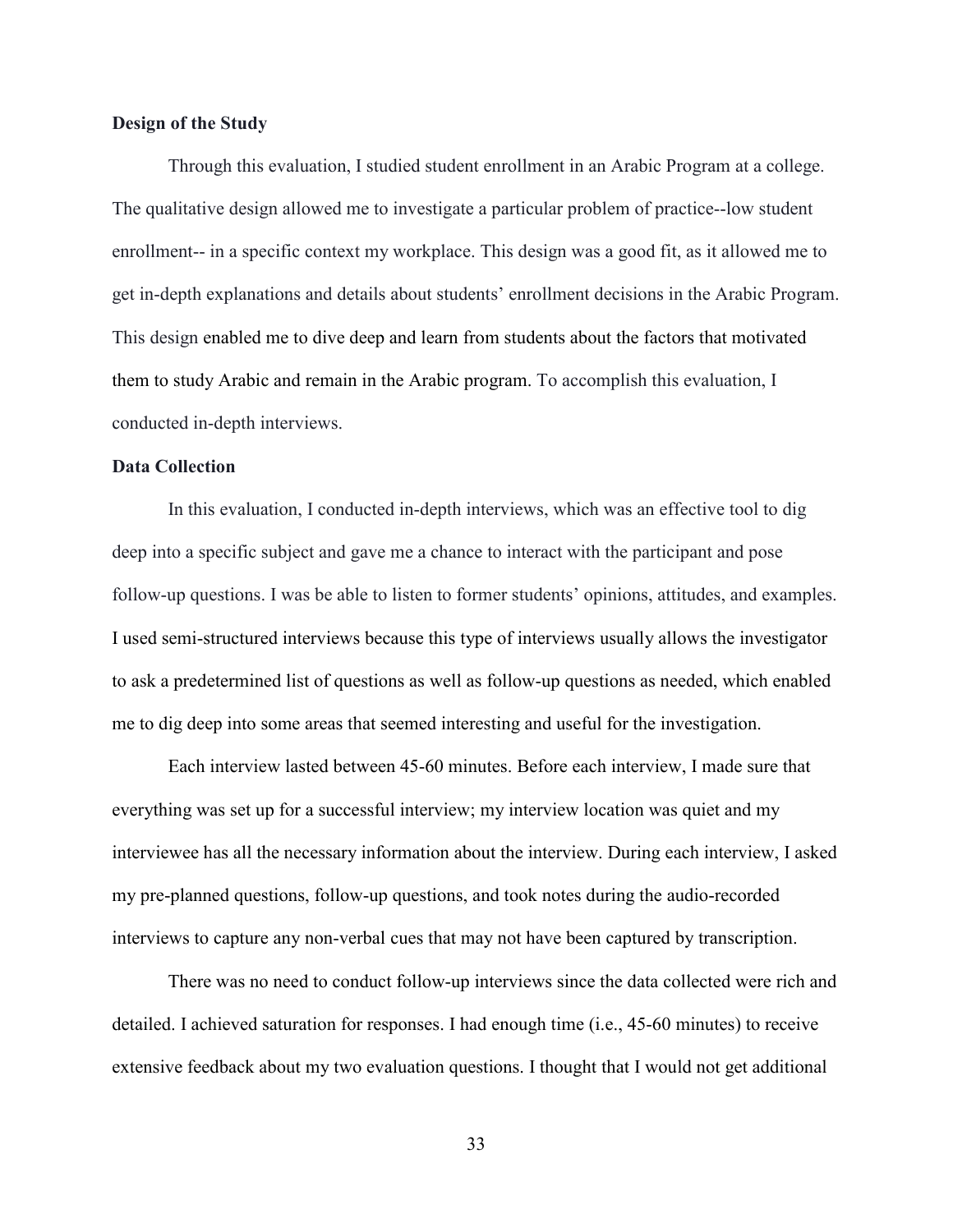information after my original interviews. The data collected were full of similar ideas and repeated patterns, which was an indication to me that my data reached saturation. If I felt that there was information missing, I would have returned to the participants to ask, but did not need to.

#### **Data Analysis**

According to Ary et al. (2002), data analysis involves three stages: "organizing the data, summarizing the data, and interpreting the data" (p. 465). Data analysis involves "reducing and organizing the data, synthesizing, searching for significant patterns, and discovering what is important" (p. 465). Once I finished the six interviews, I had them transcribed, coded, and analyzed. I conducted and audio recorded the interviews on Zoom. Reliable software (i.e., Rev.com) was used for transcribing my data. The software helped me transfer my interviews from the spoken to the written form.

The emic approach was adopted for data analysis. This approach helped my data drive my analysis and findings. This way helped me understand the real insider perspectives of my interviewees (e.g., thoughts and feelings). My themes emerged from my interview data. My coding was inductive, which was done in two cycles: open coding and pattern coding (see Table 2). The open coding, the first cycle of coding, identified any segment of data that was useful to my study. During this phase, a large number of codes emerged and I used the exact words and phrases of the participant or what is called "in vivo codes." The pattern coding was my next step, which was intended to collapse codes together. I put my list of codes into a relatively shorter list of categories that helped me organize my different codes into meaningful clusters (Lichtman, 2013). In this second cycle of coding, I tried to identify relationships among open codes.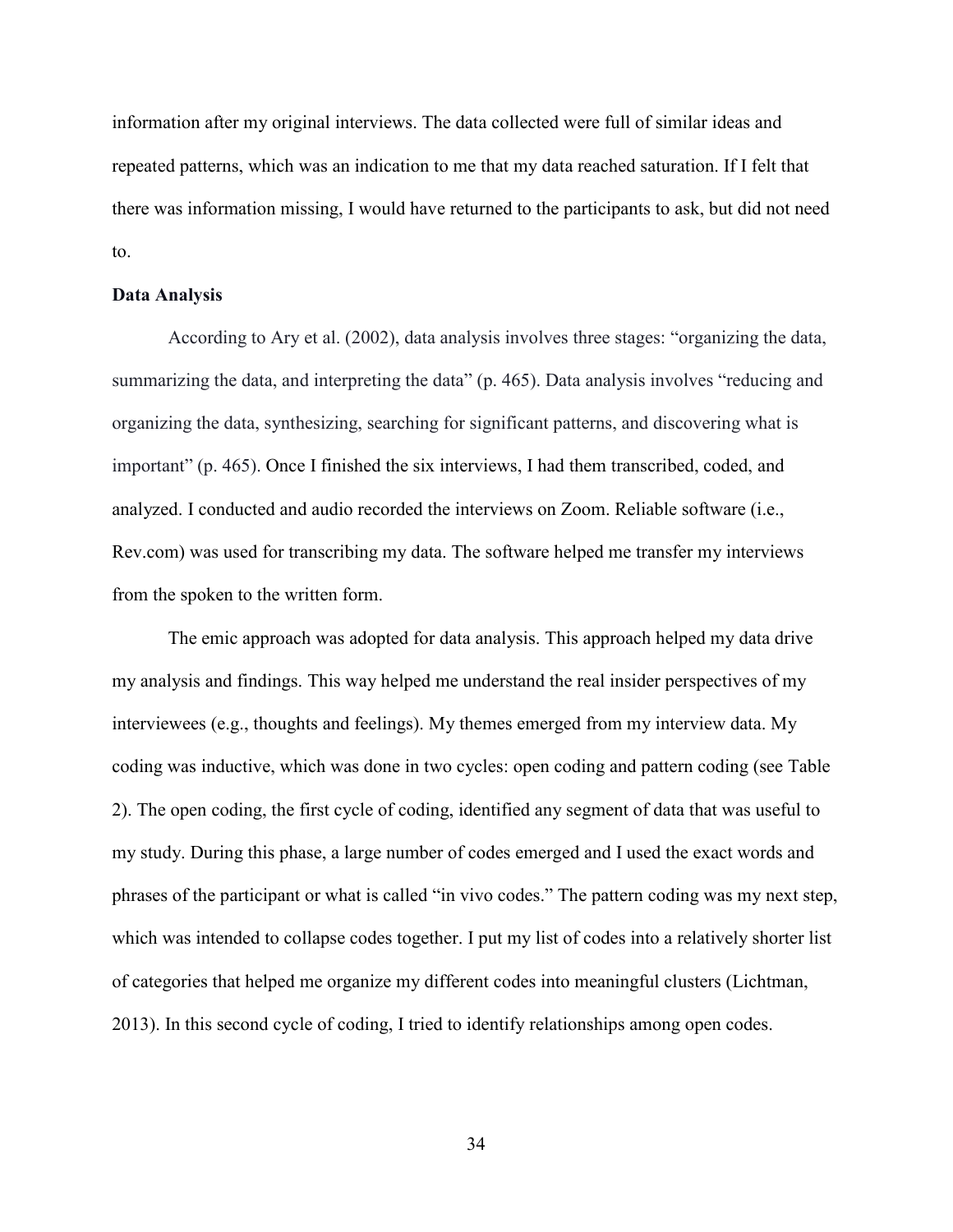| <b>Open Codes</b>                                | <b>Pattern Codes</b>                                               |  |
|--------------------------------------------------|--------------------------------------------------------------------|--|
| It is not a romance language                     |                                                                    |  |
| It is such a different language                  |                                                                    |  |
| I thought I would go somewhere out of the        |                                                                    |  |
| box                                              | Interest in a different language and culture                       |  |
| I think there was the cultural part of it that   |                                                                    |  |
| made me want to learn Arabic                     |                                                                    |  |
| I wanted to understand the culture               |                                                                    |  |
| I wanted to learn about a non-Western culture    |                                                                    |  |
| by studying the language                         |                                                                    |  |
| A future career decision                         |                                                                    |  |
| Doing government work                            |                                                                    |  |
| Jobs in the future                               |                                                                    |  |
| To work with underrepresented communities        |                                                                    |  |
| in North Africa and Middle East                  | Future jobs opportunities                                          |  |
| It would make me a more attractive candidate     |                                                                    |  |
| for jobs                                         |                                                                    |  |
| It would set me apart in terms of my resume      |                                                                    |  |
|                                                  |                                                                    |  |
| It aligned with my field of study                |                                                                    |  |
| I was interested in Middle East and North        |                                                                    |  |
| African politics                                 |                                                                    |  |
| Arabic went along with my studies                |                                                                    |  |
| In order to truly be able to understand the      | An alignment between learning Arabic and<br>other relevant courses |  |
| middle east, I should know the language as       |                                                                    |  |
| well                                             |                                                                    |  |
| I studied more about the Middle East which       |                                                                    |  |
| fueled my passion                                |                                                                    |  |
| I like to study the ancient near east, more like |                                                                    |  |
| Babylon, Egypt, and Assyria                      |                                                                    |  |
| I thought it was easier than Japanese and        |                                                                    |  |
| Chinese                                          |                                                                    |  |
| I thought about whether or not the language      |                                                                    |  |
| would be too much for me to handle               |                                                                    |  |
| I just knew it was not as difficult as Chinese   | A moderately difficult language to learn                           |  |
| Arabic was not super complicated                 |                                                                    |  |
| I heard Chinese and Japanese are very hard to    |                                                                    |  |
| understand                                       |                                                                    |  |
| To handle the workload                           |                                                                    |  |
| I enjoyed learning it so much and started        |                                                                    |  |
| enjoying it outside of class                     |                                                                    |  |

**Table 2.** *Selected Example of Open Coding and Pattern Coding*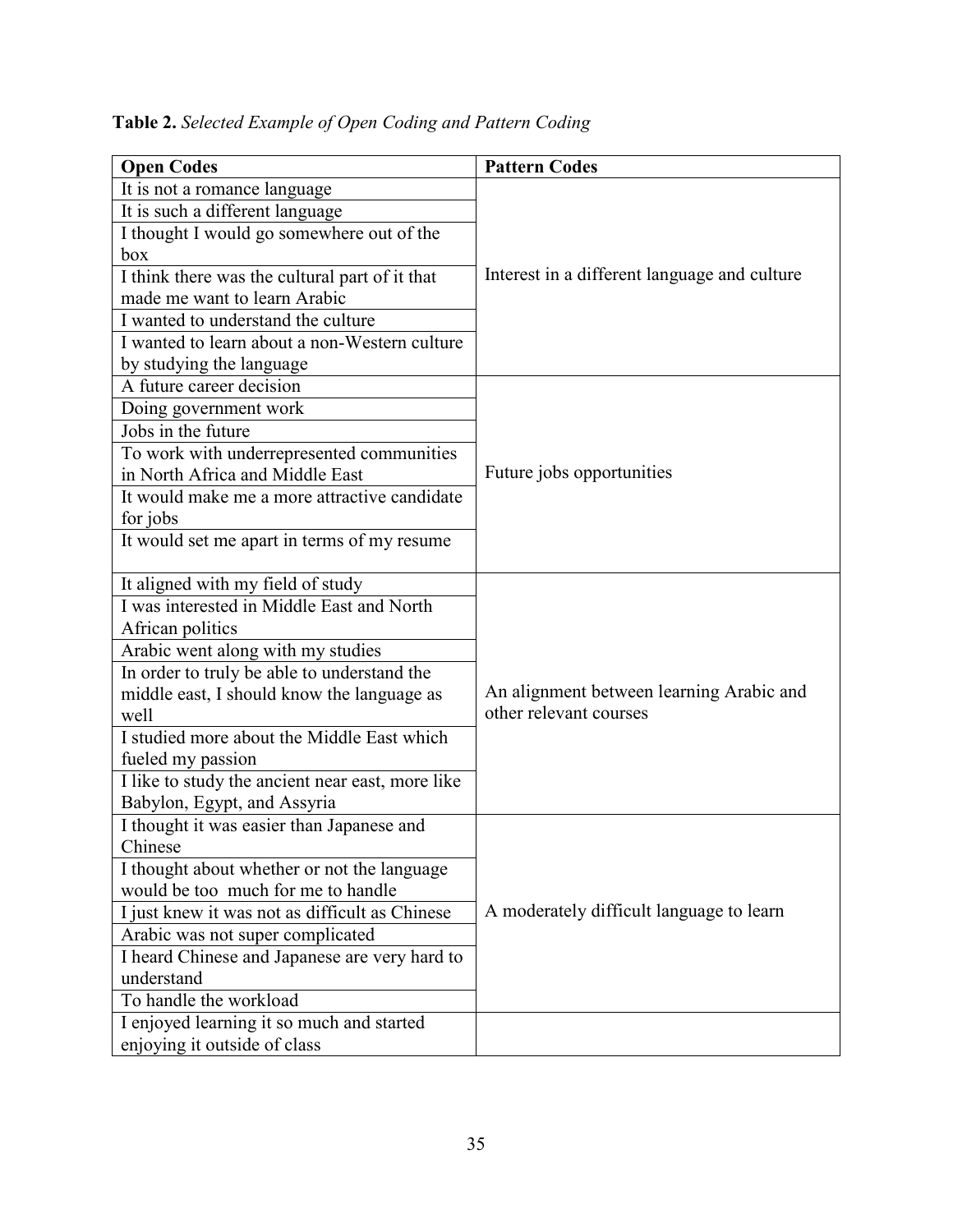### **Table 2 (Continued).**

| I think my desire to learn more about the       |                                      |  |
|-------------------------------------------------|--------------------------------------|--|
| culture and the language                        | Increase of interest in the language |  |
| I began watching Arabic movies and              |                                      |  |
| television                                      |                                      |  |
| I did not want to stop learning it even outside |                                      |  |
| of class                                        |                                      |  |
| I loved the language                            |                                      |  |
| Curiosity about something new and love for      |                                      |  |
| the language                                    |                                      |  |
| Everybody was on the same boat at the same      |                                      |  |
| time                                            |                                      |  |
| It was really nice having a support system of   |                                      |  |
| people                                          | Supportive experiences               |  |
| Having all my friends in class helped me        |                                      |  |
| decide to keep going                            |                                      |  |
| The kind of community environment of the        |                                      |  |
| classroom                                       |                                      |  |
| I think that classroom setting really helped us |                                      |  |
| build comradery with one another                |                                      |  |
| We were all moving as a group and you can       |                                      |  |
| feel everyone is alive                          |                                      |  |
| Your teaching style was another reason to       |                                      |  |
| continue                                        |                                      |  |
| Without the teacher, we would not have been     |                                      |  |
| able to cultivate the same community            |                                      |  |
| The teacher was acting as a guide, we were      | The Teacher                          |  |
| learning on our own                             |                                      |  |
| The teacher was understanding in many ways      |                                      |  |
| I really enjoyed learning from the teacher      |                                      |  |
| Mastering the language would be more            |                                      |  |
| appropriate for long-term job in that area      |                                      |  |
| Wanting to speak Arabic in the future           |                                      |  |
| In terms of career development, I wanted to     |                                      |  |
| someday get to a point of fluency               |                                      |  |
| I wanted to be able to use Arabic after I       | Competency in the language for jobs  |  |
| graduated                                       |                                      |  |
| Not just put Arabic on a resume but actually    |                                      |  |
| use it                                          |                                      |  |
| I wanted to graduate to with some sort of       |                                      |  |
| ability to be conversational so that I can put  |                                      |  |
| that on a resume                                |                                      |  |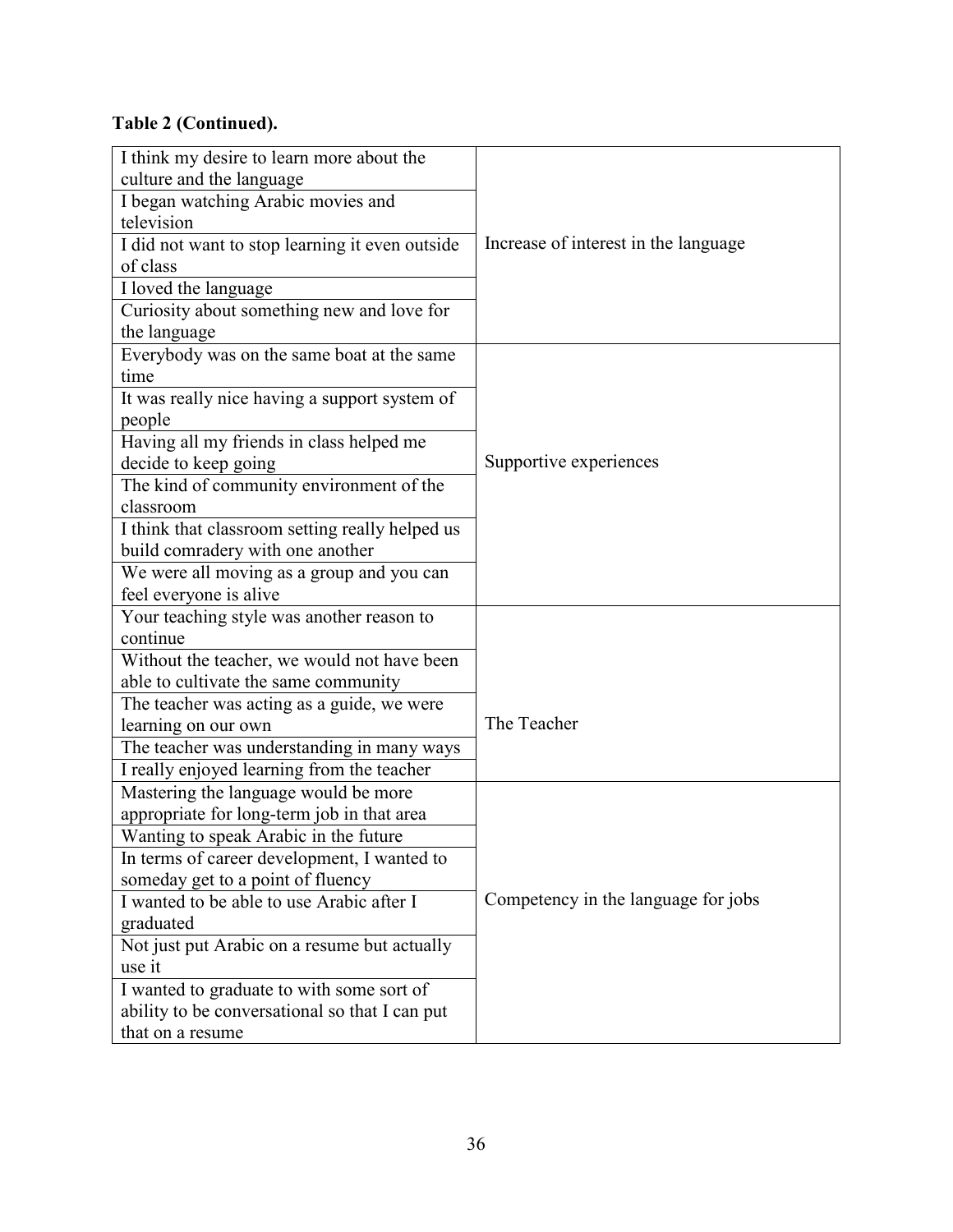#### **Thematic Analysis**

I employed thematic analysis to report my findings. After the preliminary data analysis, coding, categorizing, and seeking patterns (Grbich, 2013), I started looking for connections/relationships between my patterns to generate themes. I tried to make a coherent understanding of why and how these codes connect in a way they answer my study questions. My themes were supported by quotations and vivid examples taken from my interviewees' speech through which I connected my readers to my participants' experiences, emotions, depth of details that shared with me in the first place. I made my themes engaging and interesting answers to my study questions. I finally interpreted my themes in the light of my conceptual framework and some articles in my literature review section trying to position my study in the larger scope of literature. I established these connections by seeing how my results agree/disagree or confirm/disconfirm to other studies relevant to the topic in my field (Grbich, 2013).

#### **College, Program, and Instructor**

My context is a liberal arts college in the Southeastern United States. The college offers undergraduate programs that lead to degrees in Bachelors of Science, Bachelors of Arts, and Bachelors of Fine Arts. The total undergraduate enrollment does not usually exceed 2000 students. Some of the popular majors offered include anthropology, biological sciences, social sciences, psychology, international business, creative writing, music, literature, English, and Spanish. Students are usually between 18-22 years old. Classes are typically small with a 25-seat capacity. There are sports facilities, a library, classrooms, offices, and laboratories. There are also facilities designed for art exhibits, theatrical and musical productions, athletic events, cultural clubs (e.g., Arabic club), a weekly newspaper, a radio station, and sports teams. Several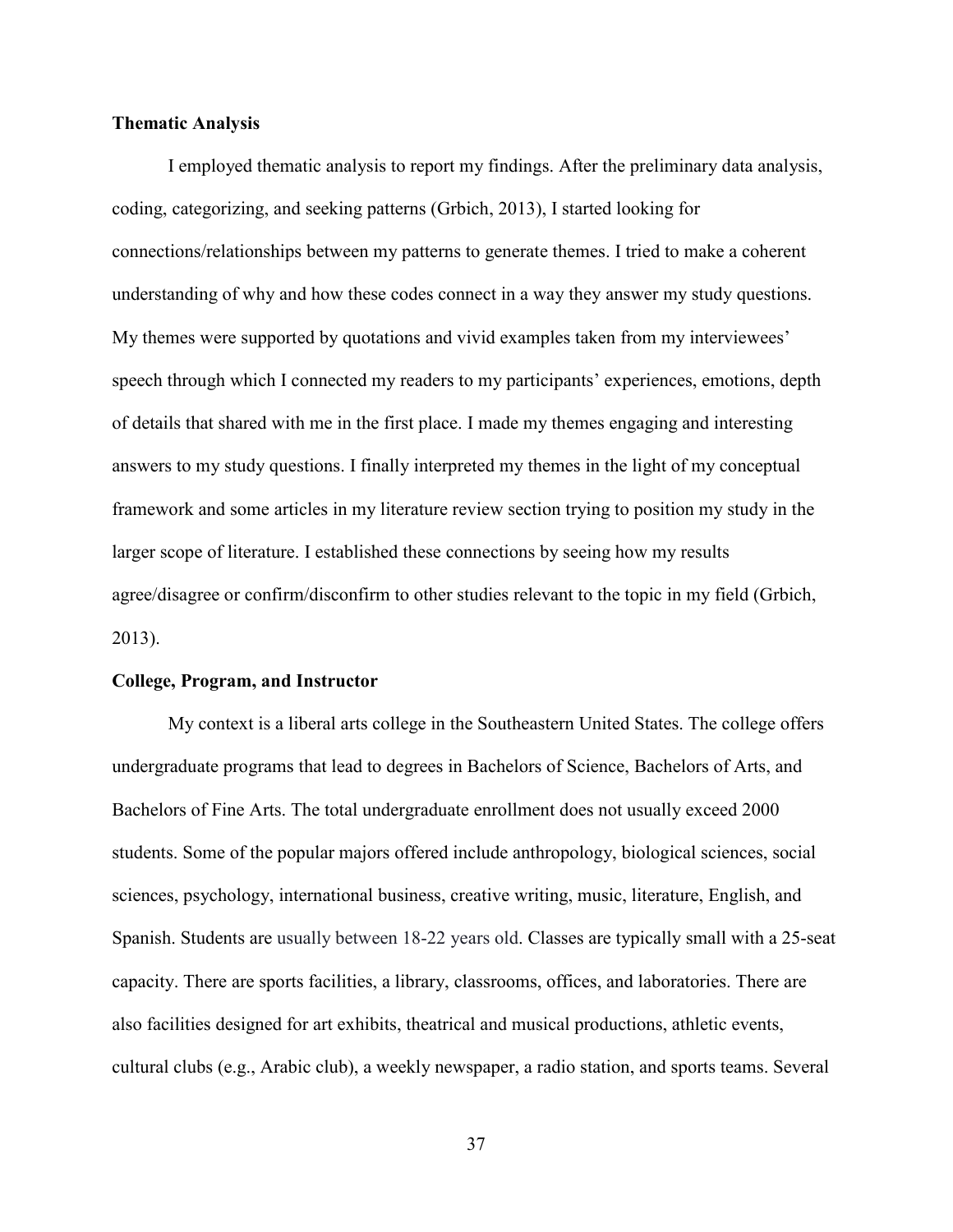language programs are offered on campus, such as Arabic, Chinese, Japanese, French, Italian, and Spanish. Some of these programs offer majors while others offer only minors (e.g. Arabic). The college requires students to take two semesters (or the equivalent) of a foreign language as a requirement for graduation. The Arabic program offers five courses in Arabic including elementary level (i.e., AB 101 and AB 102), intermediate level (i.e., AB 201 and AB 202), and advanced level (i.e., AB 301).

My philosophy of teaching is to maintain an engaging learning environment for every student in a supportive classroom. I believe that a language classroom is a place for learning and practice and not for judging students' outcomes. Foreign language students usually make speaking, writing, and spelling mistakes in the classroom during their learning journey. Therefore, if they do not feel comfortable in the classroom and that they would be judged for their mistakes, most likely they would give up. To create a safe learning environment, I arrange in-group activities for which students work together, learn from each other, and build their own learning experiences. I encourage them to attend outside classroom activities including conversational partner gatherings and social events where they meet native speakers of Arabic and get into conversations, which helps them improve their Arabic fluency and broaden their international perspectives. My students also receive informational feedback, which is very effective in my classrooms, as students have consistently indicated.

I am the sole instructor of Arabic at the college. In a typical class I introduce the topic to students, put them into small groups, give them a task to work on, set a time for this activity, and inform them of my expectations. I leave them to work while I observe their progress and answer questions they may have during the process. During this process, they work together, ask each other questions, and make suggestions to each other. During this stage, my role is to facilitate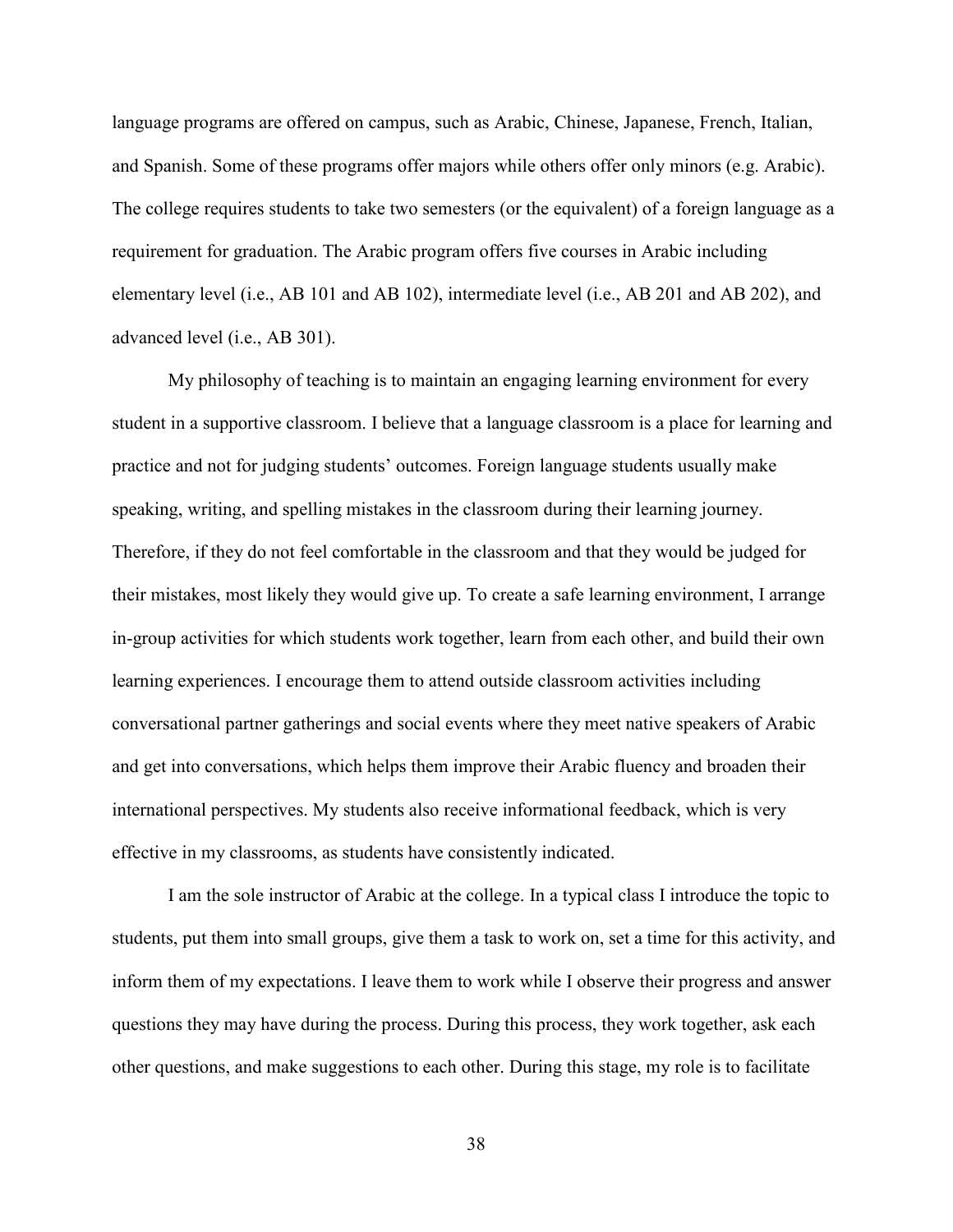their learning experiences, answer questions, and giving feedback. When they finish the task, they report their answers verbally and get my feedback on their performance and outcomes. I will explain the task to the whole group, showing where they did well and where they need to improve. For some classes, we do role-play at the end of the class meeting. My instruction employs hands-on demonstrations, experiences, and visuals. There will be assignments for students to do at home including videos to respond to, grammar drills, vocabulary memorization, and passages to read. There are quizzes, a midterm exam, and a final exam.

### **Position Analysis**

As an interviewer, my insider status afforded me access to understanding students' perspectives. I am the sole Arabic teacher in the college. I had knowledge about the problem of practice, circumstances, and participants. As the former teacher of the students and the one who identified this particular problem of practice, I had a strong desire to address the problem. I consistently felt engaged in the investigation process. Although the evaluation could have been conducted by another researcher, he/she might not have exactly the same understanding as mine of the contextual problem or possess the same quantity of motivation to deal with it. Therefore, the fact that I am both the former teacher and the evaluator gave me a privilege and had a positive influence on this evaluation.

On the other hand, this double role is a challenge too. Although former students no longer had an academic commitment to their former teacher, they might not have been totally forthcoming about some less than positive feelings they might have had during their learning process since they were talking to their former teacher. Additionally, I might have been biased, even unintentionally, on my preferences and interests when it came to analyzing my data and reporting my findings; I am not sure if there were any.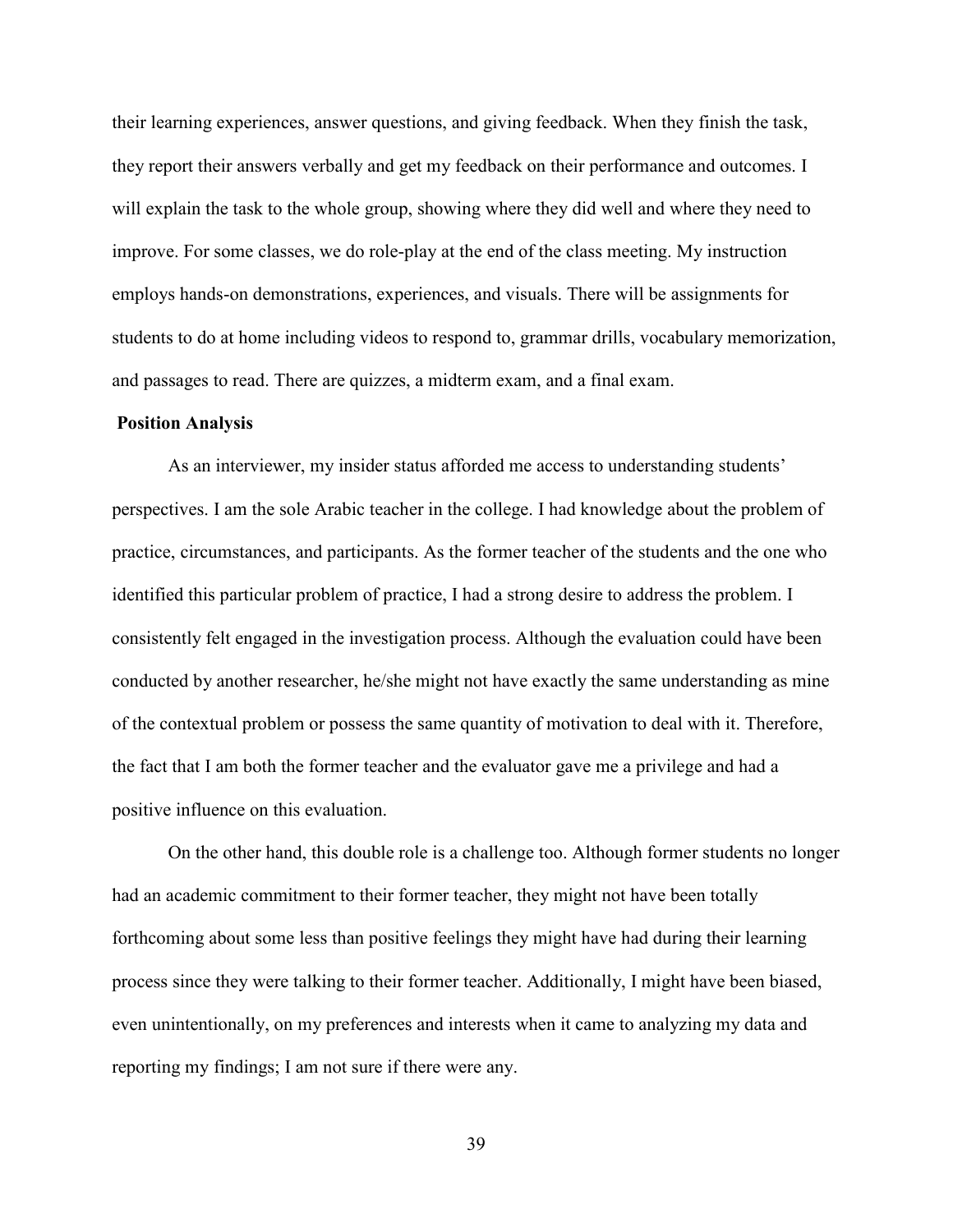#### **Chapter Four**

#### **Findings**

This chapter presents the findings of my evaluation study, which focused on understanding the factors that influenced student enrollment in Arabic courses at my institution. These findings are based on the data obtained from six interviews conducted with former students in the Arabic program at the college. Findings were reported via themes, as discussed in chapter 3, which best answered my study questions. The purpose of this study has been to examine the contextual factors, causal elements, and to obtain reasons that motivate students to join the Arabic program and continue learning the language by enrolling in more advanced Arabic courses. The study helped me, the investigator, to know why students enrolled in Arabic courses and what made them persist in learning this foreign language. Two study questions guided this investigation:

Q1. What factors influence students to join the Arabic program at my college?

Q2. What factors influence students to continue to enroll in subsequent higher-level Arabic courses?

### **Themes Generated from Data for the First Study Question**

#### *Study Question 1: What factors influence students to join the Arabic program at my college?*

Following my analysis of the interview data, I identified four themes that address this study question. I found that students joined the Arabic program for 1 ) an interest in learning a different language (a non-romance language) and a curiosity to discover the Middle East and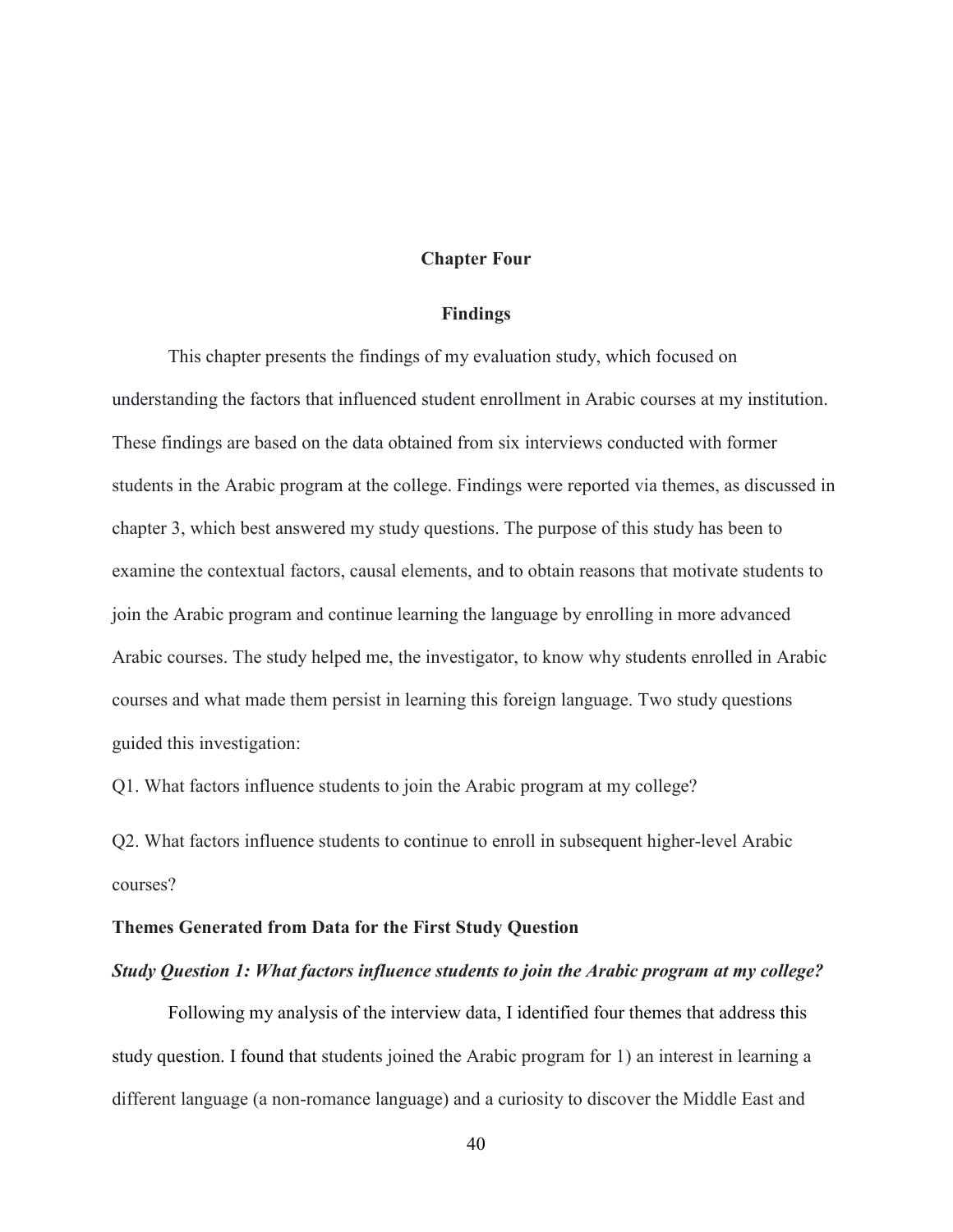North African region, 2) seeing an alignment between learning Arabic and other relevant courses, 3) future Job opportunities and 4) thinking that Arabic was in the medium level of difficulty. A description of each theme and representative statements from participants are provided below to illustrate the themes.

*Theme 1: Students joined the Arabic program for an interest in learning a different language (a non-romance language) and a curiosity to discover the Middle East and North African region*

Participant 1, Mary, intended to join the Spanish program at the College. She had many good reasons to do that. First, she has some Latino ties, and some of her family members speak Spanish. Second, she started learning Spanish in high school, so she wanted to build upon what she learned in k12 classes instead of starting to learn a new language from ground zero, which would not be the case if she were to learn another language. Arabic was her second choice as a language to study. What brought her attention to Arabic was a close high school friend who told her about a successful experience in Arabic learning in a summer program he had. Her rationale to study Spanish was strong; however, she ultimately signed up for Arabic class when Spanish classes were full. Although she could have switched back to the Spanish program as some spots became available, she decided to stay in the elementary Arabic course and she was encouraged by a curiosity to learn new things:

I think there was the culture part of it that really made me want to learn Arabic more than the other languages… I think Latino culture is really beautiful but I . . . already experienced that at home… I did not feel a need to seek it out through academics but I do not think I would have been able to experience Arabic culture if not for learning the language.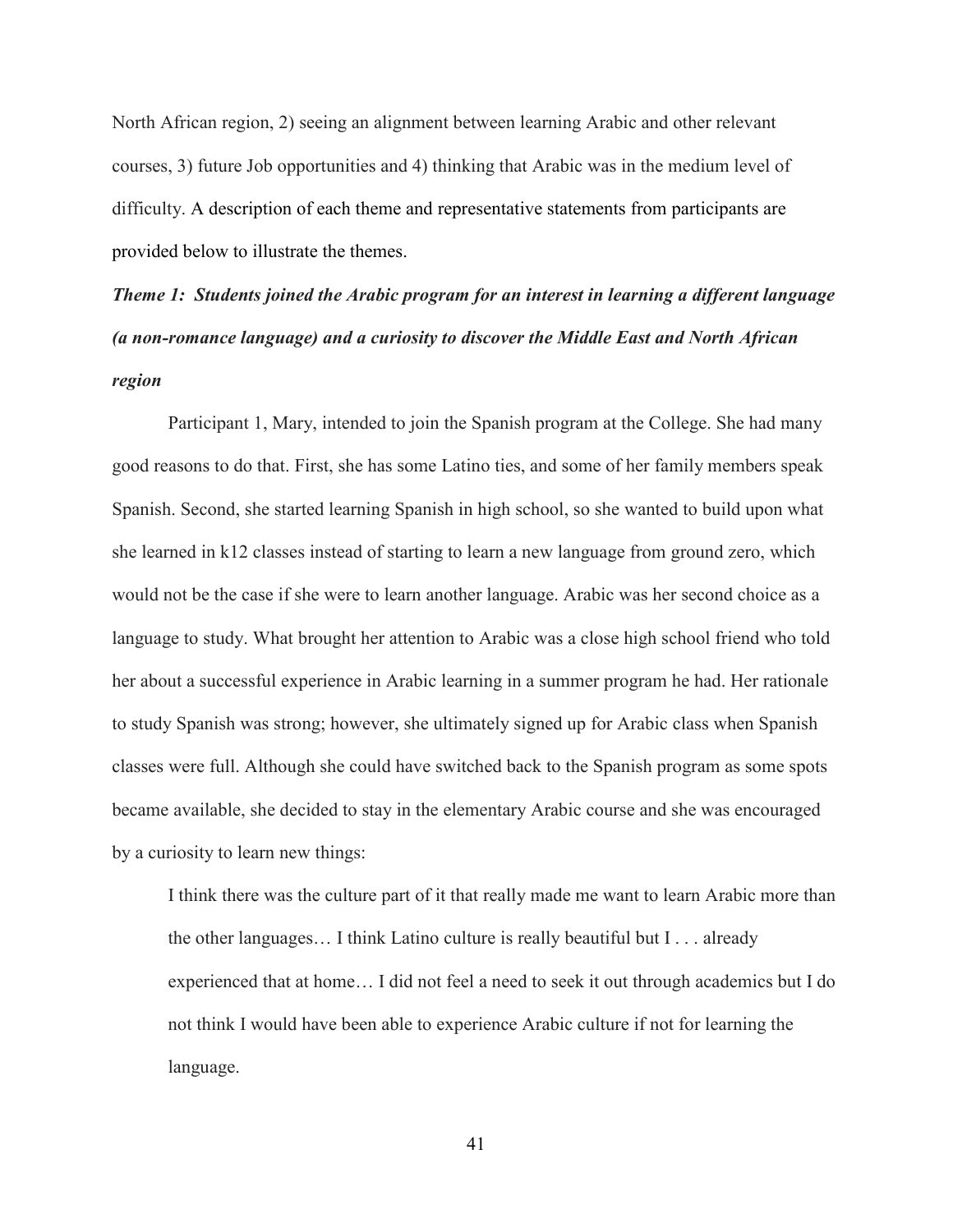What made Arabic so attractive to Mary was her desire to discover the region's cultures and the fact that she had zero knowledge about the language. She was excited that she would start a language whose writing system takes the opposite direction to English. While English is written from left to right, Arabic is written from right to left. She even thought that she might face difficulty in writing Arabic since she was left-handed. She was also fascinated with the Arabic alphabet shapes and sounds, "there are letters in the alphabet that I've never had to learn or pronounce before." She also believed that learning a language was the tool to understand its culture. She said, "I can get to know people and experience culture in a way that … if you do not speak the language, it is a lot harder to experience a culture in a full way." She loved to travel and get the experience of studying abroad in an Arab country where she would meet different people and learn from them about their own culture and have the opportunity to have a better understanding of the region and its people. She did that later.

Whereas Mary had a close friend who awakened her curiosity in Arabic, Sara had a family member who awakened this curiosity within her. Sara's father traveled to Arabicspeaking countries several times. He frequently told her stories from that region and expressed how beautiful Arabic seemed to be. This was how her interest in Arabic and the Middle Eastern and North African cultures started. Sara took French classes in high school but did not want to take French at college again. She expressed this idea as,

I did not really want to take another European-centric language. I was actually debating between Latin and something else before I reached Arabic because they are not common languages that are spoken a lot in the United States. So I ended up landing on Arabic because it is the least European language of all the ones that [the college] offers.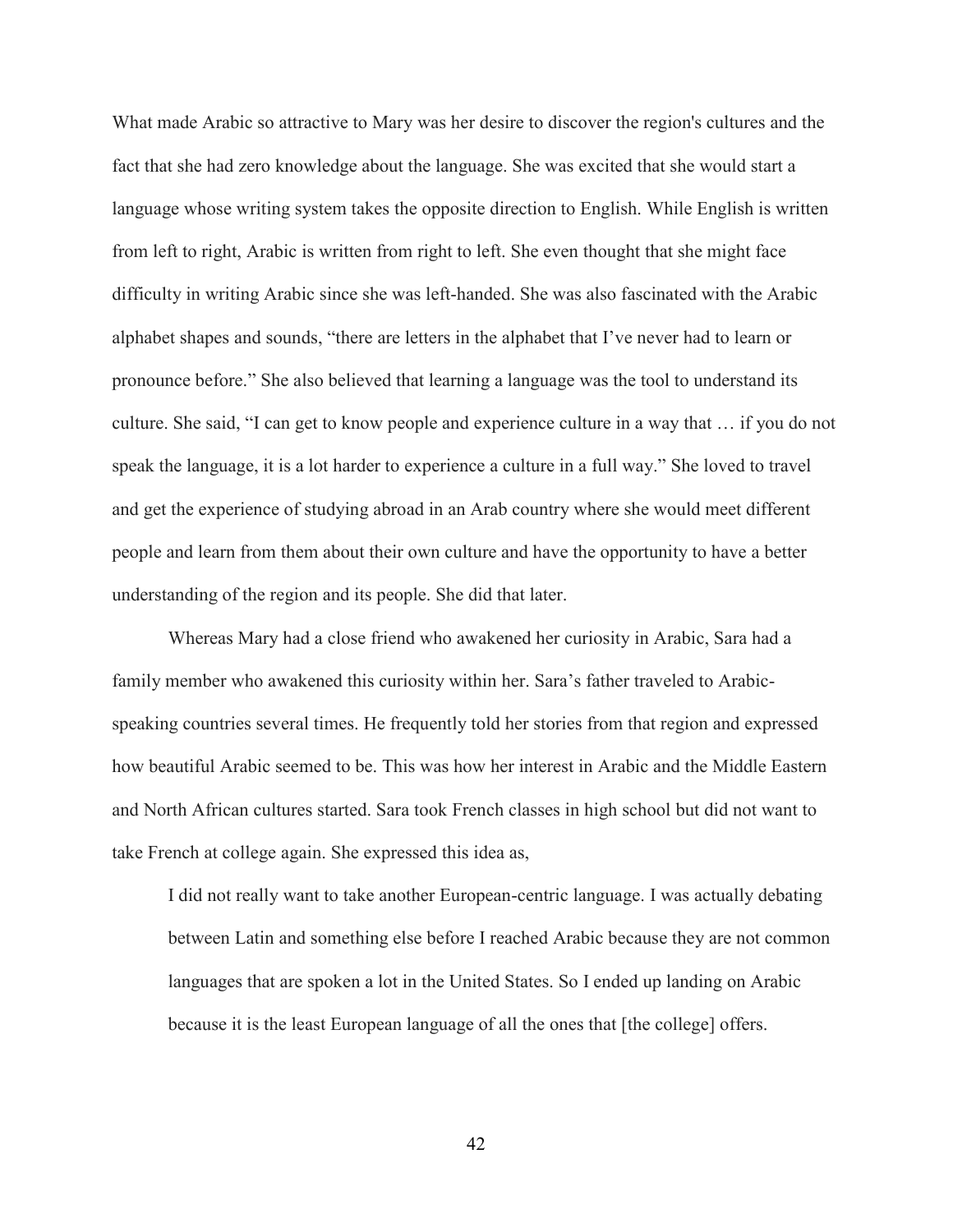Sara did not want to study a European language. She was more interested in less spoken languages in the US. To her, Arabic seemed very attractive. She said, "Arabic stood out to me because it is so different from European and Western that I wanted to take something new." Sara recalled that in high school she had done a research paper about European languages including English, French, Spanish, and Italian. She saw similarities in most of these languages. Sara was very excited to see Arabic among the course offerings list for students. She said, "I think learning the language is the least a person could do when they are going to a different culture into a different country to help other people." Neither her middle school nor the high school offered any Arabic language classes. However, she was scared that Arabic might be so difficult to learn initially. Her ideas about learning the language changed and she enjoyed acquiring a new language.

On the other hand, Linda's interest in learning Arabic was sparked through a course (i.e., Middle Eastern politics) she took early in her college journey. She wanted to learn a language that was "less common" in the United States and to familiarize herself with the Arabic region "politically and culturally." She was not interested in any romance languages such as Spanish or French because they are languages widely pursued by students in the United States. Linda was debating between enrolling in Arabic and Mandarin. She finally chose Arabic. She explained,

I did not want to do a romance language because they are just too widely spoken. I am already pretty, conversational in Spanish. I was not really interested in just like going through college and mumbling my way through a language that I could kind of speak. I wanted to take on something new as opposed to a language that I already knew.

The Middle Eastern politics course opened Linda's eyes to a region she knew very little about. In that class, she learned about the Arab Spring that spread across the Arab countries and the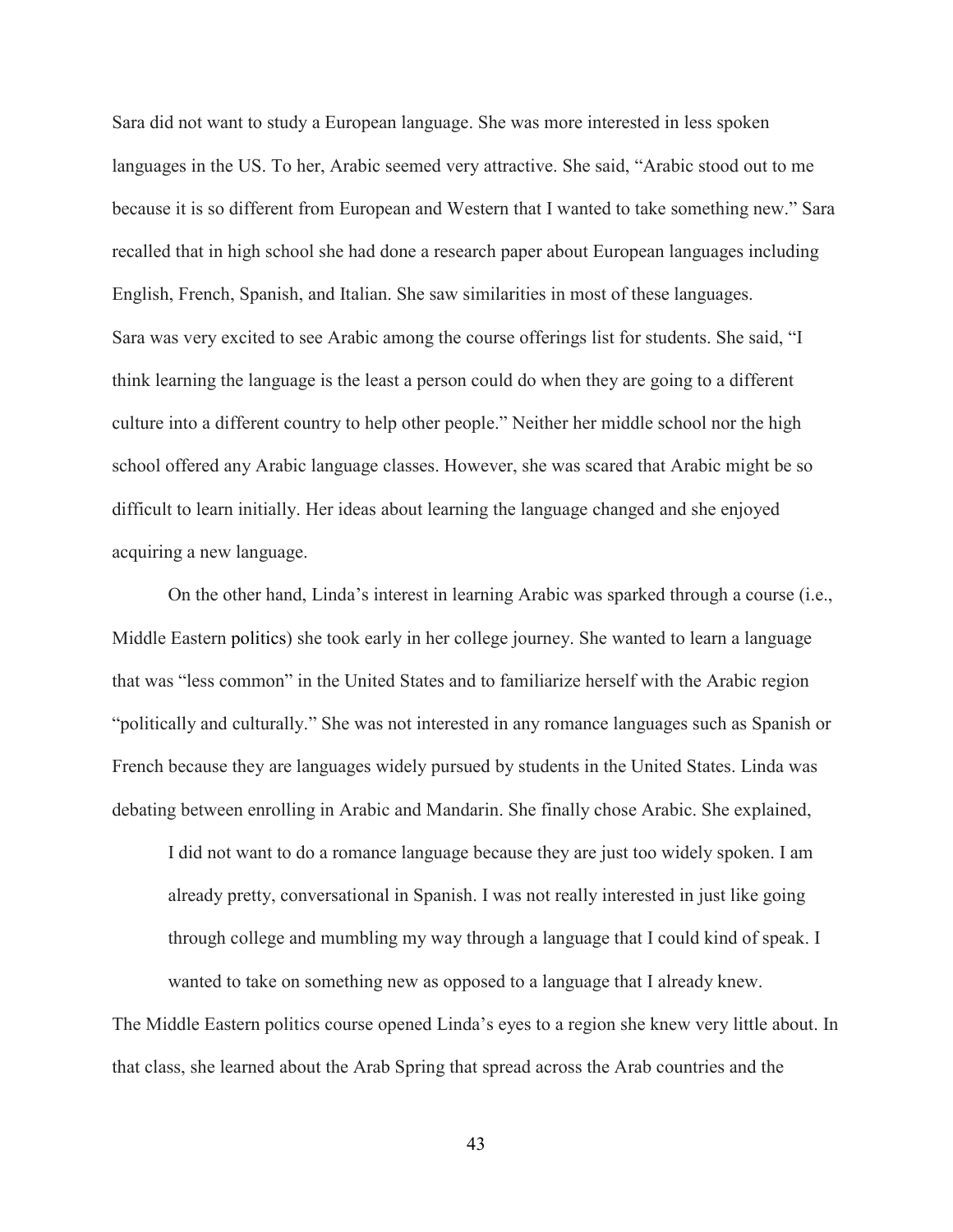"complex political history of the region and different countries." She also learned about the political situation in Iraq after 2003. Her interest in learning Arabic has emerged since then, and she felt that "in order to truly be able to understand that, [she] should know the language as well."

Paul looked at Spanish as a "kind of old French," which was not something that interested him. He studied Spanish in middle school and high school. Just like Linda, Paul believed that western European languages were taught everywhere across the country. For that reason, he did not want to study a romance language. He did not also want to study Chinese or Japanese because he heard that these languages were too difficult. He was indeed interested in learning Latin but he gave up the idea since Latin was a written language, not spoken in today's world. As a history major and a person who was interested in ancient pre-Islamic history, he appreciates the "uniqueness" feature in the Arabic language. He gave an example of how writing Arabic seem to be artistically beautiful:

Writing is used as its own art form and designs. If you see caliphate artifacts or Turkish artifacts you walk into, I remember it, this local art museum, it was like a room that was designed, and I think it was a Sultan's palace. You see the big arch is the crossing flowers and the designs and how the Arabic language is written in as a design in and of itself. So it's like their words and their language becomes art. Whereas you don't really ever see that as much in English.

On a different occasion, he reiterated the idea of uniqueness:

 I thought learning a whole other system of language would be just fascinating because it is whole different, so I assumed as different just cause there are different origins,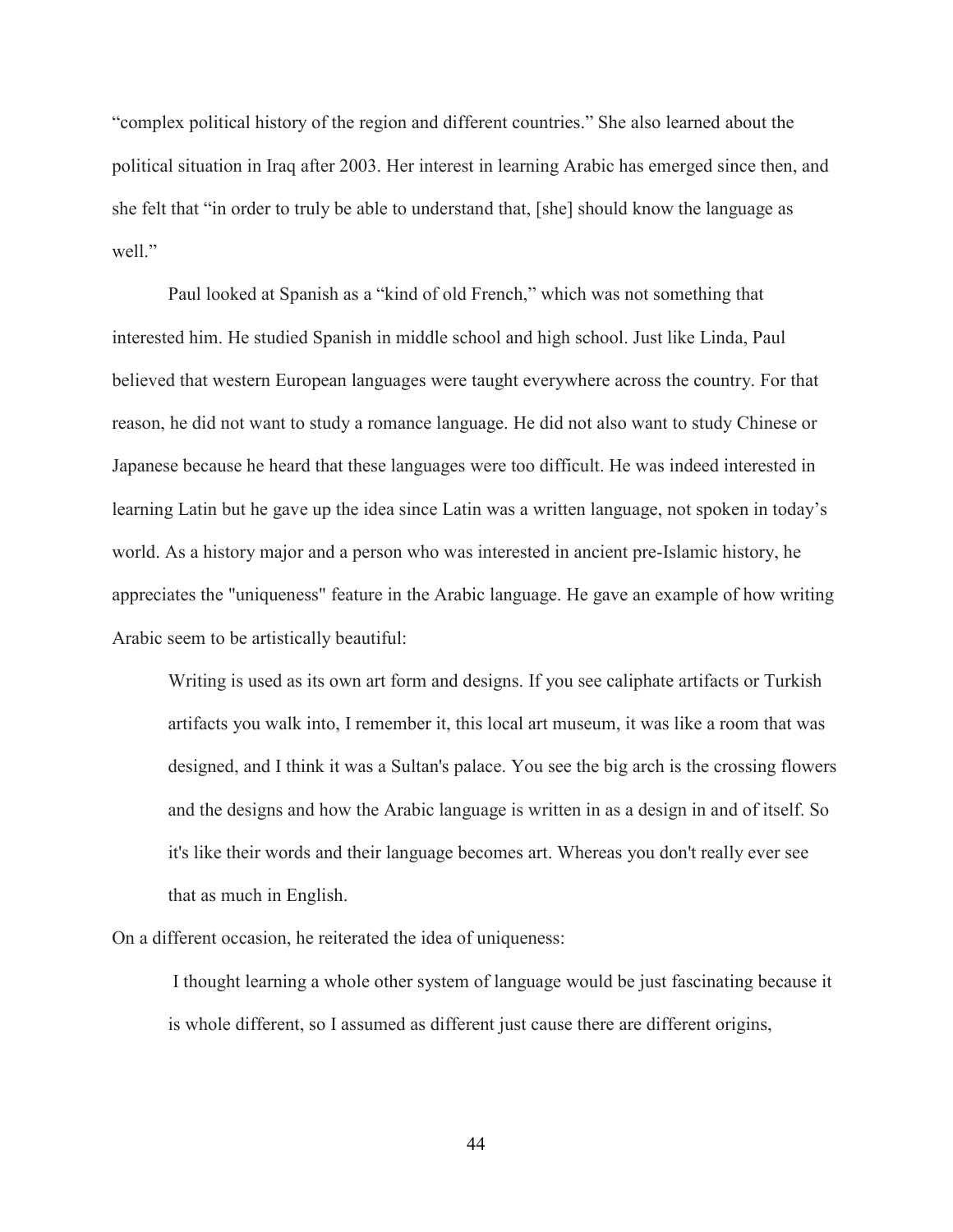different roots. I thought that would be fun to learn. That is why I saw it as different. It is not a romance [language].

Paul felt "intrigued" by the Arabic language, which was the main reason he joined the Arabic program. He also believed that the region had a long history and fascinating culture, which he wanted to learn more about. Like Linda, he thought that Arabic would not only help him understand the culture but also grow intellectually. He said, "Learning would help me learn more about the culture, about the people… that's why I learned Arabic, just expand my worldview greater than the average American."

The September 11 events triggered Karen's interest to learn Arabic. Her initial interest stemmed mainly from her desire to understand Islam and Middle Eastern region. She was in K-12 when the 9/11 events occurred. When she entered college, she took several classes related to religion and ended up minoring in religious studies. Answering the question, "why did you choose to learn Arabic?" she replied,

I think this all stems from an understanding that I had gone through most of my life. Now having grown up in this post 9/11 United States. I was growing up in a society that never gave me opportunities to really learn about a culture and people that were just outside of what I had grown up with and what I had been exposed to and kind of wanting to educate myself in all areas, to be able to build connections with people across just like across languages has inspired me to learn languages.

Karen was not passionate about any of the languages that she knew were available at the college. She "put off taking a language for almost [her] entire college experience" until she found that there was an Arabic program on campus. She was very happy to know that Arabic was an option. She expressed her excitement in these words, "that was a really exciting moment for me to rise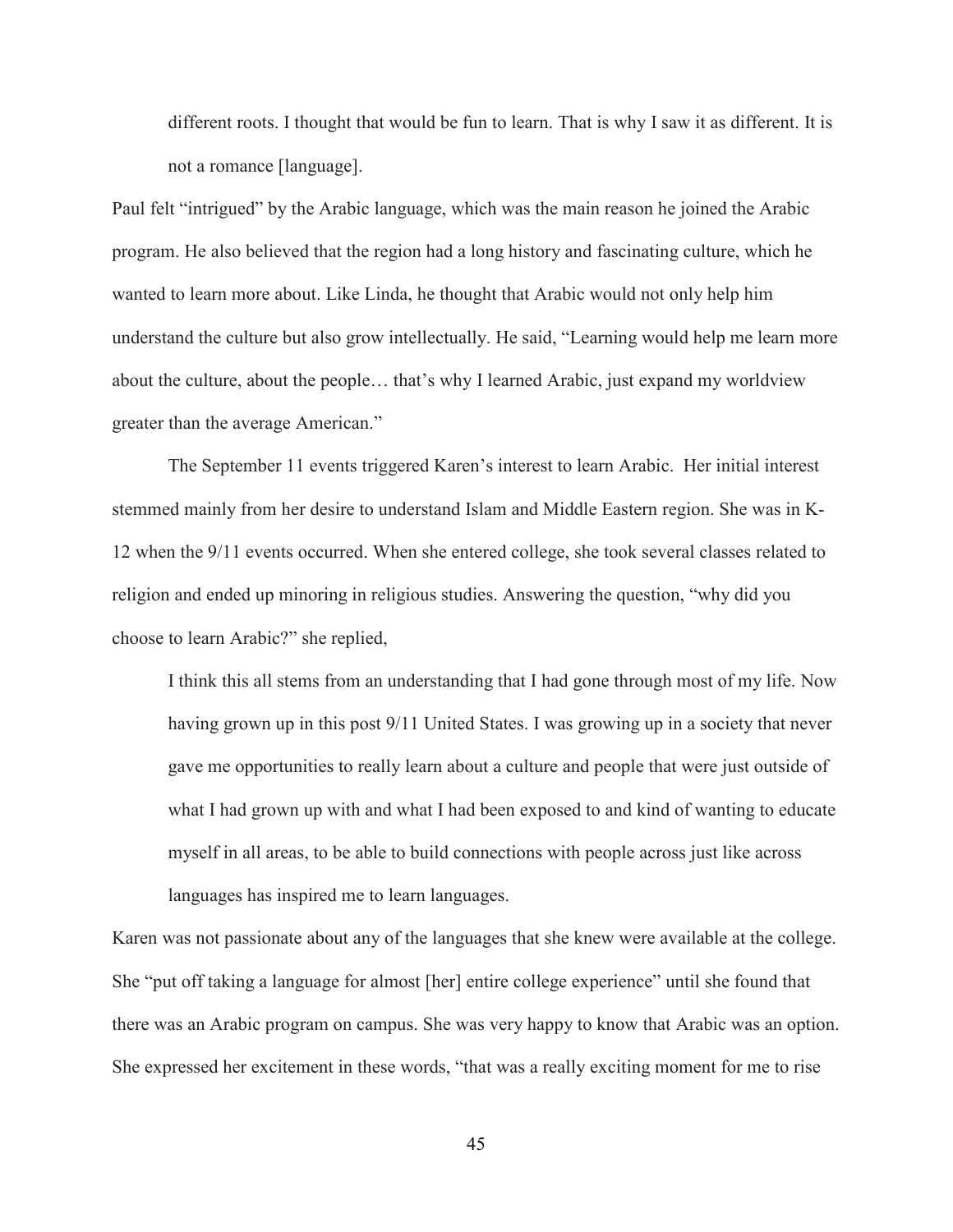[to] this thing that I thought might be challenging that was going to be unlike anything I'd ever really done before." Karen did not want to take any romance language. She heard a lot from students that French and Spanish were extremely difficult classes. She provided a rationale for choosing Arabic, not any other language:

If I had had to take any one of them [any other language], it probably would have been Spanish. . . .I know that is such an important language, but at the end of the day, I really had to ask myself, what are my interests, what am I going to be passionate about even if it is difficult? What language would it be important for me to have a foundation in as a person, kind of doing the things that I want to do in my future? Arabic really checked all of those boxes for me.

Karen put off taking a language course until her third year of college because she did not want to study a language for the sake of fulfilling the language requirement. She wanted to study something that she really liked. When she found that Arabic was among the possible options, she joined Arabic immediately, with delight and enthusiasm.

In summary, the interest in learning a different language (not a romance language) emerged as a major factor that students identified as having influenced them to join the Arabic program at my college. All participants emphasized that they joined the Arabic program for an interest in learning a 'different' language and a curiosity to discover the Arab culture, region, and/or Islam. Although participant 2, James, did not elaborate on this theme, he still made it clear that he wanted to do something different from what he did before. Some of the participants had initially heard some good stories about Arabic before attending college while others did not know anything about knowledge about the language. All of them thought that learning Arabic would be challenging and were willing to take this challenge. All participants expressed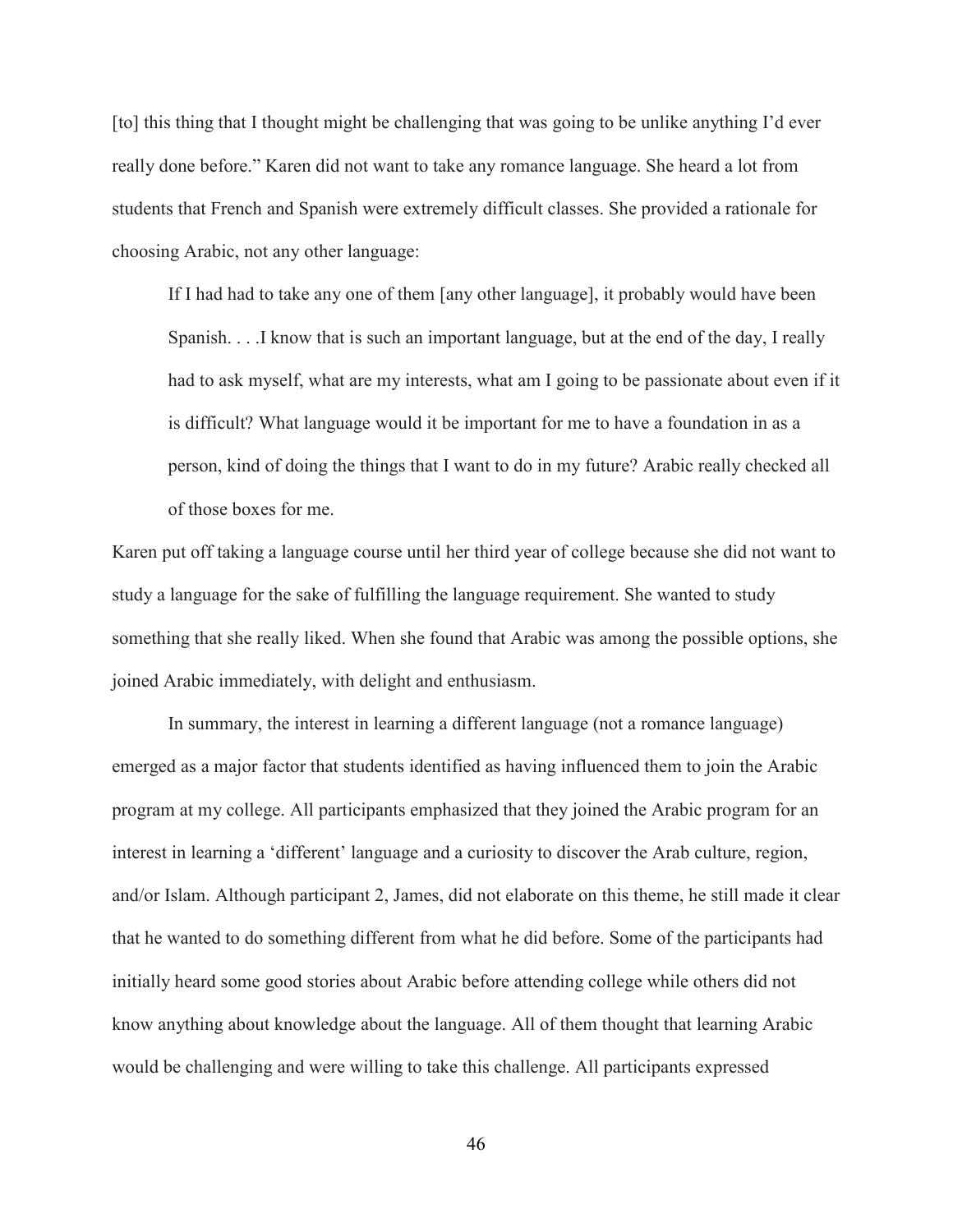excitement about learning Arabic, and once they began, they continued in the Arabic program for more than one year with the exception of Karen, who graduated.

# *Theme 2: Students joined the Arabic program for seeing an alignment between learning Arabic and other relevant courses*

James, participant 2, thought that adding Arabic to his schedule was a 'logical' decision since the Arabic language aligned with the other courses he was taking in political science, international relations, and Middle Eastern studies. He was not aware that he had to take Arabic anyway since he was minoring in Middle Eastern studies (two semesters in Arabic were required for this minor). James was not passionate about learning languages in general. He waited until the third year to start seriously thinking about adding a language to his schedule. He had no options other than doing two semesters in any language to meet the graduation requirement. Before he added the Arabic class, he sought recommendations from a close friend for what language to study. His friend encouraged him to pursue Arabic. James said, "When we started talking, I was telling him, I was interested in the Middle East and North African politics . . . we both thought maybe Arabic would be a good and logical progression." James ended up with a double minor--both related to Arabic. Therefore, choosing Arabic was a "logical progression." He admitted that he never showed a passion for languages and that "language has never really clicked as a potential interest." However, learning Arabic was "something that went along with [his] studies and something that could benefit [him] in the future job-wise."

Like James, Linda thought Arabic would enhance her understanding of the Middle East "politically and culturally." Before taking the Middle Eastern politics course at the college, Arabic was not among her top language preferences. Nevertheless, after she sat in on that class, Arabic became her number one choice. The Middle Eastern politics course was very rewarding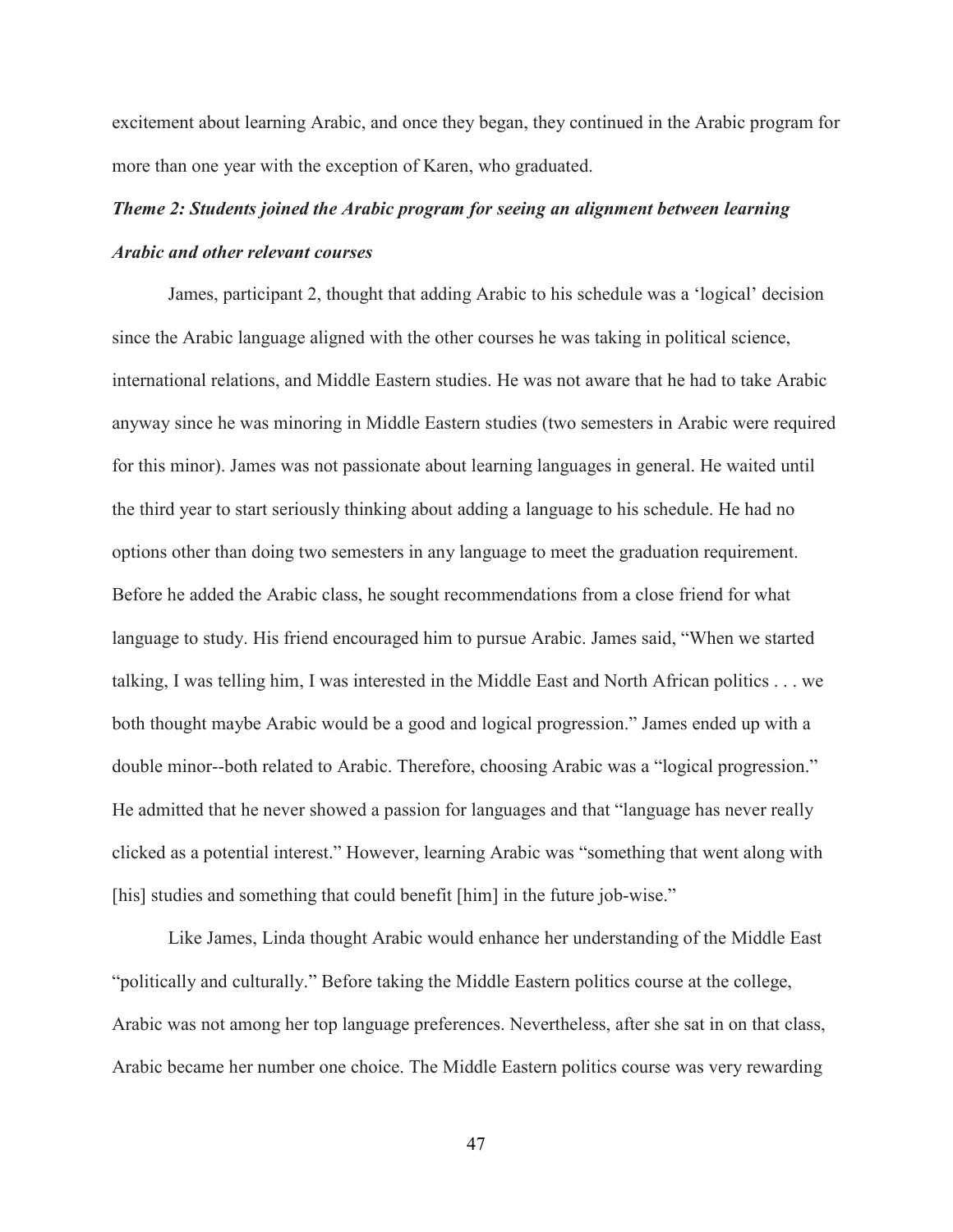and eye-opening in that several topics were discussed, including the politics of the region, the war in Iraq, and events in Tunisia and Egypt. She thought that learning Arabic would enrich her understanding of her other studies in the Middle East:

In my Middle East politics course, we focused on the Arab Spring, which I thought was a really interesting period of time. The Middle East was not something I knew a lot about .

. . After taking the course and talking about the diversity that exists throughout the Middle East as well as the complex political history of the religion and different countries, I wanted to learn more and I felt that in order to be able to understand that I should know the language as well.

While Linda was interested in the current Arab political climate, Paul was more passionate about the ancient history of the region and its inhabitants such as Ancient Babylonians, Egyptians, Assyrians, and Canaanites. He found a strong connection between Arabic as a foreign language and the history classes he was taking. He believed that "The middle East has a long rich cultural history that is often ignored in the West." He was fond of the ancient history "like ancient Babylon, Egypt, and Assyria."

Just like James and Linda, Karen needed to wait for two years before she decided to do language classes. During that time, she took several courses in women and gender studies, religious studies, and Middle Eastern studies. She was not aware that the college offers Arabic classes. In the first two-year classes, she learned about groups and cultures she had never thought she would learn about. She grew up hearing about Arab women and she had gotten in many discussions as a high school student about the nature of women's empowerment in other cultures outside the United States. She expressed her feelings in these words,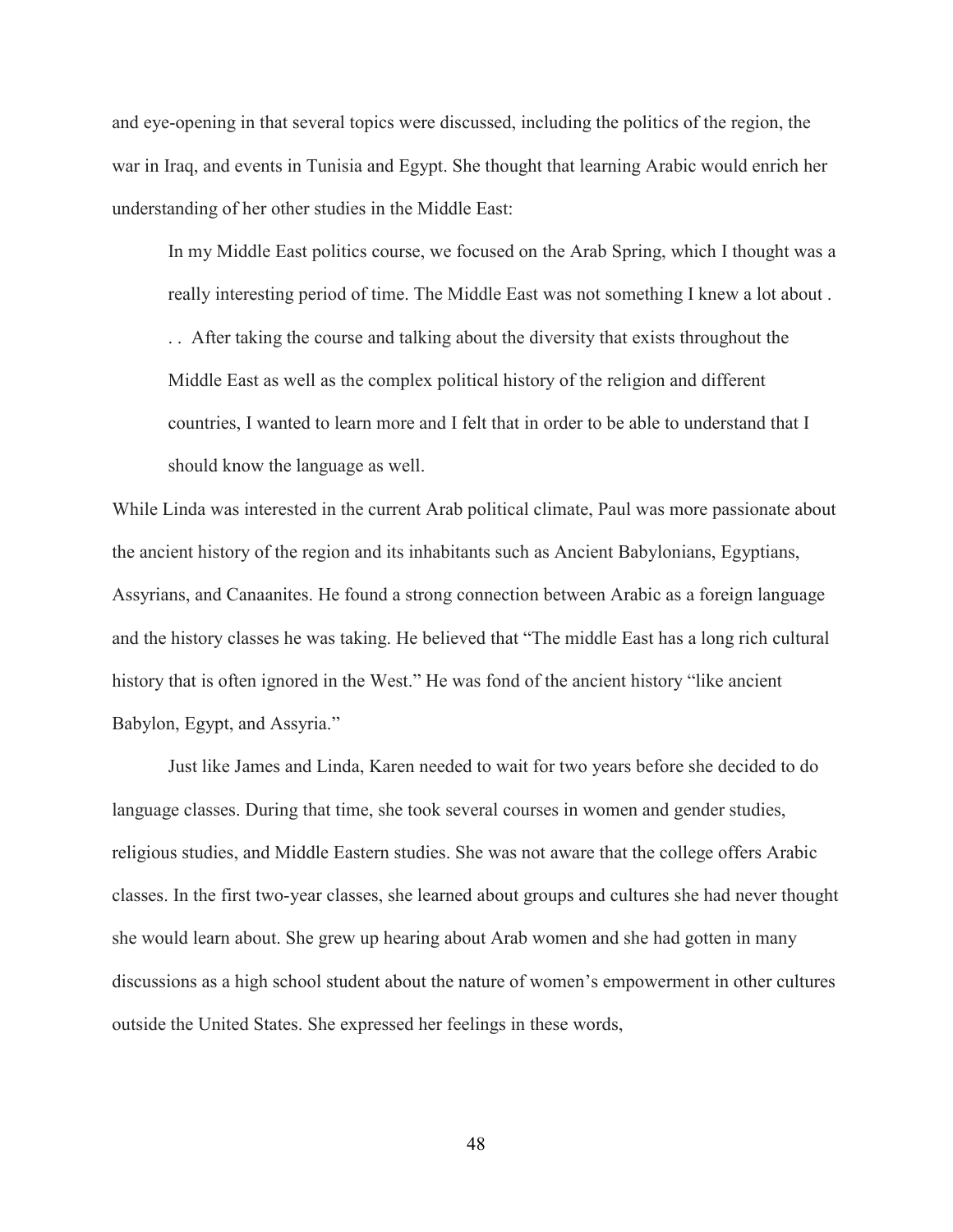I guess I was just frustrated with the ways people around me growing up and acted towards kind of Arab culture. I knew that just was misguided and prejudice, but I had never been given the opportunities to step outside of myself and to learn about kind of other people in places and languages. Arabic was at the top of my list as something that I was interested in, that I was already taking the steps towards studying through religious studies. I thought that bringing the language into that would only enhance the work that I was already doing in my head.

She also explained that her interest in religions such as Islam drew her to minor in religious studies and to take other classes related to the Middle East. She thought that most people seemed to be undereducated about these subjects and her desire was to "familiarize and learn more about a language and a culture and kind of a religious tradition altogether is really what inspired [her] to pursue Arabic."

In summary, most of the participants saw a significant relationship between learning Arabic and other courses related to international relations, politics, history, religion, Middle East and North African studies, etc. They did not study Arabic only because it was a requirement for some minors such as Middle Eastern studies. They saw that learning Arabic was a necessity to enhance their understandings of that region culturally and politically. Four out of the six participants made such a connection between Arabic and other courses and it seemed to be a rational decision to them. Therefore, alignment with other relevant courses emerged as another theme influencing students to join the Arabic program.

### *Theme 3: Students joined the Arabic program for future Job opportunities*

Career seemed to be a major factor (number one factor) for three of the participants. Some participants were linking learning Arabic to future job opportunities. James thought that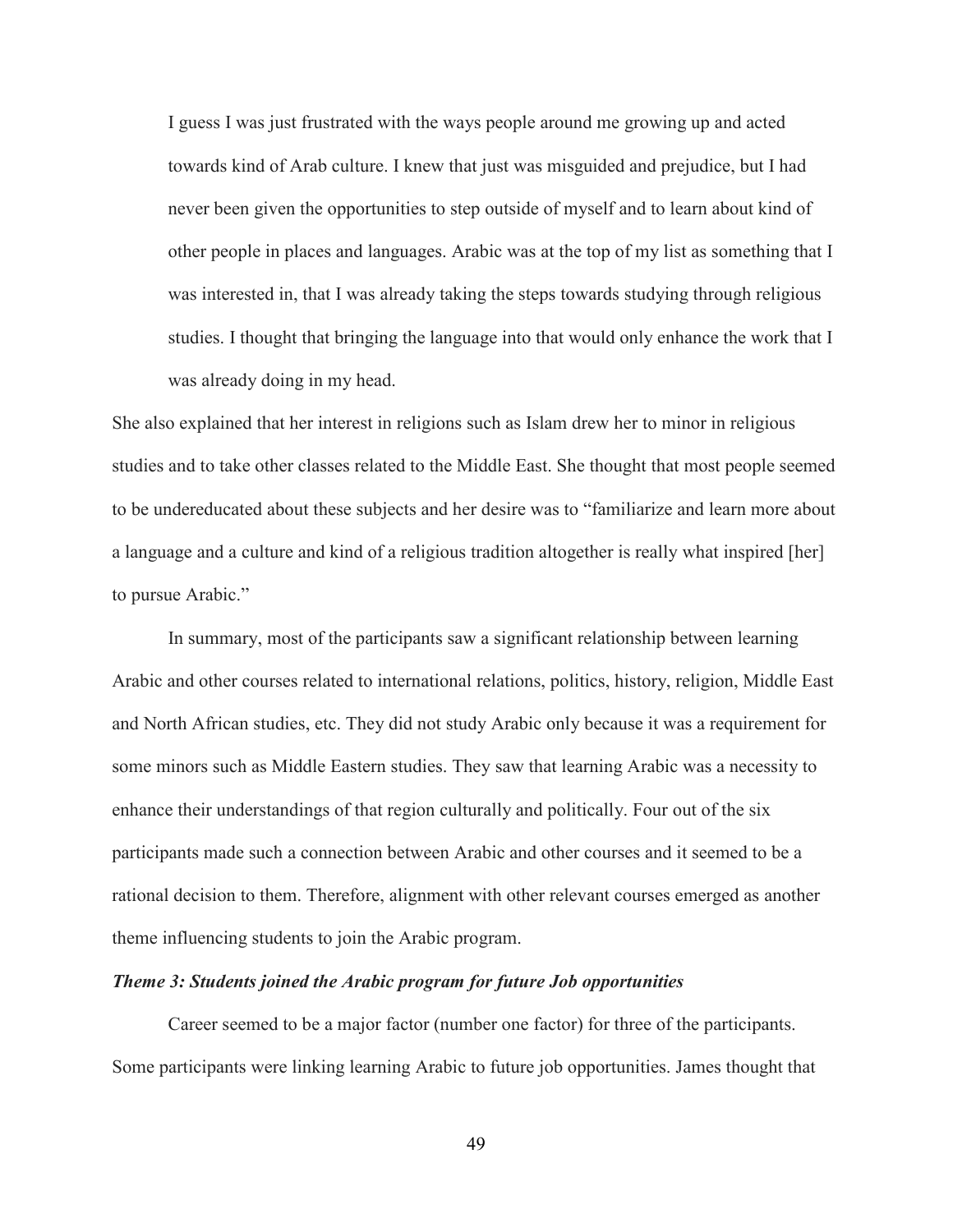having Arabic on his resume would increase his chances to work for the U.S. government. He said, "It was mainly a future career decision." He added, "If you have any kind of history and taking Arabic, your application jumps very high up the list… it could help in the future." He thought that "Arabic is a very difficult language, especially for English speakers." However, once James enrolled in the Arabic courses, he continued for two years because he enjoyed learning the language.

Sara was more interested in humanitarian work. She had a goal of working with underrepresented communities in North Africa and the Middle East, especially women and children in refugee camps and those who were discriminated against in the Arab region. She was aware that she could easily have a translator to do the job, but she wanted to communicate directly with people in need. She said, "I know having a translator is possible when you work through the United Nations or when you work in international organizations, but I thought speaking the language would be more appropriate for a long-term job in that area." Sara rationalized why she believed that learning a language was useful for any person who wanted to do humanitarian work:

I think it is really important to be able to communicate with the people that you are trying to help, especially when you are doing humanitarian work because when there is that language barrier plus a cultural barrier, it can make it hard to connect with the people that you are trying to help. I think learning the language is the least a person could do when they are going to a different culture into a different country to help other people.

Linda emphasized that speaking Arabic fluently would set her apart in the job market. She knew that Arabic was a critical language in the United States; therefore, she aimed to be fluent in Arabic for career prospects. She thought that it was difficult to become fluent in Arabic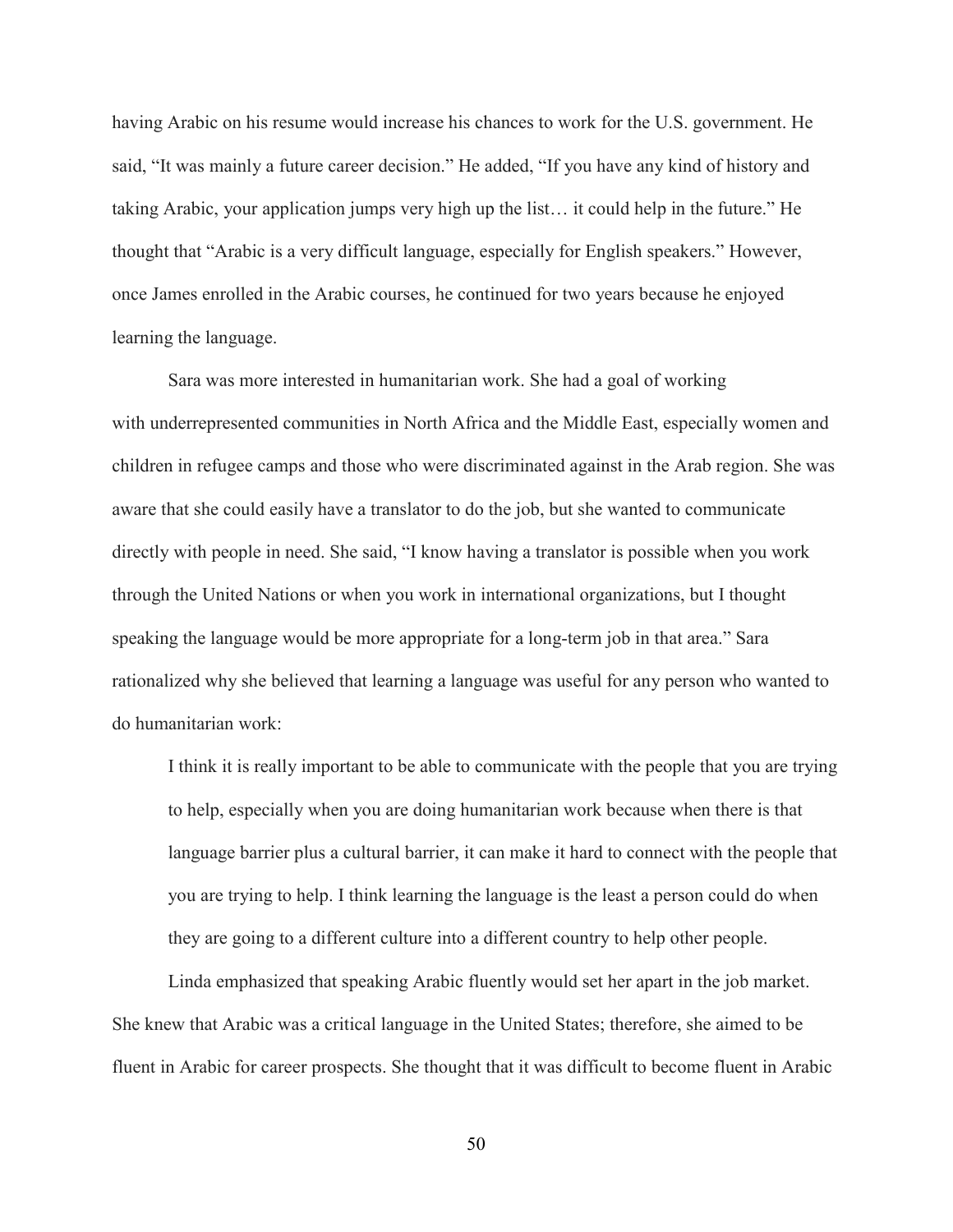but she wanted to reach fluency in Arabic. She said, "I know that the state department and other jobs and international affairs typically have more positions open for people who are able to speak Arabic, and some jobs will even pay you more if you can speak the language." Just like James, Linda placed the career factor as her main reason to join the Arabic program and learn the language. Linda described how her interest in learning Arabic grew to exceed her initial career orientation:

I would say initially I wanted something that would set myself apart when I started to pursue my career in international affairs. That would make me a more attractive candidate for jobs. After taking the language and learning more about the region, my interest went beyond my career. I just became more interested in the language and my own personal growth, but initially, it was about being able to diversify my resume and myself as a job candidate.

Linda, therefore, continued learning Arabic for more than two years and finally minored in Arabic after taking all the required courses.

In summary, three out of the six participants brought up the 'career' theme. However, all of the three participants ranked the career factor at the top of other factors to study Arabic. They linked learning Arabic to their resumes and/or job future opportunities. They were aware that by learning Arabic, which was a critical language in the United States, they would be attractive candidates to prospective employers.

# *Theme 4: Students joined the Arabic program for thinking that Arabic was a moderately difficult language to learn*

Level of language acquisition difficulty emerged as another theme in the study. Most participants admitted that they joined the Arabic program because they thought that Arabic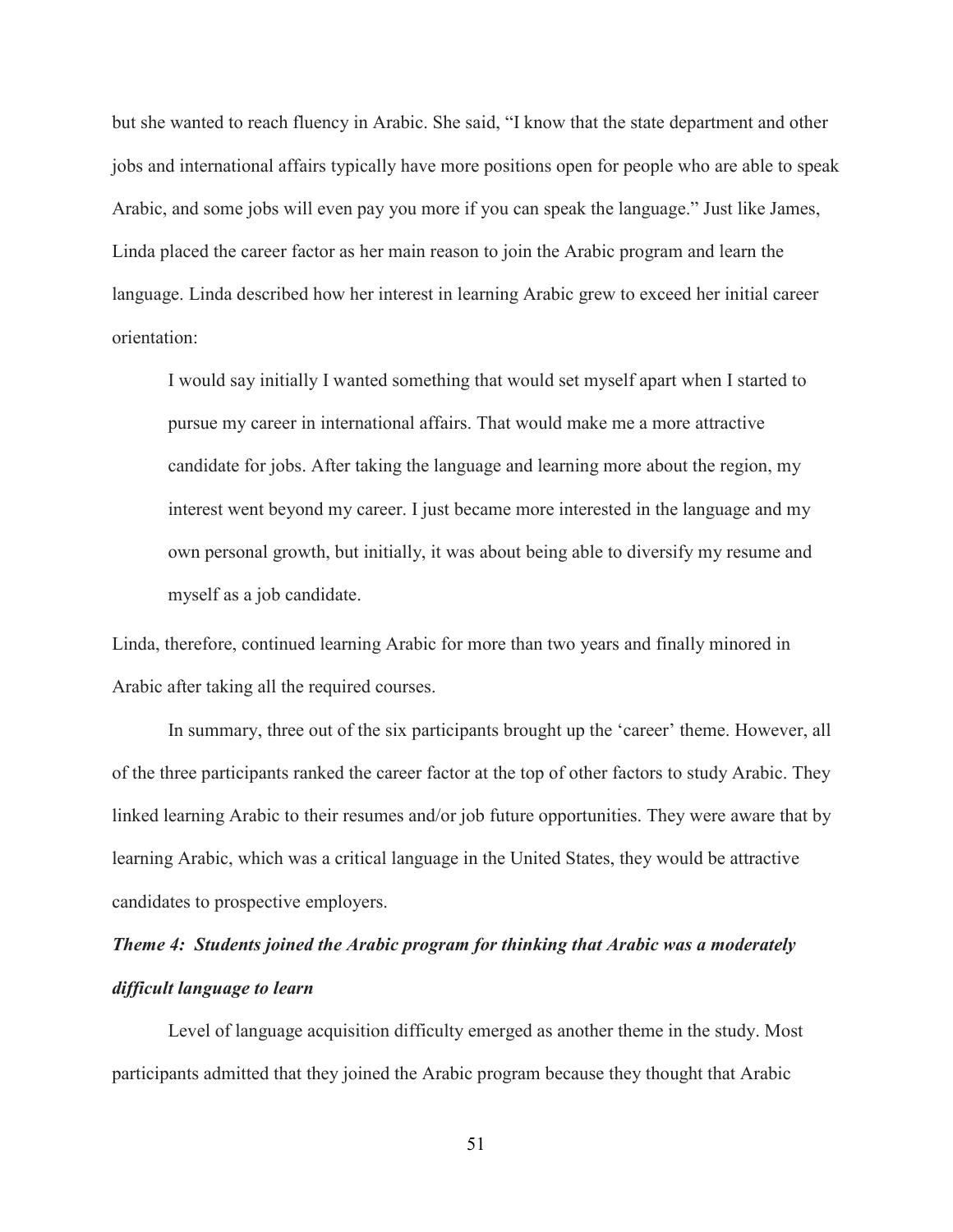would be easier to learn than some other languages like Chinese and Japanese. On the other hand, they thought that Arabic would be more difficult than Spanish, French, or Latin. As a science major, Mary compared Arabic to science courses. She thought that the Arabic language classroom would provide her with a different interactive experience compared to science classes. She also thought the class would be easier than chemistry and physics classes she was taking:

I think having an easier class when you are filled with classes like chemistry and difficult classes, you want a class that is easier, that is less like, you have to solve all these equations and you have to do all of this stuff. So I do not know if easier is the best word, but in that kind of sense, I do not have to do all this math and have to struggle with physics.

Mary also thought that the Arabic class would be smaller than her science classes. She preferred and learned better in smaller classes: "I really enjoy having closer interactions with a professor because you are more likely to learn and like gain that knowledge if you have smaller class." She was also encouraged to sit in the class when she knew that some of her friends signed up for Arabic. She was motivated to start learning Arabic. She was expecting a positive learning experience and a fun class.

As for James, he asked a couple of people about the Arabic program on campus and heard positive feedback. He first thought that Arabic was very difficult to learn but after hearing others' opinions, he changed his mind. He signed up for Arabic with confidence that he would succeed. He said, "I heard really good things... in Arabic, I never heard anyone take the class and have a [negative] experience in it." Like James, Sara had a similar attitude; "I actually thought it would probably be a little bit more difficult than the other languages." She already had considered dropping the class if needed. Her worries disappeared when she heard from a friend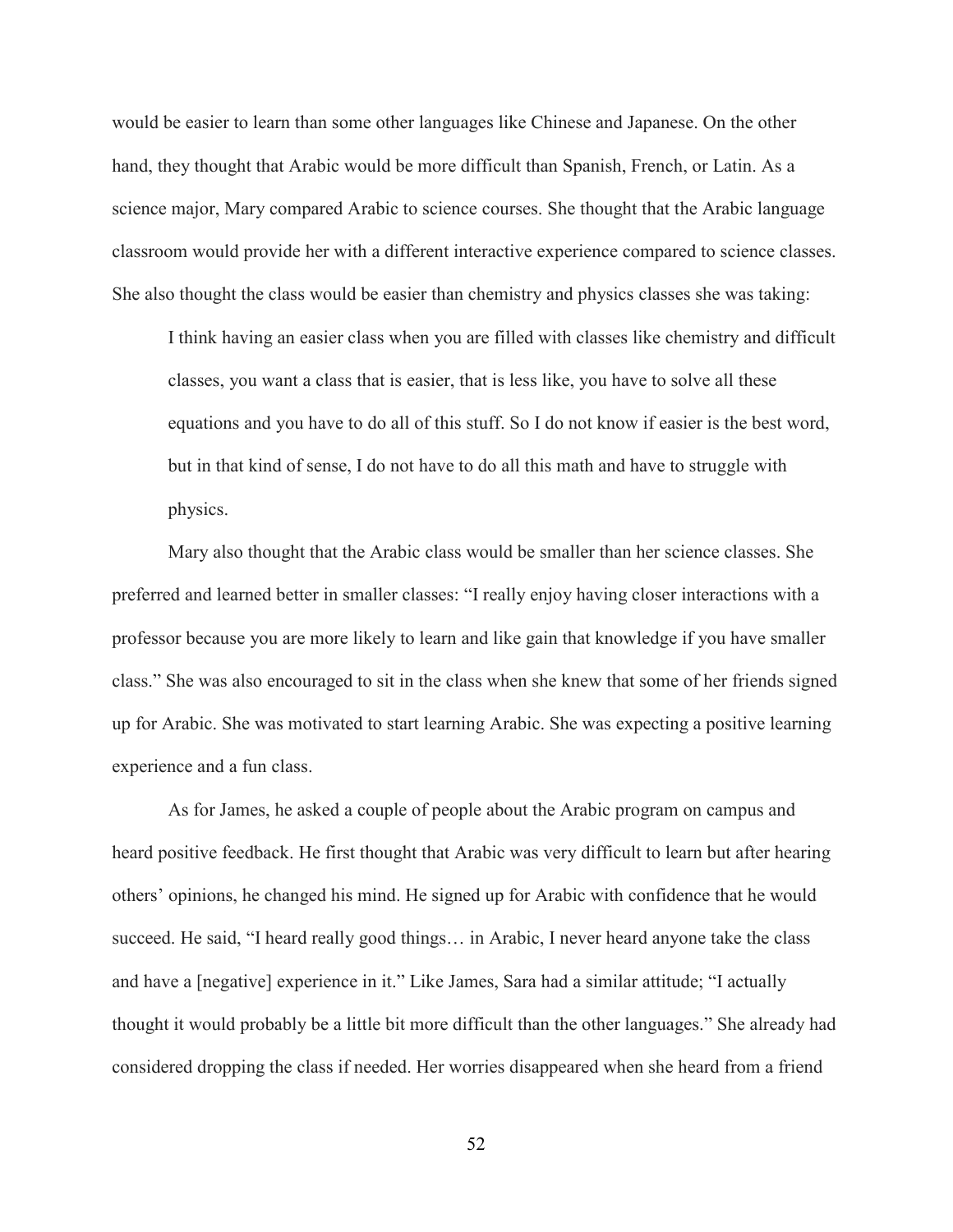encouraging information about the Arabic program at the college. After the first semester, she felt that she learned so much, made such progress in a short time, and was successful, so she decided to continue taking courses in Arabic.

One of the things that Linda was considering while taking a language class was "whether or not the language would be too much for [her] to handle." She was not expecting a "too complicated" language. She needed to wait until the sophomore year to study a language when she was sure which language to choose. She cared about her "workload" as a college student. She chose Arabic only after she felt that she would "be able to handle the workload."

Karen, on the other hand, was very happy to know that the college offered Arabic courses on campus. Her first questions were "Is this going to be too challenging for me?" and "Am I going to have too much on my plate by taking this on?" She took some time to look up reviews that past students had left about the Arabic classes. She was excited to see good reviews; "I felt like I was being set up for success entering the course." Therefore, her initial thought changed from a feeling that "it was just going to be an extremely stressful experience to take a language at [the college]" to a "reassurance that it would actually be an extremely enjoyable and beneficial experience." So, understanding that the Arabic course would likely not be more demanding than other courses in addition to knowing that previous students had positive experiences in learning Arabic reassured her that Arabic would be the right choice.

#### **Themes Generated from Data for the Second Study Question**

## *Study Question 2: What factors influence students to continue to enroll in subsequent higherlevel Arabic courses?*

I identified four themes that address this study question. I found that students continued to enroll in subsequent higher-level Arabic courses for 1) they became more interested in the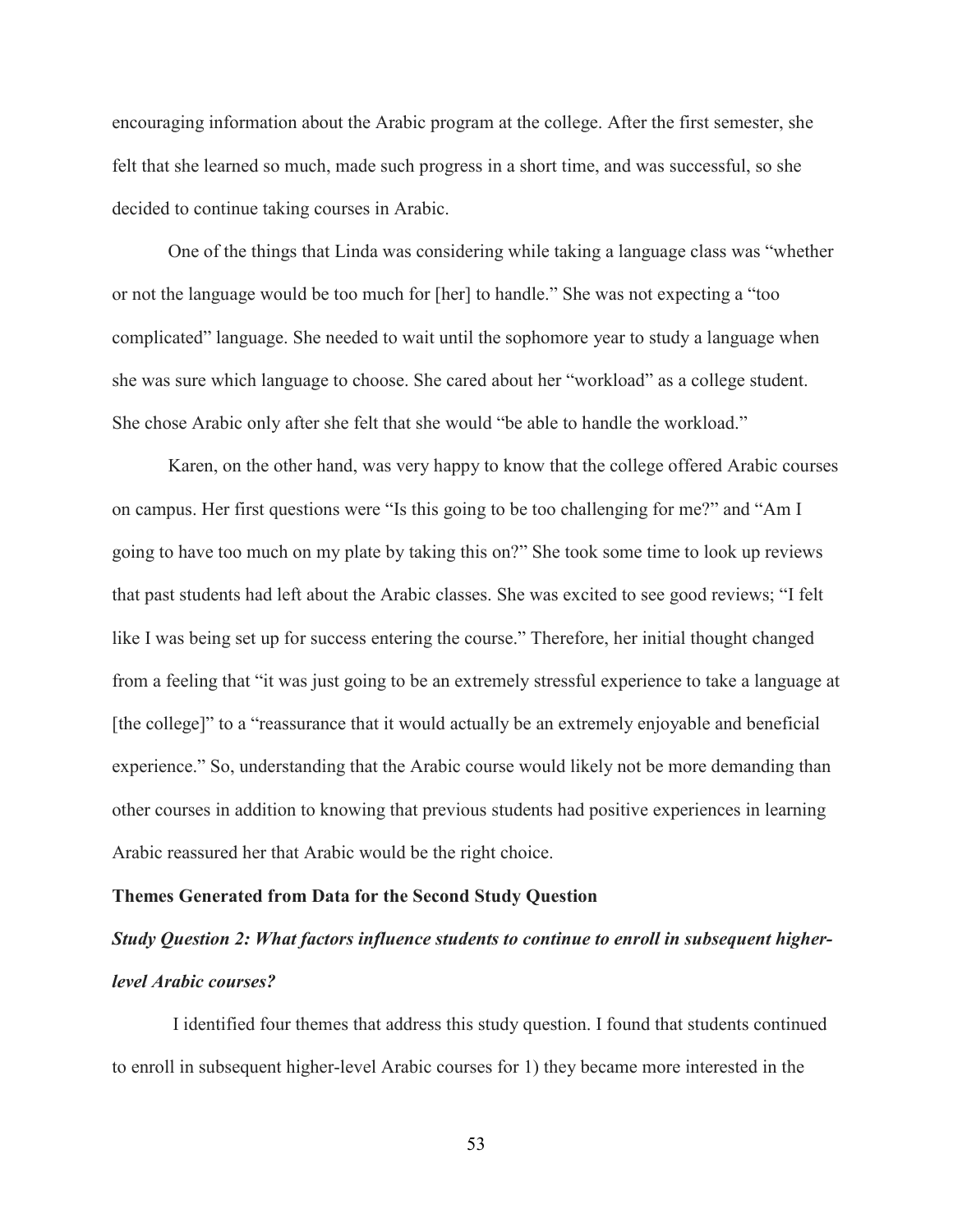language and culture after completing the elementary course in Arabic, 2) they were encouraged by the supportive learning experiences accompanied their learning of Arabic, 3) they liked the teacher's personality and teaching style, and 4) they wanted to be competent in the language so that they would meet future jobs' requirements and be able to do the work efficiently. A description of each theme and representative statements from participants are provided below to illustrate the themes.

# *Theme 1: Students became more interested in the language and culture after completing the elementary course in Arabic*

After she finished the first semester in the Arabic program, Mary became more interested in the language and the Middle Eastern culture. She wanted to learn as much as she could. She was excited every time she was in class and felt a "growing love for the language." Her family was supportive and happy to see her making progress in her studies. To Mary, Arabic was more fun and exciting than her other classes, "I got to have a breath of fresh air and learn a language in a way that feels more natural… it makes me happy … why not just keep going." As her interest in the language increased, she started making plans to travel abroad. Mary believed that the college did very well promoting study abroad trips, which helped students to discover the different world cultures. That was a big motivation for her to continue studying Arabic. She started working hard on improving her Arabic speaking abilities so that she would be able to converse fluently with native speakers. Mary said,

I was on a bus headed somewhere and there was [a person] on the bus who was speaking in Arabic to his friends. I said, hello to them in Arabic. I explained I am a student. I am from here. It was a really obviously simple conversation, but it was so exciting that I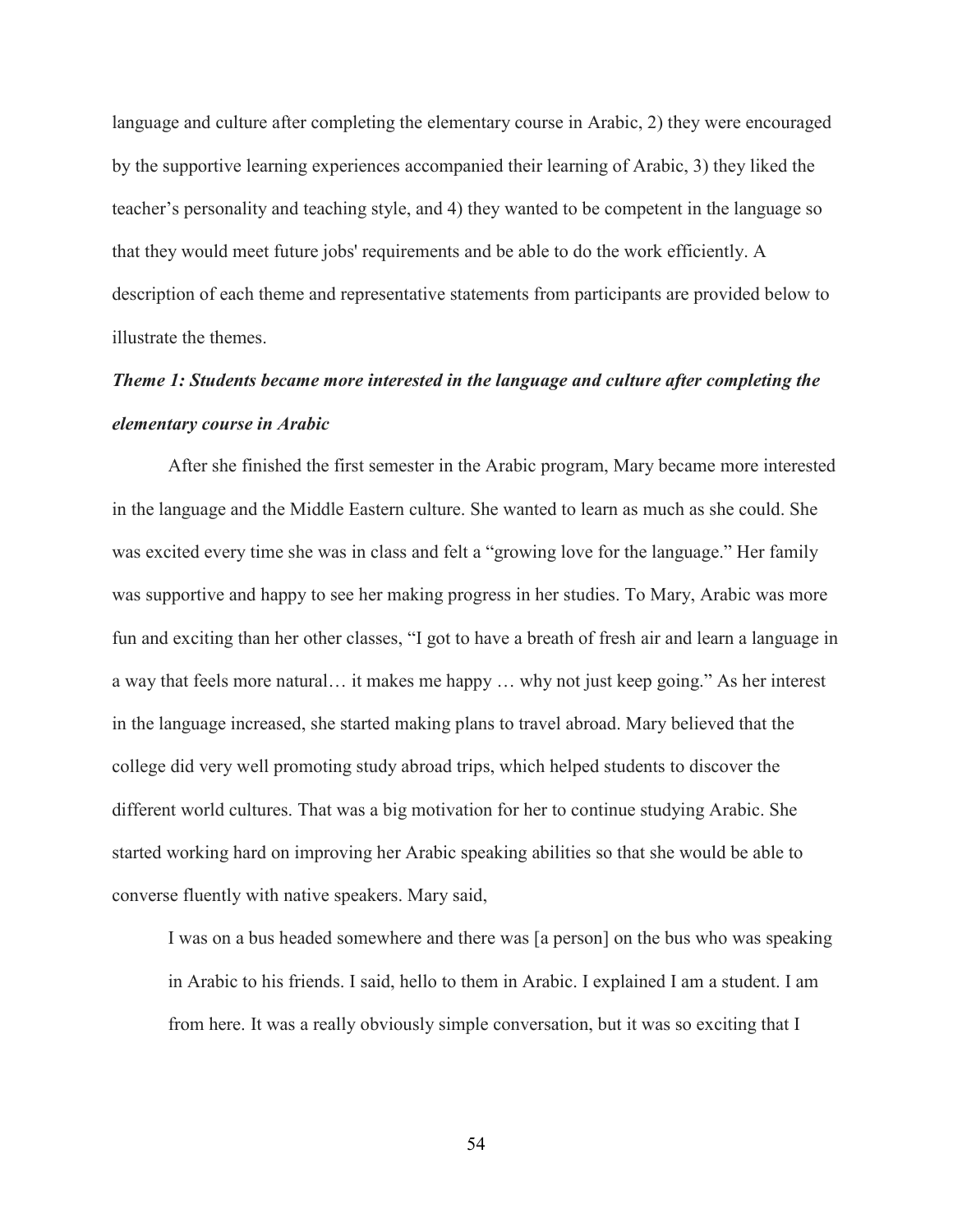could communicate with someone in a different language. Even if it was a simple conversation, it was just so exciting.

What increased Mary's interest in Arabic the most was the conversational partner activity on campus, which gave her the opportunity to consistently and regularly practice Arabic with native speakers. Mary said, "[The Arab students] were supportive. It was a nice environment where you not only practice your Arabic … but also you learn about cultural stuff and eat some food and do a dance and listen to some music." She also thought that offering an Arabic minor, which the college finally approved, was another good thing that the college made. This also motivated her to continue taking classes in Arabic and stay in the program.

As for Sara, she took the language very seriously after she finished the first course in Arabic, "I am a perfectionist when it comes to my schoolwork." She was putting in the effort outside of class as well. She would finish assignments on time and watch Arabic movies in her free time so that she would be fluent in Arabic. Answering the question, "what made you want to continue learning Arabic?" Sara said,

I think I was doing really well in it…I really enjoyed learning it so much that it came easy to me once we started getting to vocab and grammar, and I started enjoying it outside of class and watching middle Eastern shows and shows that have Arabic subtitles or audio. So because I was doing so well in the class that really encouraged me to keep going.

Like Mary, the study abroad program on campus encouraged her to continue learning foreign languages. She was debating between going to Morocco and the United Arab Emirates. She finally chose Morocco following a friend's advice, who already spent a semester in Morocco. Sara said, "Listening to her stories… was really interesting and eye-opening and showing that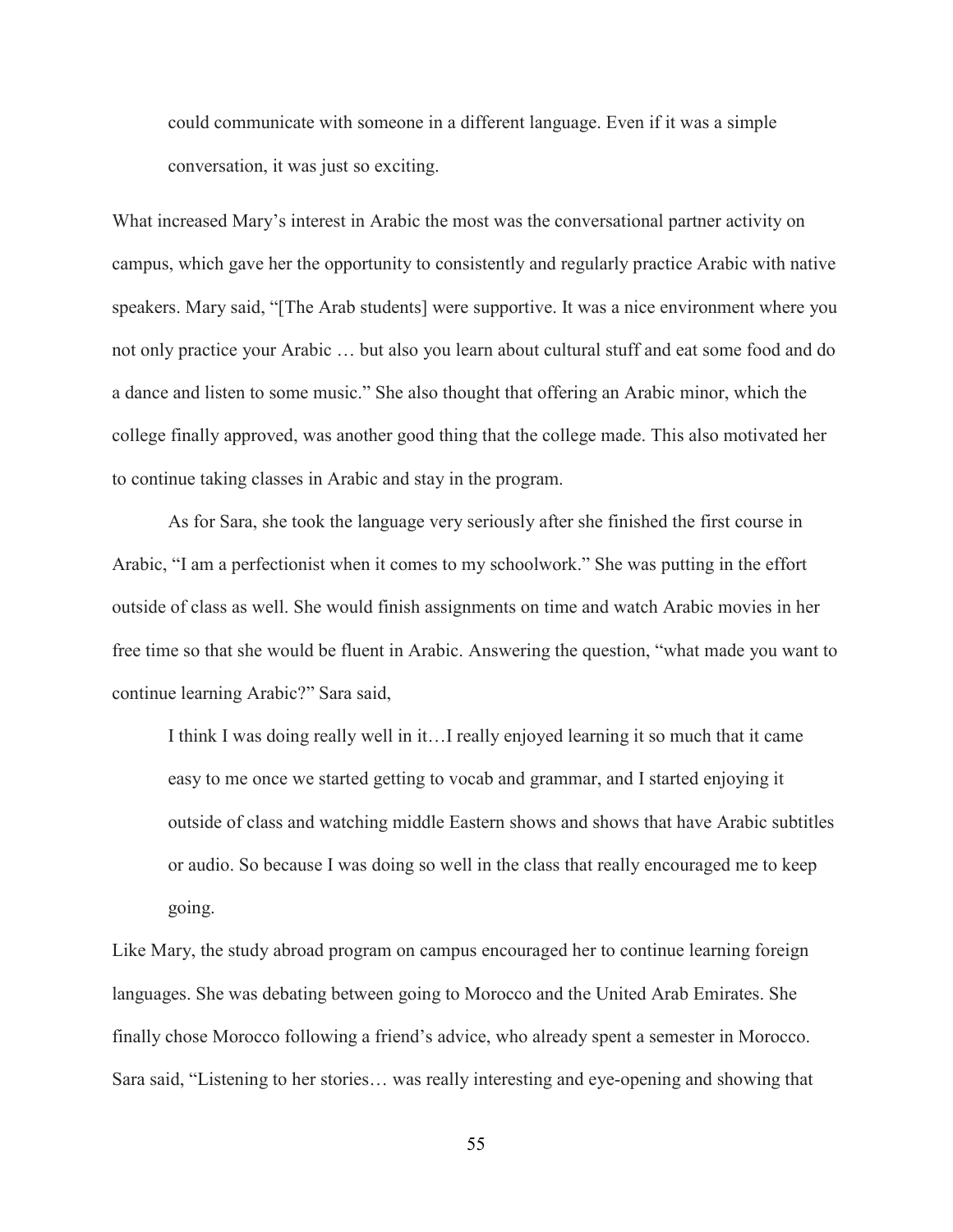Arabic isn't the same in every country….the culture is different [as well]." Sara also found the Arabic-related events on campus, arranged by the Arabic club, were interesting. She felt happy to participate in some of the events. She said, "In the events, I went to, I saw a few of the older students who were close to being able to speak Arabic fluently … My desire to be able to do that is what motivated me [to continue]."

Linda, who joined the Arabic program motivated by a Middle Eastern course she took early in her college study, continued mainly for the same reason, "[Middle Eastern classes] fueled my passion to want to learn more of [Arabic]." However, her confidence in being able to master Arabic largely increased after finishing the first elementary course. Therefore, she decided to continue. Like Mary, she started to have plans to travel abroad, which she eventually did. After she completed three courses in Arabic at the college, she went to Morocco. She said,

Once I got back from studying abroad, I became even more serious about the language and wanted to continue because I progressed so much as an Arabic speaker while I was in Morocco, which led me to take courses over the summer as well as at [the college] and that was really rewarding.

In Morocco, she realized that the Moroccan dialect was so hard to understand. There were times when she was struggling. She said,

It is too hard, but I still kept going because I knew that I had put in a year and a half of time working to learn this language and that it was important that I was making progress. The majority of the time [there] I wanted to keep going and understand more about the language and how it worked.

Linda did not rely merely on classroom assignments. She did many other activities as well such as watching instructional videos and news channels like Al-Jazeera and reading Arabic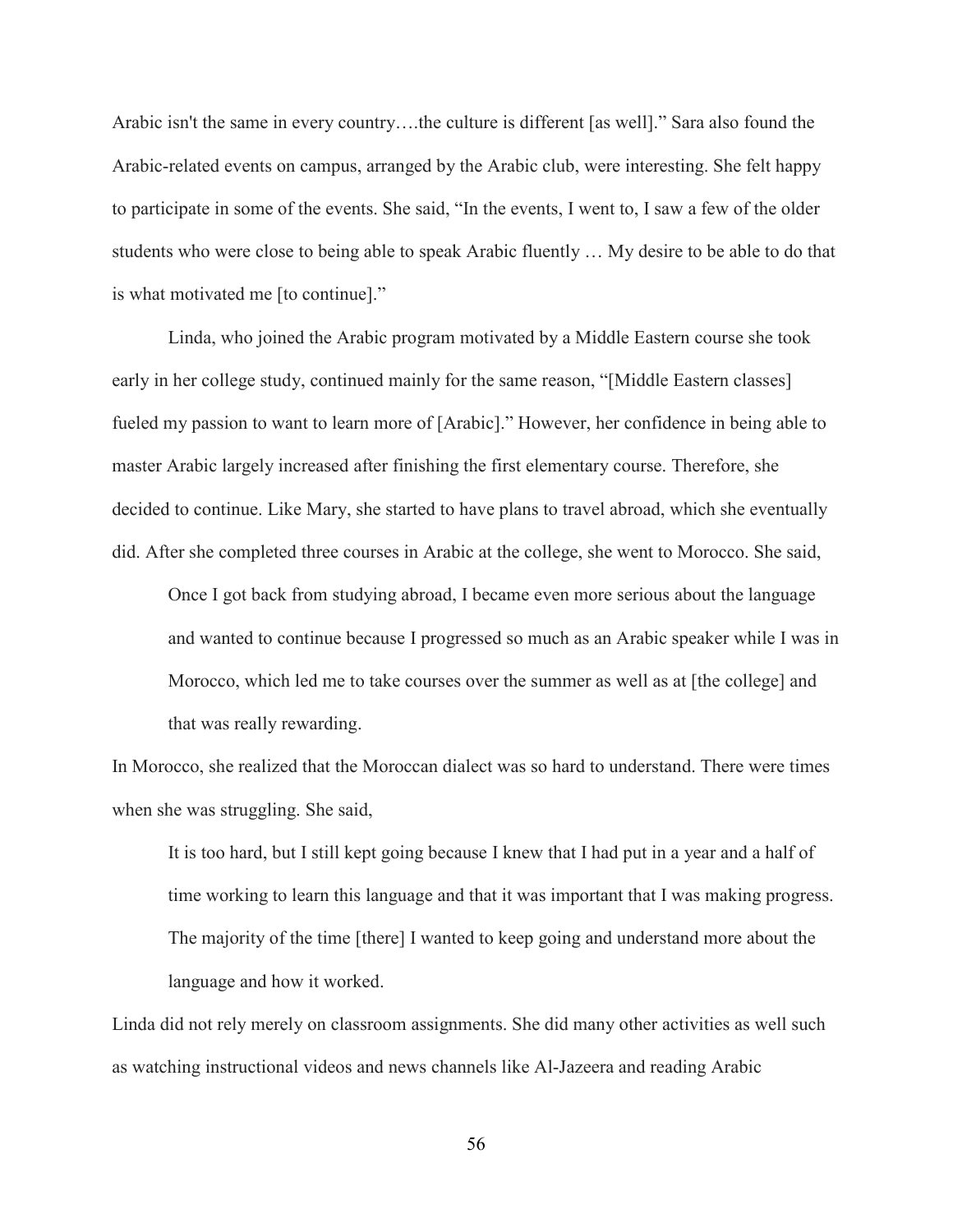newspapers and articles about the Arab news and politics in the region. She challenged herself by doing such activities. However, as Linda progressed in the Arabic language, her interest went beyond the desire to be fluent in the language. She said, "The study of the language and the region became more personal to me as I continued my study of it." She thought that learning a new language would be good for her personal growth, which became another incentive to continue learning Arabic.

Just like, Mary, Sara, and Linda, Paul thought, "there was a lot more to learn." He felt that he was good at learning Arabic and was happy to continue. He spent a whole semester in the elementary Arabic course and thought it was worth continuing with the sequence, "You are building off of what you already know, so you do not need to start from scratch. So that's why I thought it was worth taking." His interest in the religious studies was another reason to continue:

I was also very much interested in the religious studies department and I worked with [the director] at the center of spiritual life. Having that learning about the Arabic culture and Arabic religion, that definitely influenced me to keep studying Arabic.

Paul used to accompany some Arab friends to the gym and enjoyed spending time with them. This company with the native speakers of Arabic was a big factor that maintained his interest in learning Arabic and made him stay in the program. He also loved the Arabic events on campus where he used to meet with Arabs and learn about their traditions, habits, food, and music.

 Karen thought that Arabic was one of the most valuable classes she has ever taken, "I was so excited to be [in the Arabic class]. There was nowhere else I wanted to be." She had positive experiences in the first semester of Arabic, which made her want to continue. However, there was a year gap between the first Arabic course she took and the following course, as she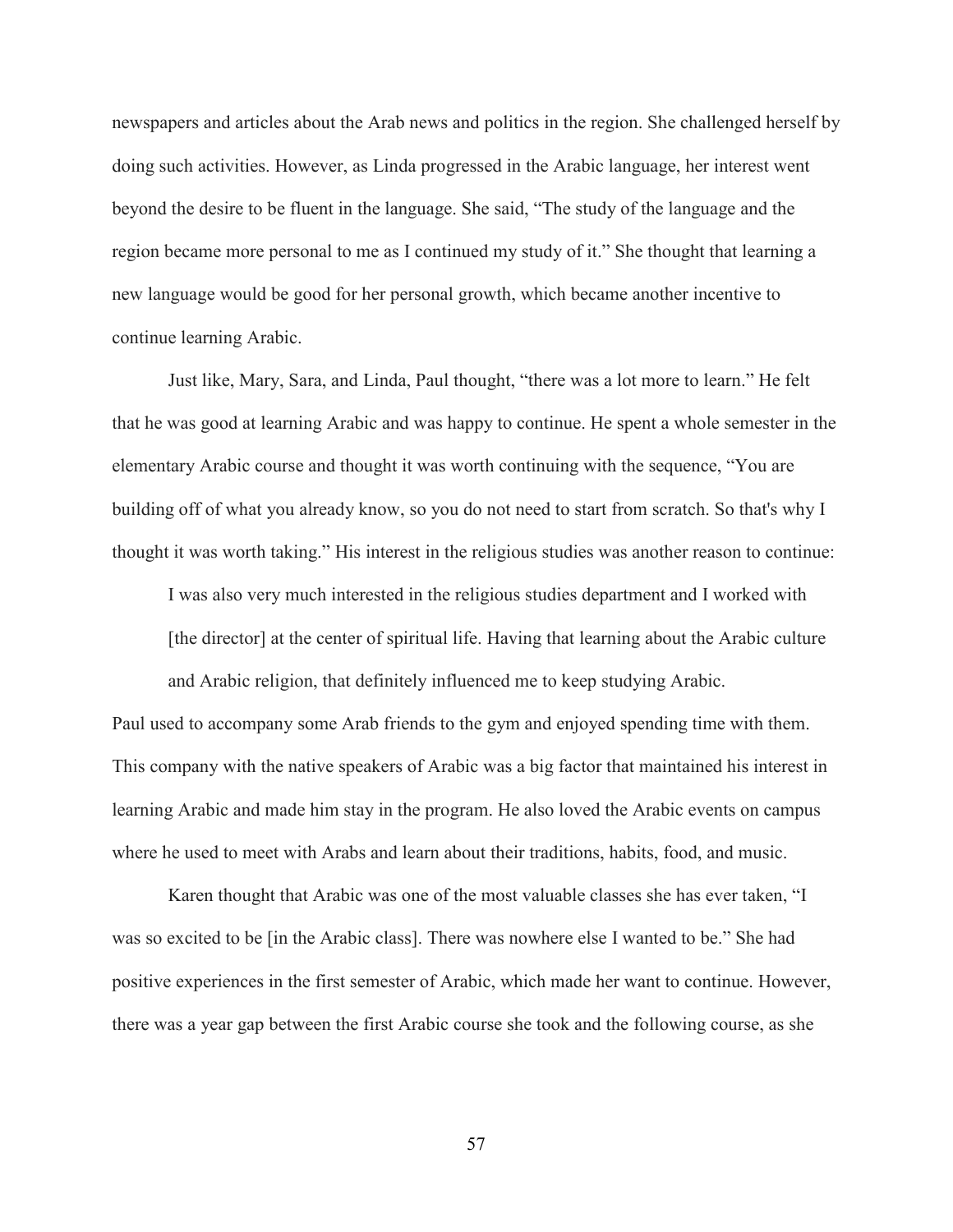needed to take some courses required for her major. She was unhappy for not adding Arabic to her schedule. She said,

 In that year off that, I was not taking Arabic, I was realizing that I made the wrong decision. I was sitting in my other classes, wishing that I were in Arabic. That was something that I was surprised by. I know I would not have felt in another language class. During the year off, she made a study trip to Cambodia. There was a day on their trip where they stayed in a city and interacted with the small Muslim community there. She was very glad that she was able to practice speaking and reading Arabic with those people most of that day.

Karen felt that she was very good at the language and learned quickly. To her, it was never an option to not continue. She thought that the Arabic class was engaging, "Once you take the pressure off of learning, the learning comes easier and the excitement about learning comes easier." Karen's academic mentor was her number one supporter who encouraged her to pursue the program, "My mentor was a big deciding factor for me in pursuing the language and sticking with it." She described her mentor's influence:

 My mentor was the one that told me just because you are not in a class, does not mean your learning has to stop. If this is something that you care about, you can find other ways to learn it. You just might have to do a little extra legwork on your part. That was what kept me reviewing my flashcards and flipping through my textbook every once in a while and keeping it fresh enough in my mind that I thought I could.

She also thought the Arabic related events on campus were very encouraging:

The most exciting part of my experience in my Arabic class was being able to have dinners with some [Native speakers of Arabic] students and being able to play games together, practice speaking English and Arabic with one another. [This] really facilitated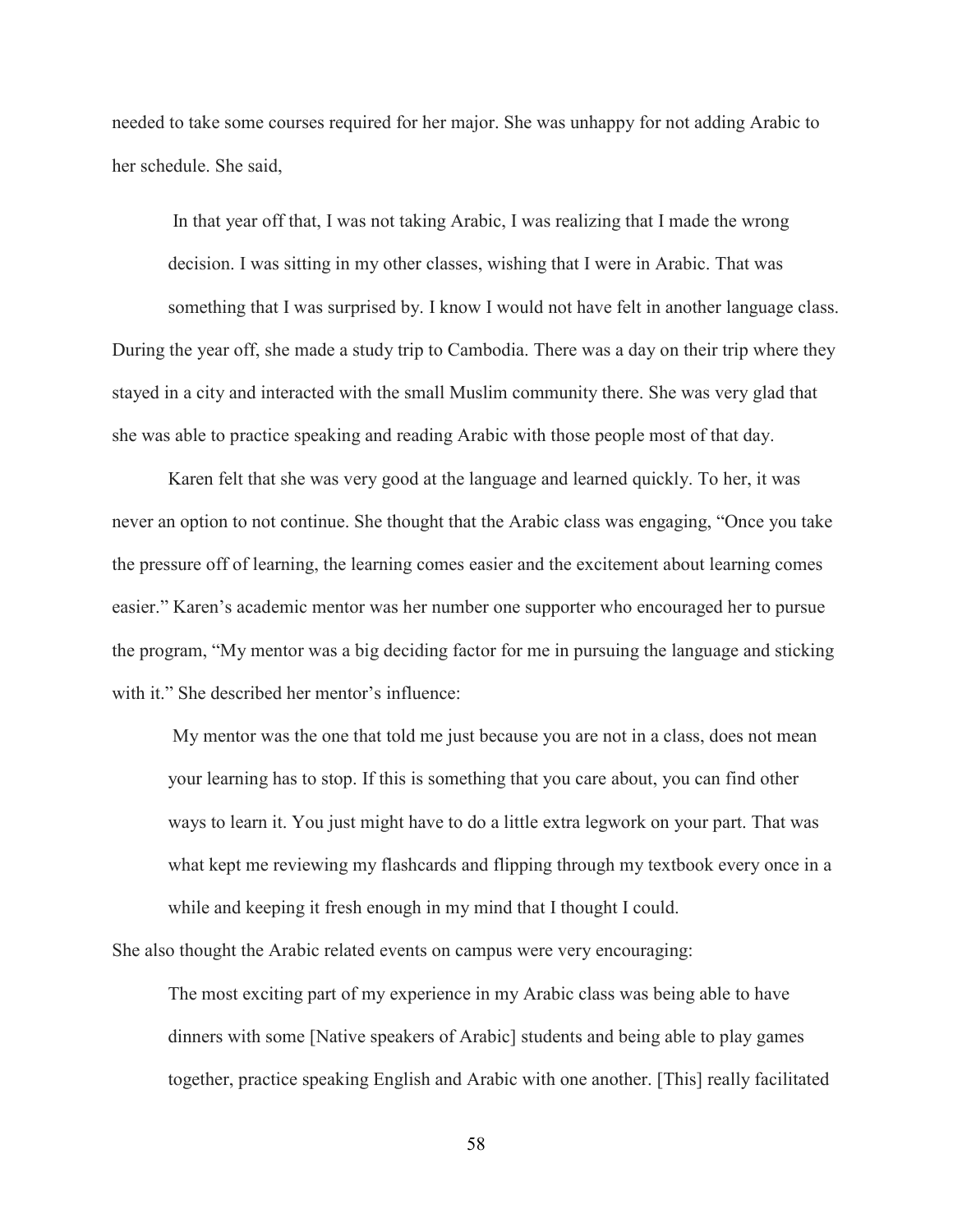my learning and it brought my learning outside of the classroom and into a kind of a realworld application in a lot of ways.

Karen graduated after taking two semesters in Arabic. She kept good memories and stories to tell to other students encouraging them to study Arabic.

In summary, all participants indicated that their interests in the Arabic language and culture increased after finishing the first elementary Arabic course. They felt that there was a lot more to learn in the next semesters to come. Many of them continued because they felt that they were good at learning Arabic and their confidence to succeed was high such as Sara, Linda, and Paul. Many of them mentioned that they developed plans to travel to Arab-speaking countries. Three of them eventually studied abroad. On-campus activities related to the Arabic program helped increase students' interest in continuing learning Arabic. For instance, Students talked high about the conversational partner opportunities, which were seen as encouraging and useful. Therefore, the increase in students' interests in learning the language and culture emerged as a major factor for students to continue to enroll in Arabic courses at the college.

### *Theme 2: The supportive learning experiences encouraged students to continue to enroll in Arabic courses*

Mary ranked the social aspect of the learning experience (i.e. socializing with friends in and out of the classroom) as a main factor for her to continue learning Arabic. She loved coming to class, seeing friends, working and learning together, and wanted such experiences to continue. She said, "we would move our desks together so that it was a lot more like we were closer together and it was tight-knit…it was much more interactive." She reflected on such a positive experience: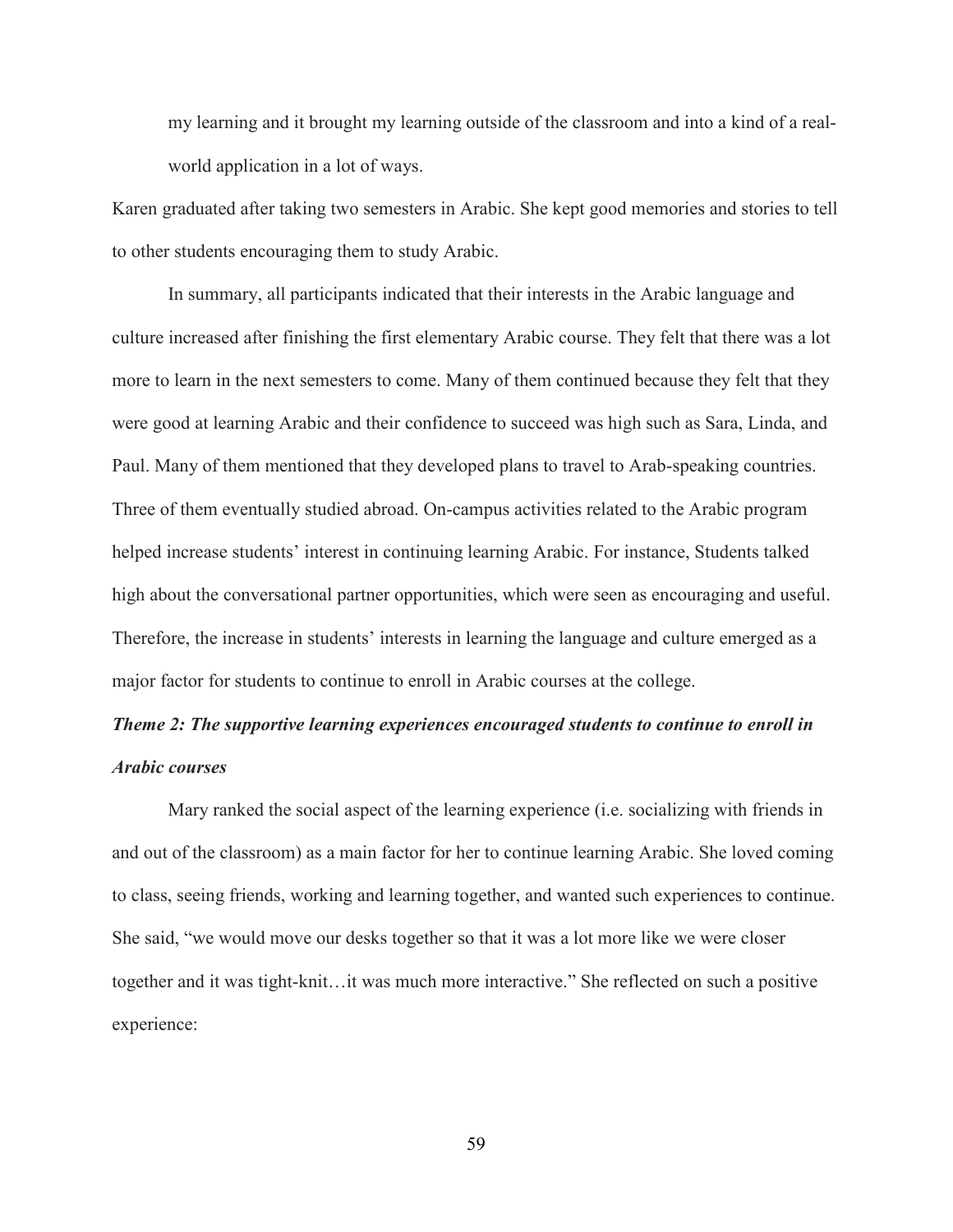In the group that I was with, we all became friends and a lot of us would only hang out in the context of Arabic. It was that social aspect of having those people that I enjoyed spending time with, who we all got to take this class together.

Mary was very excited to share the news that two of her friends, who had met in the elementary Arabic course and minored in Arabic, married a few months ago. She appreciated all experiences associated with learning Arabic and thought they were positive and rewarding.

James made relationships with many classmates in the Arabic class, which eventually ended up in a form of friendship. They would have respect for each other and often meet outside of the classroom for social or academic events. To James, the Arabic classes offered experiences different from his other classes. He said, "a lot of classes, you might have group projects, but you are never really working together that consistently especially not every class." He thought that the Arabic courses offered him a unique experience:

I liked the classroom interactions. I think it really helped the group of us that stayed together through to the end... we were friends in the classroom and that we helped each other to succeed. I think that was something that [the teacher] cultivated over the course of two years and that has been unique to that specific experience for me.

He also thought that the fact that Arabic was a sequence of courses offered him a different experience, compared to his other classes, in that the same group of students continued together over the course of two years. He thought, "This was nice and very different from my other classes," which was a big reason why James continued in the Arabic program.

As for Sara, she enjoyed the classroom environment including group activities and oncampus gatherings. She would always compete with the outstanding students in the class. She would speak in Arabic as much as she could so that she would learn the language faster.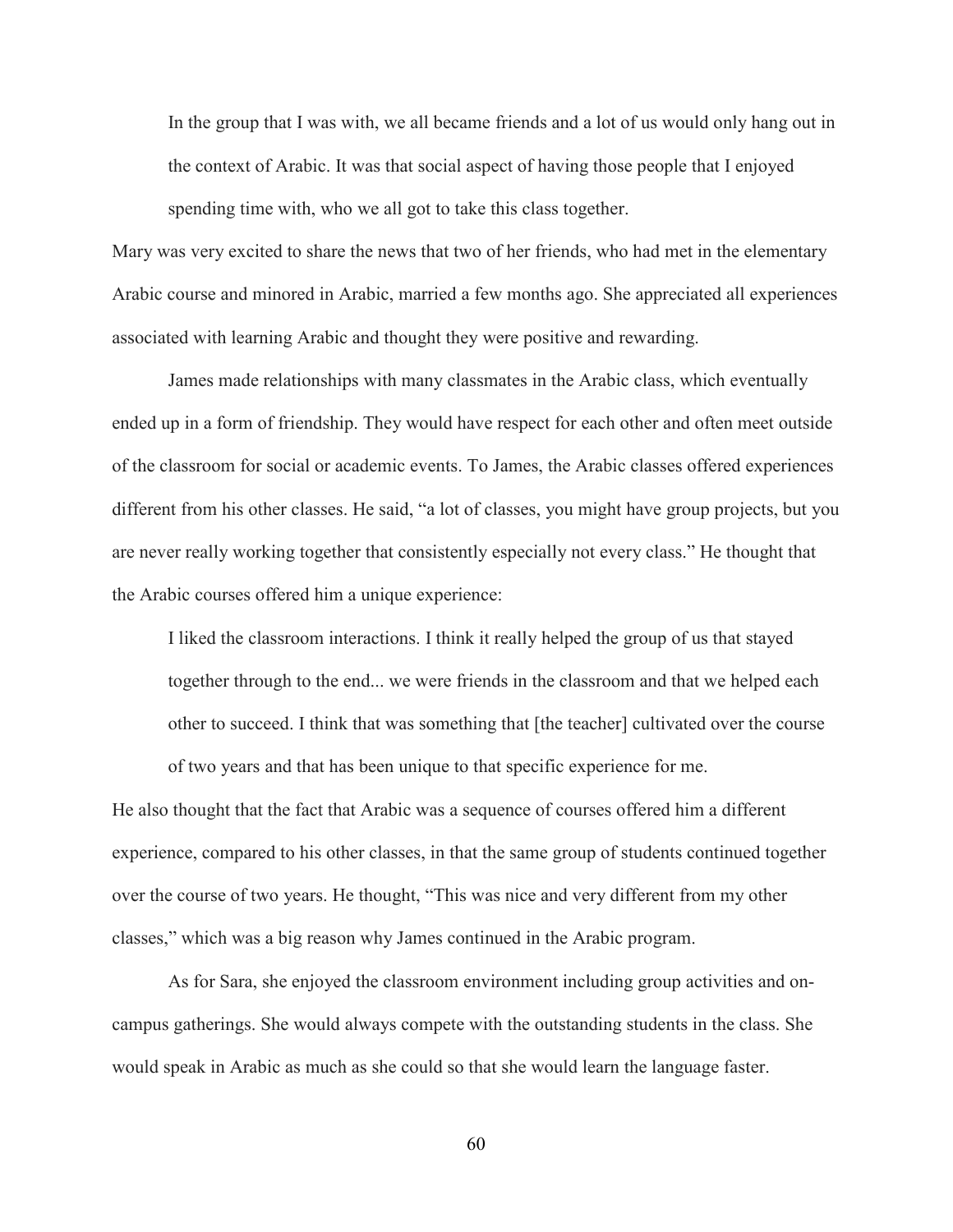Although she loved competition in the class, she thought that the environment was supportive; she would help others and seek help as well. She said,

We were in our Arabic Snapchat group, we would try and write in Arabic, we have all downloaded an Arabic keyboard and we tried to write in Arabic, we would check each other and it was a really good way to balance learning Arabic in class and outside of class.

Sara also liked how everyone in the class was learning at the same pace and she felt they were on the same boat; all students in her Arabic classroom started from zero ground and gradually built their skills in speaking, writing and reading. She said, "I think being able to rely on your classmates for help, meeting with them outside of class … really helped." She also said,

That classroom setting really helped us build comradery with one another... [The teacher] really helped us to be comfortable with our mistakes... when you are comfortable making mistakes in front of the class, it is easier to learn from them without feeling you are being judged. I think all of the things that we did in class really helped build us up as a little small community for us to be a judge-free zone while we are learning.

Sara's friend was a resource of information to Sara about traveling to Morocco. Sara was excited to listen to her friend's interesting stories and recommendations. However, Sara could not deny her father's influence on her decision to continue as well, "I think my dad had a real influence on me continuing it as well." Whenever she came home for breaks, her father would ask her to teach him some Arabic. Therefore, she felt happy and supported every time she was home.

Karen thought that the benefit for her of taking a year off between the first semester and second semester of Arabic was that she moved through two different groups of students. Both times, she felt that she was among a family. By the end of the first semester of Arabic, she was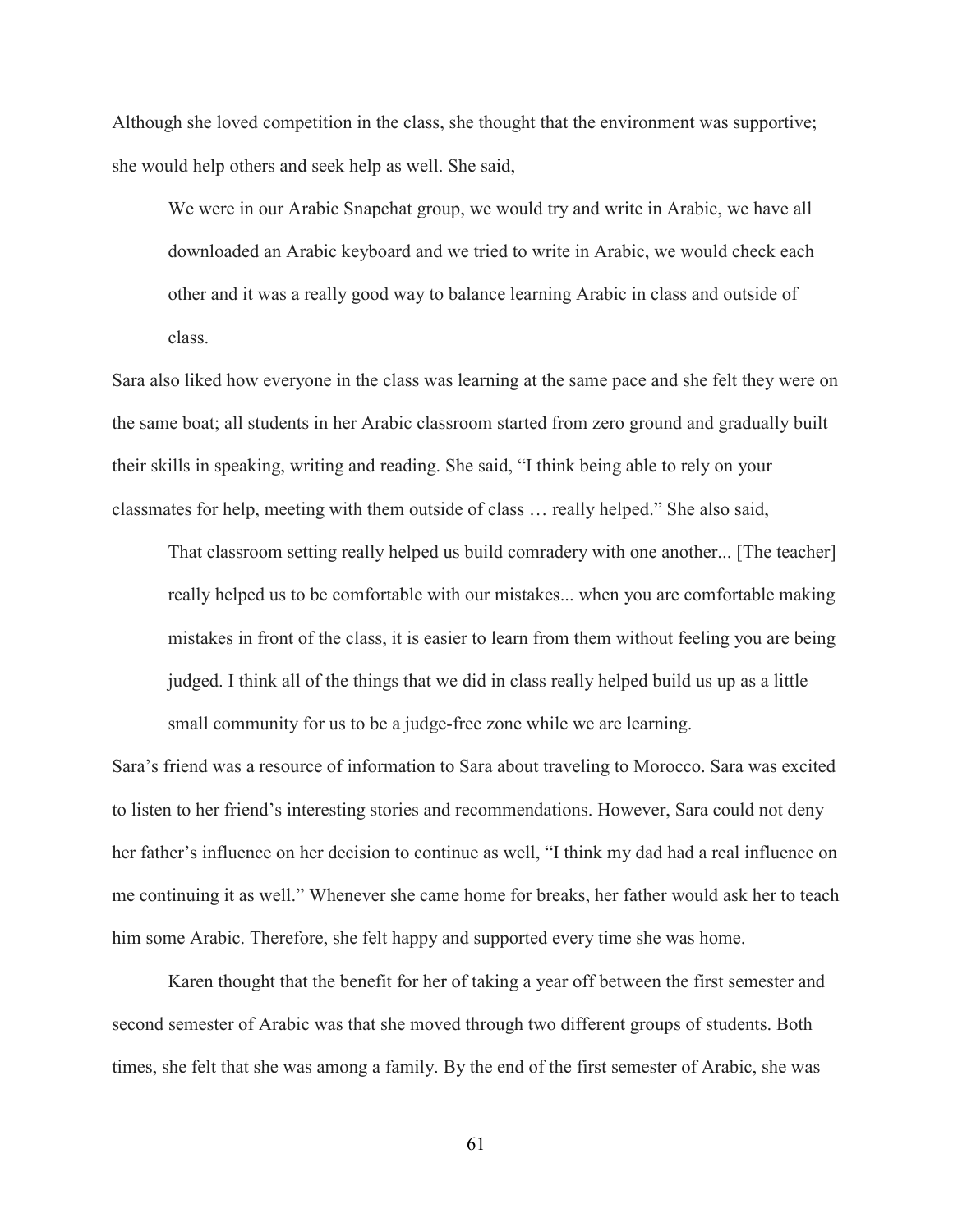so sad to not continue with the same peers because she felt that she had built a strong relationship with the group. She said:

when I took my second semester a year later and I was entering into a class with a group of people, who had already spent a whole semester together from the second I walked into that room, I was like, these people are a family, I am the new person, and I have never had that feeling in a class before, but they were also welcoming.

She added:

They were so kind. I feel I became a part of the family of the class over time, but I have never had that experience in a college class before where I would just genuinely felt like my learning was facilitated by the fact that everybody else wanted to be there as much as I did and cared about the learning we were doing as much as I did.

Karen thought that the community of the class, the supportive environment, and the positive experiences she had were among the major deciding factors for her to continue. She said, "I am a kind of shy person…I was really nervous to take a language class ... I thought I might be embarrassed by it. That ended up not being the case in the class at all." Karen explained why she liked the Arabic class:

We all helped each other learn. ..The class was so interactive. we were always practicing... so I would say what made me good at it was both the patients of the professor, the community of the class, and the way once we were in that room everybody was there to learn Arabic and they were excited to be there.

To Karen, the diverse range of activities and materials made the class engaging and interesting. Such activities included spoken conversation, listening and writing assignments, handouts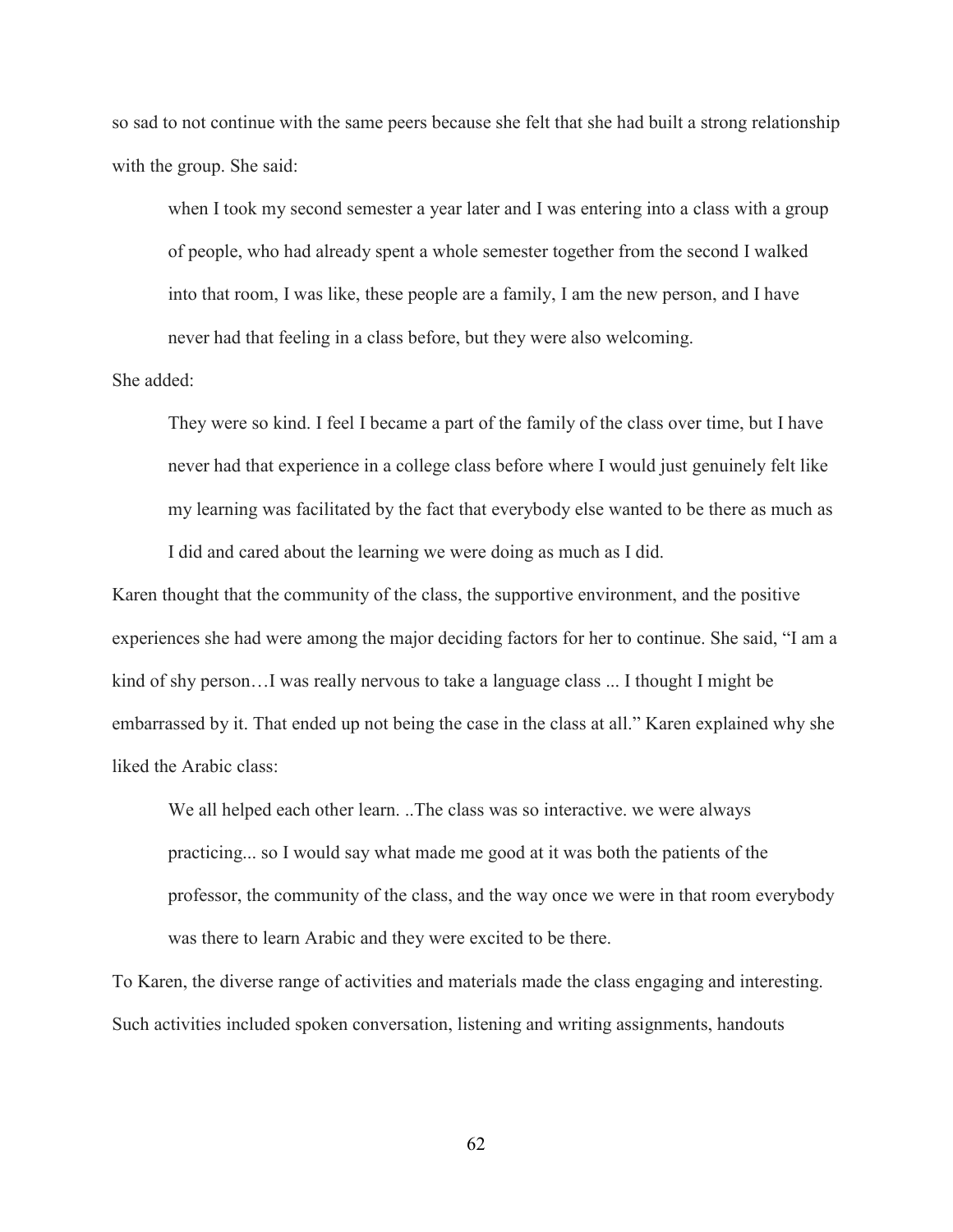activities, and independent work. She said, "I don't think I've ever felt so secure in a learning environment before."

Linda thought that there was room for everyone to learn more in Arabic and grow academically. She loved how there were in-depth explanations of grammatical and vocabulary work. She was able to review the homework with others and give feedback to one another. She thought that classmates were "definitely helpful in study groups and being able to talk things over and get help from them as fellow English speakers approaching the language from the same lens as [she] was."

Paul loved the social aspect of the class as well. He knew that his friends were a part of such experiences. When he saw classmates outside of class, he enjoyed their companionship. He would greet his classmates using Arabic phrases outside of class and they would understand what he was saying and reply in Arabic. That was so fun for him. Paul described the Arabic classroom as:

It was engaging. The whole class was interested. It was fun. You are not just going around speaking in a circle; you are actually doing activities to learn that. I think the sense of competition got people involved…We are all moving as a group and you can feel everyone is alive.

The other reason that motivated Paul to stay in the Arabic program was the Middle Eastern Culture course, which was taught by the Arabic teacher. He said,

I think it was Middle Eastern culture with [the Arabic teacher]. That was an enjoyable experience. I liked [the teacher]. I liked our group. The language was interesting. It is useful to know in the current political climate. I said, you know what, I enjoy this course, I am having a good time, let's just keep the happiness flowing.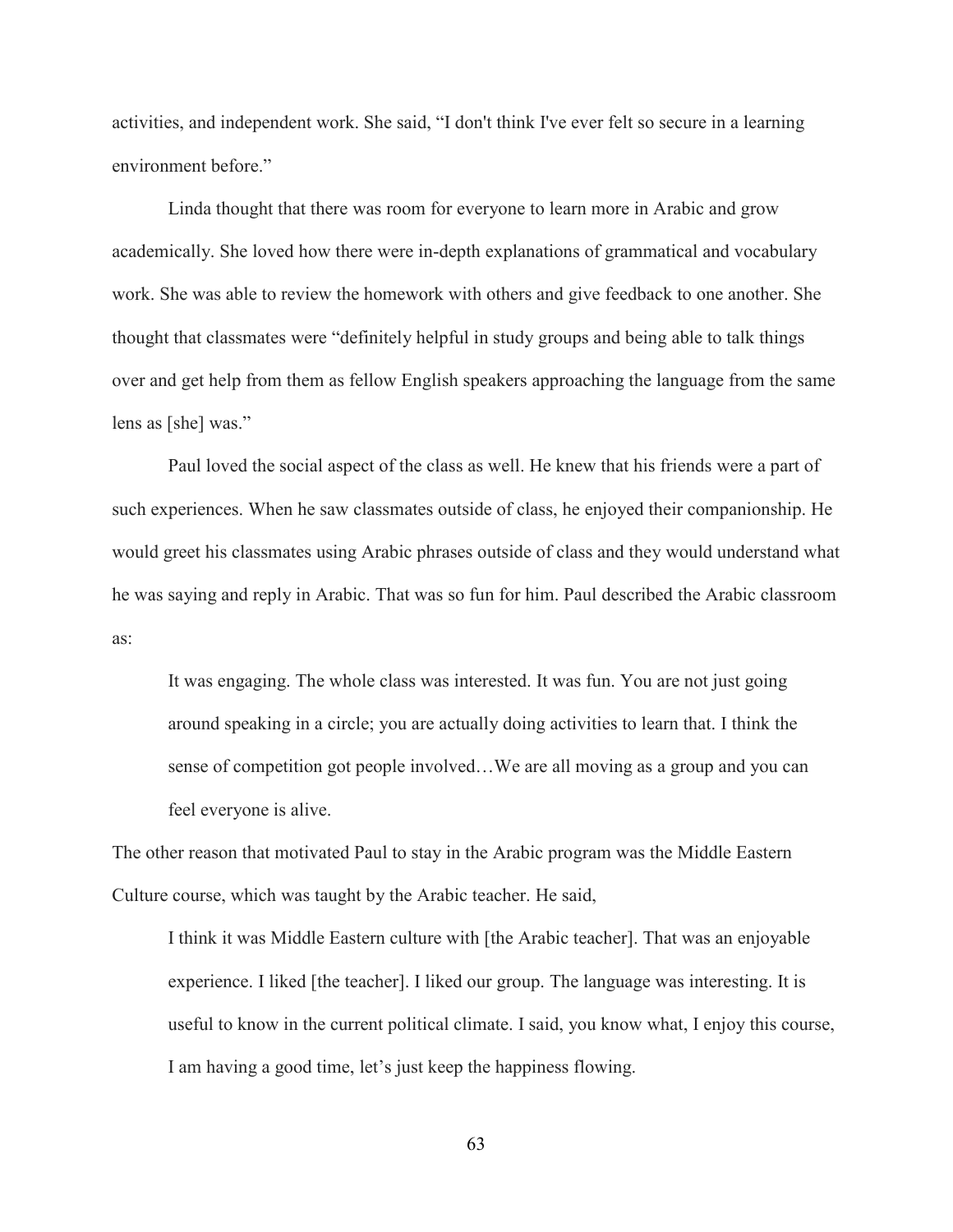Paul and some of his classmates kept some inside jokes, which made the Arabic experience special. He said, "I really liked our group. I remember we talk in Arabic and then I go to Starbucks with them afterward. That is really what got me to stay." There was also a personal influence on motivating Paul to keep learning Arabic, which was a friend. Paul had a Muslim friend who although did not speak any Arabic, encouraged Paul to stay in the program. Paul said, "[He] could have been a personal influence on me choosing the study of that language." Paul ended up taking two years of Arabic.

In summary, students' positive experiences in and outside of the Arabic classroom encouraged them to continue learning Arabic and stay in the program. Many students thought that the Arabic classroom was engaging and interactive. They liked how they were able to work in groups and learn from each other most of the time. They thought that the classroom environment was supportive in a way that they were not afraid to make mistakes while they were learning as everyone in the class was trying to help. On the other hand, some of the participants placed emphasis on the outside of classroom experiences such as going to academic or social activities (e.g., gym, Starbucks, or library). They felt happy with each other company and wanted such feeling to continue. Therefore, the social factor represented by good experiences that students had during their journey of learning Arabic emerged as another factor that made students stay in the Arabic program.

### *Theme 3: The teacher was a deciding factor for students to continue*

Mary ranked teacher as the second-highest influencing factor for her to continue learning Arabic at college. She felt that the teacher and students built up a relationship in a way that everyone in the class enjoyed learning the language. She said,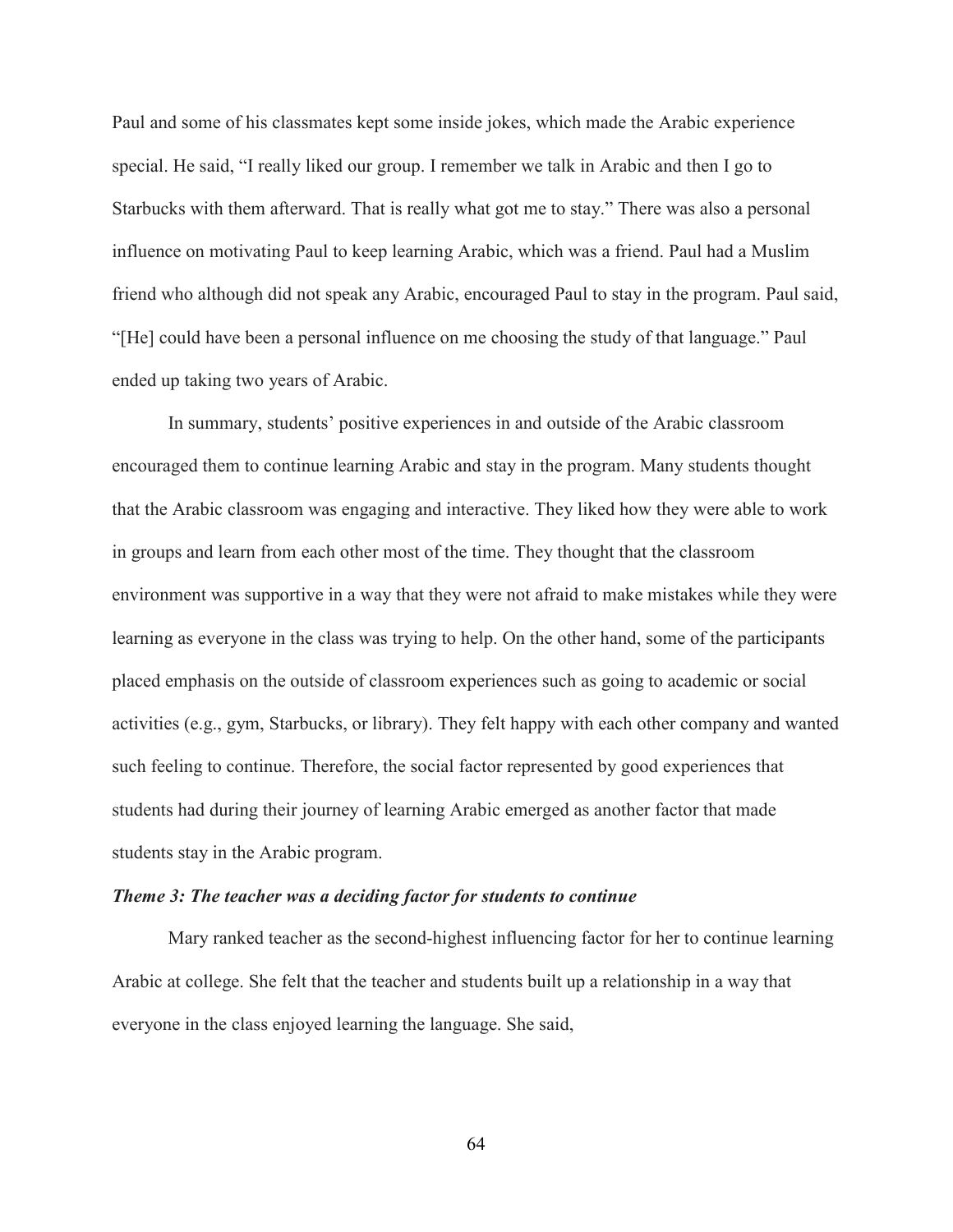[The Arabic teacher] was such a good professor… we loved learning because [he] was so passionate about it. He cared about us as people, not just as information pots receiving the information that he gave us. He made it so much more fun than I think it could have been.

Answering the question, "What did the teacher do well in the class?" Mary thought that the teacher did many good things including not putting a lot of pressure on students right away in the first semester, creating an open space for everyone to make mistakes without being criticized or judged, and making an engaging learning environment where students enjoyed learning the language. When Mary heard from a friend, who was enrolled in a different language program, that he was not having a good language experience, she shared some stories with him about her language class and praised the Arabic teacher for his role in making such good Arabic classes for students.

James continued mainly because of the teacher's teaching and personality. He thought that the teacher's personality perfectly served to teach and that his teaching style was very good. He liked how the teacher taught the class, assigned tasks, and conducted quizzes. Answering the question, "what made you want to continue?" he said:

[After] I passed the first year… I could already put that on a resume … So anything past that year requirement was only because I enjoyed [the professor's teaching]. I could have taken any other classes and done just as well or better…. but I stayed because I liked [the teacher].

Although James enjoyed all the courses he had taken, the Arabic classes were not easy. He said, "[the teacher] kept me on my toes and tried to make me pay attention in class and understand what I was doing." He also thought that the teacher encouraged group work and maintained a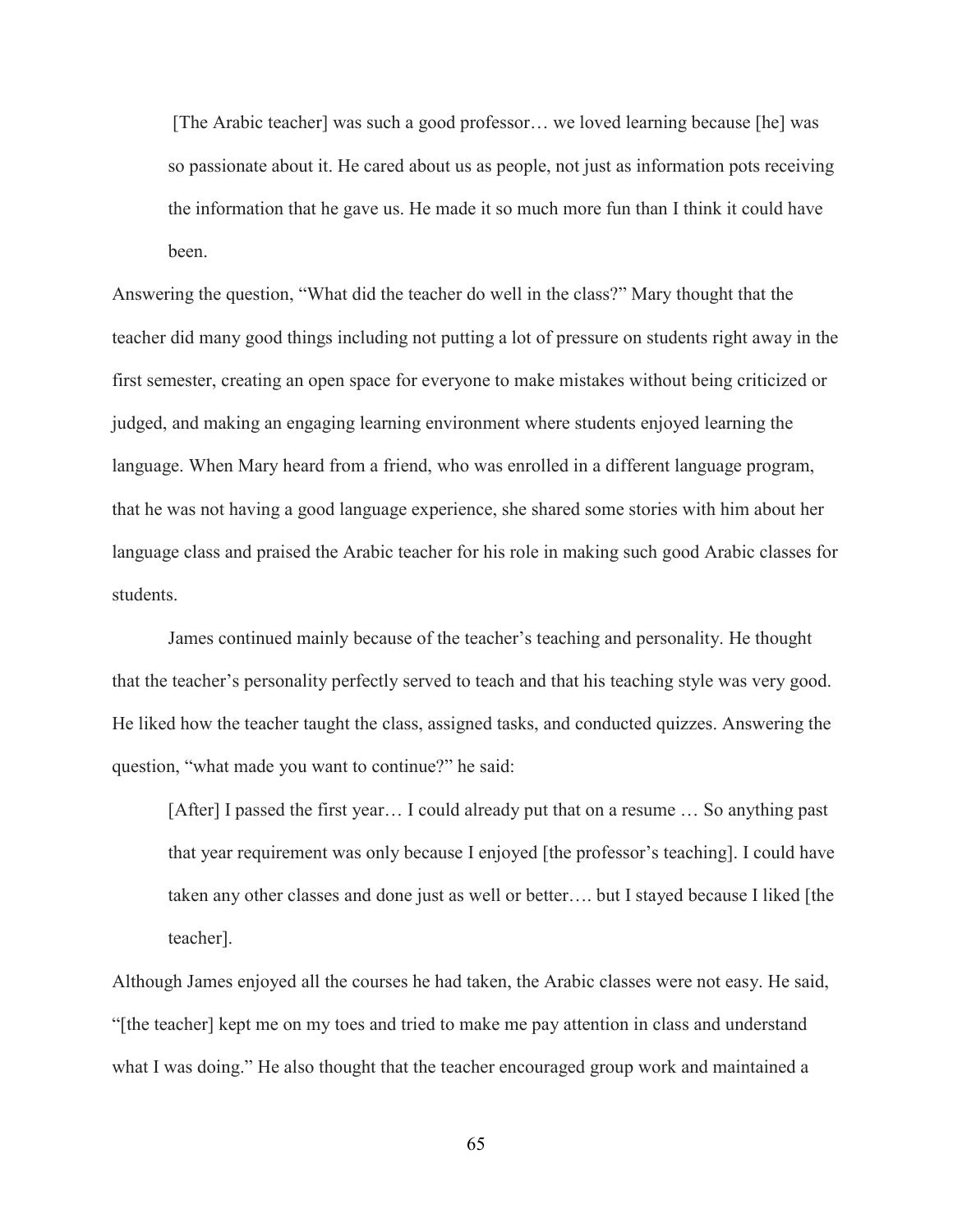learning environment where everyone felt comfortable in the class, which facilitated learning Arabic. James liked how he was able to meet the teacher outside of class (i.e., campus office) and ask questions about Arabic and the Middle Eastern culture. In his opinion, the teacher was understanding and cared about his students. For example, the teacher would often permit him to miss a class on the day when he had to travel for a task match for the college.

Sara liked how the teacher paced the class, which was not too fast nor too slow. She liked how students in her Arabic class were moving on with a good amount of linguistic competence. She said, "[learning Arabic] wasn't too fast because if it had been too fast, it would've just been almost impossible to learn efficiently." She added, "I think the breakdown of each chapter taking the time that we needed to read the paragraphs at the end of each chapter and making sure we were all pronouncing it right…I think that helped us to learn quickly." She liked how the teacher gave informational feedback correcting her mistakes without being harsh on her. Sara also thought that the teacher was a fair grader and available outside of class holding office hours where she would come by to ask questions and seek help.

Linda liked how the teacher provided context for learning the language such as some cultural backgrounds of the target topics. She said, "[the teacher was] ready to take a step back and go more in-depth in certain contexts... and going at the student's pace to make sure that we understood everything]." She also thought that the teacher was good at "doing small groups of people and providing a constructive learning environment where we were able to ask questions and have meaningful discussions about the language and what we were learning and everything was taught very comprehensively."

Like Sara, she thought that the teacher was good at taking the course at a medium pace, which helped everyone in the class be able to grasp what was going on and better understand the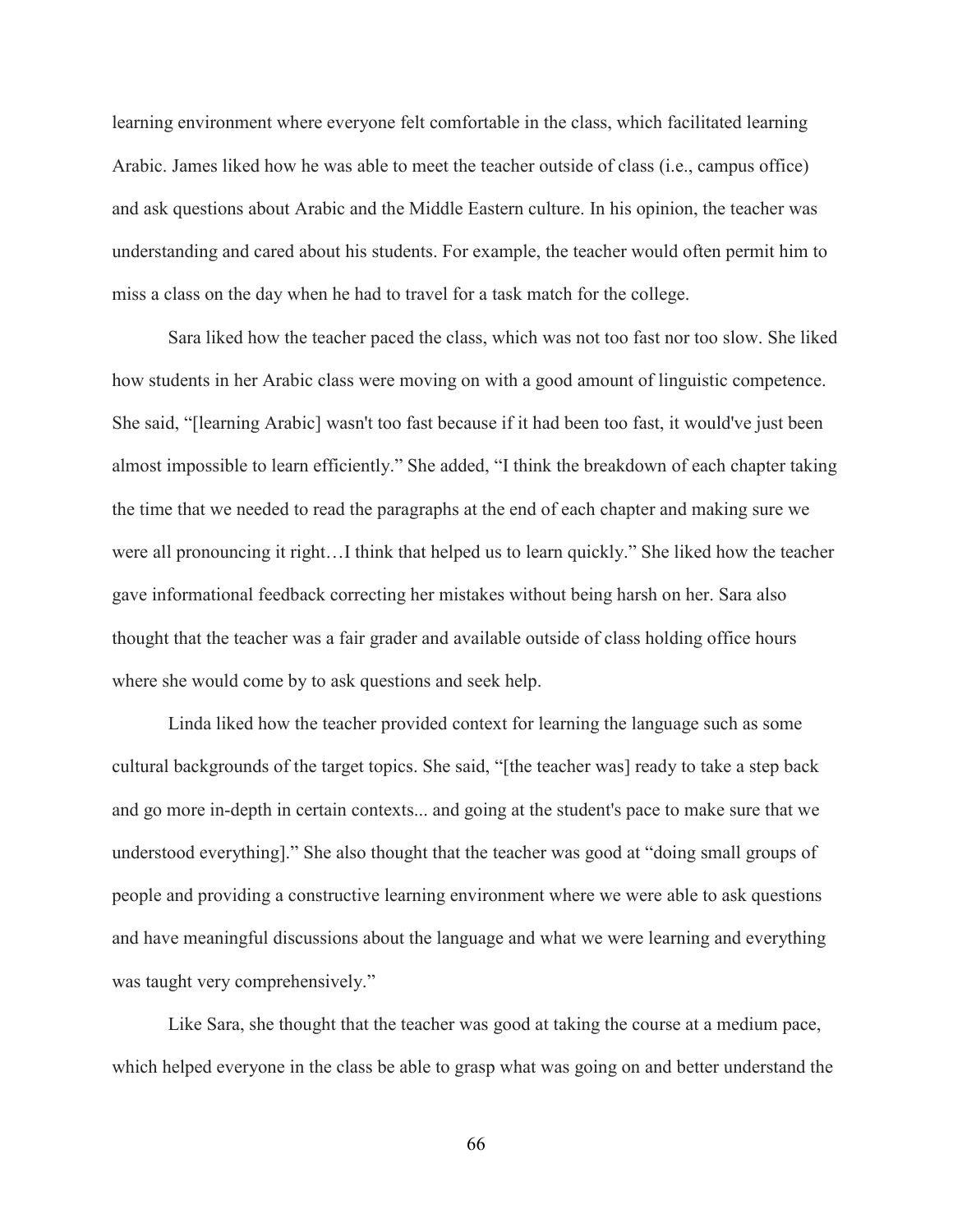tasks and assignments. She also liked how the teacher made accommodations for students extending assignment deadlines whenever needed and necessary. She said, "We were able to really ask questions whenever we needed to, and get more information on something or clarification on specific points of the language."

One of the factors that encouraged Paul to continue was the teacher. Paul thought that the teacher acted as a facilitator in the class giving instructions while people were learning on their own. He said,

I really liked [the teacher]. He was easygoing, understanding, answered questions, very patient. If we were struggling, [He was] very patient in teaching us, which I think is a very good sign for a language teacher. He was very good at giving instructions and laying out expectations. He would say what he wanted and meant what he said.

Like James, Sara, and Paul, Karen thought that the teacher was a deciding factor for her to continue learning Arabic. Before she signed up for any Arabic classes, she asked others about the teacher and heard positive news. After she enrolled, she found that what they said was true. She said, "That was something that I sensed every time I was in the room where I always felt safe, practicing and learning this language, and that kept me in the program for the full time."

Answering the question, "what did the teacher do well in the classroom?" she said, "I think that incorporating movement and community into the classroom was something that [the teacher] did really well that facilitated my learning." She thought that the teacher was patient, encouraging, caring, and made sure that everyone was progressing in the language. She liked how the teacher cultivated a classroom environment where she felt safe in learning a new language, "It was the professor introduces content, students practice with each other, and everybody learns together." She also liked how the teacher was clear in setting expectations and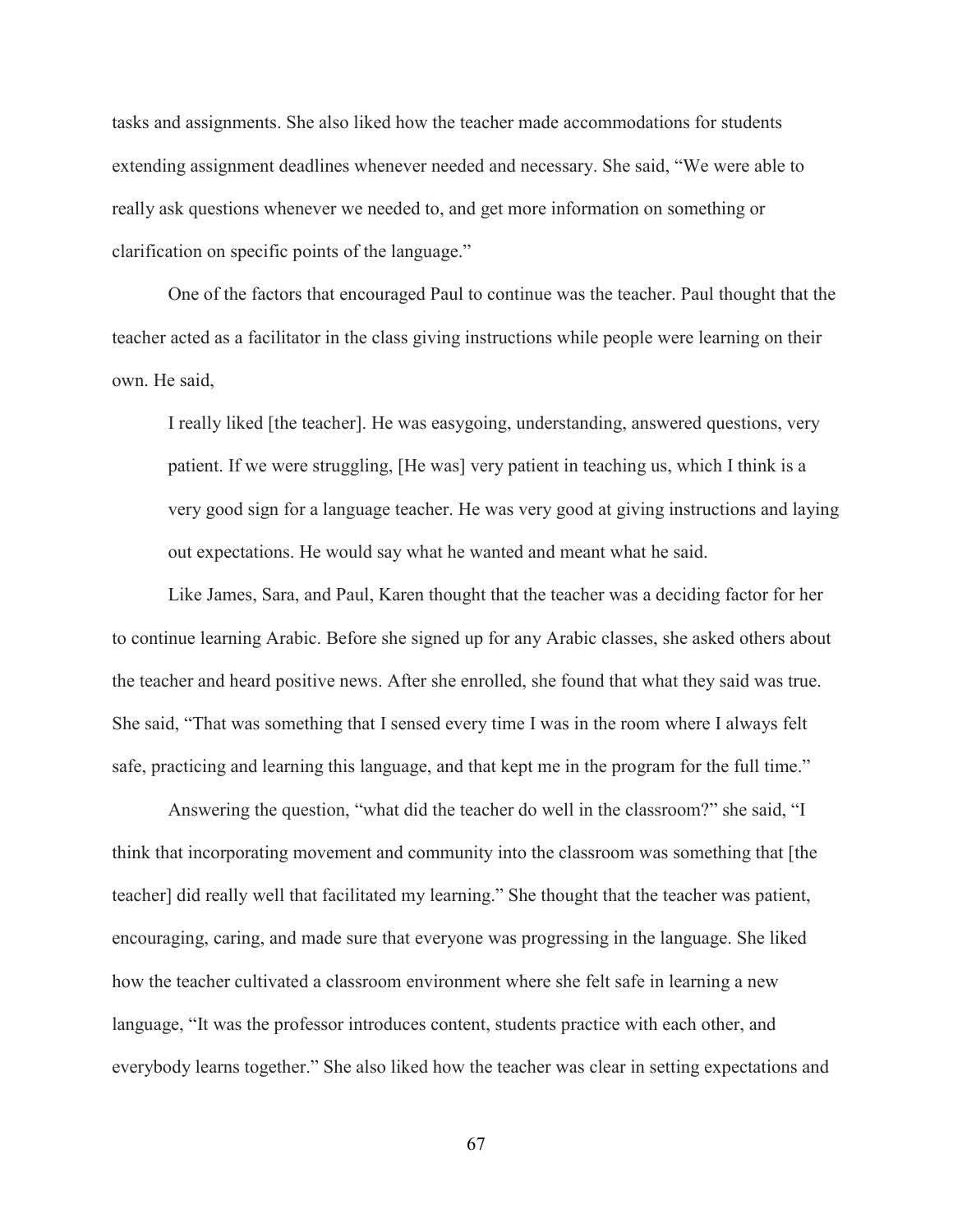how he made sure that students understood the content before they moved on, "Feeling [we] are actually understanding content is the most motivating thing."

In summary, participants thought that the teacher was one of the motivating factors that shaped their decisions to continue learning Arabic. They thought that the teacher was patient, understanding, and caring and was able to create a supportive learning environment where they felt comfortable learning Arabic. They thought the teacher prepared engaging activities, helped them to work with each other and made sure that they were learning and progressing in the language. Therefore, the teacher theme emerged as another main factor for students to continue. *Theme 4: Students wanted to be competent in the language so that they would meet future job* 

### *requirements and be able to do the work efficiently*

Sara's want to work in the Middle East was a major motivation to continue learning Arabic. During the spring semester of the first year and the fall semester of the second year, Sara wanted to do Peace Corp Prep so that she would get a certification to apply to be in the Peace Corps. She thought that taking more classes in Arabic would be necessary for her plans. She said,

This motivated me more to try to learn the language as efficiently and quickly as possible, so that if I had the opportunity to go to the Middle Eastern and North Africa right out of college, I would have the language down.

Over the past summer, Sara had an internship with an organization in Chicago, which had an international branch in an Arab country. She was able to work with them remotely. Learning Arabic was so helpful to her even although she was only in the elementary level of Arabic. Sara knew that learning Arabic was so important for her in doing humanitarian work. She said,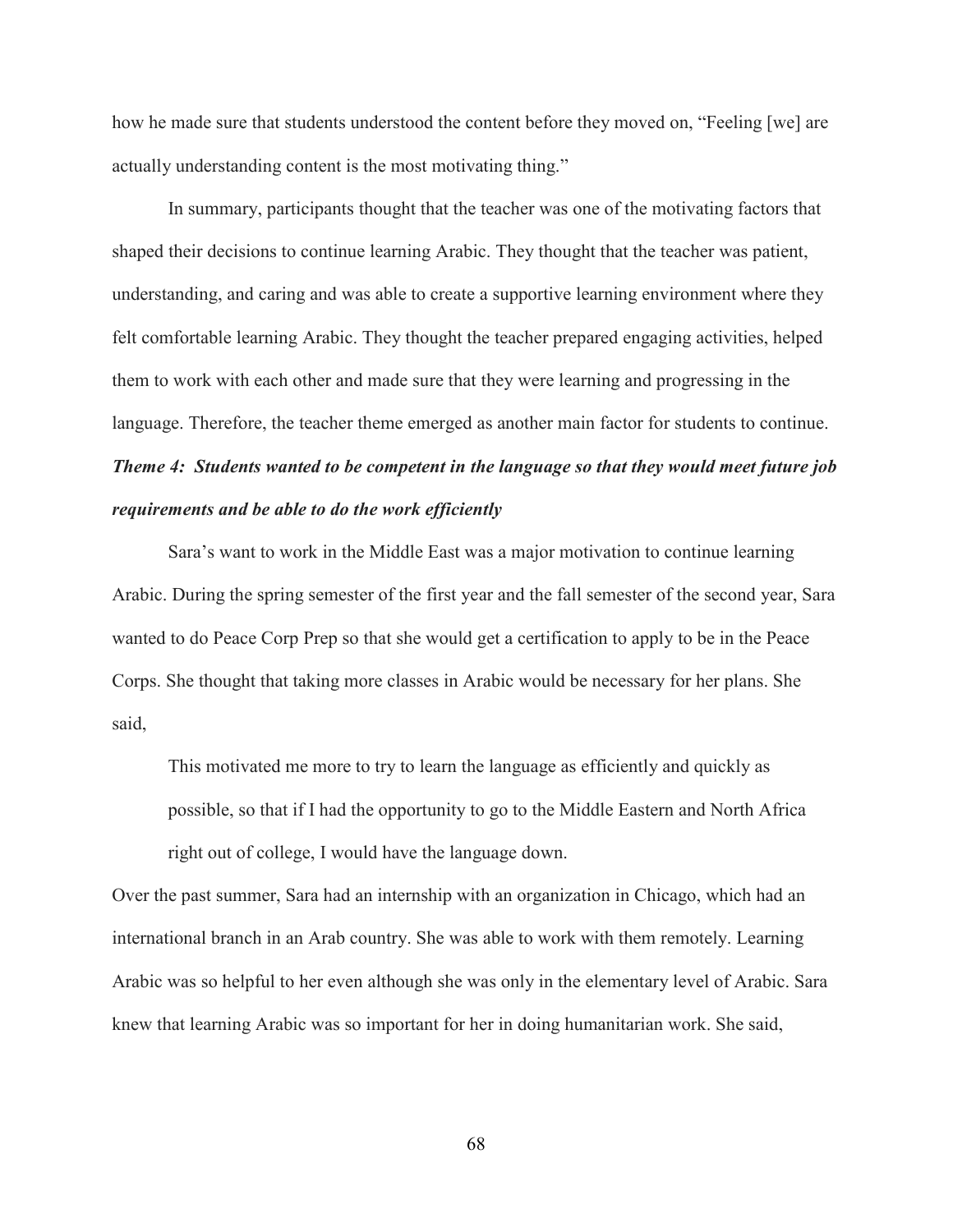"working with the Middle Eastern branch was so helpful and eye-opening, and [I was able to see] how learning Arabic could influence my career."

Like Sara, James was motivated to continue mainly for job reasons. James wanted to work for the federal government. Although he originally thought that having Arabic, as a critical foreign language, on his resume would help in raising his chances to secure a job, he also wanted to be able to speak Arabic well, write formal emails, understand different dialects, and translate from Arabic to English and vice versa. James continued because he knew that one course in Arabic was not enough to learn Arabic efficiently. He finally ended up taking two years of Arabic courses.

Linda considered the career motivation as a major factor for her to continue learning Arabic as well. Like James, She knew one course in Arabic was not enough to reach fluency in Arabic. She did not want to say that she spoke Arabic when she was not actually fluent. She said, "I studied Arabic to actually not just put Arabic on a resume but actually use it." Her goal was to be competent in Arabic:

You have to be able to speak it well. I know that means consistently working on learning the language and I wanted to graduate with some sort of ability to be conversational so that I could put that on a resume and it would set me apart and actually be realistic about my skill level.

As far as a career is concerned, she wanted to work in refugee camps in an Arab country. She thought that being fluent in Arabic would make her a very attractive candidate in the job market. She said, "you can get paid more, some jobs will even allow you to continue taking the Arabic courses and pay for them while you're in those positions." Therefore, she eventually minored in Arabic.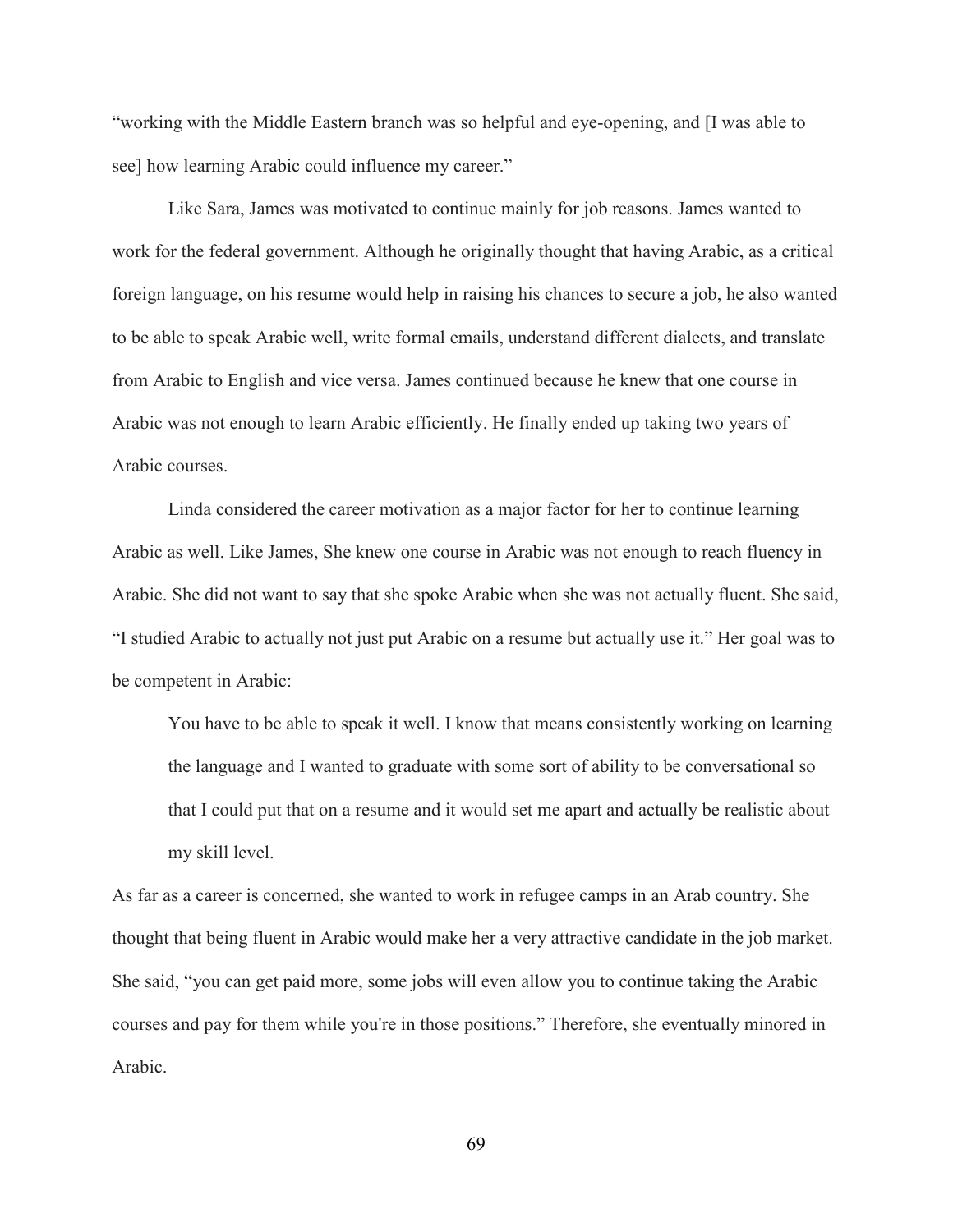In summary, the three participants who initially joined the Arabic program for career purposes, continued mainly for the same reason. They knew that one course in a language was not enough to learn any language. Therefore, they continued taking as many Arabic courses as they could in order to build their linguistic efficiency and competence in the language. Therefore, the career theme was identified as another factor that motivated students to continue learning Arabic.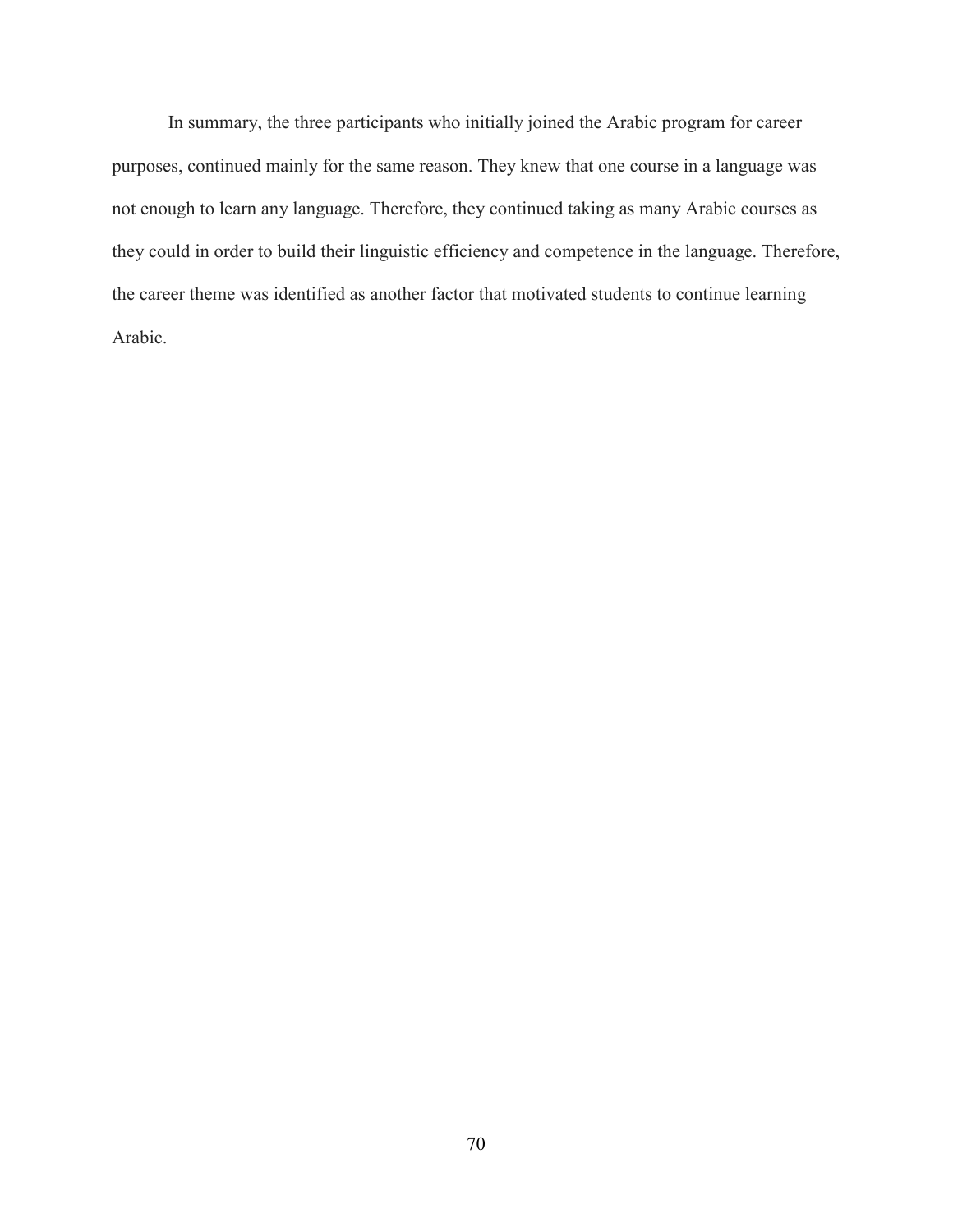#### **Chapter Five**

#### **Discussion**

The purpose of this evaluation study was to understand why students initially pursued Arabic language courses and continued to enroll in subsequent higher-level Arabic courses at my college. This chapter includes a discussion of the major findings as related to the literature on learning foreign languages, including enrollment and persistence in language programs. Implications for practice and recommendations for further evaluation are provided.

In this evaluation, I address two questions:

Q1. What factors influence students to join the Arabic program at my college?

Q2. What factors influence students to continue to enroll in subsequent higher-level Arabic courses?

As noted in Chapter four, eight themes emerged following analysis of data. Students joined the Arabic program for several reasons. Several indicated an interest in learning a different language (a non-romance language) and a curiosity to discover the Middle East and North African region. Some indicated an interest in seeing an alignment between learning Arabic and other relevant courses. Participants enrolled in the Arabic program due to the potential for future job opportunities. Another reason mentioned by participants was their perception that Arabic was a moderately difficult language to learn. Participants indicated that they continued to enroll in subsequent higher-level Arabic courses for a variety of reasons. Many shared that they became more interested in the language and culture after completing the elementary course in Arabic. Participants also were encouraged by the supportive learning experiences that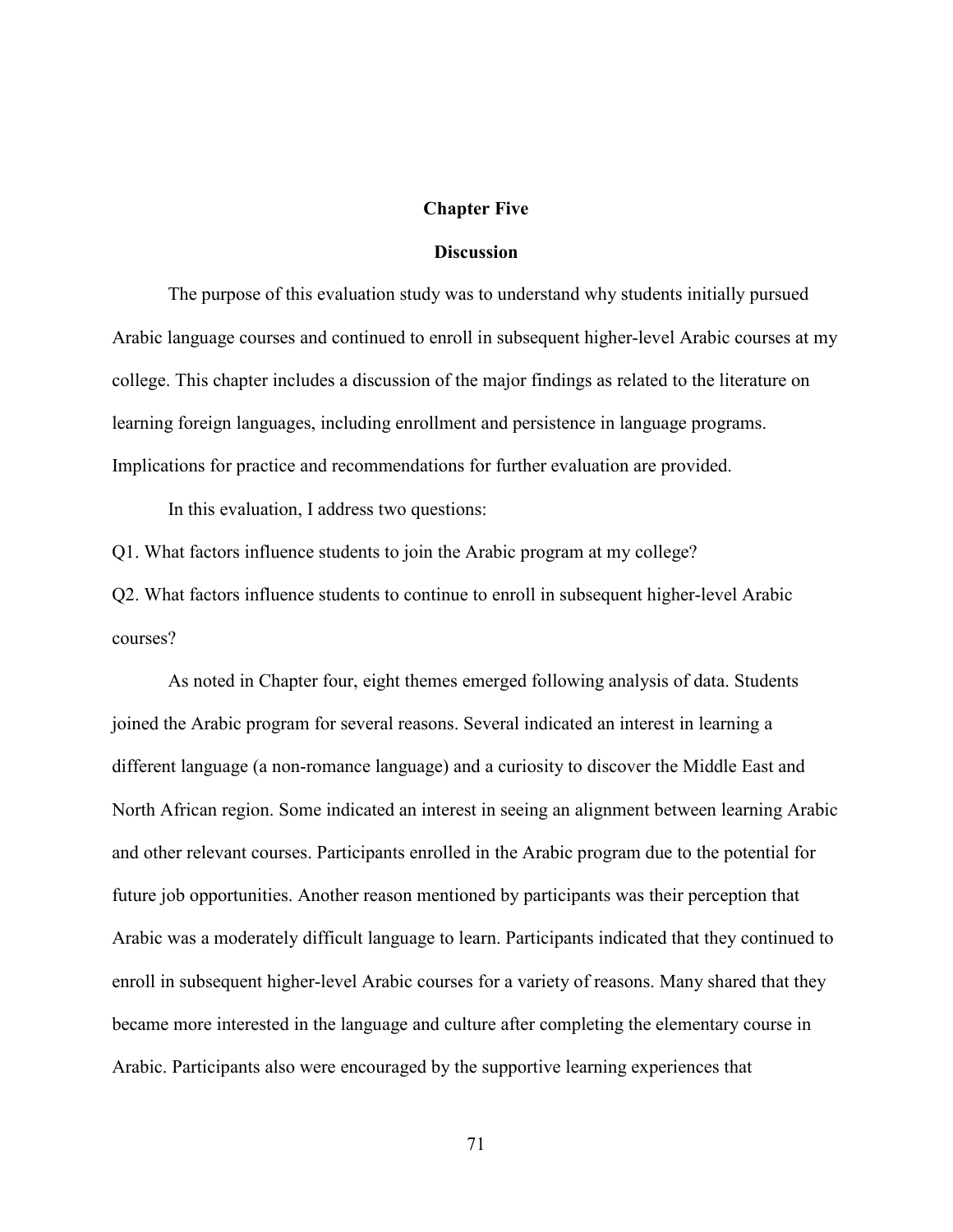accompanied their learning of Arabic, and they liked the teacher's personality and teaching style. Participants also shared that they wanted to be competent in the language so that they would meet future job requirements and demands.

### **Discussion of Themes for the First Study Question**

*Theme 1: Students joined the Arabic program for an interest in learning a different language (a non-romance language) and a curiosity to discover the Middle East and North African region*

Previous studies indicate that people who want to learn a foreign language are motivated by orientations (McPhee & O'Brien's, 2014) and internal and/or external factors (Williams & Burden, 1997). Orientation is the reason for studying a foreign language (Gardner and Tremblay, 1994) which is the initial motivation to get involved in an activity. There is consistency between what my participants said about their motivation to enroll and what the literature said about the integrative orientation as a significant factor for language learning motivation. Three participants in this study, signed up for Arabic courses mainly because they were interested in learning a nonromance language and curious about the Middle Eastern region/culture. Answering one of my questions, "what was your number one factor to join the Arabic program?" Mary said, "Curiosity," Paul said, "Its uniqueness." Karen said, "My interest in the language." The other three participants brought up this factor during their speech and referred to it as a significant one The interest in a different language and culture factor (Brosh, 2013; Winke & Weger-Guntharp, 2006) seemed to be one of the big factors for students to join the Arabic program and pursue learning Arabic. Most participants ranked the integrative orientation (e.g., interest in a foreign language) at the top of factors to enroll. All participants wanted to stay away from Romance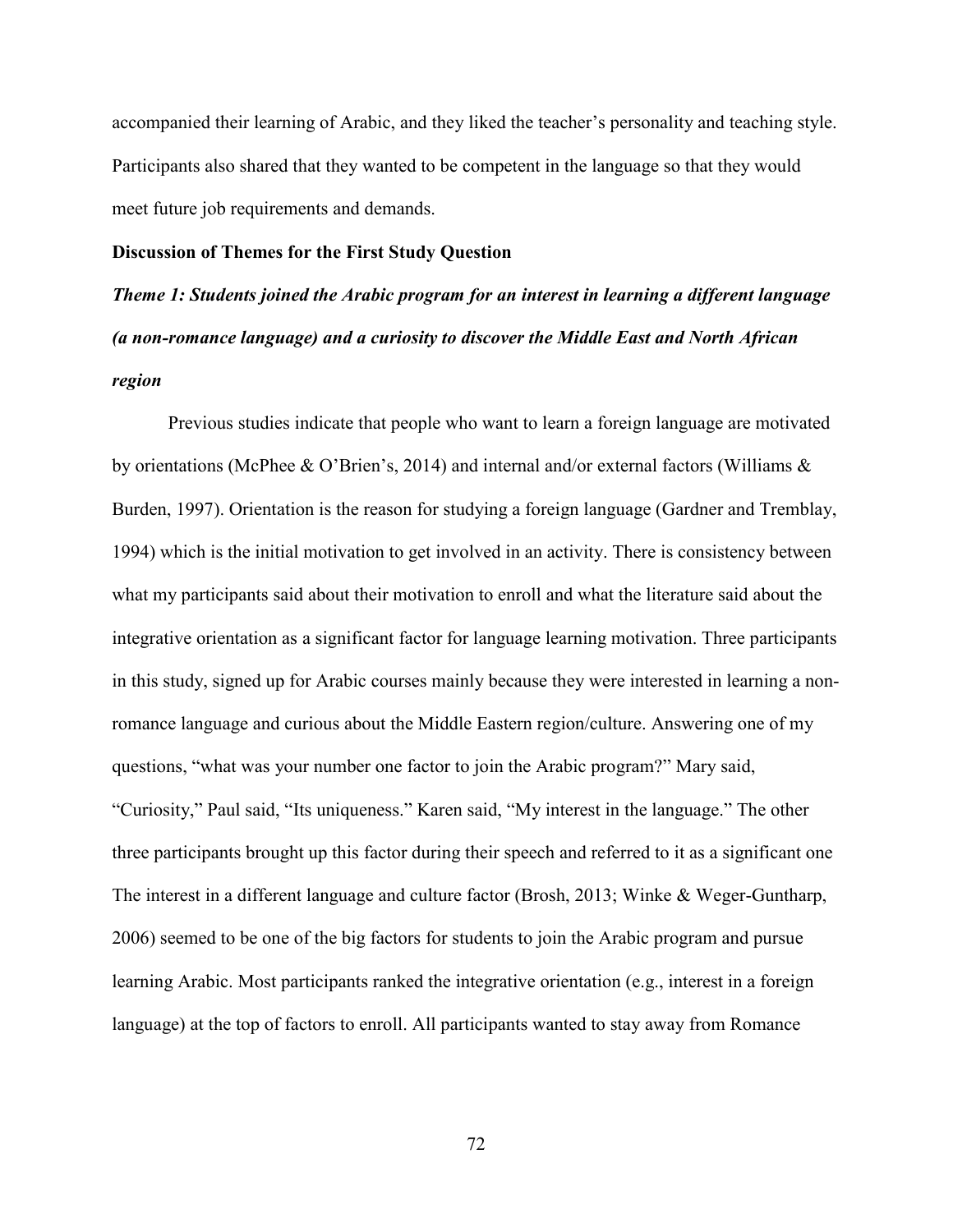languages (widely taught languages in the US) and did not want to continue with the languages they learned in high school.

Curiosity triggers motivation (Williams and Burden, 1997); therefore, the interest in Arab culture, politics, religion, and history acted as triggers that stimulated motivation for some participants to join the Arabic program. For example, Mary and James wanted to discover the Middle Eastern culture; Paul was more interested in ancient history; Karen wanted to know about Islam through Arabic. For some participants, curiosity was triggered by other factors such as people. Awad (2014) argues that support from family and friends and early exposure to a foreign language influences students' decision to enroll. Arabic became an option to Mary when a friend of hers told her positive learning experiences he had in a summer language program. The same occurred for Sara but through her father who told her interesting stories from his trips to the Middle East.

# *Theme 2: Students joined the Arabic program for seeing an alignment between learning Arabic and other relevant courses*

Students are inclined to learn a language that aligns with their academic area of study (Winke & Weger-Guntharp, 2006). The evaluation findings support the previous research which indicated that understanding the Middle East politics (Husseinali, 2006), religions (Winke  $\&$ Weger-Guntharp, 2006), and history (Brosh, 2013) are among the reasons why Americans learn Arabic. Winke & Weger-Guntharp (2006) found that academic motivation (e.g., learning a language that dominates an academic area of study) is a significant reason (number 5 out of 10 reasons) for students to choose Arabic trying to enhance their understanding of the Middle East. Four participants in this study thought that learning Arabic would inform their understanding of other relevant courses. For example, James thought learning Arabic was a logical decision since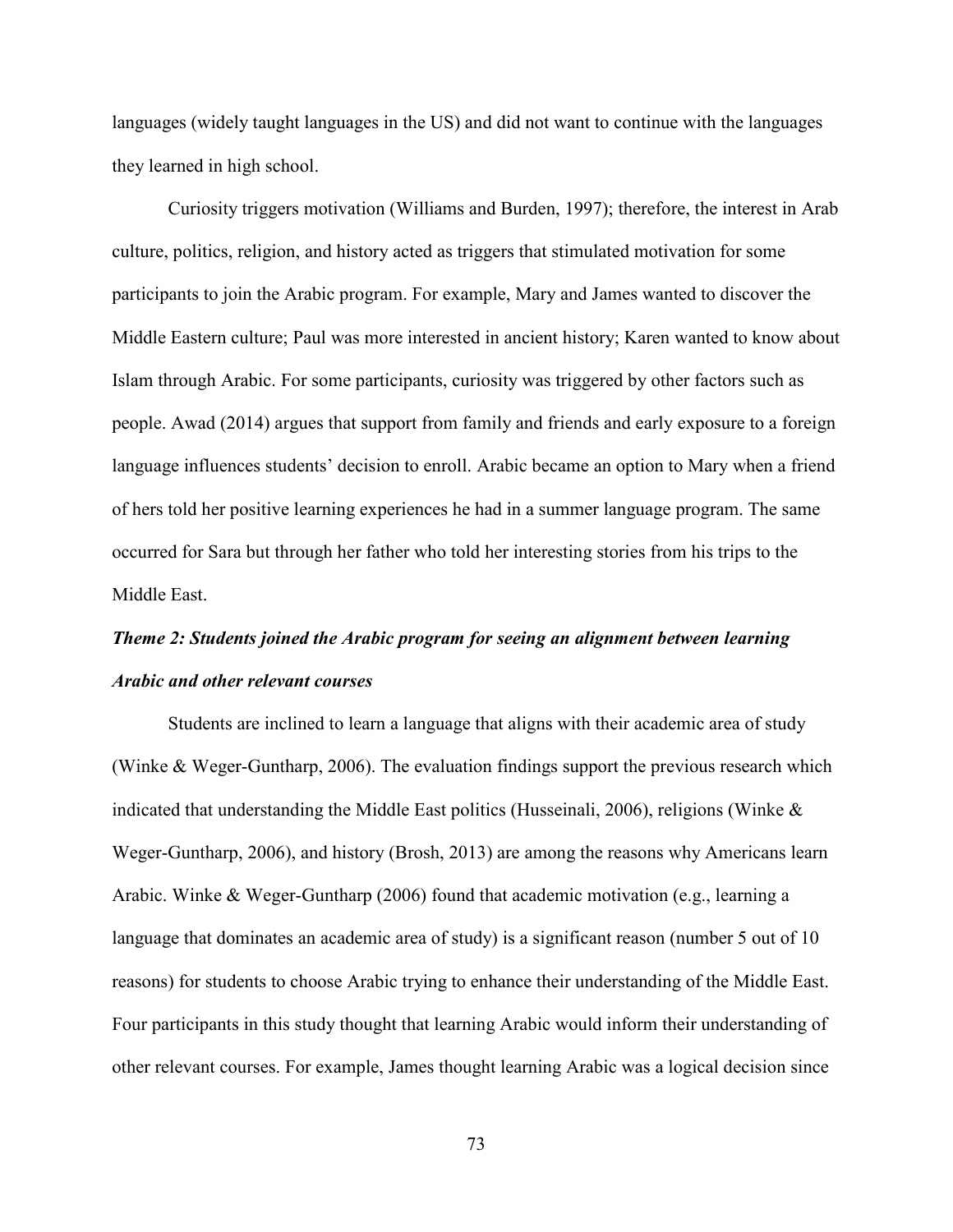he was majoring in political science; Karen wanted to inform her understanding of Islam; Linda wanted to understand the area culturally and politically whereas Paul was interested in ancient Arab history.

Research also refers to the potential gains people seek to obtain by involving in an activity as instrumental orientation (Lin & Warschauer, 2011). Lin and Warschauer (2011) define instrumental orientation as, "the potential pragmatic gains of L2 proficiency, such as to get a better job or to pass a required examination" (p. 59). Therefore, most participants in this study joined the Arabic program motivated by a desire to obtain gains from enrolling in the Arabic program.

### *Theme 3: Students joined the Arabic program for future Job opportunities*

 Many college students are career-oriented and attribute economic utility to learn the language (Brosh, 2013) which becomes a source of motivation to study a language. The idea of working in the Middle East or finding jobs related to the Arabic language in the United Stated became attractive to many Americans as the value of Arabic grew throughout the modern era (Brosh, 2013). The career's purpose was obviously a big motivation for some participants in this evaluation to join the Arabic courses. Three participants ranked career purpose as the number one factor to choose Arabic. They were aware that Arabic could lead to promising future employment and decided to join the Arabic program for that reason. When participants in this study referred to Arabic, they often used phrases such as, "a critical language," "less common language," and "unique language." They were aware that having Arabic on the resume would increase their chances to obtain desirable jobs in the U.S. government, U.N. institutions, or various global humanitarian organizations. Therefore, this theme aligns with previous studies (Belnap, 1987; Brosh, 2013; Winke & Weger-Guntharp, 2006) which emphasized the value of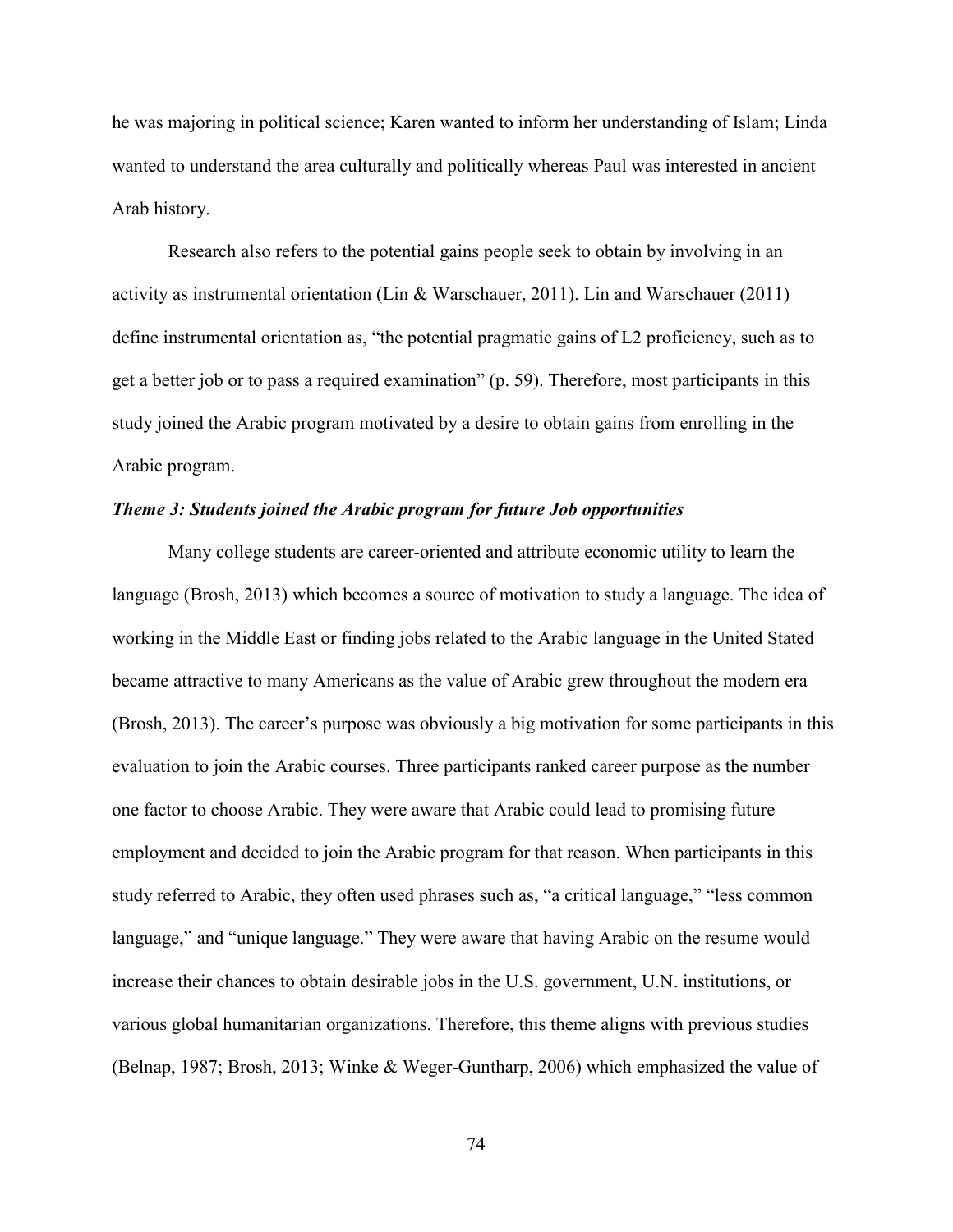the career purpose as a motivational factor for students to learn a language.

# *Theme 4: Students joined the Arabic program for thinking that Arabic was a moderately difficult language to learn*

Previous studies often refer to Arabic as a difficult language to learn for Americans (Husseinali, 2006). The United States Foreign Service Institute (FSI) ranked foreign languages into four groups, based on the amount of time required to reach a certain proficiency, placing Arabic in the fourth group which contains the hardest languages to learn along with Chinese, Korean and Japanese (Stevens, 2006). The source of difficulty comes from the fact that Arabic is a Semitic language unlike English, Spanish, and French which are Indo-European languages (Stevens, 2006). Many participants in this study admitted that they perceived Arabic as a difficult language to learn before enrolling in the Arabic program. They did not enroll in the Arabic courses before having this attitude changed. The change in attitude occurred when participants asked former Arabic students about the program. For example, Karen took some time to look up reviews that past students had left about the Arabic classes and added Arabic to her schedule only after she felt that Arabic was in the medium level of difficulty. Previous literature supports the claim that a change in negative beliefs about Arabic difficulty to positive ones is possible (Rashed, 2013).

In the light of literature, this theme partly aligns with my finding in the fact that Arabic is often perceived as a hard language to learn by Americans (Husseinali, 2006; Stevens, 2006) and that negative attitudes are changeable (Rashed, 2013). However, it partly does not align with previous studies in a way that participants in this study placed Arabic in the medium level of difficulty ranking it under Chinese and Japanese and above Spanish and French.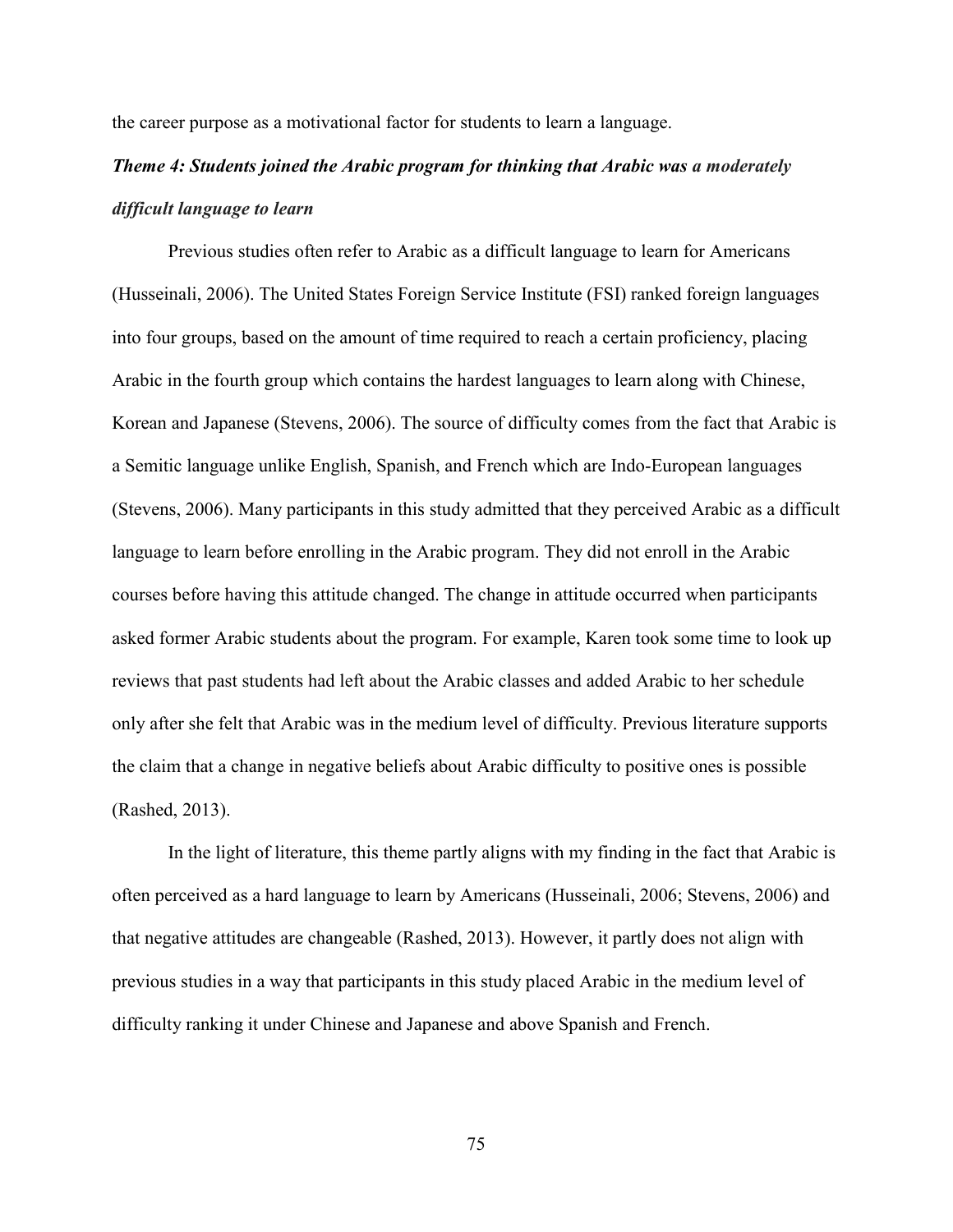### **Discussion of Themes for the Second Study Question**

# *Theme 1: Students became more interested in the language and culture after completing the elementary course in Arabic*

Interest in a language and developing a passion for it influence students' decisions and persistence. Students continue learning foreign languages for different reasons among them is developing a passion for the language (Awad, 2014) and having an interest in the culture (Brosh, 2013; Winke & Weger-Guntharp, 2006). The enjoyment element in the learning process also motivates students to persist in learning a language (Winke & Weger-Guntharp, 2006). In this study, participants' interest in learning Arabic seemed to increase as they progressed in the language. They felt that there was a lot more to learn in the next semesters to come. Many of them enjoyed learning Arabic and were glad to be in the class. By the end of the first semester, students developed a good understanding of the basic Arabic culture through reading and discussing the cultural sections provided in each chapter in the textbook. All participants expressed that they were enthusiastic to sign up for the next Arabic courses.

Elements such as plans to travel (Husseinali, 2006; Winke, & Weger-Guntharp, 2006), conversational partner opportunities (Sato and Miller, 2021) seemed to increase student motivation to learn Arabic. Three of the participants in this evaluation mentioned that they developed plans to travel to Arab-speaking countries and they eventually did. The conversational partner opportunities were seen as encouraging and very useful. Many of the participants spoke highly of the events organized by the Arabic program on-campus (e.g., the Arabic dinner event). They thought that such events were excellent opportunities for them to practice the language with native speakers and to learn more about the culture. Therefore, this theme aligns with previous studies.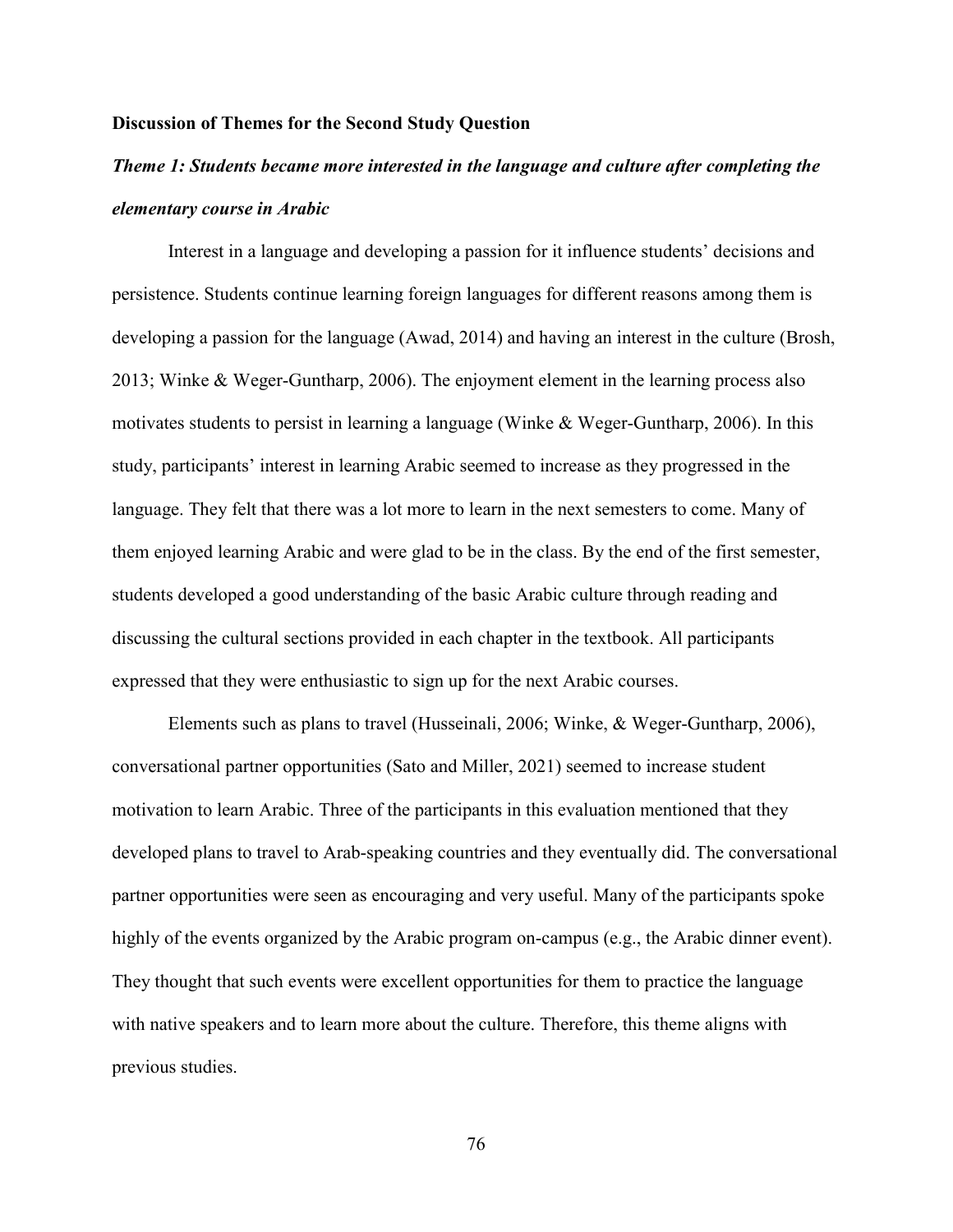# *Theme 2: The supportive learning experiences encouraged students to continue to enroll in Arabic courses*

The social factor represented by positive experiences emerged as an influencing factor that made students persist. Previous studies show that active learning environment created by the teacher in the classroom contributes to student's persistence and choosing to continue (Awad, 2014). Participants in this study thought that the Arabic classroom was interactive, engaging, and supportive and liked how they were able to work in groups and learn from each other most of the time. They were not afraid to make mistakes in front of other students. Awad (2014) found that students value learning accompanied by fun activities. In this evaluation, Mary, James, Sara, and Paul emphasized that they enjoyed learning with others and liked the classroom activities. Williams and Burden (1997) suggested that teachers should build up a supportive learning environment for their students. Participants agreed that the Arabic teacher succeeded to create an engaging environment for all to learn and progress. Mary ranked the social aspect of the learning experience (i.e. socializing with friends in and out of the classroom) as a number one factor for her to continue learning Arabic while others thought that the classroom environment was a big factor for them to stay in the program

Awad (2014) also found that support from family, peers, friends is a motivating element in learning persistence. This aligns with the evaluation findings that James made relationships with many classmates, which eventually ended up in a form of friendship, which motivated him to continue. Likewise, students' positive experiences outside of the Arabic classroom seemed to be significant for students to stay in the program. Some participants placed emphasis on their experiences outside of the classroom such as going to academic or social activities (e.g., gym, Starbucks, or library) with other peers. They felt happy with each other company and wanted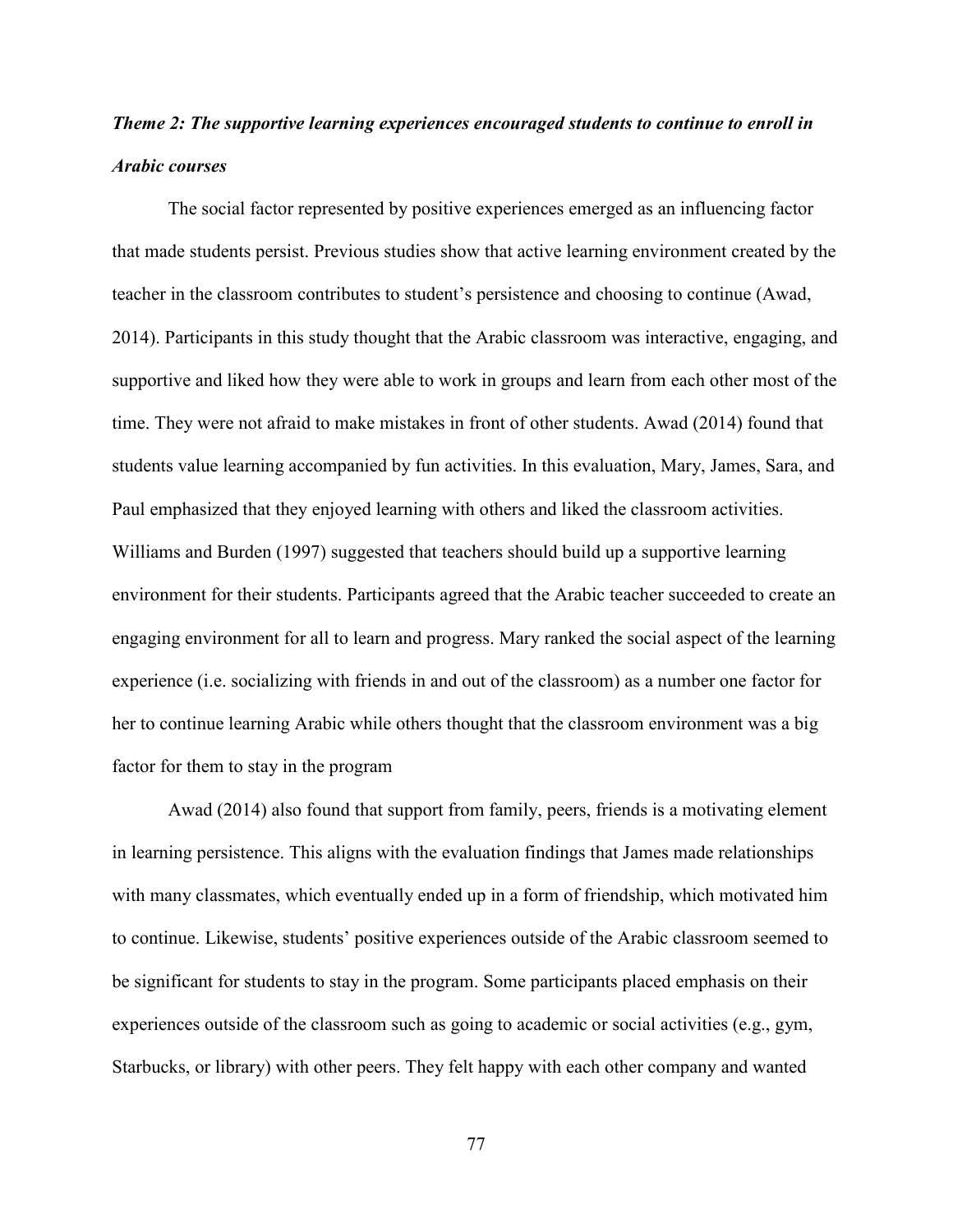such feeling to continue. This study's finding is in line with the literature that links persistence and positive learning experiences.

### *Theme 3: The teacher was a deciding factor for students to continue*

Previous studies agree on the role of the teacher in influencing students' decision to continue their learning a foreign language (Al Alili & Hassan, 2017; Dajani et al., 2014). Dajani et al. (2013) argue that a teacher should be prepared for classes, design engaging learning activities, and able to energize students and make their learning enjoyable. Participants in this study thought that the Arabic teacher was patient, understanding, and caring and was able to create a supportive learning environment. For example, James continued mainly because he liked the teacher's personality and teaching style. For him, the teacher was the number one influencing factor to continue learning Arabic. Other participants thought that the teacher acted as a facilitator in the class, a fair grader, and available outside of class to offer help and answer questions.

Previous studies also illustrated that a good language teacher needs to possess certain skills and qualities such as patience, consistency, and the ability to create a dynamic engaging classroom (Awad, 2014). Efficiency in teaching, preparation, organization, activity planning, flexibility, enthusiasm, confidence, and honesty are characteristics of a good language teacher (Aladdin, 2014). Therefore, the teacher theme in this study aligns with previous studies, which indicated that teachers foster students' motivation to persist.

# *Theme 4: Students wanted to be competent in the language so that they would meet future job requirements and be able to do the work efficiently*

Those students who initially enrolled in the Arabic program for career orientation continued mainly for the same reason. This finding supports previous research. Employment/job purpose is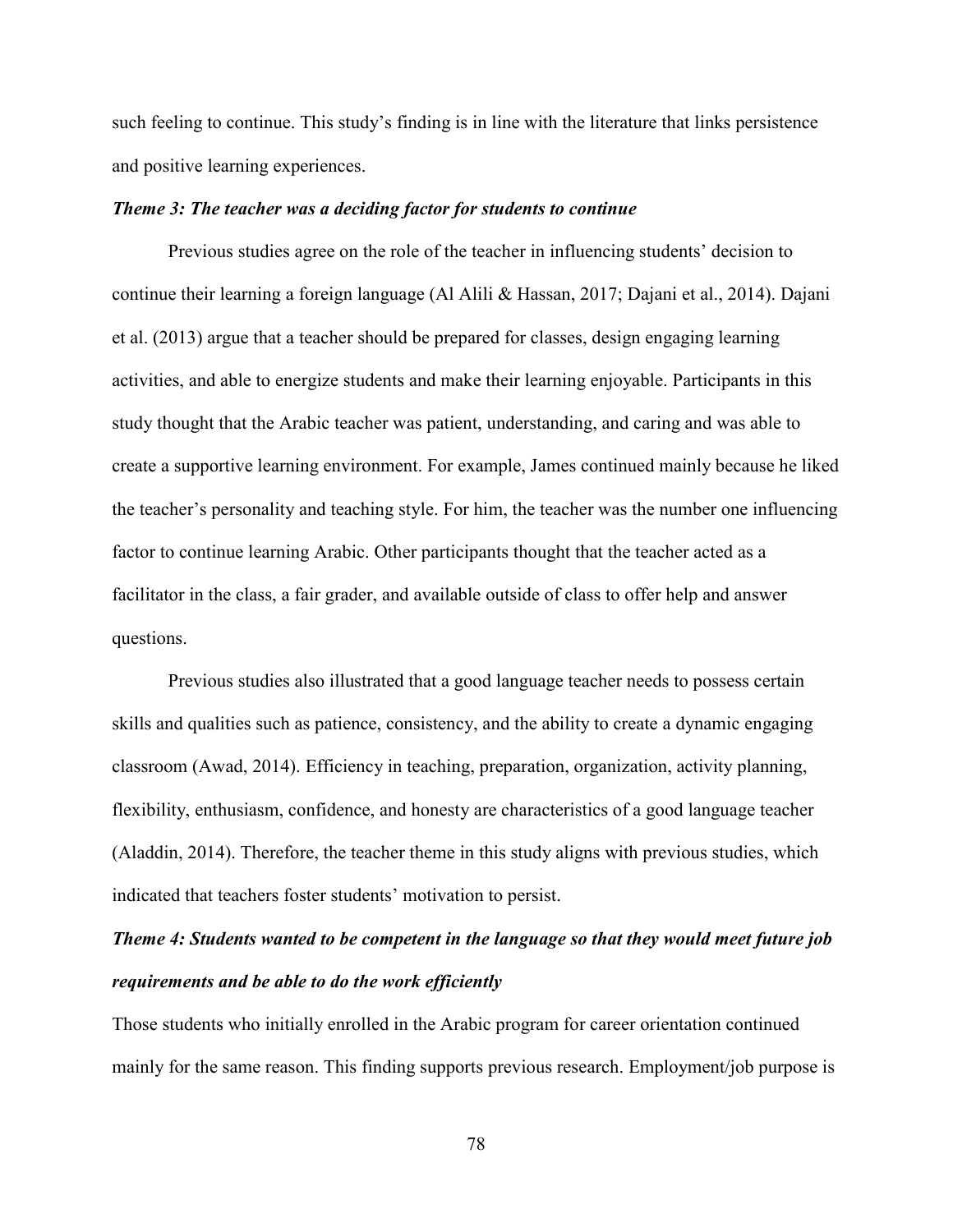the main factor for students to learn Arabic (Winke & Weger-Guntharp, 2006). The three students, James, Sara, and Linda who ranked the job factor as the number one reason to join the Arabic program seemed to keep this factor as number one for continuing learning Arabic. This theme aligns with previous studies, which show that many students are career-oriented and study Arabic for future job purposes (Belnap, 1987; Brosh, 2013).

#### **My Appreciation of the Joy in Building a Cohesive Community**

Participants spoke highly of how the teacher succeeded in building a cohesive community in their Arabic classrooms. Although the participants were in different levels of Arabic and different years of enrollment, they described their learning experiences as positive, fruitful, and unique. They thought that the Arabic teacher enhanced a sense of belonging to the Arabic classes and program by establishing a friendly environment between students who felt that the class was designed for the whole group to move along together and progress together. This was made by encouraging teamwork groups in and out of the classroom. They were asked to help each other finding answers to questions and share ideas. They learned that helping each other, learning from each other, and giving feedback to one another was the best way to succeed and achieve the class goals (e.g., reaching fluency in Arabic).

I was satisfied and feeling content seeing my students excited about doing their classroom tasks and activities. I knew that they were having fun while learning. I was glad to see them excited to move their chairs around, sit in circles, and start working in small groups as a coherent community. I was able to tell that these moments were among their favorites in the class. The remarks they gave to each other, their laughter, and their whispers were signs of harmony and learning. I was delighted to see them attend social events organized by the Arabic program in groups. They knew each other and made friends with one another. They felt that they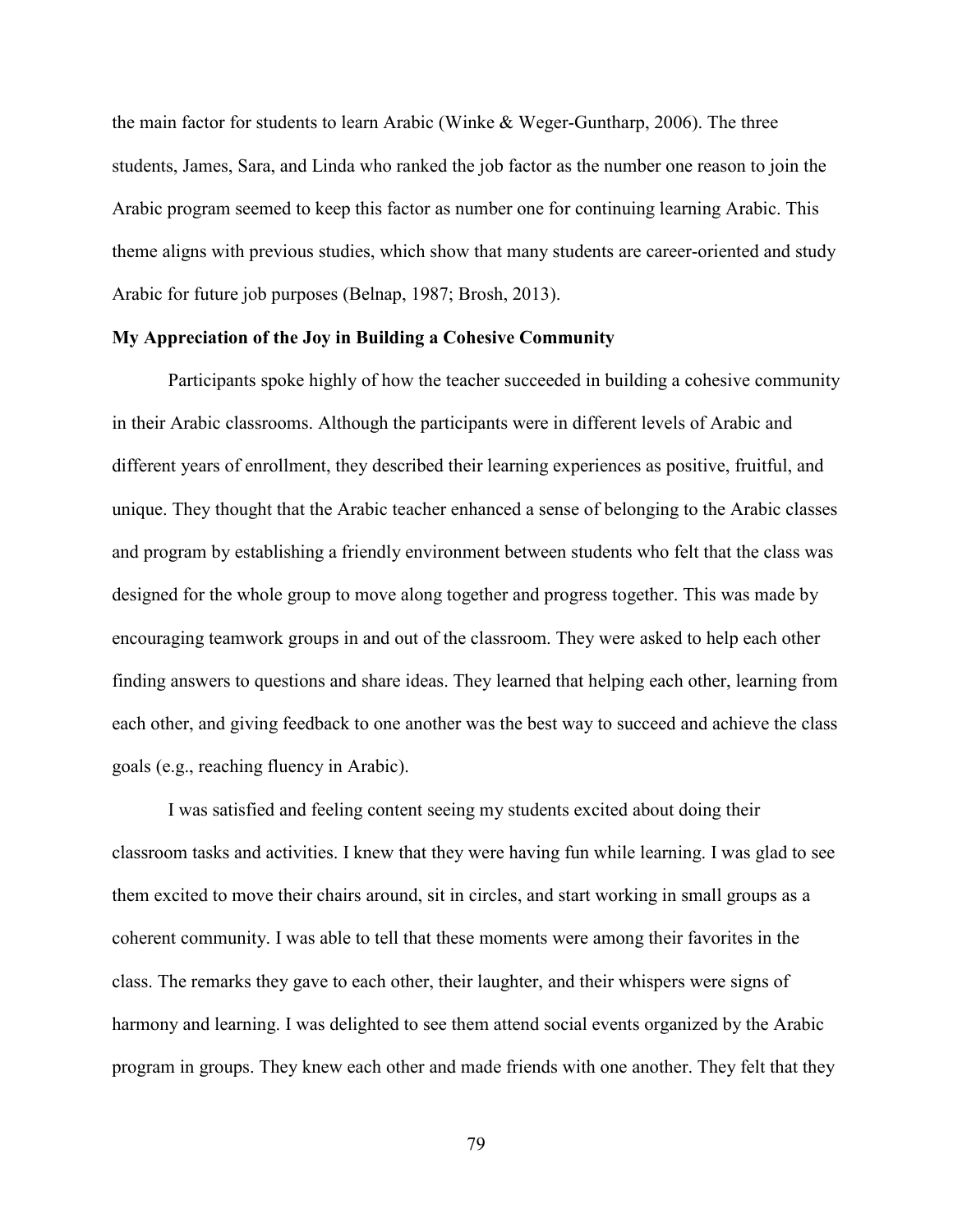were in the same boat and were happy to take this journey. Participants happily shared such experiences expressing that the teacher was the one who cultivated such a positive environment in and out of the classroom.

### **Implications for Practice**

This evaluation incorporated principles of appreciative inquiry. The implications for practice in this study, therefore, would focus on the strengths and positive practices in the Arabic program at my college. The findings suggest that students who took courses in Middle Eastern studies, history, politics, and religion are more inclined to join the Arabic program and persist in learning the language. A liaison between the Arabic program and other relevant programs may help to increase student enrollment and retention in the Arabic program. Additionally, there could be a collaboration between the Arabic program and these related programs through planned and organized mutual activities and events. For example, guest speaker opportunities are among the practices that might be initiated and fostered. The Arabic teacher and/or former students in the Arabic programs could give speeches on campus and in some other Arabic relevant courses to provide students with more information about the Arabic language, the job possibilities after graduation, and the Middle Eastern region and culture.

Conversational partner opportunities in this study appeared to be very significant on campus and had a notable influence on students' motivation to stay in the program and enhance their learning. Sato and Miller (2021) found that American students did not only focus on the language proficiency aspect of learning during conversational partner meetings with their international conversational counterparts, but also sought common hobbies and interests with them aiming for developing social relationships, which seemed to be very valuable to enhance learning experiences. The Arabic program at my college organizes conversational partner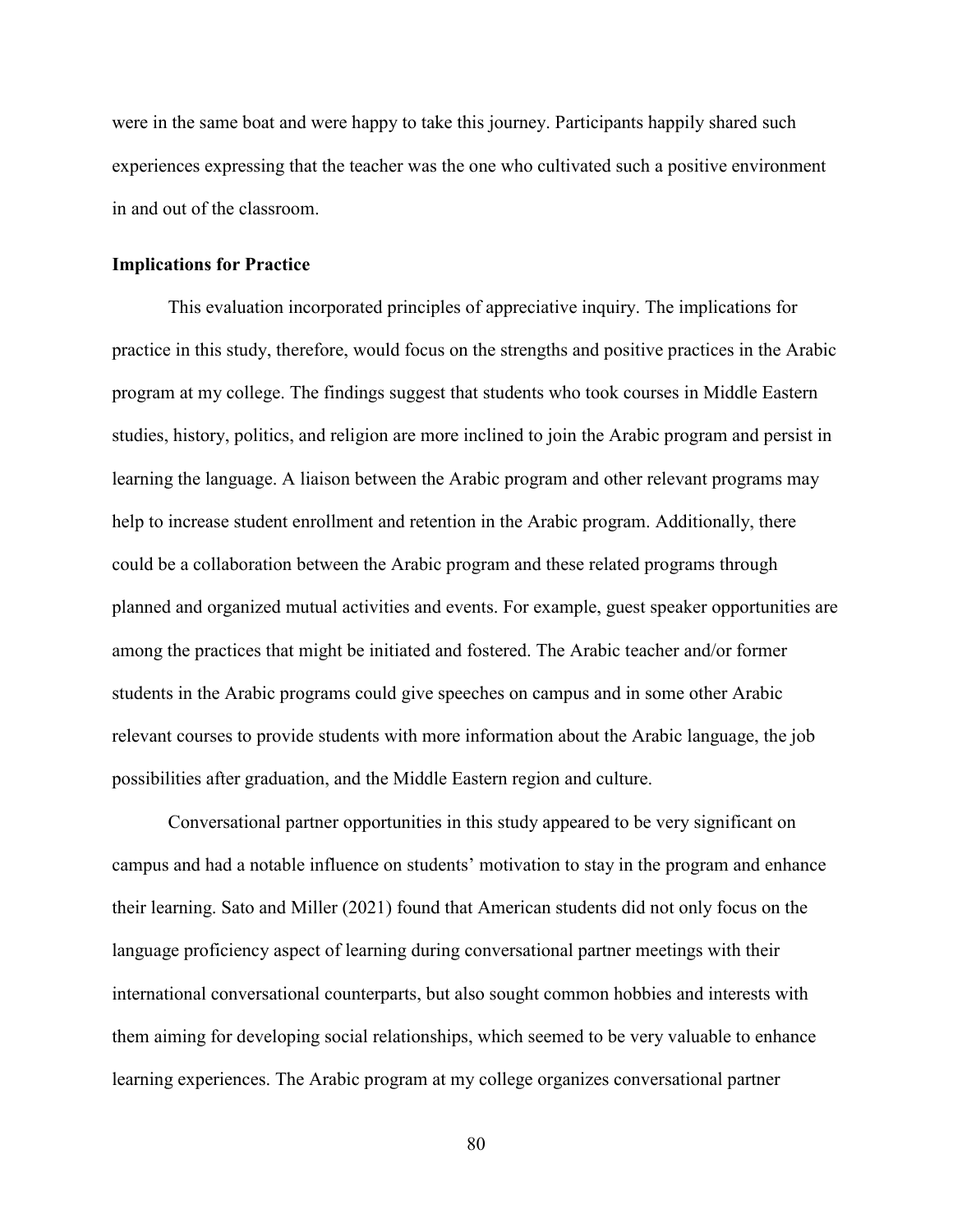meetings which aim to raise students' fluency and competence in Arabic. Such activity may be conducted on a regular basis, given more attention, and expanded for the continued development of students' language mastery and cultural understanding. These conversational experiences, which are traditionally conducted face to face, could also occur online.

 Finally, all participants praised the activities performed on campus through the Arabic club. They thought that activities on campus within the context of Arabic were excellent occasions for social gatherings, building a sense of belonging, learning, and understanding different cultures. Participants shared that they enjoyed the Arabic dinner event on campus where they could meet with students from different disciplines. Students who feel that they belong to a specific group are more likely to persist and the sense of belonging, in this case, acts as a source of motivation to the group (Tinto, 2017). My participants liked seeing the Arab students with whom they spoke Arabic most of the time there. More planning, organization, and attention could be given to those already established events. Other events and activities could be added. For example, Arabic coffee/tea hour activity can be initiated and held regularly such as once a week, which could be another opportunity for students to meet and talk.

 Students talked highly of the supportive community in the Arabic classrooms, which facilitated their learning and outcomes. I plan to build on this finding. The next steps for me to do, for example, is to invite some native speakers of Arabic, who are learning English on campus, to sit in the Arabic classes and do learning activities with my students occasionally, in Arabic and English, including tasks in speaking, writing, and reading. They will be encouraged to teach each other, learn from each other, and give feedback to one another. I can also invite former Arabic students who traveled to Arabic-speaking countries to come and share their stories and positive experiences with my students.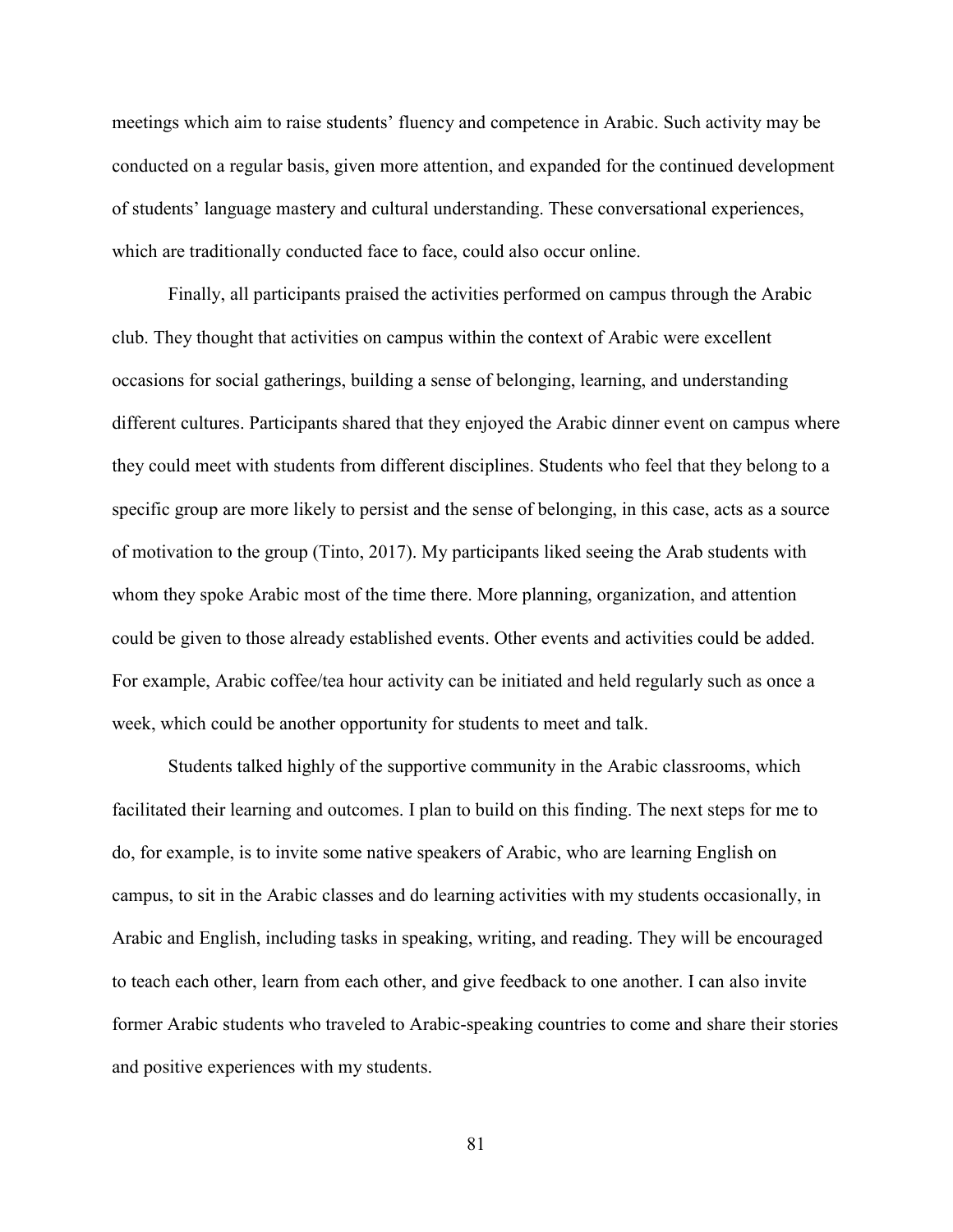### **Limitations**

I have interviewed the first six people who responded to my recruitment email. The statements provided are representative of those students who responded and most likely those interviewees were motivated to participate and have positive feelings to share in this study. Students with less than positive feelings may not have opted to participate, so their perspectives are not known—if they exist. I also asked my participant pre-planned questions (i.e., interview questions), which meant finding answers to my two evaluation questions. I was able to obtain large data filled up with patterns, similar ideas, and examples. My data reached saturation. My study cannot answer every question, but it does answer the evaluation study questions posed.

The concurrent role of the teacher and evaluator at the same time might be another limitation. In this study, the evaluator is the former teacher to participants. This fact may discourage some of the participants to share what they want to say openly or with no hesitation. They may be conservative when it comes to sharing negative feelings towards the Arabic program or learning the Arabic language.

### **Recommendations for Further Research**

 One of the evaluation findings is that the teacher is an essential element in shaping students' decisions to continue learning a language. I recommend conducting a qualitative study interviewing some foreign language teachers on campus trying to understand what they are doing well in the programs that help them increase student enrollment and sustain it.

### **Conclusion**

This evaluation study investigated the factors that influenced student enrollment and retention in the Arabic program at my college. I approached this investigation through an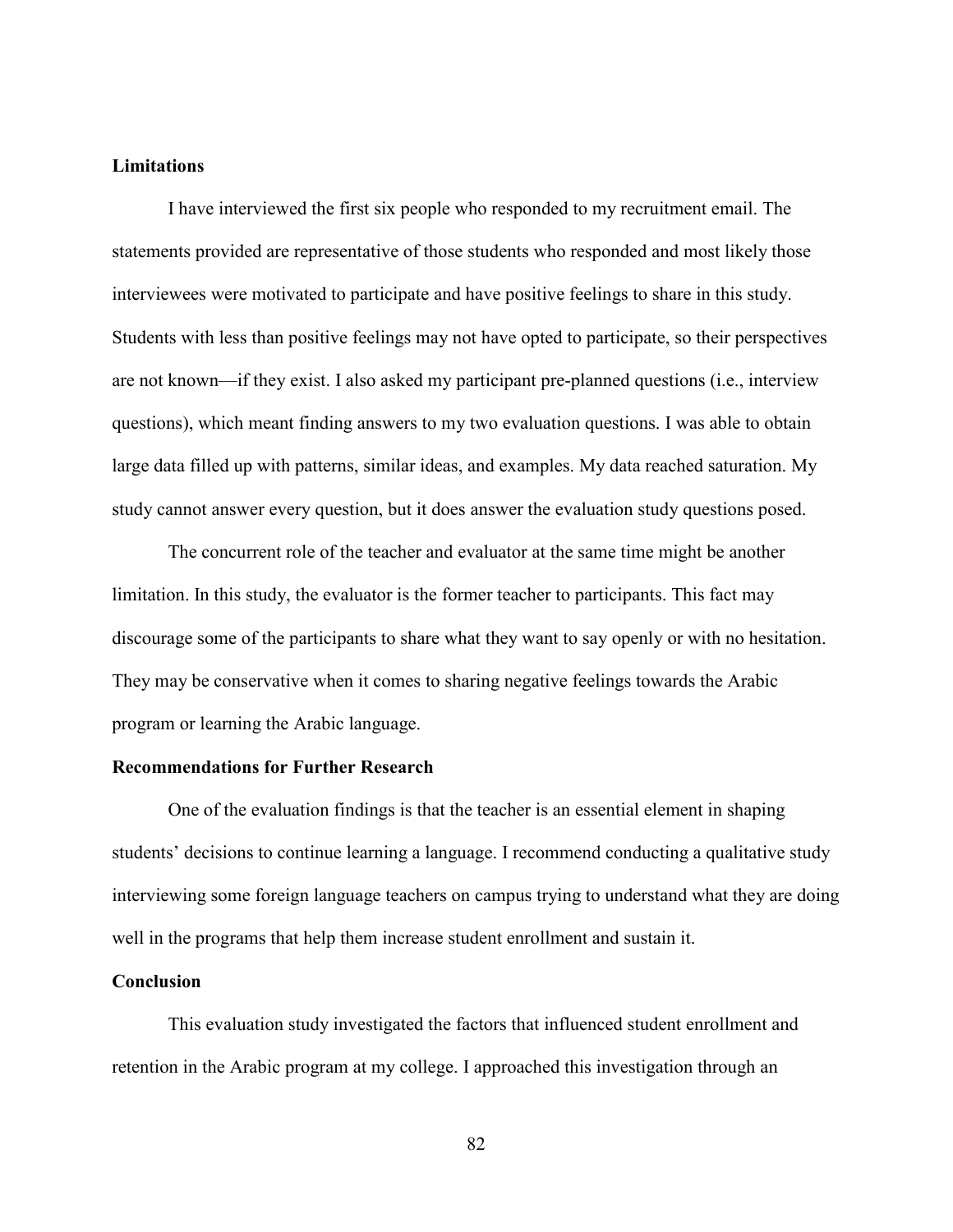appreciative inquiry lens, which focus on the strengths and what worked well rather than focusing on the pitfalls and weakness in a system.

I found that participants join the Arabic programs for different factors. The most common factor seemed to be students' interest in learning a different language (non-romance language). Students wanted to stay away from the widely taught languages in the U.S. such as Spanish and French. This interest in the language was accompanied by a desire to discover the Arab culture (i.e., traditions, values, norms, food, and music). Many students wanted to inform their understanding of other courses they were taking in Middle Eastern studies, history, and religion. They thought that learning Arabic was compatible with such courses and went along together. Most students thought that Arabic was not as hard as Japanese and Chinese so they were more encouraged to enroll in Arabic courses. Some students were mainly career-oriented; therefore, they joined the Arabic program largely because they had in mind that learning a critical language in the U.S. would help them secure good jobs in the future.

Participants seemed to continue to enroll in subsequent courses in the Arabic program for four factors. Students' interest in the language increased after they finished the elementary courses in the program. They felt that there was a lot more to learn in the coming semesters and they disregard any ideas to discontinue. They also stayed in the program because they liked the positive experiences the Arabic program provided. The social factor appeared to be the factor that stimulated students to continue. Students seemed to have a positive environment in the classroom where they liked the social aspect of the class. They also seemed to enjoy outside Arabic-related experiences such as going to events together. Students did not want to lose such company by not continuing. The teacher appeared to be a motivating factor for students to continue learning Arabic. Students appreciated how the teacher was understanding and caring.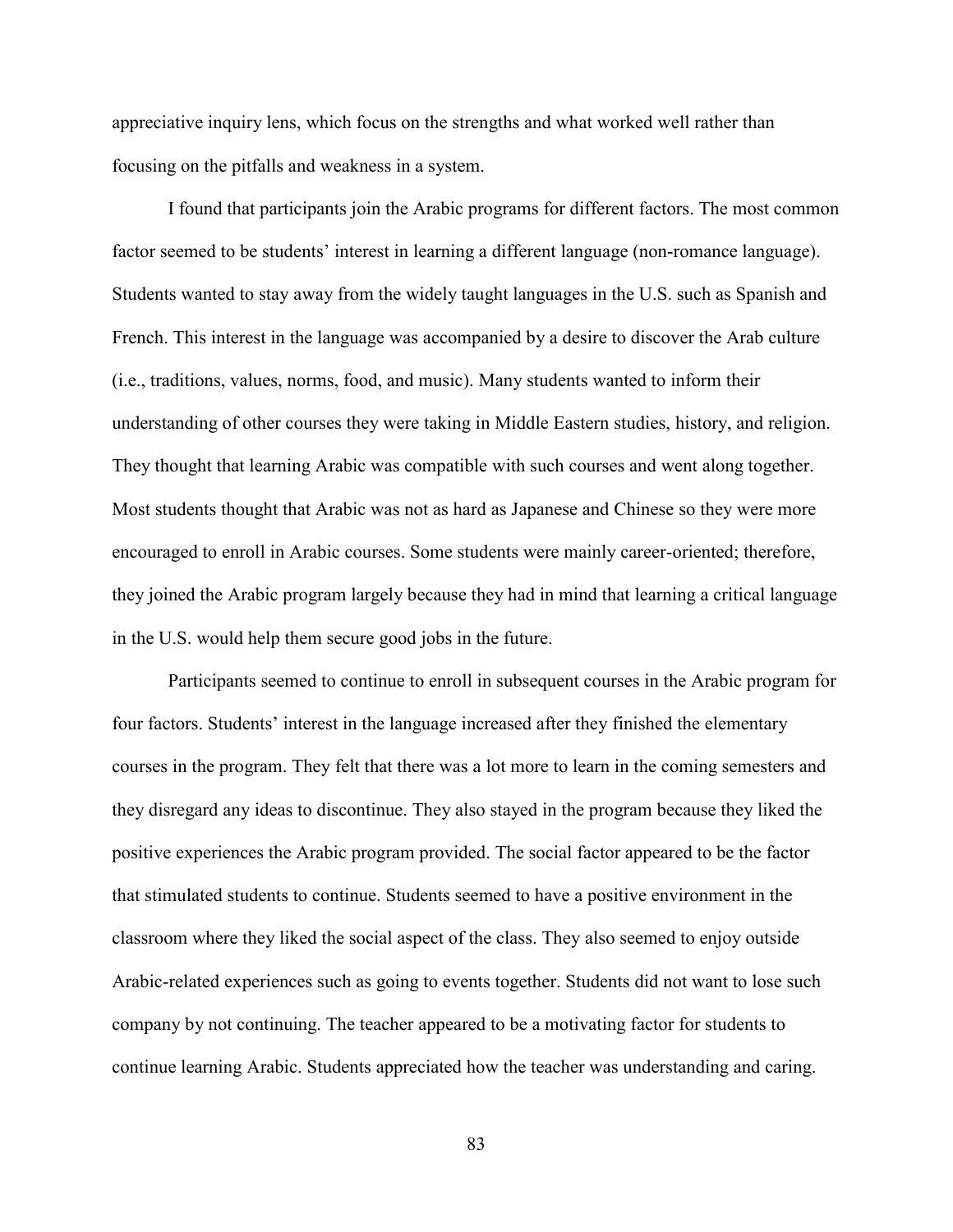Finally, career-oriented students who in the first place enrolled in the Arabic program for job reasons seemed to have this factor as the number one motivating factor to continue learning Arabic.

This evaluation may help the Arabic program improve. The investigator found out many strengths in the program on which he can build on and expand. He found that many students were more inclined to enroll in non-romance languages; therefore, he might start to advertise more for the Arabic program on campus through activities, flyers, and giving speeches in other classes, which may increase enrollment. There can be a sort of collaboration between the Arabic program and other relevant programs, which could attract students to the Arabic program. The Arabic events on campus appeared to be a source of motivation, interaction, and enjoyment, and such events could be enhanced, fostered, and expanded.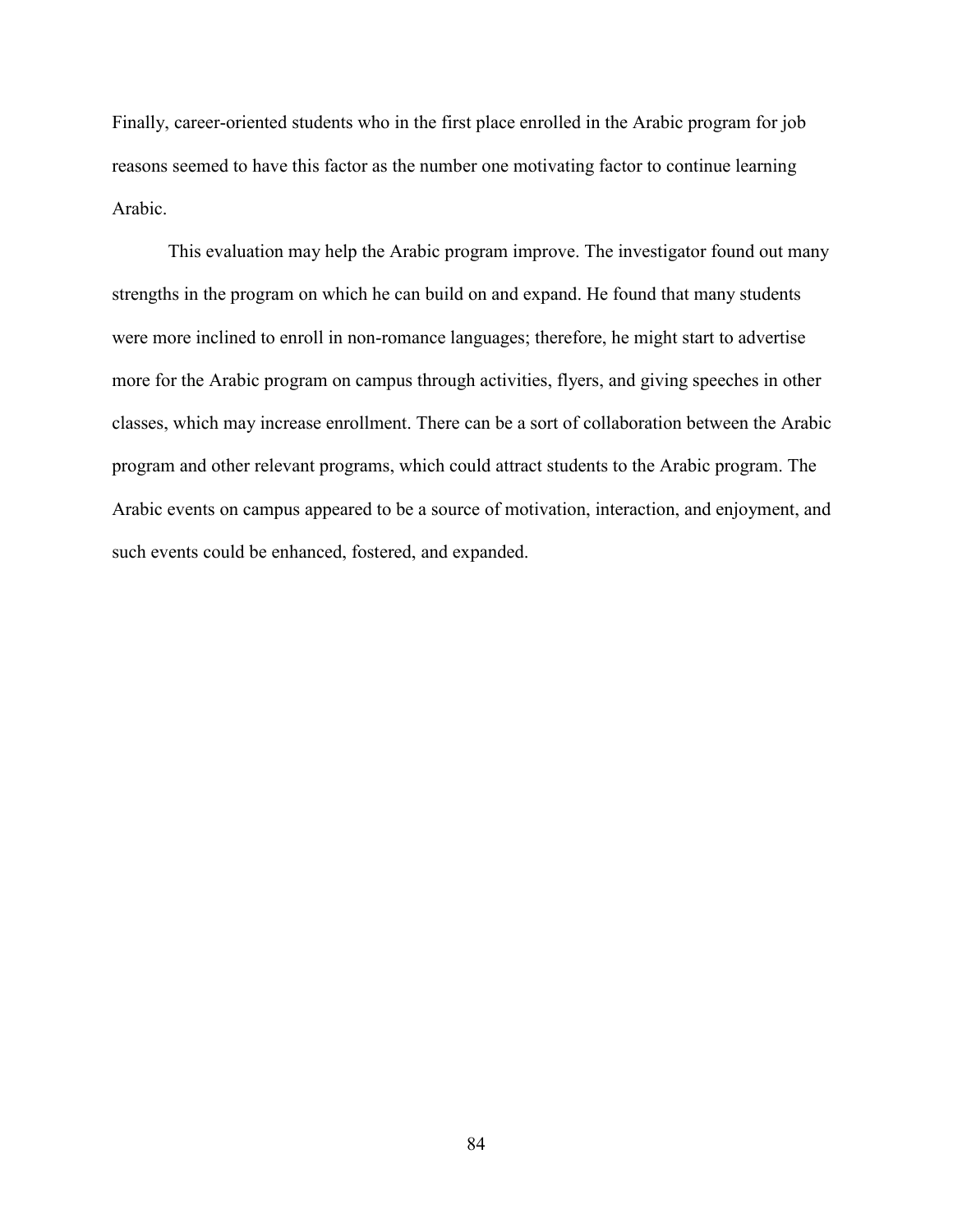#### **References**

- Abdalla, M. & Al-Batal, M. (2011). College-level teachers of Arabic in the United States: A survey of their professional and institutional profiles and attitudes. *Al-'Arabiyya*, *44/45*, 1-28.
- Abu-Melhim, A.-R. (2014). The status of Arabic in the United States of America post 9/11 and the impact on foreign language teaching programs. *Advances in Language and Literary Studies*, *5*(3), 70–81.
- Aladdin, A. (2017). Mixed-Method approach on motivational orientations of learning Arabic as a foreign language in Malaysia. *Akademika*, *87*(1), 291. doi:10.17576/akad-2017-8701-22
- Aladdin, A. (2014). The importance of immediate learning context: An investigation on the Arabic as a foreign language classroom. *Procedia - Social and Behavioral Sciences*, *118*, 56-60. doi: 10.1016/j.sbspro.2014.02.008
- Aladdin, A. (2013). Demotivating factors in the Arabic language classroom: What demotivates non-Muslim Malaysian learners when it comes to learning Arabic? *Procedia - Social and Behavioral Sciences*, *93*, 1652-1657. doi:10.1016/j.sbspro.2013.10.096
- Al Alili, S. & Hassan, W. (2017). Attitudes of Arabic and non-Arabic speaking parents toward the importance of learning Arabic in the United States. *Journal of the National Council of Less Commonly Taught Languages*, *21*, 1-36.
- Al-Batal, M. (2007). Arabic and national language educational policy. *Modern Language Journal*, *91*(2), 268–271. doi:10.1111/j.1540-4781.2007.00543\_10.x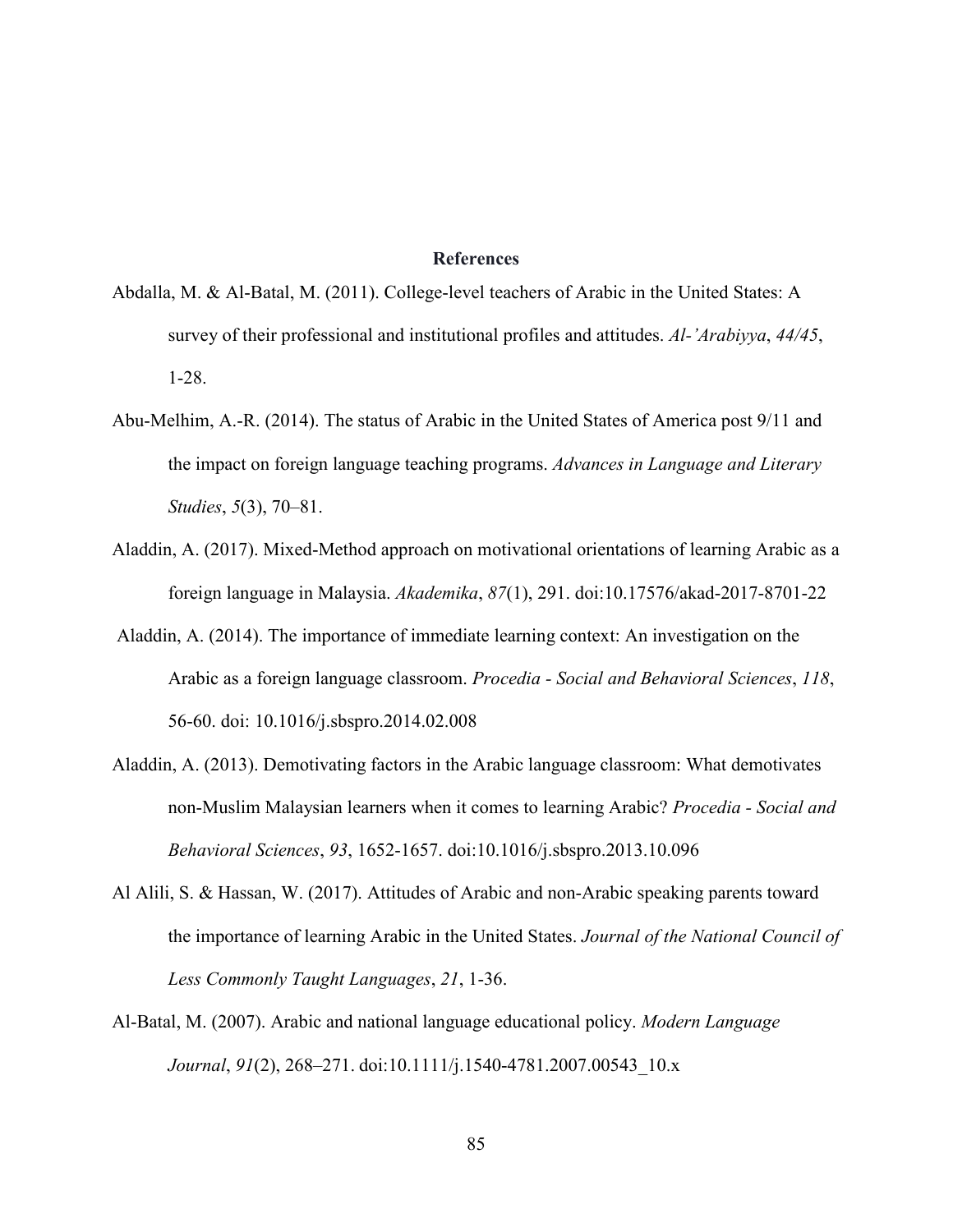- Al Busaidi, F. (2015). Arabic in foreign language programmes: Difficulties and challenges. *Journal of Educational and Psychological Studies. 9*(4), 701-717.
- Allen, R. (2007). Arabic-flavor of the moment: Whence, why, and how? *Modern Language Journal*, (2). 258.
- Anderson, P. & Suleiman, Y (2009). Arabic on campus and beyond. *British Journal of Middle Eastern Studies, 36*(1), 125-144. doi:10.1080/13530190902749655
- Ary, D., Jacobs L. C., & Razavieh, A. (2002) *Introduction to Research in Edition* (6<sup>th</sup> ed.). Belmont, CA: Wardsworth Thomson Learning.
- Awad, G. (2014). Motivation, persistence, and cross-cultural awareness: a study of college students learning foreign languages. *Academy of Educational Leadership Journal*, *18*(4), 97-116.
- Belnap, R. (1987). Who is taking Arabic and what on earth for? A survey of students in Arabic language programs. *Al-'Arabiyya, 20*(1/2), 29-42.
- Berbeco, S. (2016). Language education in America. In S. Berbeco (Ed.), *Foreign language education in America: Perspectives from k-12, university, government, and international learning* (pp. 1-16). Palgrave macmillan.

Bowman, R. (2011) Rethinking what motivates and inspires students, *The Clearing House: A Journal of Educational Strategies, Issues and Ideas*, *84*(6), 264-269. doi: 10.1080/00098655.2011.592164

- Brosh, H. (2013). Motivation of Americans college students to study Arabic. *International Journal of Humanities and Social Science*, *3*(19), 27-38.
- Brustad, K., Al-Batal, M., Al-Tonsi, A. **(**2010). *Alif Baa: Introduction to Arabic Letters and Sounds* (Third Edition*).* Georgetown University Press.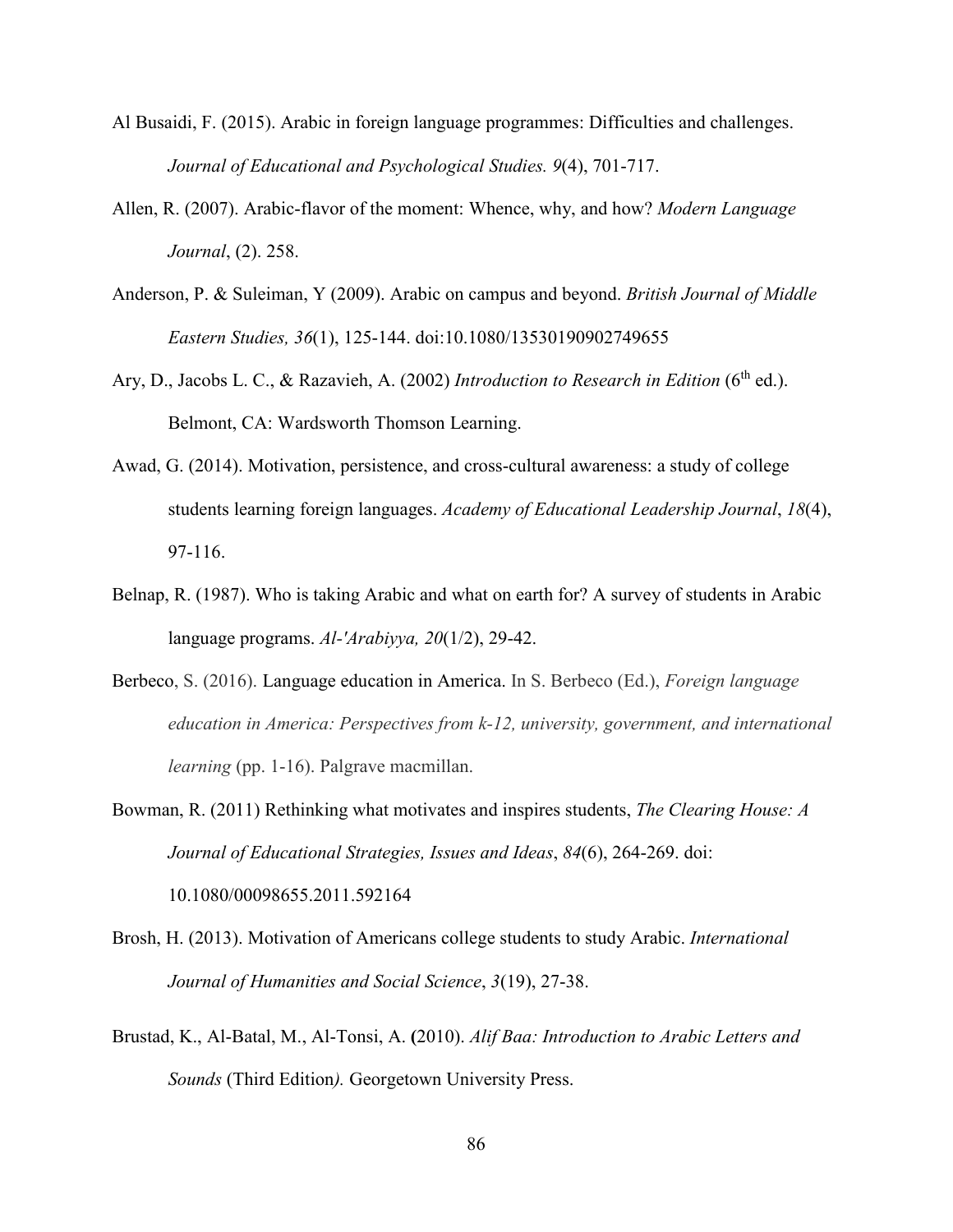- Brustad, K., Al-Batal, M., & Al-Tonsi, A. (2013). *Al-Kitaab fii Ta'allum al-'Arabiyya* (part two, 3rd Edition)*.*Georgetown University Press.
- Chenail, R. J. (1995). Presenting Qualitative Data. *The Qualitative Report, 2*(3), 1- 9. https://doi.org/ 10.46743/2160-3715/1995.2061
- Chen, B. H. (2003). A national survey of student investment clubs in Taiwan: The use of appreciative inquiry approach. *Journal of American Academy of Business, Cambridge, 3*  $(1 \& 2), 256.$
- Coakle, T. (2016). Language at the point of need The Defense Language Institute foreign language center. In S. Berbeco (Ed.), *Foreign language education in America: Perspectives from k-12, university, government, and international learning (pp. 190-209).* Palgrave macmillan.
- Collington, V., & Fook, J. (2016). Instigating change through appreciative inquiry: a case study. *International Journal of Higher Education Management*, *3*(1), 1–13.
- Cooperrider, D. L. (1990). Positive image, positive action: The affirmative basis of organizing. In *Appreciative management and leadership: The power of positive thought and action in organizations*, 91–125
- Cooperrider, D., & Whitney, D. (2005). A Positive Revolution in Change: Appreciative Inquiry. *The Change Handbook: The Definitive Resource on Today's Best Methods for Engaging Whole Systems*, 87. 1-30.
- Denzin, N. K., & Lincoln Y. S. (Eds.). (2013) *Strategies of Qualitative Inquiry* (4<sup>th</sup> ed.). Los Angles: Saga Publications, Inc.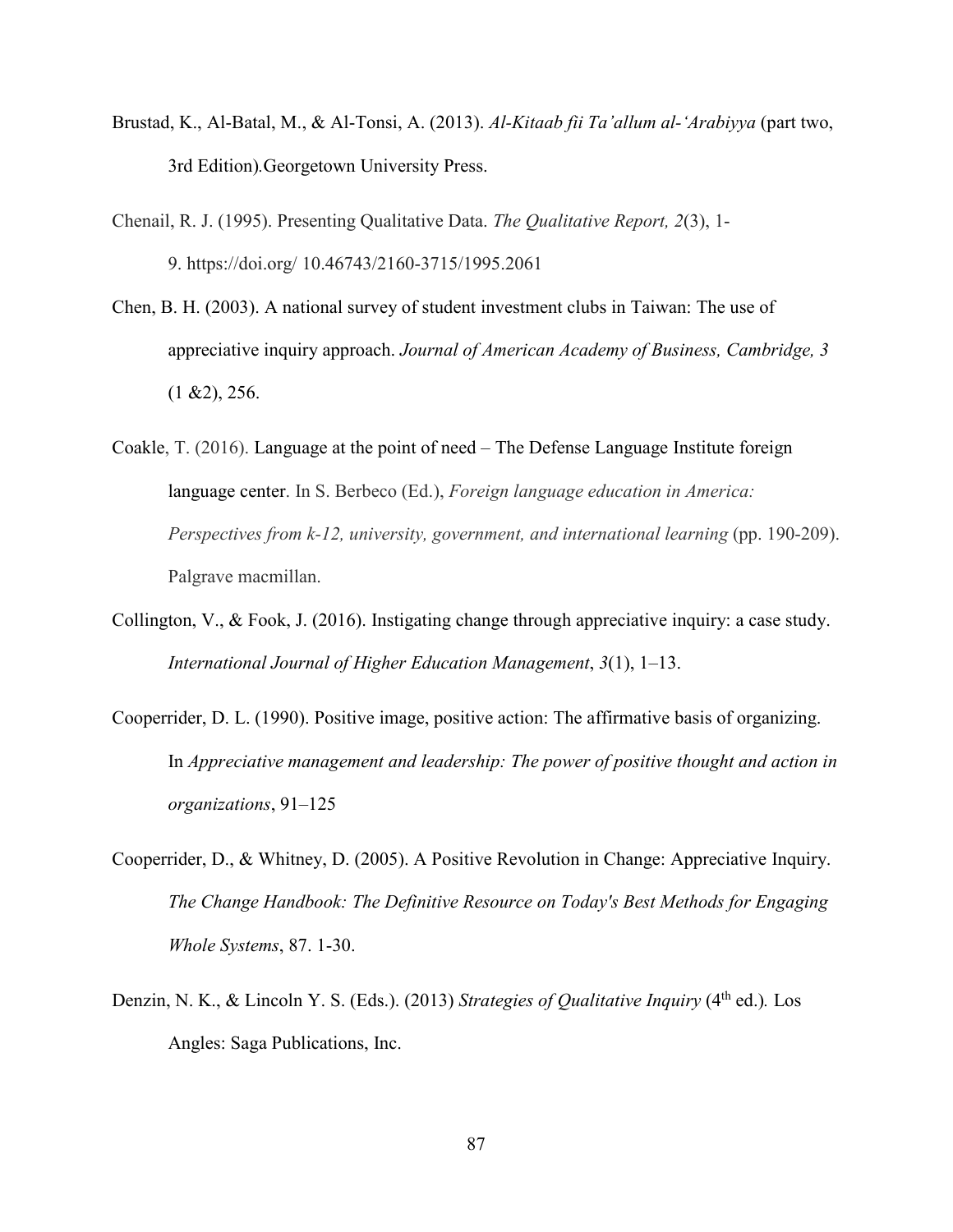- Ellis, D. (2016). The STARTALK experience. In S. Berbeco (Ed.), *Foreign language education in America: Perspectives from k-12, university, government, and international learning*  (pp. 85-111). Palgrave macmillan.
- Evans, L., Thornton, B., & Usinger, J. (2012). Theoretical Frameworks to Guide School Improvement. *NASSP Bulletin*, *96*(2), 154–171.
- Franklin, L. (2016). World languages in the American community college. In S. Berbeco (Ed.), *Foreign language education in America: Perspectives from k-12, university, government, and international learning* (pp. 140-150). Palgrave macmillan.
- Fredrickson, B. L. (2003). The value of Positive Emotions. *American Scientists,* 91*,* 330-3
- Fifolt, M., & Lander, L. (2013). Cultivating Change Using Appreciative Inquiry. *New Directions for Student Services*, *143*, 19.
- Gardner, R. & Tremblay, P. (1994). On Motivation, research agendas, and theoretical frameworks. Modern Language Journal, 78.
- Geisler, M. (2016). 'Language Boot Camp': 100 years of Middlebury language schools. In S. Berbeco (Ed.), *Foreign language education in America: Perspectives from k-12, university, government, and international learning* (pp. 151-168). Palgrave macmillan.
- Grant, S., & Humphries, M. (2006). Critical evaluation of appreciative inquiry: Bridging an apparent paradox. *Action Research-Sage Publications, 4* (4)*,* 401-418.
- Grimm, J. (2014). *Questions and Answers about Arab American.* Canton, London: Read the Sprit **Books**
- Grbich, C. (2013). *Qualitative Data Analysis: An Introduction* (2nd ed.). Los Angeles: Saga.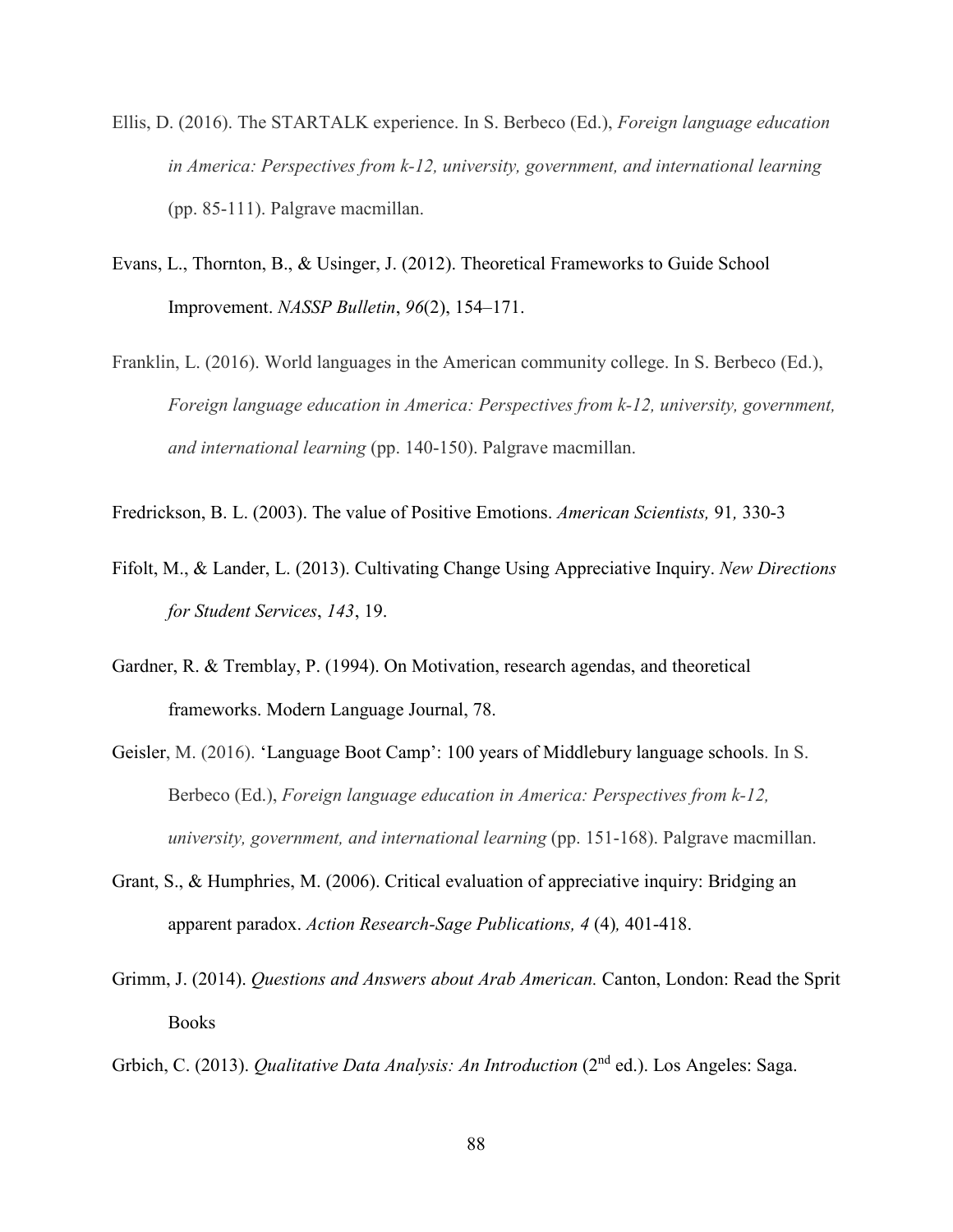Hammond, S. A. (1998). *Appreciative Inquiry*. Plano, Texas, USA: Thin Book Publishers.

- Hoecherl-Alden, G. (2016). The emergence of global language programs at Boston University bridging the cultural divide. In S. Berbeco (Ed.), *Foreign language education in America: Perspectives from k-12, university, government, and international learning (pp.* 115-139). Palgrave macmillan.
- Hovhannisyan, Z. (2016). The teachers of critical languages program. In S. Berbeco (Ed.), *Foreign language education in America: Perspectives from k-12, university, government, and international learning* (pp. 213-239). Palgrave macmillan.
- Hulleman, Chris & Barron, Kenneth & Kosovich, Jeff & Lazowski, Rory. (2015). Student Motivation: Current Theories, Constructs, and Interventions within an Expectancy-Value Framework. doi:10.1007/978-3-319-28606-8\_10.
- Husseinali, G. (2012). Arabic heritage language learners: Motivation, expectations, competence, and engagement in learning Arabic. *Journal of the National Council of Less Commonly Taught Languages*, *11*, 97-11.
- Husseinali, G. (2006). Who is studying Arabic and why? A survey of Arabic students' orientations at a major university. *Foreign Language Annals*, *39*(3), 395- 412. doi:10.1111/j.1944-9720.2006.tb02896.x
- Husseinali, G. (2005). Why are you learning Arabic? Orientations, motivation and achievement. *Foreign Language Education.*
- Kung, S., Giles, D., & Hagan, B. (2013). Applying an Appreciative Inquiry Process to a Course Evaluation in Higher Education. *International Journal of Teaching and Learning in Higher Education*, *25*(1), 29–37.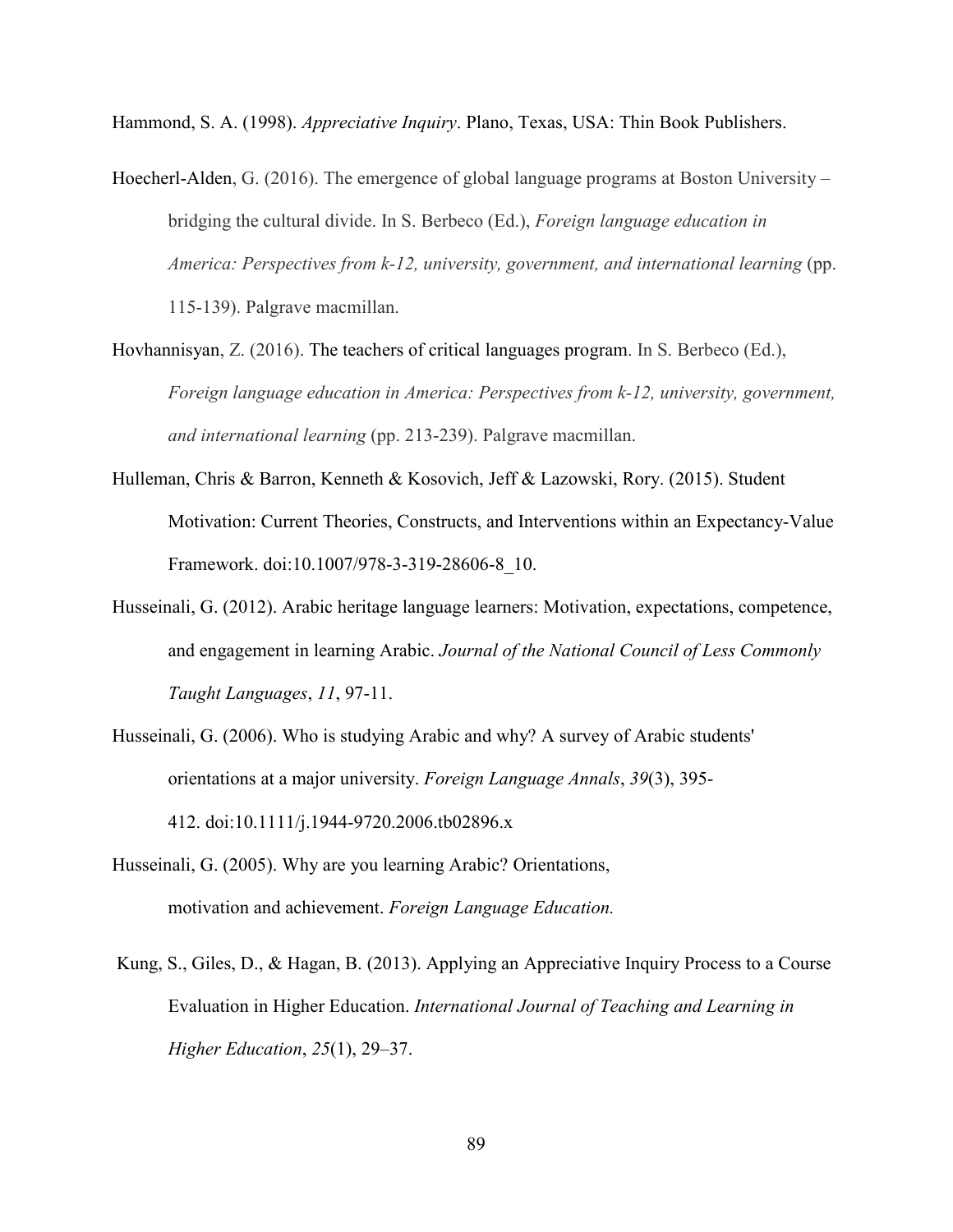- Kuntz, P. & Belnap, R. (2001). Beliefs about Language Learning Held by Teachers and Their Students at Two Arabic Programs Abroad. *Al-Arabiya*, *34*, 91-113.
- Lafleur, R. (1992). Classical language enrollments in colleges and schools. *The Classical Outlook*, *69*(4), 120-121.
- Lee, S., Henderson, M., & Whitaker, G. (2011). Positive Problem-Solving: How Appreciative Inquiry Works. *ICMA Press*, *43*(3), 1-17.
- Lewis, J., & Van Tiem, D. (2004). Appreciative inquiry a view of a glass half full. *Performance Improvement*, *43*(8), 19.
- Lichtman, M. (2013). *Qualitative Research in Education: A User's Guide* (3<sup>rd</sup> ed.). Los Angeles: Saga.
- Lin, C., & Warschauer, M. (2011). Integrative versus instrumental orientation among online language learners. *Linguagens e Diálogos*, *2*(1), 58–86.
- Linnenbrink, E. A., & Pintrich, P. R. (2003). The role of self-efficacy beliefs in student engagement and learning in the classroom. *Reading and Writing Quarterly*, *19*, 119- 137. doi:10.1080/10573560390143076
- Looney, D., & Lusin, N. (2018). Enrollments in languages other than English in United States institutions of higher education, summer 2016 and fall 2016: Preliminary report. Retrieved from https://www.mla.org/content/download/ 83540/2197676/2016%E2%80%90Enrollments%E2%80%90Short%E2%80%90Report.p df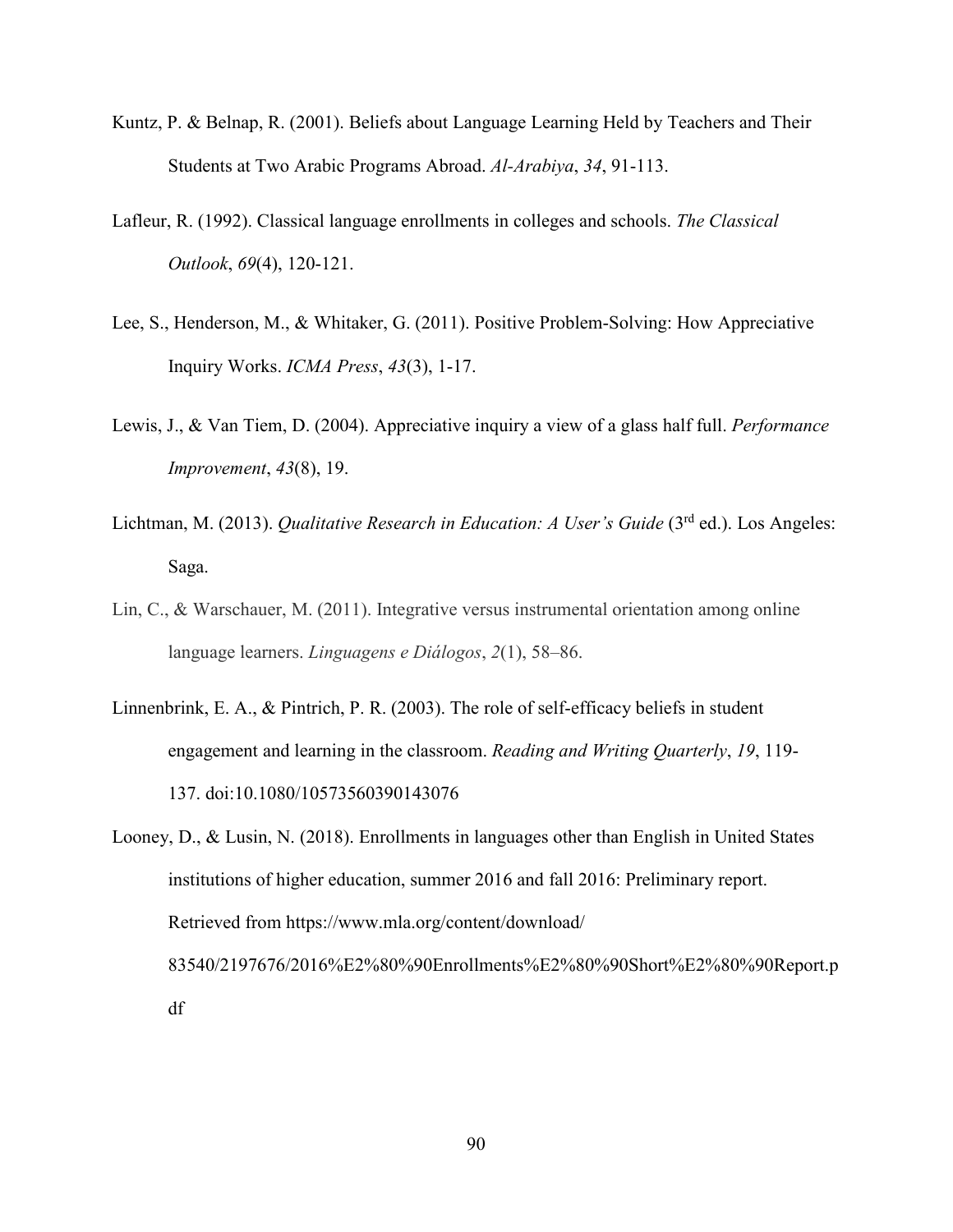- Maehr, M. L., & Zusho, A. (2009). Achievement goal theory: The past, present, and future*.* In K. R. Wenzel & A. Wigfield (Eds.), *Educational psychology handbook series. Handbook of motivation at school* (p. 77–104). Routledge/Taylor & Francis Group.
- Mackdonald, L. (2020). Transforming the practice of teachers within a mainstream school setting using Appreciative Inquiry and Transactional Supports from the SCERTS model. *Good Autism Practice*, *21*(2), 77–98.
- National Security Education Program. *Critical Languages: Focus On Less-Commonly Taught Languages.* Retrieved from https://www.nsep.gov/content/critical-languages

Macpherson, A. (2015). Introduction to Appreciative Inquiry.

https://www.researchgate.net/publication/276093904

- McPhee, S., & O'Brien, J. (2014). Motivation and methods in learning Arabic in an AFL environment. *Arab World English Journal*, *5*(4), 14.
- Miles, M. B., Huberman A. M., & Saldana J. (2014) *Qualitative Data Analysis: A Methods Sourcebook* (4<sup>th</sup> ed.). Los Angeles: Saga.
- Mishra, P., & Bhatnagar, J. (2012). Appreciative inquiry: Models & applications. *Indian Journal of Industrial Relations, 543-558*.
- National Security Education Program (NSEP, n.d.) *Critical Languages*. Available from https://www.nsep.gov/content/critical-languages
- Nydell, Margaret K. (2012). *Understanding Arabs: A Contemporary Guide to Arab Society.* Boston, London: Intercultural Press.
- Orr, T., & Cleveland-Innes, M. (2015). Appreciative Leadership: Supporting Education Innovation. *The International Review of Research in Open and Distributed Learning*. *16*(4). 253-240. doi:10.19173/irrodl.v16i4.2467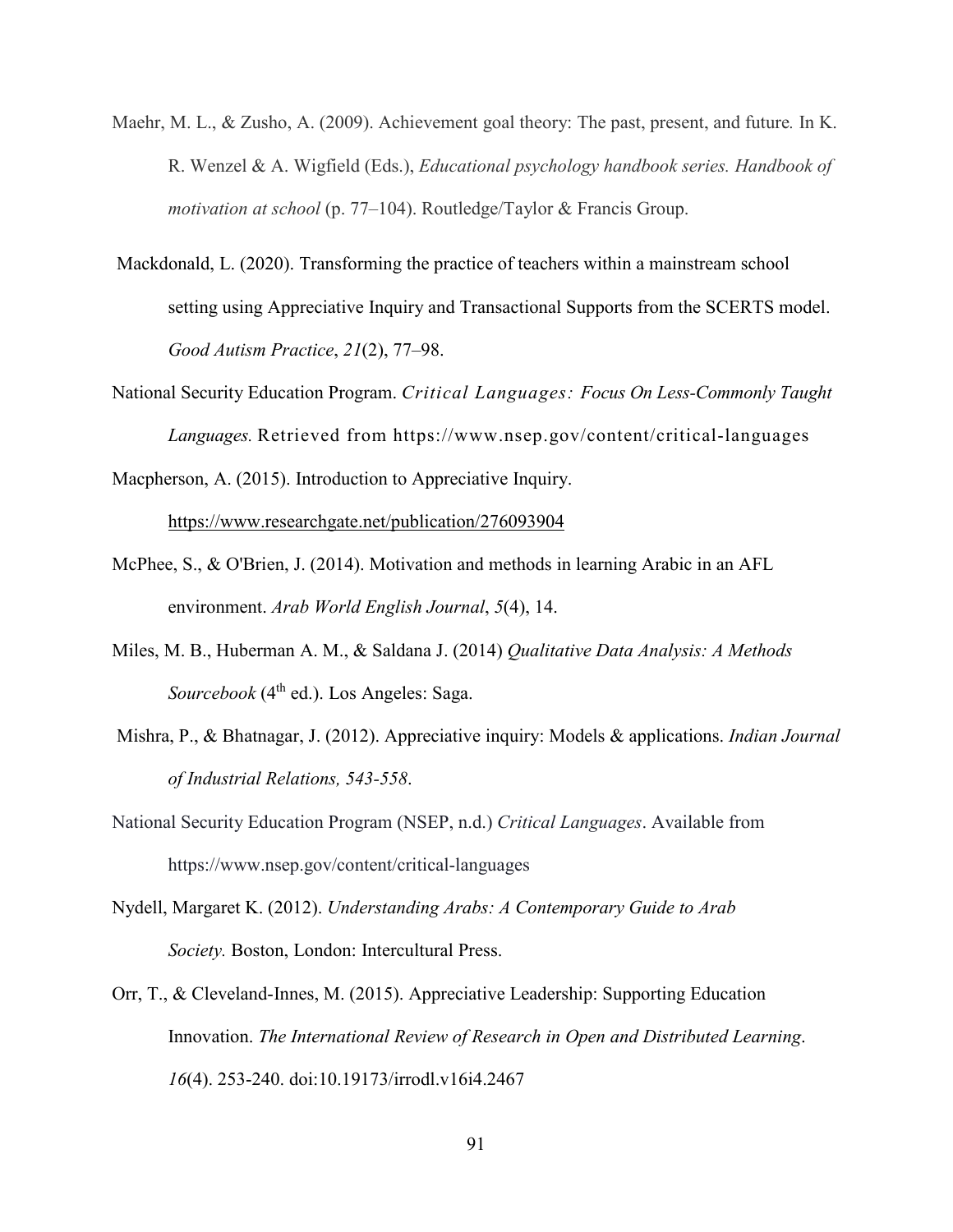- Patricia Kuntz, a. (2000). Beliefs about language learning: Students and their teachers at Arabic programs abroad. *African Issues*, (1/2), 69. doi:10.2307/1167062
- Priest, K., & Kaufman, E., Brunton, K., & Seibel, M. (2013). Appreciative Inquiry. *Journal of Leadership Education*. *12*(1), 18-33.
- Ryan, R. M., & Deci, E. L. (2000). Self-determination theory and the facilitation of intrinsic motivation, social development, and well-being. *American Psychologist, 55*(1), 68- 78. doi: 10.1037110003-066X.55.1.68
- Rashed, H. (2013). The Evolution of interest and beliefs about Arabic as a foreign language: A case study on three western learners. *Education*, *134*(1), 50-61.
- San Martin, T., & Calabrese, R. (2011). Empowering at-risk students through appreciative inquiry. *International Journal of Educational Management*, *25*(2), 110–123.
- Sato, T., & Miller, R. (2021). American undergraduate students' experiences in conversational partnership with international students. *Journal of International Students, 11* (1), 81-102. doi: 10.32674/jis.v11i1.1618
- Seymour-Jorn, C. (2004). Arabic language learning among Arab immigrants in Milwaukee, Wisconsin: A study of attitudes and motivations. *Journal of Muslim Minority Affairs*, *24*  (1), 109-122.
- Shiri, S. (2010) Arabic in the USA. In Potowski (Ed), K. *Language Diversity in the USA* (pp. 206-222) New York: Cambridge University Press.
- Stavros, J., Godwin, L., & Cooperrider, D. (2016). Appreciative Inquiry: Organization Development and the Strengths Revolution. 96-116. doi:10.1002/9781119176626.ch6
- Steyn, T. (2009). Inviting Schools in the United States of America and Hong Kong: An Appreciative Inquiry. *Journal of Invitational Theory and Practice*, *15*, 4–18.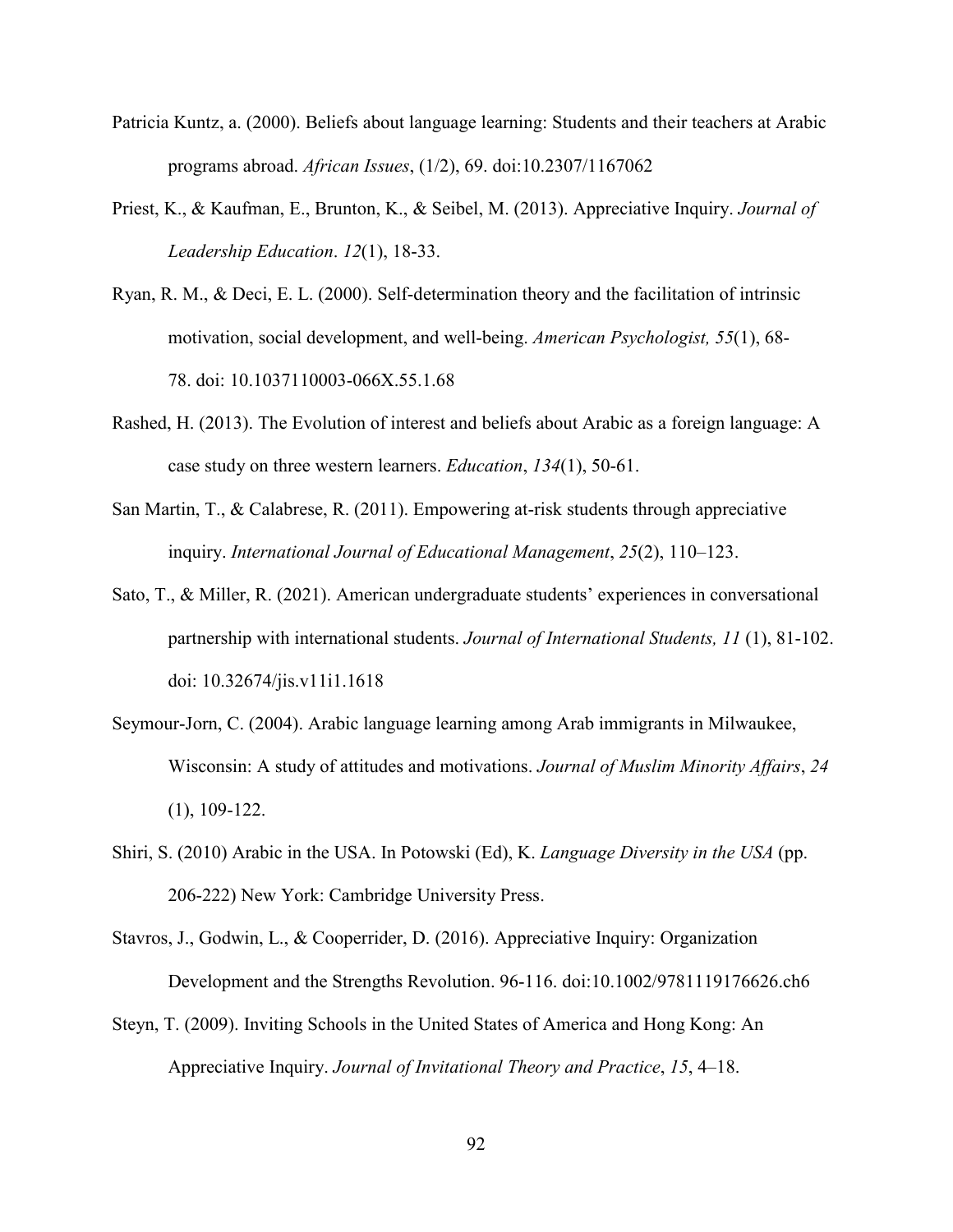- Stevens, P. B. (2006). Is Spanish really so easy? Is Arabic really so hard? Perceived difficulty in learning Arabic as a second language. In K. Wahba, Z. Taha, & L. England, (Eds.), *Handbook for Arabic language teaching professionals in the 21st century* (pp.34-63). Mahwah, NJ: Lawrence Erlbaum Associates, Inc.
- Suleiman, Y. (1991). Affective and personality factors in learning Arabic as a foreign language: A case study. *Al-Arabyia. 24*, 38-110.
- Tinto, V. (2017). Reflections on student persistence. *Student Success*, 8(2), 1-8. doi: 10.5204/ssj.v8i2.376
- Watkins, J.M. & Mohr B. J. (2001) *Appreciative Inquiry: Change at the speed of Imagination*. San Francisco, CA, USA: Jossey-Bass/Pfeiffer.
- Welles, E. B. (2004). Foreign language enrollments in United States institutions of higher education, Fall 2002. *Profession*, 128-153.
- Wigfield, A., Tonks, S., & Klauda, S. L. (2009). Expectancy-value theory. In K. R. Wentzel and A. Wigfield (Eds.), *Handbook of motivation at school*. Routledge: NY. (pp. 55-75)
- Williams Marion, Burden Robert. Motivation in language learning: a social constructivist approach. In: *Cahiers de l'APLIUT*, volume 16, numéro 3, 1997. Stratégies d'apprentissage. pp. 19-27.
- Winke, P., & Weger-Guntharp, H. (2006). Why students in the U.S. are learning Arabic: A study of motivation at the college-level. *Journal of the National Council of Less Commonly Taught Languages*, *3*, 7–33.
- Yusri, G. g., Rahimi, N. n., Shah, P. d., & Haslina, W. a. (2012). Motivation in learning oral Arabic among students with different prior experiences and gender. *Pertanika Journal of Social Sciences & Humanities*, *20*(3), 669-681.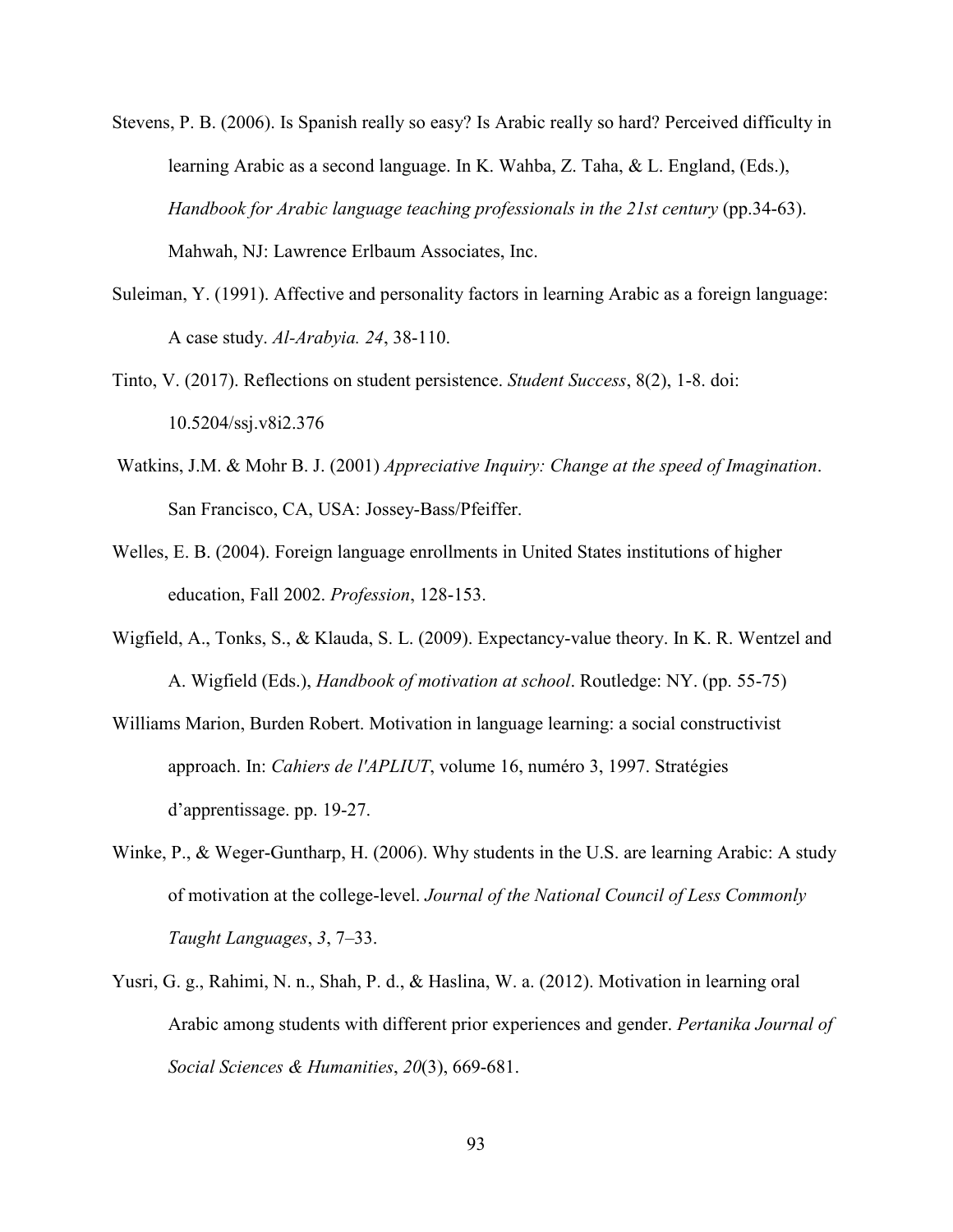Zakariasen, K., & Victoroff, K. Z. (2013) Teaching Leadership and Organizational Change through an Appreciative Inquiry-driven Reflective Process. *Journal of the World Universities Forum*, *5*(3), 23–31.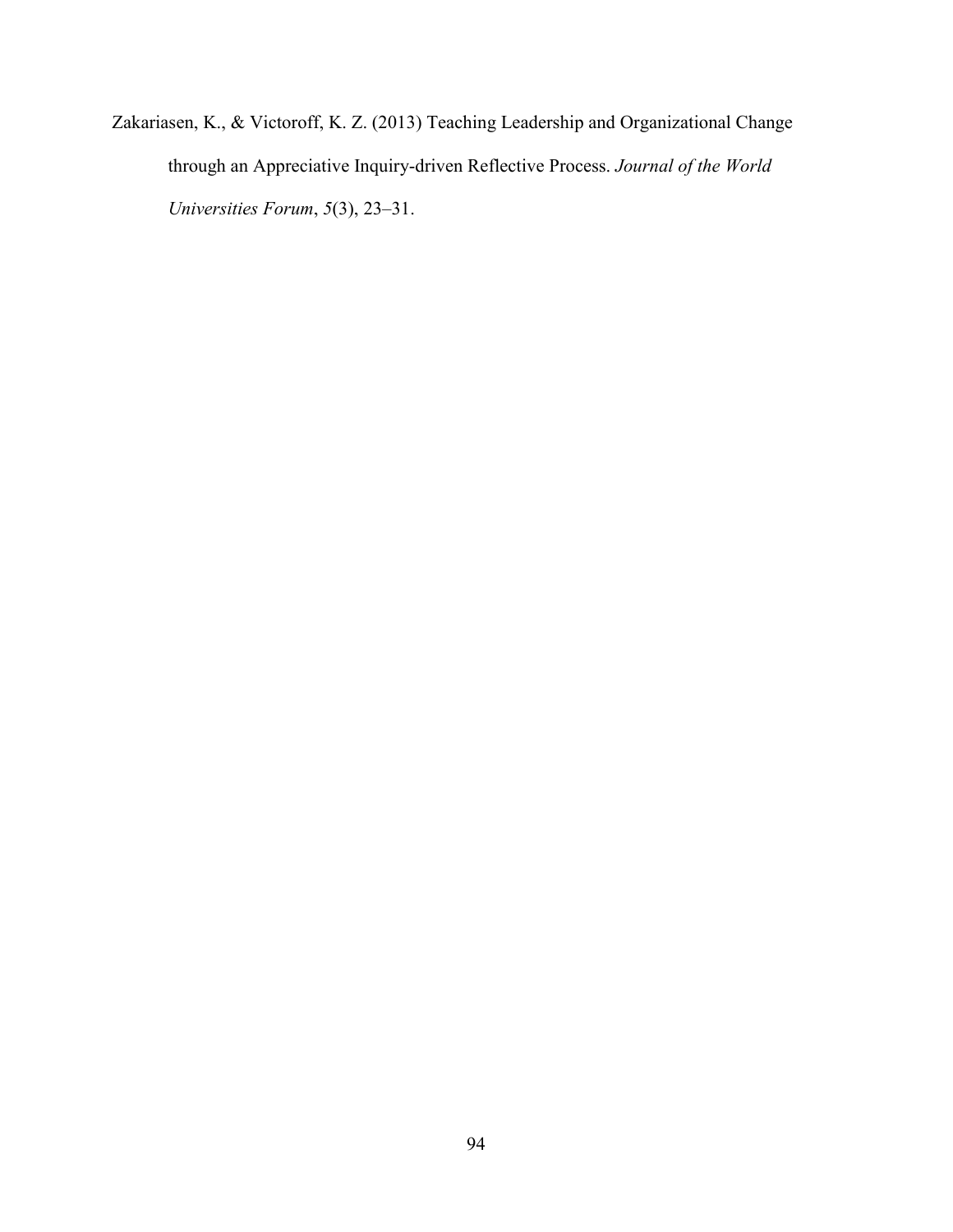### **Appendix A: 2016 Fall Language Enrollments and Percentage Change in the United States Institutions of Higher Education**

### **Table A1.** The MLA Report

| Language         | 2006      | 2009      | 2006-09<br>% Change | 2013      | 2009-13<br>% Change | 2016      | 2013-16<br>% Change |
|------------------|-----------|-----------|---------------------|-----------|---------------------|-----------|---------------------|
| Spanish          | 822,148   | 861,015   | 4.7                 | 789,888   | $-8.3$              | 712,240   | $-9.8$              |
| French           | 206,019   | 215,244   | 4.5                 | 197,679   | $-8.2$              | 175,667   | $-11.1$             |
| American Sign    | 79,744    | 92,068    | 15.5                | 109,567   | 19.0                | 107,060   | $-2.3$              |
| Language         |           |           |                     |           |                     |           |                     |
| German           | 94,146    | 95,613    | 1.6                 | 86,782    | $-9.2$              | 80,594    | $-7.1$              |
| Japanese         | 65,410    | 72,357    | 10.6                | 66,771    | $-7.7$              | 68,810    | 3.1                 |
| Italian          | 78,176    | 80,322    | 2.7                 | 70,982    | $-11.6$             | 56,743    | $-20.1$             |
| Chinese          | 51,382    | 59,876    | 16.5                | 61,084    | 2.0                 | 53,069    | $-13.1$             |
| Arabic1          | 24,010    | 35,228    | 46.7                | 33,526    | $-4.8$              | 31,554    | $-5.9$              |
| Latin            | 32,164    | 32,446    | 0.9                 | 27,209    | $-16.1$             | 24,866    | $-8.6$              |
| Russian          | 24,784    | 26,740    | 7.9                 | 21,979    | $-17.8$             | 20,353    | $-7.4$              |
| Korean           | 7,146     | 8,449     | 18.2                | 12,256    | 45.1                | 13,936    | 13.7                |
| Greek, Ancient   | 22,842    | 21,515    | 5.8                 | 16,961    | $-21.2$             | 13,264    | $-21.8$             |
| Portuguese       | 10,310    | 11,273    | $-9.3$              | 12,407    | 10.1                | 9,827     | $-20.8$             |
| Hebrew, Biblical | 14,137    | 13,764    | $-2.6$              | 12,596    | $-8.5$              | 9,587     | $-23.9$             |
| Hebrew, Modern   | 9,620     | 8,307     | $-13.6$             | 6,698     | $-19.4$             | 5,521     | $-17.6$             |
| Other Languages  | 33,800    | 39,349    | 16.4                | 34,746    | $-11.7$             | 34,830    | 0.2                 |
| Total            | 1,575,838 | 1,673,566 | 6.2                 | 1,561,131 | $-6.7$              | 1,417,921 | $-9.2$              |